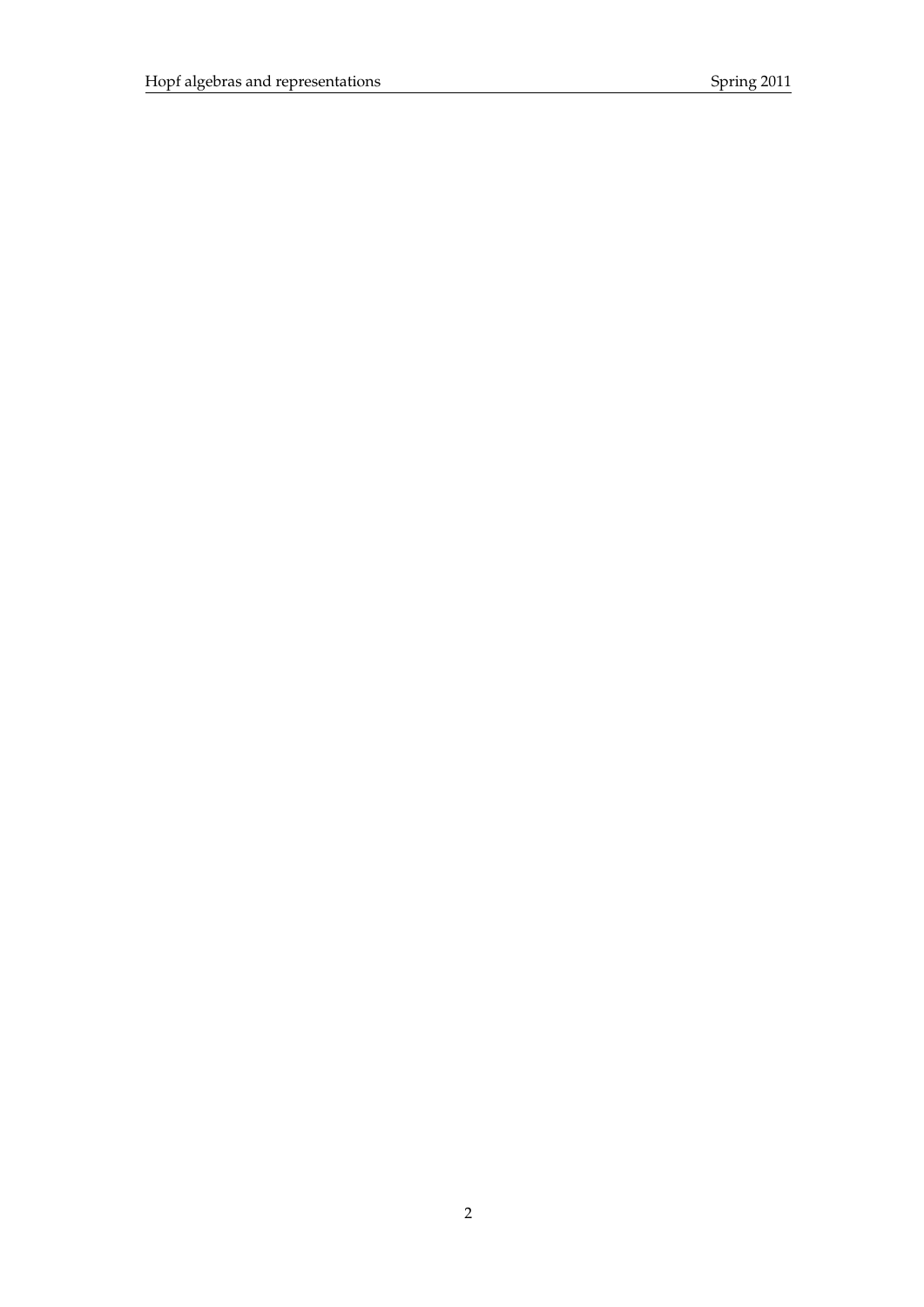# **Contents**

| 1              |     | Preliminaries in linear algebra                                                                                 | 5  |  |  |  |  |
|----------------|-----|-----------------------------------------------------------------------------------------------------------------|----|--|--|--|--|
|                | 1.1 |                                                                                                                 | 5  |  |  |  |  |
|                | 1.2 |                                                                                                                 | 9  |  |  |  |  |
| $\overline{2}$ |     | Representations of finite groups                                                                                | 15 |  |  |  |  |
|                | 2.1 |                                                                                                                 | 15 |  |  |  |  |
|                | 2.2 |                                                                                                                 | 17 |  |  |  |  |
|                | 2.3 | Subrepresentations, irreducibility and complete reducibility                                                    | 19 |  |  |  |  |
|                | 2.4 |                                                                                                                 | 21 |  |  |  |  |
| 3              |     | Algebras, coalgebras, bialgebras and Hopf algebras                                                              | 27 |  |  |  |  |
|                | 3.1 |                                                                                                                 | 27 |  |  |  |  |
|                | 3.2 |                                                                                                                 | 29 |  |  |  |  |
|                | 3.3 |                                                                                                                 | 33 |  |  |  |  |
|                | 3.4 |                                                                                                                 | 34 |  |  |  |  |
|                | 3.5 |                                                                                                                 | 37 |  |  |  |  |
|                | 3.6 | The dual of a coalgebra $\ldots \ldots \ldots \ldots \ldots \ldots \ldots \ldots \ldots \ldots \ldots \ldots$   | 43 |  |  |  |  |
|                | 3.7 |                                                                                                                 | 44 |  |  |  |  |
|                | 3.8 |                                                                                                                 | 47 |  |  |  |  |
|                | 3.9 |                                                                                                                 | 48 |  |  |  |  |
|                |     |                                                                                                                 | 53 |  |  |  |  |
| 4              |     | Quantum groups                                                                                                  |    |  |  |  |  |
|                | 4.1 |                                                                                                                 | 57 |  |  |  |  |
|                | 4.2 |                                                                                                                 | 62 |  |  |  |  |
|                | 4.3 |                                                                                                                 | 71 |  |  |  |  |
|                | 4.4 | A Drinfeld double of $H_q$ and the quantum group $\mathcal{U}_q(\mathfrak{sl}_2) \dots \dots \dots \dots \dots$ | 76 |  |  |  |  |
|                | 4.5 |                                                                                                                 | 80 |  |  |  |  |
|                | 4.6 | Solutions to YBE from infinite dimensional Drinfeld doubles                                                     | 85 |  |  |  |  |
|                | 4.7 |                                                                                                                 | 88 |  |  |  |  |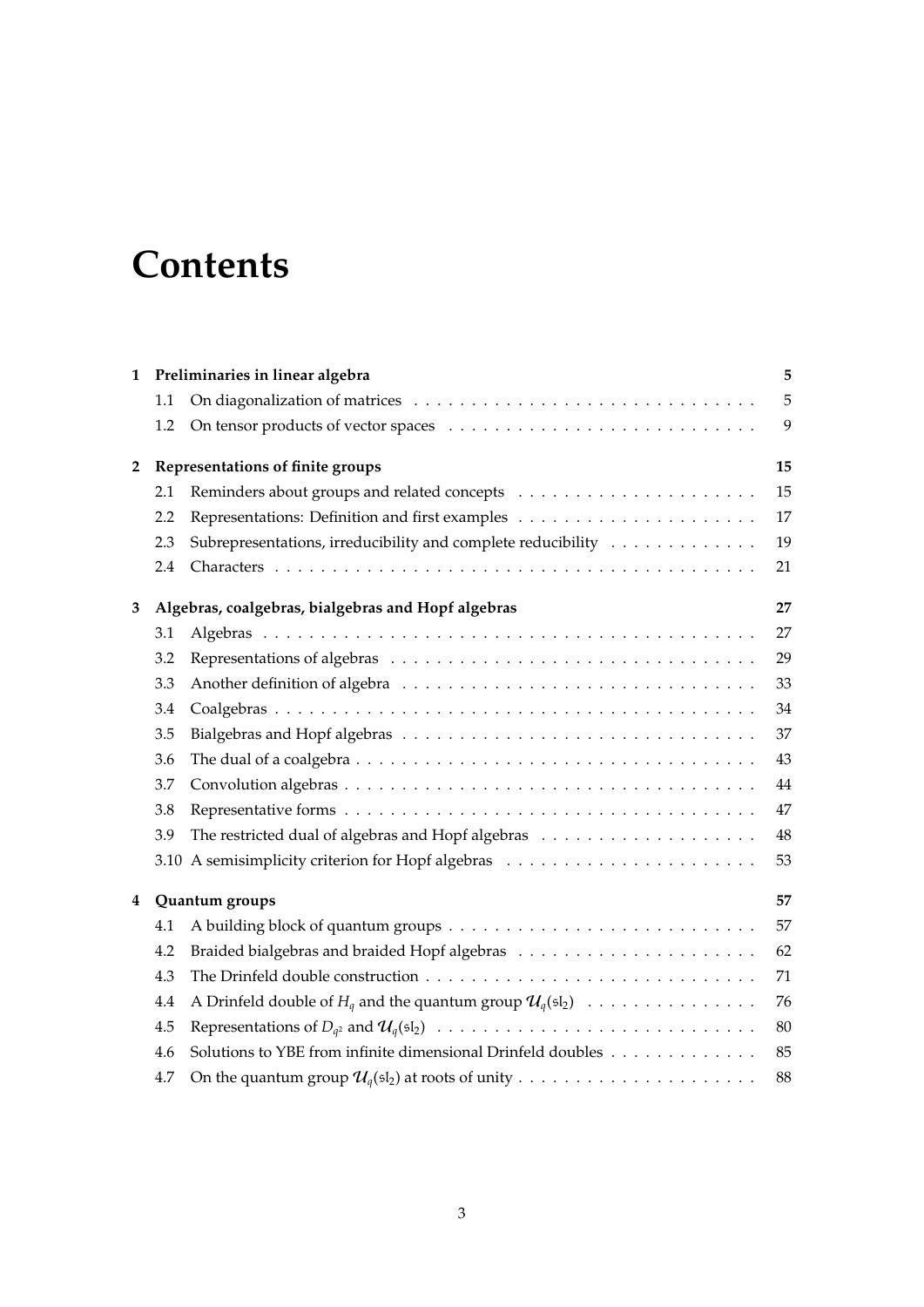**Acknowledgements.** What I know of Hopf algebras I learned mostly from Rinat Kashaev in the spring of 2010 when he taught the course *Algèbres de Hopf* at the *Université de Genève*. His lectures were inspiring, and he kindly spent a lot of time discussing the subject with me, explaining things in ways I can't imagine anyone else do. I was the teaching assistant of the course, and I thank the students for the good time we had studying Hopf algebras together in the exercise sessions. I wish to thank especially Mucyo Karemera and Thierry Levy for the discussions which were ´ instrumental for me to get some understanding of the topics.

The present notes were prepared for the lectures of my course *Introduction to Hopf algebras and representations*, given in the *University of Helsinki* in the spring of 2011. A significant part of the material follows closely the notes I took from Rinat's lectures. I thank the participants of the course for making it a very enjoyable experience. Antti Kemppainen was an extraordinary teaching assistant — his solutions to the exercises were invariably better than the solutions I had had in mind, and he gave plenty of valuable feedback on how to improve the course. Ali Zahabi and Eveliina Peltola also discussed the material extensively with me, and their comments lead to a large number of corrections, clarifications and other improvements to the present notes.

With several people from the mathematical physics groups of the university, we continued to study related topics in a seminar series on quantum invariants during the summer 2011. I thank in particular Juha Loikkanen, Antti Harju and Jouko Mickelsson for their contributions to the seminar series.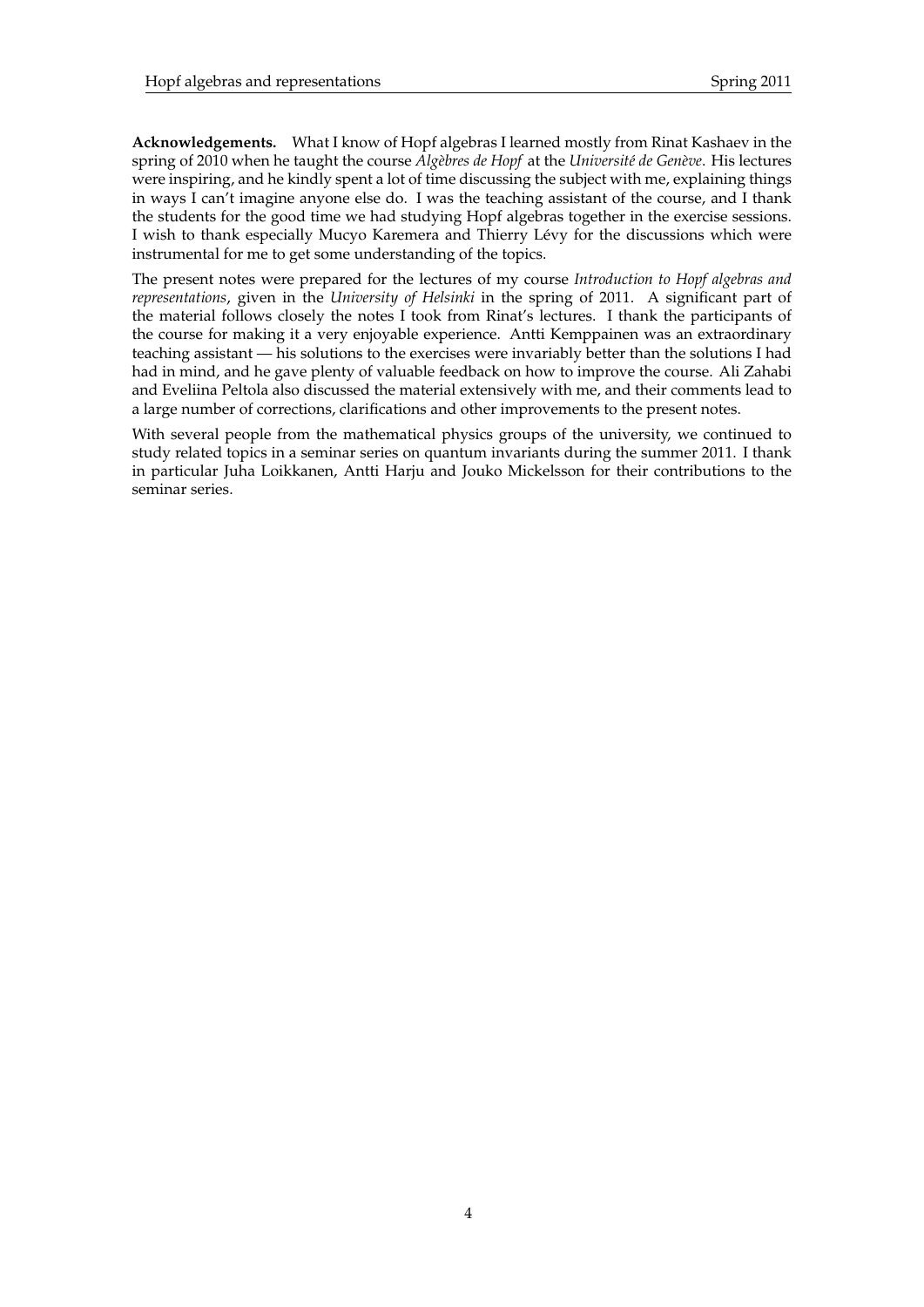## **Chapter 1**

# **Preliminaries in linear algebra**

During most parts of this course, vector spaces are over the field  $\mathbb C$  of complex numbers. Often any other algebraically closed field of characteristic zero could be used instead. In some parts these assumptions are not used, and K denotes any field. We usually omit explicitly mentioning the ground field, which should be clear from the context.

**Definition 1.1.** Let *V*, *W* be K-vector spaces. The space of linear maps (i.e. the space of homomorphisms of  $K$ -vector spaces) from  $V$  to  $W$  is denoted by

$$
Hom(V, W) = \{T: V \to W \mid T \text{ is a } \mathbb{K}\text{-linear map}\}.
$$

The vector space structure on Hom(*V*, *W*) is with pointwise addition and scalar multiplication. The (algebraic) dual of a vector space *V* is the space of linear maps from *V* to the ground field,

$$
V^* = \text{Hom}(V, \mathbb{K}).
$$

We denote the duality pairing by brackets  $\langle \cdot, \cdot \rangle$ . The value of a dual vector  $\varphi \in V^*$  on a vector  $v \in V$ is thus usually denoted by  $\langle \varphi, v \rangle$ .

**Definition 1.2.** For  $T: V \to W$  a linear map, the transpose is the linear map  $T^* : W^* \to V^*$ defined by

 $\langle T^*(\varphi), v \rangle = \langle \varphi, T(v) \rangle$  for all  $\varphi \in W^*, v \in V$ .

## **1.1 On diagonalization of matrices**

In this section, vector spaces are over the field  $\mathbb C$  of complex numbers. Recall first the following definitions.

**Definition 1.3.** The characteristic polynomial of a matrix  $A \in \mathbb{C}^{n \times n}$  is

$$
p_A(x) = \det\big(x\mathbb{I} - A\big).
$$

The minimal polynomial of a matrix *A* is the polynomial *q<sup>A</sup>* of smallest positive degree such that  $q_A(A) = 0$ , with the coefficient of highest degree term equal to 1.

The Cayley-Hamilton theorem states that the characteristic polynomial evaluated at the matrix itself is the zero matrix, that is  $p_A(A) = 0$  for any square matrix A. An equivalent statement is that the polynomial  $q_A(x)$  divides  $p_A(x)$ . These facts follow explicitly from the Jordan normal form discussed later in this section.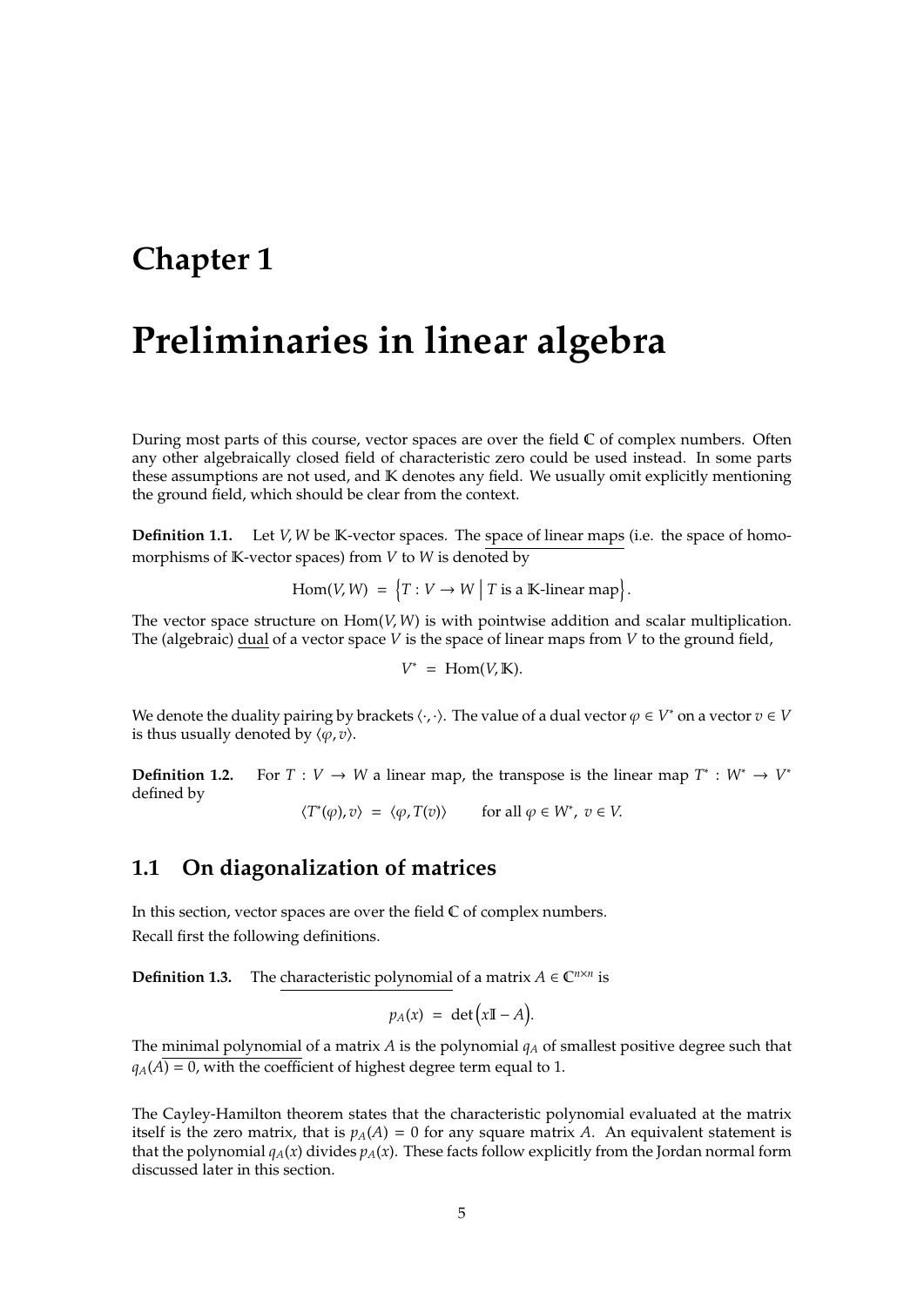## **Motivation and definition of generalized eigenvectors**

Given a square matrix *A*, it is often convenient to diagonalize *A*. This means finding an invertible matrix *P* ("a change of basis"), such that the conjugated matrix *P A P*−<sup>1</sup> is diagonal. If, instead of matrices, we think of a linear operator *A* from vector space *V* to itself, the equivalent question is finding a basis for *V* consisting of eigenvectors of *A*.

Recall from basic linear algebra that (for example) any real symmetric matrix can be diagonalized. Unfortunately, this is not the case with all matrices.

**Example 1.4.** Let  $\lambda \in \mathbb{C}$  and

$$
A = \left[ \begin{array}{ccc} \lambda & 1 & 0 \\ 0 & \lambda & 1 \\ 0 & 0 & \lambda \end{array} \right] \in \mathbb{C}^{3 \times 3}.
$$

The characteristic polynomial of *A* is

$$
p_A(x) = \det(x\mathbb{I} - A) = (x - \lambda)^3,
$$

so we know that *A* has no other eigenvalues but  $\lambda$ . It follows from det( $A - \lambda I$ ) = 0 that the eigenspace pertaining to the eigenvalue  $\lambda$  is nontrivial, dim (Ker( $A - \lambda I$ )) > 0. Note that

$$
A - \lambda \mathbb{I} = \begin{bmatrix} 0 & 1 & 0 \\ 0 & 0 & 1 \\ 0 & 0 & 0 \end{bmatrix},
$$

so that the image of *A* is two dimensional, dim (Im  $(A - \lambda I)$ ) = 2. By rank-nullity theorem,

$$
\dim (\text{Im} (A - \lambda \mathbb{I})) + \dim (\text{Ker} (A - \lambda \mathbb{I})) = \dim (\mathbb{C}^3) = 3,
$$

so the eigenspace pertaining to  $\lambda$  must be one-dimensional. Thus the maximal number of linearly independent eigenvectors of A we can have is one — in particular, there doesn't exist a basis of  $\mathbb{C}^3$ consisting of eigenvectors of *A*.

We still take a look at the action of *A* in some basis. Let

$$
w_1 = \begin{bmatrix} 1 \\ 0 \\ 0 \end{bmatrix} \qquad w_2 = \begin{bmatrix} 0 \\ 1 \\ 0 \end{bmatrix} \qquad w_3 = \begin{bmatrix} 0 \\ 0 \\ 1 \end{bmatrix}.
$$

Then the following "string" indicates how  $A - \lambda I$  maps these vectors

$$
w_3 \stackrel{A-\lambda}{\mapsto} w_2 \stackrel{A-\lambda}{\mapsto} w_1 \stackrel{A-\lambda}{\mapsto} 0.
$$

In particular we see that  $(A - \lambda \mathbb{I})^3 = 0$ .

The "string" in the above example illustrates and motivates the following definition.

**Definition 1.5.** Let *V* be a vector space and  $A: V \to V$  be a linear map. A vector  $v \in V$  is said to be a generalized eigenvector of eigenvalue  $\lambda$  if for some positive integer  $p$  we have  $(A - \lambda I\!\!I)^p v = 0$ . The set of these generalized eigenvectors is called the generalized eigenspace of *A* pertaining to eigenvalue  $\lambda$ .

With  $p = 1$  the above would correspond to the usual eigenvectors.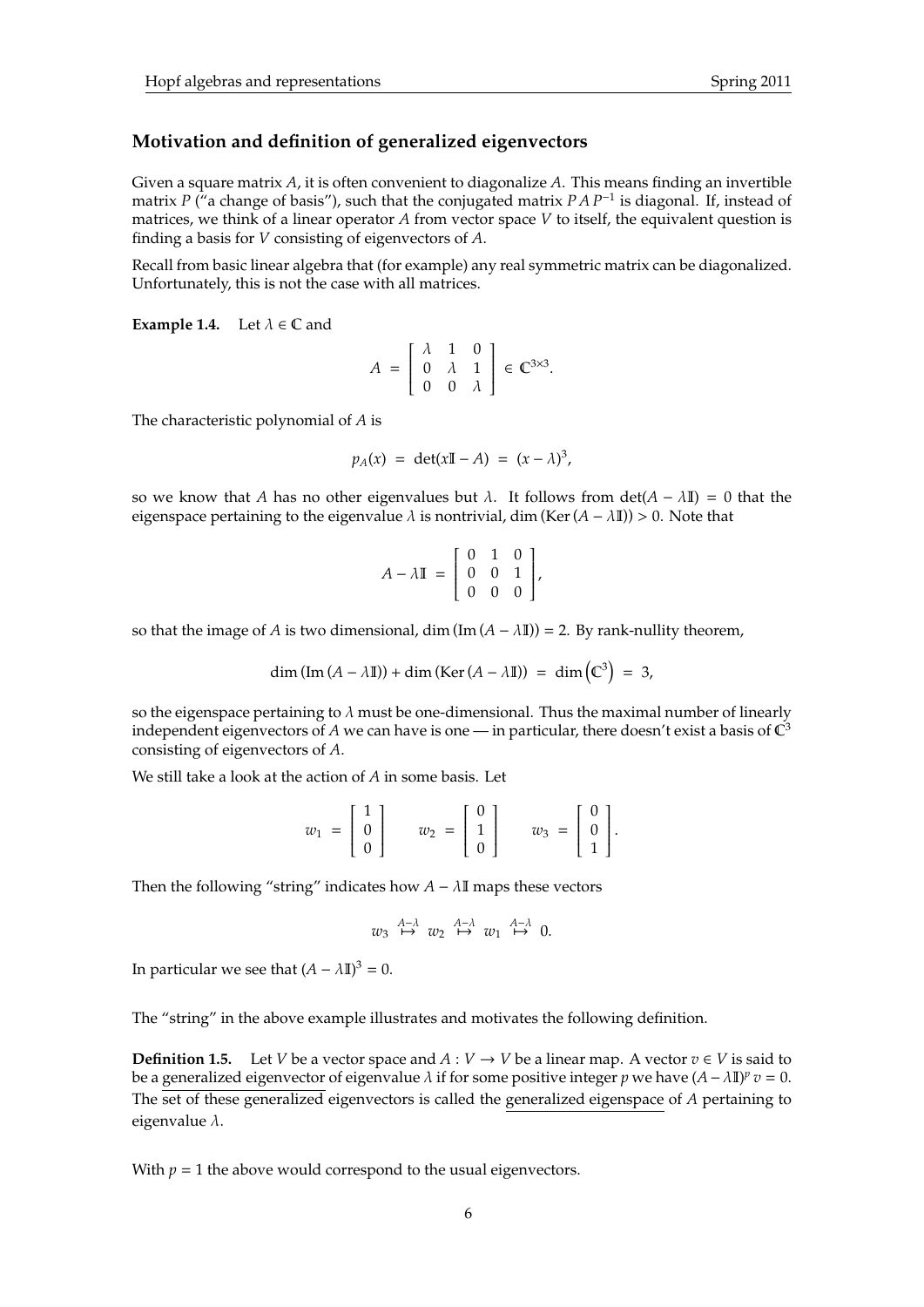## **The Jordan canonical form**

Although not every matrix has a basis of eigenvectors, we will see that every complex square matrix has a basis of generalized eigenvectors. More precisely, if *V* is a finite dimensional complex vector space and  $A: V \to V$  is a linear map, then there exists eigenvalues  $\lambda_1, \lambda_2, \ldots, \lambda_k$  of A (not necessarily distinct) and a basis  $\{w_m^{(j)}: 1 \le j \le k, 1 \le m \le n_j\}$  of  $V$  which consists of "strings" as follows

$$
w_{n_1}^{(1)} \stackrel{A-\lambda_1}{\mapsto} w_{n_1-1}^{(1)} \stackrel{A-\lambda_1}{\mapsto} \cdots \stackrel{A-\lambda_1}{\mapsto} w_2^{(1)} \stackrel{A-\lambda_1}{\mapsto} w_1^{(1)} \stackrel{A-\lambda_1}{\mapsto} 0
$$
  
\n
$$
w_{n_2}^{(2)} \stackrel{A-\lambda_2}{\mapsto} w_{n_2-1}^{(2)} \stackrel{A-\lambda_2}{\mapsto} \cdots \stackrel{A-\lambda_2}{\mapsto} w_2^{(2)} \stackrel{A-\lambda_2}{\mapsto} w_1^{(2)} \stackrel{A-\lambda_2}{\mapsto} 0
$$
  
\n
$$
\vdots \qquad \vdots \qquad \vdots
$$
  
\n
$$
w_{n_k}^{(k)} \stackrel{A-\lambda_k}{\mapsto} w_{n_k-1}^{(k)} \stackrel{A-\lambda_k}{\mapsto} \cdots \stackrel{A-\lambda_k}{\mapsto} w_2^{(k)} \stackrel{A-\lambda_k}{\mapsto} w_1^{(k)} \stackrel{A-\lambda_k}{\mapsto} 0.
$$
  
\n(1.1)

Note that in this basis the matrix of *A* takes the "block diagonal form"

$$
A = \begin{bmatrix} J_{\lambda_1; n_1} & \mathbf{0} & \mathbf{0} & \cdots & \mathbf{0} \\ \mathbf{0} & J_{\lambda_2; n_2} & \mathbf{0} & \cdots & \mathbf{0} \\ \mathbf{0} & \mathbf{0} & J_{\lambda_3; n_3} & \mathbf{0} \\ \vdots & \vdots & \ddots & \vdots \\ \mathbf{0} & \mathbf{0} & \mathbf{0} & \cdots & J_{\lambda_k; n_k} \end{bmatrix},
$$
(1.2)

where the blocks correspond to the subspaces spanned by  $w_1^{(j)}$  $w_1^{(j)}$ ,  $w_2^{(j)}$  $\mathcal{L}_2^{(j)}, \ldots$  ,  $w_{n_j}^{(j)}$  and the matrices of the blocks are the following "Jordan blocks"

$$
J_{\lambda_j; n_j} = \begin{bmatrix} \lambda_j & 1 & 0 & \cdots & 0 & 0 \\ 0 & \lambda_j & 1 & \cdots & 0 & 0 \\ 0 & 0 & \lambda_j & & 0 & 0 \\ \vdots & \vdots & & \ddots & & \vdots \\ 0 & 0 & 0 & \cdots & \lambda_j & 1 \\ 0 & 0 & 0 & \cdots & 0 & \lambda_j \end{bmatrix} \in \mathbb{C}^{n_j \times n_j}.
$$

**Definition 1.6.** A matrix of the form (1.2) is said to be in Jordan normal form (or Jordan canonical form).

The characteristic polynomial of the a matrix *A* in Jordan canonical form is

$$
p_A(x) = \det(xI\!I - A) = \prod_{j=1}^k (x - \lambda_j)^{n_j}.
$$

Note also that if we write a block  $J_{\lambda;n} = \lambda \mathbb{I} + N$  as a sum of diagonal part  $\lambda \mathbb{I}$  and upper triangular part *N*, then the latter is nilpotent:  $N^n = 0$ . In particular the assertion  $p_A(A) = 0$  of the Cayley-Hamilton theorem can be seen immediately for matrices which are in Jordan canonical form.

**Definition 1.7.** Two  $n \times n$  square matrices *A* and *B* are said to be similar if  $A = P B P^{-1}$  for some invertible matrix *P*.

It is in this sense that any complex square matrix can be put to Jordan canonical form, the matrix *P* implements a change of basis to a basis consisting of the strings of the above type. Below is a short and concrete proof.

## **T**heorem **1.8**

Given any complex  $n \times n$  matrix A, there exists an invertible matrix P such that the conjugated matrix *P A P*<sup>−</sup><sup>1</sup> is in Jordan normal form.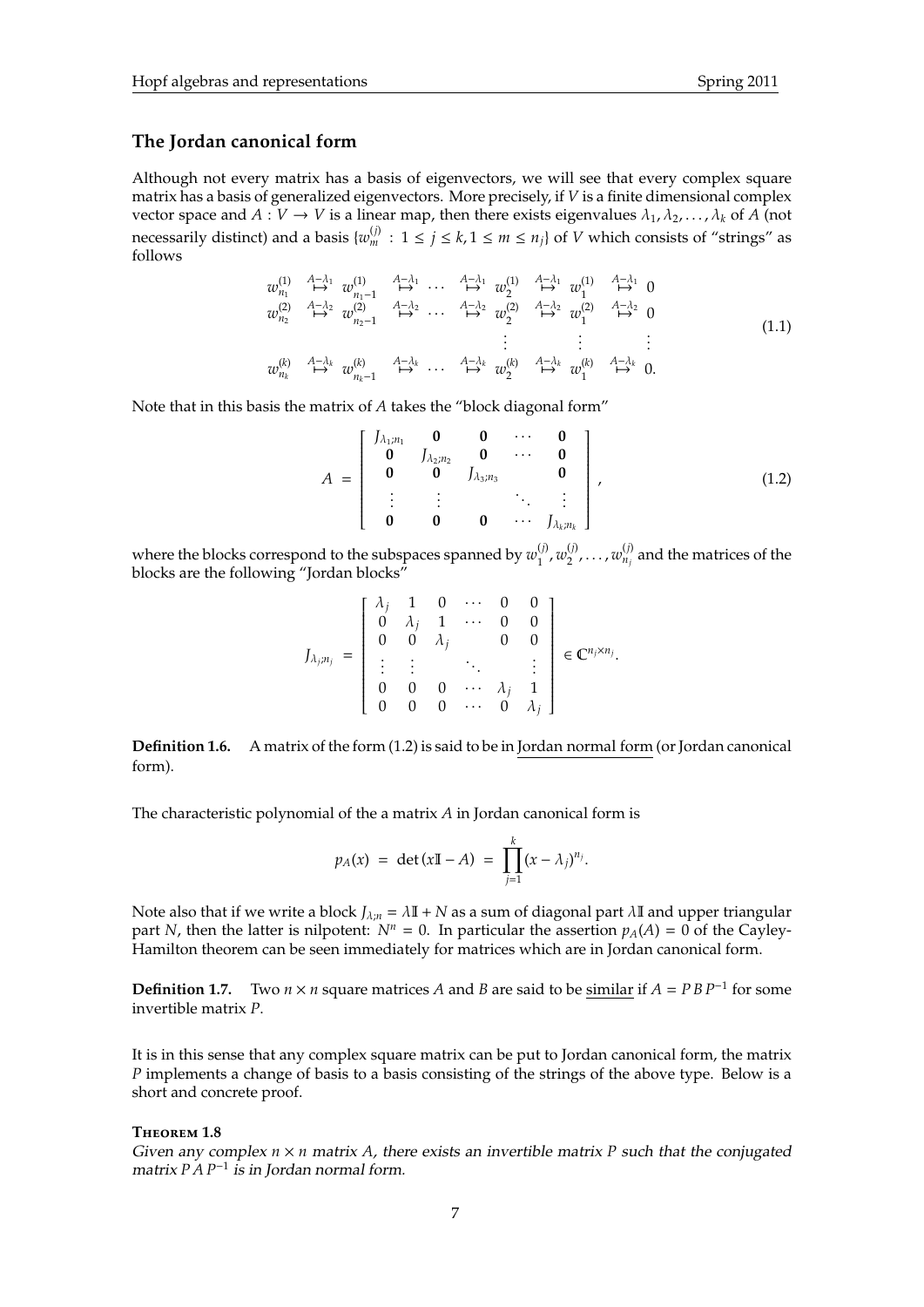*Proof.* In view of the above discussion it is clear that the statement is equivalent to the following: if *V* is a finite dimensional complex vector space and  $A: V \rightarrow V$  a linear map, then there exists a basis of *V* consisting of strings as in (1.1).

We prove the statement by induction on  $n = \dim(V)$ . The case  $n = 1$  is clear. As an induction hypothesis, assume that the statement is true for all linear maps of vector spaces of dimension less than *n*.

Take any eigenvalue  $\lambda$  of  $A$  (any root of the characteristic polynomial). Note that

$$
\dim\left(\mathrm{Ker}\left(A-\lambda\mathbb{I}\right)\right)>0,
$$

and since  $n = \dim (\text{Ker}(A - \lambda I\mathbb{I})) + \dim (\text{Im}(A - \lambda I\mathbb{I}))$ , the dimension of the image of  $A - \lambda I\mathbb{I}$  is strictly less than *n*. Denote

$$
R = \text{Im}(A - \lambda \mathbb{I}) \qquad \text{and} \qquad r = \text{dim}(R) < n.
$$

Note that *R* is an invariant subspace for *A*, that is  $AR \subset R$  (indeed,  $A(A - \lambda I) v = (A - \lambda I) A v$ ). We can use the induction hypothesis to the restriction of *A* to *R*, to find a basis

$$
\{w_m^{(j)} : 1 \le j \le k, 1 \le m \le n_j\}
$$

of *R* in which the action of *A* is described by the strings as in (1.1).

Let *q* = dim (*R* ∩ Ker(*A* −  $\lambda$ II)). This means that in *R* there are *q* linearly independent eigenvectors of *A* with eigenvalue  $\lambda$ . The vectors at the right end of the strings span the eigenspaces of *A* in *R*, so we assume without loss of generality that the last *q* strings correspond to eigenvalue λ and others to different eigenvalues:  $\lambda_1, \lambda_2, ..., \lambda_{k-q} \neq \lambda$  and  $\lambda_{k-q+1} = \lambda_{k-q+2} = ... = \lambda_k = \lambda$ . For all *j* such that  $k - q < j \leq k$  the vector  $w_{n_j}^{(j)}$  is in  $R$ , so we can choose

$$
y^{(j)} \in V \quad \text{ such that } \quad (A - \lambda \mathbb{I}) \, y^{(j)} = w_{n_j}^{(j)}.
$$

The vectors  $y^{(j)}$  extend the last  $q$  strings from the left.

Find vectors

$$
z^{(1)}, z^{(2)}, \ldots, z^{(n-r-q)}
$$

which complete the linearly independent collection

$$
w_1^{(k-q+1)}, \ldots, w_1^{(k-1)}, w_1^{(k)}
$$

to a basis of Ker( $A - \lambda I$ ). We have now found *n* vectors in *V*, which form strings as follows

$$
y^{(k-q+1)} \xrightarrow{A-\lambda} w_{n_{k-q}}^{(k)} \xrightarrow{A-\lambda} \cdots \xrightarrow{A-\lambda_{k-q}} w_1^{(k-q+1)} \xrightarrow{A-\lambda} w_1^{(k-q+1)} \xrightarrow{A-\lambda_{k-q}} w_1^{(k-q)} \xrightarrow{A-\lambda_{k-q}} w_1^{(k-q+1)} \xrightarrow{A-\lambda} w_{n_{k-q+1}}^{(k-q+1)} \xrightarrow{A-\lambda} \cdots \xrightarrow{A-\lambda} w_1^{(k-q+1)} \xrightarrow{A-\lambda} 0
$$
\n
$$
\vdots \qquad \vdots \qquad \vdots \qquad \vdots \qquad \vdots \qquad \vdots \qquad \vdots \qquad \vdots \qquad \vdots \qquad \vdots \qquad \vdots \qquad \vdots \qquad \vdots \qquad \vdots \qquad \vdots \qquad \vdots \qquad \vdots \qquad \vdots \qquad \vdots \qquad \vdots \qquad \vdots \qquad \vdots \qquad \vdots \qquad \vdots \qquad \vdots \qquad \vdots \qquad \vdots \qquad \vdots \qquad \vdots \qquad \vdots \qquad \vdots \qquad \vdots \qquad \vdots \qquad \vdots \qquad \vdots \qquad \vdots \qquad \vdots \qquad \vdots \qquad \vdots \qquad \vdots \qquad \vdots \qquad \vdots \qquad \vdots \qquad \vdots \qquad \vdots \qquad \vdots \qquad \vdots \qquad \vdots \qquad \vdots \qquad \vdots \qquad \vdots \qquad \vdots \qquad \vdots \qquad \vdots \qquad \vdots \qquad \vdots \qquad \vdots \qquad \vdots \qquad \vdots \qquad \vdots \qquad \vdots \qquad \vdots \qquad \vdots \qquad \vdots \qquad \vdots \qquad \vdots \qquad \vdots \qquad \vdots \qquad \vdots \qquad \vdots \qquad \vdots \qquad \vdots \qquad \vdots \qquad \vdots \qquad \vdots \qquad \vdots \qquad \vdots \qquad \vdots \qquad \vdots \qquad \vdots \qquad \vdots \qquad \vdots \qquad \vdots \qquad \vdots \qquad \vdots \qquad \vdots \qquad \vdots \qquad \vdots \qquad \vdots \qquad \vdots \qquad \vdots \qquad \vdots \qquad \vdots \qquad \vdots \qquad \vdots \qquad
$$

It suffices to show that these vectors are linearly independent. Suppose that a linear combination of them vanishes

$$
\sum_{j=k-q+1}^k \alpha_j y^{(j)} + \sum_{j,m} \beta_{j,m} w_m^{(j)} + \sum_{l=1}^{n-r-q} \gamma_l z^{(l)} = 0.
$$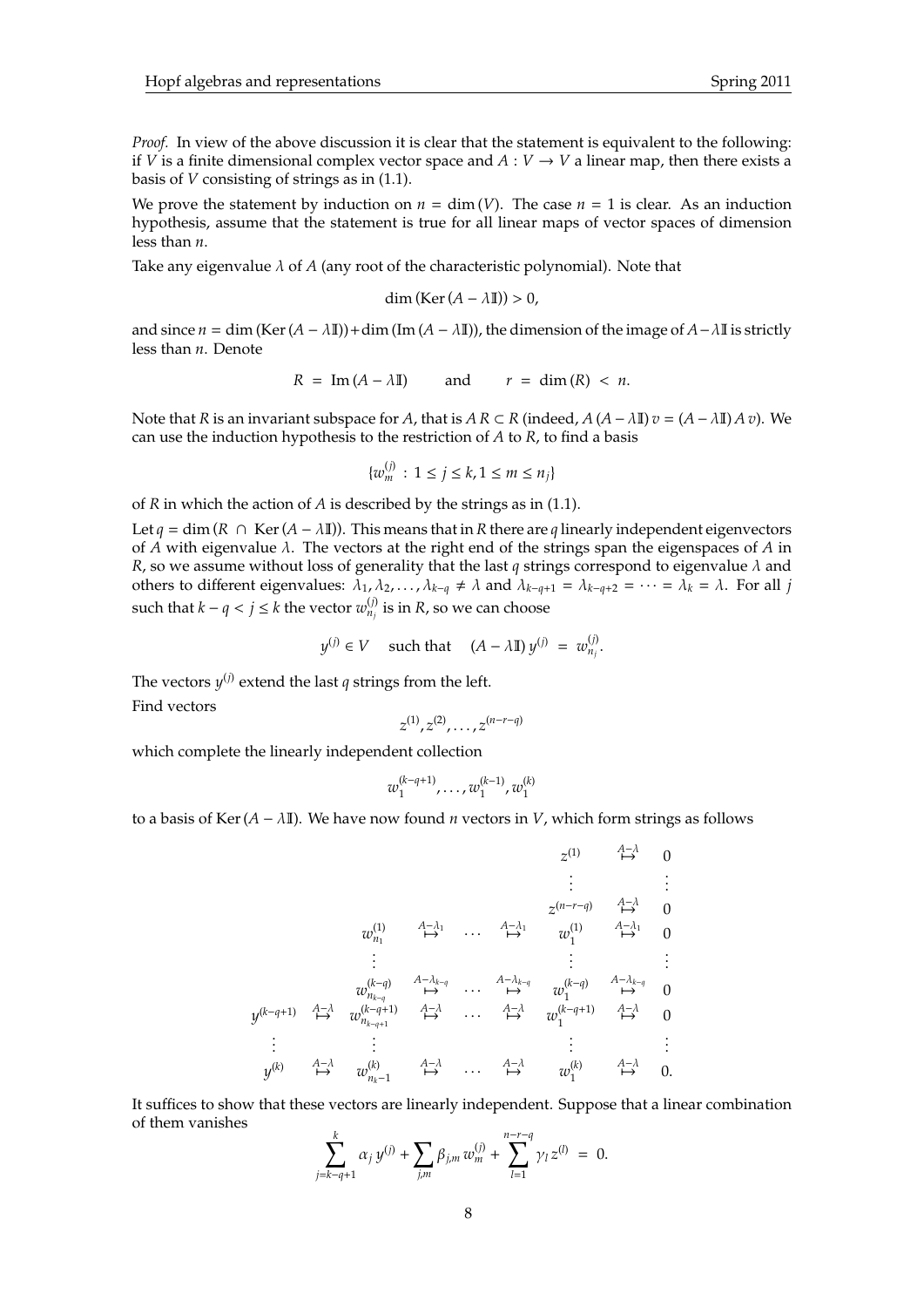From the string diagram we see that the image of this linear combination under  $A - \lambda I$  is a linear combination of the vectors  $w_m^{(j)}$ , which are linearly independent, and since the coefficient of  $w_{n_j}^{(j)}$  is  $\alpha_j$ , we get  $\alpha_j = 0$  for all *j*. Now recalling that  $\{w_m^{(j)}\}$  is a basis of *R*, and  $\{w_1^{(j)}\}$  $\binom{1}{1}$  :  $k - q < j \leq k$   $\cup \{z^{(l)}\}$  is a basis of Ker (*A* –  $\lambda$ II), and { $w_1^{(j)}$  $\binom{n}{1}$  :  $k - q < j \le k$ } is a basis of  $R \cap \text{Ker}(A - \lambda I)$ , we see that all the coefficients in the linear combination must vanish. This finishes the proof.

**Exercise 1** (Around the Jordan normal form)

- (a) Find two matrices  $A, B \in \mathbb{C}^{n \times n}$ , which have the same minimal polynomial and the same characteristic polynomial, but which are not similar.
- (b) Show that the Jordan normal form of a matrix  $A \in \mathbb{C}^{n \times n}$  is unique up to permutation of the Jordan blocks. In other words, if  $C_1 = P_1 A P_1^{-1}$  and  $C_2 = P_2 A P_2^{-1}$  are both in Jordan normal form, C<sub>1</sub> with blocks  $J_{\lambda_1,n_1},...,J_{\lambda_k,n_k}$  and C<sub>2</sub> with blocks  $J_{\lambda'_1,n'_1},...,J_{\lambda'_l,n'_l}$ , then  $k = l$  and there is a permutation  $\sigma \in S_k$  such that  $\lambda_j = \lambda'_k$  $\int_{\sigma(j)}$  and  $n_j = n'_j$ σ(*j*) for all *j* = 1, 2, . . . , *k*.
- (c) Show that any two matrices with the same Jordan normal form up to permutation of blocks are similar.

Let us make some preliminary remarks of the interpretation of Jordan decomposition from the point of view of representations. We will return to this when we discuss representations of algebras, but a matrix determines a representation of the quotient of the polynomial algebra by the ideal generated by the minimal polynomial of the matrix. Diagonalizable matrices can be thought of as a simple example of completely reducible representations: the vector space *V* is a direct sum of eigenspaces of the matrix. In particular, if all the roots of the minimal polynomial have multiplicity one, then all representations are completely reducible. Non-diagonalizable matrices are a simple example of a failure of complete reducibility. The Jordan blocks *J*<sup>λ</sup>*<sup>j</sup>* ;*n<sup>j</sup>* correspond to subrepresentations (invariant subspaces) which are indecomposable, but not irreducible if  $n_j > 1$ .

## **1.2 On tensor products of vector spaces**

A crucial concept in the course is that of a tensor product of vector spaces. Here, vector spaces can be over any field K, but it should be noted that the concept of tensor product depends of the field. In this course we only need tensor products of complex vector spaces.

**Definition 1.9.** Let  $V_1$ ,  $V_2$ , *W* be vector spaces. A map  $\beta: V_1 \times V_2 \rightarrow W$  is called bilinear if for all  $v_1 \in V_1$  the map  $v_2 \mapsto \beta(v_1, v_2)$  is linear  $V_2 \to W$  and for all  $v_2 \in V_2$  the map  $v_1 \mapsto \beta(v_1, v_2)$  is linear  $V_1 \rightarrow W$ .

Multilinear maps  $V_1 \times V_2 \times \cdots \times V_n \to W$  are defined similarly.

The tensor product is a space which allows us to replace some bilinear (more generally multilinear) maps by linear maps.

**Definition 1.10.** Let  $V_1$  and  $V_2$  be two vector spaces. A tensor product of  $V_1$  and  $V_2$  is a vector space *U* together with a bilinear map  $\phi: V_1 \times V_2 \rightarrow U$  such that the following universal property holds: for any bilinear map  $\beta : V_1 \times V_2 \to W$ , there exists a unique linear map  $\bar{\beta} : U \to W$  such that the diagram

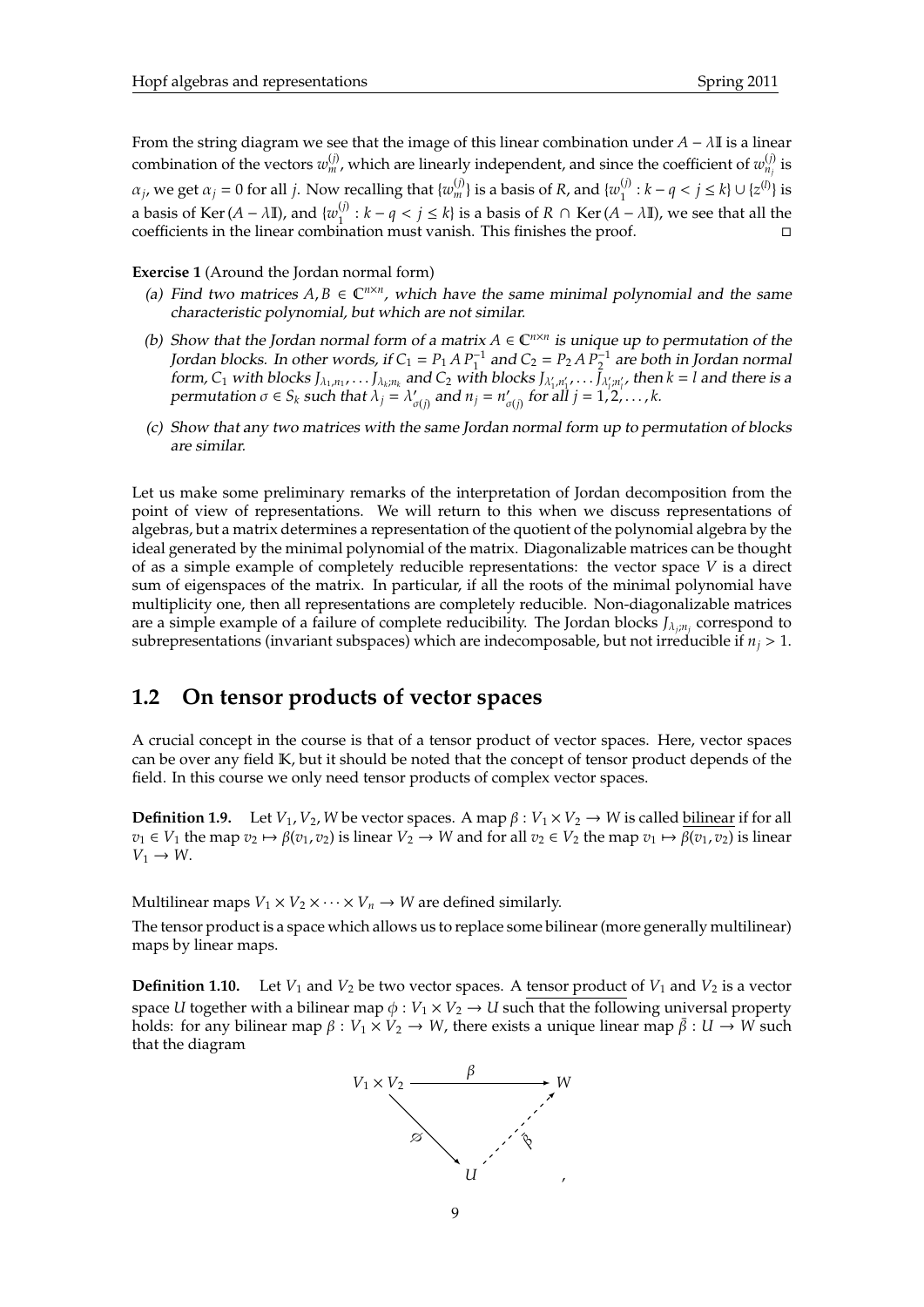commutes, that is  $\beta = \bar{\beta} \circ \phi$ .

Proving the uniqueness (up to canonical isomorphism) of an object defined by a universal isomorphism is a standard exercise in abstract nonsense. Indeed, if we suppose *U'* with a bilinear map  $\phi' : V_1 \times V_2 \to U'$  is another tensor product, then the universal property of *U* gives a linear map  $\bar{\phi}' : U \to U'$  such that  $\phi' = \bar{\phi}' \circ \phi$ . Likewise, the universal property of  $\dot{U}'$  gives a linear map  $\bar{\phi} : U' \to U$  such that  $\phi = \bar{\phi} \circ \phi'$  . Combining these we get

$$
id_{U} \circ \phi = \phi = \bar{\phi} \circ \phi' = \bar{\phi} \circ \bar{\phi}' \circ \phi.
$$

But here are two ways of factorizing the map  $\phi$  itself, so by the uniqueness requirement in the universal property we must have equality id $_u$  =  $\bar{\phi} \circ \bar{\phi}'$ . By a similar argument we get id $_{U'} = \bar{\phi}' \circ \bar{\phi}$ . We conclude that  $\bar{\phi}$  and  $\bar{\phi}'$  are isomorphisms (and inverses of each other).

Now that we know that tensor product is unique (up to canonical isomorphism), we use the following notations

$$
U = V_1 \otimes V_2 \quad \text{and}
$$
  

$$
V_1 \times V_2 \ni (v_1, v_2) \stackrel{\phi}{\mapsto} v_1 \otimes v_2 \in V_1 \otimes V_2.
$$

An explicit construction which shows that tensor products exist is done in Exercise 2. The same exercise establishes two fundamental properties of the tensor product:

- If  $(v_i^{(1)}$  $(v_i^{(1)})_{i \in I}$  is a linearly independent collection in *V*<sub>1</sub> and  $(v_j^{(2)})$ *j* )*j*∈*<sup>J</sup>* is a linearly independent collection in  $V_2$ , then the collection  $\left(v_i^{(1)}\right)$  $v^{(1)}_i\otimes v^{(2)}_j$ *j*  $(i,j) \in I \times J$  is linearly independent in  $V_1 ⊗ V_2$ .
- If the collection  $(v_i^{(1)})$  $\binom{1}{i}$ <sub>*i*∈*I*</sub> spans *V*<sub>1</sub> and the collection (*v*<sup>(2)</sup><sub>*j*</sub>  $j^{(2)}$ <sub>*j*</sub> $\in$ *J* spans *V*<sub>2</sub>, then the collection  $\left(v_i^{(1)}\right)$  $v^{(1)}_i\otimes v^{(2)}_j$ *j*  $(i,j) \in I \times J$  spans the tensor product  $V_1 ⊗ V_2$ .

It follows that if  $(v_i^{(1)})$  $\binom{(1)}{i}$ *i*∈*I* and  $\binom{v^{(2)}_i}{i}$  $J_j^{(2)}$ )<sub>*j*∈*J*</sub> are bases of  $V_1$  and  $V_2$ , respectively, then

$$
\left(v_i^{(1)}\otimes v_j^{(2)}\right)_{(i,j)\in I\times J}
$$

is a basis of the tensor product  $V_1 \otimes V_2$ . In particular if  $V_1$  and  $V_2$  are finite dimensional, then

 $\dim (V_1 \otimes V_2) = \dim (V_1) \dim (V_2)$ .

## **Exercise 2** (A construction of the tensor product)

We saw that the tensor product of vector spaces, defined by the universal property, is unique (up to isomorphism) if it exists. The purpose of this exercise is to show existence by an explicit construction, under the simplifying assumption that *V* and *W* are function spaces (it is easy to see that this can be assumed without loss of generality).

For any set *X*, denote by K*<sup>X</sup>* the vector space of K valued functions on *X*, with addition and scalar multiplication defined pointwise. Assume that *V* ⊂ K*<sup>X</sup>* and *W* ⊂ K*<sup>Y</sup>* for some sets *X* and *Y*. For *f* ∈  $\mathbb{K}^X$  and  $g \in \mathbb{K}^Y$ , define  $f \otimes g \in \mathbb{K}^{X \times Y}$  by

$$
(f \otimes g)(x, y) = f(x) g(y).
$$

Also set

$$
V \otimes W = \text{span}\left\{f \otimes g \mid f \in V, g \in W\right\},\
$$

so that the map  $(f, g) \mapsto f \otimes g$  is a bilinear map  $V \times W \to V \otimes W$ .

(a) Show that if  $(f_i)_{i\in I}$  is a linearly independent collection in V and  $(g_j)_{j\in J}$  is a linearly independent collection in *W*, then the collection  $(f_i \otimes g_j)$ (*i*,*j*)∈*I*×*J* is linearly independent in *V* ⊗ *W*.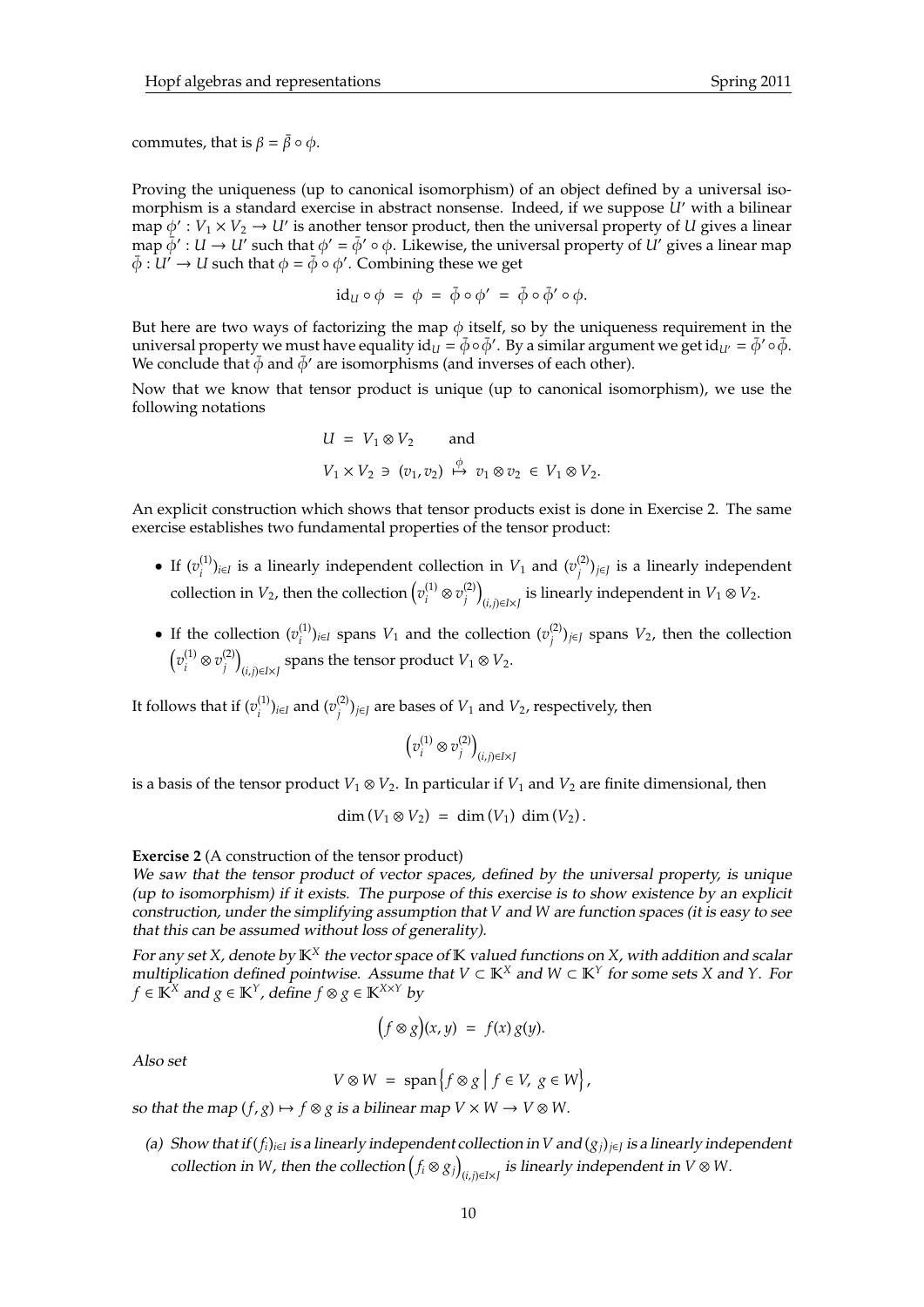- (b) Show that if  $(f_i)_{i\in I}$  is a collection that spans *V* and  $(g_j)_{j\in J}$  is collection that spans *W*, then the  $\text{collection}\left(f_i \otimes g_j\right)$ (*i*,*j*)∈*I*×*J* spans *V* ⊗ *W*.
- (c) Conclude that if  $(f_i)_{i \in I}$  is a basis of V and  $(g_j)_{j \in J}$  is a basis of W, then  $(f_i \otimes g_j)$ (*i*,*j*)∈*I*×*J* is a basis of  $V \otimes W$ . Conclude furthermore that  $V \otimes W$ , equipped with the bilinear map  $\phi(f, g) = f \otimes g$ from *V* × *W* to *V* ⊗ *W*, satisfies the universal property defining the tensor product.

A tensor of the form  $v^{(1)} \otimes v^{(2)}$  is called a simple tensor. By part (b) of the above exercise, any *t* ∈ *V*<sub>1</sub> ⊗ *V*<sub>2</sub> can be written as a linear combination of simple tensors

$$
t = \sum_{\alpha=1}^n v_{\alpha}^{(1)} \otimes v_{\alpha}^{(2)},
$$

for some  $v_\alpha^{(1)} \in V_1$  and  $v_\alpha^{(2)} \in V_2$ ,  $\alpha = 1, 2, ..., n$ . Note, however, that such an expression is by no means unique! The smallest *n* for which it is possible to write *t* as a sum of simple tensors is called the rank of the tensor, denoted by  $n = \text{rank}(t)$ . An obvious upper bound is rank(*t*)  $\leq$  dim (*V*<sub>1</sub>) dim (*V*<sub>2</sub>). One can do much better in general, as follows from the following useful observation.

### **L**emma **1.11**

Suppose that

$$
t = \sum_{\alpha=1}^n v_{\alpha}^{(1)} \otimes v_{\alpha}^{(2)},
$$

where  $n = \text{rank}(t)$ . Then both  $(v_\alpha^{(1)})_{\alpha=1}^n$  and  $(v_\alpha^{(2)})_{\alpha=1}^n$  are linearly independent collections.

*Proof.* Suppose, by contraposition, that there is a linear relation

$$
\sum_{\alpha=1}^n c_\alpha v_\alpha^{(1)} = 0,
$$

where not all the coefficients are zero. We may assume that  $c_n = 1$ . Thus  $v_n^{(1)} = -\sum_{\alpha=1}^{n-1} c_\alpha v_\alpha^{(1)}$  and using bilinearity we simplify *t* as

$$
t = \sum_{\alpha=1}^{n-1} v_{\alpha}^{(1)} \otimes v_{\alpha}^{(2)} + v_{n}^{(1)} \otimes v_{n}^{(2)} = \sum_{\alpha=1}^{n-1} v_{\alpha}^{(1)} \otimes v_{\alpha}^{(2)} - \sum_{\alpha=1}^{n-1} c_{\alpha} v_{\alpha}^{(1)} \otimes v_{n}^{(2)} = \sum_{\alpha=1}^{n-1} v_{\alpha}^{(1)} \otimes (v_{\alpha}^{(1)} - c_{\alpha} v_{n}^{(2)})
$$

which contradicts minimality of  $n = \text{rank}(t)$ . The linear independence of  $(v_\alpha^{(2)})$  is proven similarly.  $\Box$ 

As a consequence we get a better upper bound

$$
rank(t) \leq min \{ dim(V_1), dim(V_2) \}.
$$

Taking tensor products with the one-dimensional vector space K does basically nothing: for any vector space *V* we can canonically identify

$$
V \otimes \mathbb{K} \cong V
$$
 and 
$$
v \otimes \lambda \mapsto \lambda v
$$
 and 
$$
\mathbb{K} \otimes V \cong V
$$

$$
\lambda \otimes v \mapsto \lambda v.
$$

By the obvious correspondence of bilinear maps  $V_1 \times V_2 \to W$  and  $V_2 \times V_1 \to W$ , one also always gets a canonical identification

$$
V_1\otimes V_2\ \cong V_2\otimes V_1.
$$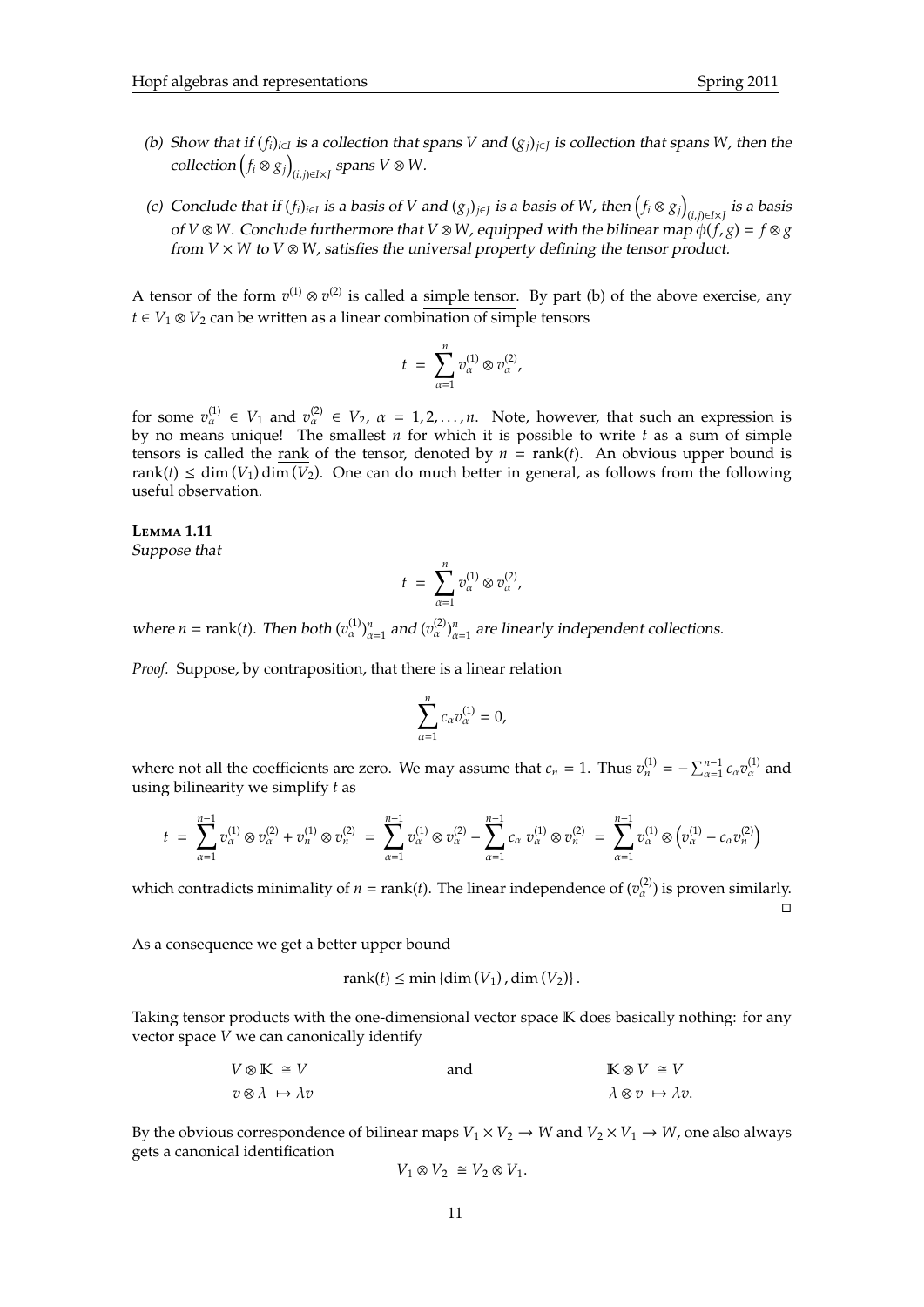Almost equally obvious correspondences give the canonical identifications

$$
(V_1 \otimes V_2) \otimes V_3 \cong V_1 \otimes (V_2 \otimes V_3)
$$

etc., which allow us to omit parentheses in multiple tensor products.

A slightly more interesting property than the above obvious identifications, is the existence of an embedding

$$
V_2 \otimes V_1^* \hookrightarrow \text{Hom}(V_1, V_2)
$$

which is obtained by associating to  $v_2 \otimes \varphi$  the linear map

 $v_1 \mapsto \langle \varphi, v_1 \rangle v_2$ 

(and extending linearly from the simple tensors to all tensors). The following exercise verifies among other things that this is indeed an embedding and that in the finite dimensional case the embedding becomes an isomorphism.

**Exercise 3** (The relation between  $Hom(V, W)$  and  $W \otimes V^*$ )

(a) For  $w \in W$  and  $\varphi \in V^*$ , we associate to  $w \otimes \varphi$  the following map  $V \to W$ 

 $v \mapsto \langle \varphi, v \rangle w$ .

Show that the linear extension of this defines an injective linear map

 $W \otimes V^* \longrightarrow \text{Hom}(V, W)$ .

(b) Show that if both *V* and *W* are finite dimensional, then the injective map in (a) is an isomorphism

 $W \otimes V^* \cong \text{Hom}(V, W)$ .

Show that under this identification, the rank of a tensor  $t \in W \otimes V^*$  is the same as the rank of a matrix of the corresponding linear map  $T \in Hom(V, W)$ .

**Definition 1.12.** When

$$
f: V_1 \to W_1
$$
 and  $g: V_2 \to W_2$ 

are linear maps, then there is a linear map

$$
f \otimes g : V_1 \otimes V_2 \to W_1 \otimes W_2
$$

defined by the condition

$$
(f \otimes g)(v_1 \otimes v_2) = f(v_1) \otimes g(v_2) \quad \text{for all } v_1 \in V_1, v_2 \in V_2.
$$

The above map clearly depends bilinearly on (*f*, *g*), so we get a canonical map

 $\text{Hom}(V_1, W_1) \otimes \text{Hom}(V_2, W_2) \hookrightarrow \text{Hom}(V_1 \otimes V_2, W_1 \otimes W_2),$ 

which is easily seen to be injective. When all the vector spaces  $V_1$ ,  $W_1$ ,  $V_2$ ,  $W_2$  are finite dimensional, then the dimensions of both sides are given by

dim  $(V_1)$  dim  $(V_2)$  dim  $(W_1)$  dim  $(W_2)$ ,

so in this case the canonical map is an isomorphism

$$
\text{Hom}(V_1, W_1) \otimes \text{Hom}(V_2, W_2) \cong \text{Hom}(V_1 \otimes V_2, W_1 \otimes W_2).
$$

As a particular case of the above, interpreting the dual of a vector space *V* as *V* <sup>∗</sup> = Hom(*V*, K) and using  $K \otimes K \cong K$ , we see that the tensor product of duals sits inside the dual of the tensor product. Explicitly, if  $V_1$  and  $V_2$  are vector spaces and  $\varphi_1 \in V_1^*$ <sup>\*</sup><sub>1</sub>,  $φ_2$  ∈  $V_2^*$  $_2^*$ , then

$$
v_1 \otimes v_2 \ \mapsto \ \langle \varphi_1, v_1 \rangle \langle \varphi_2, v_2 \rangle
$$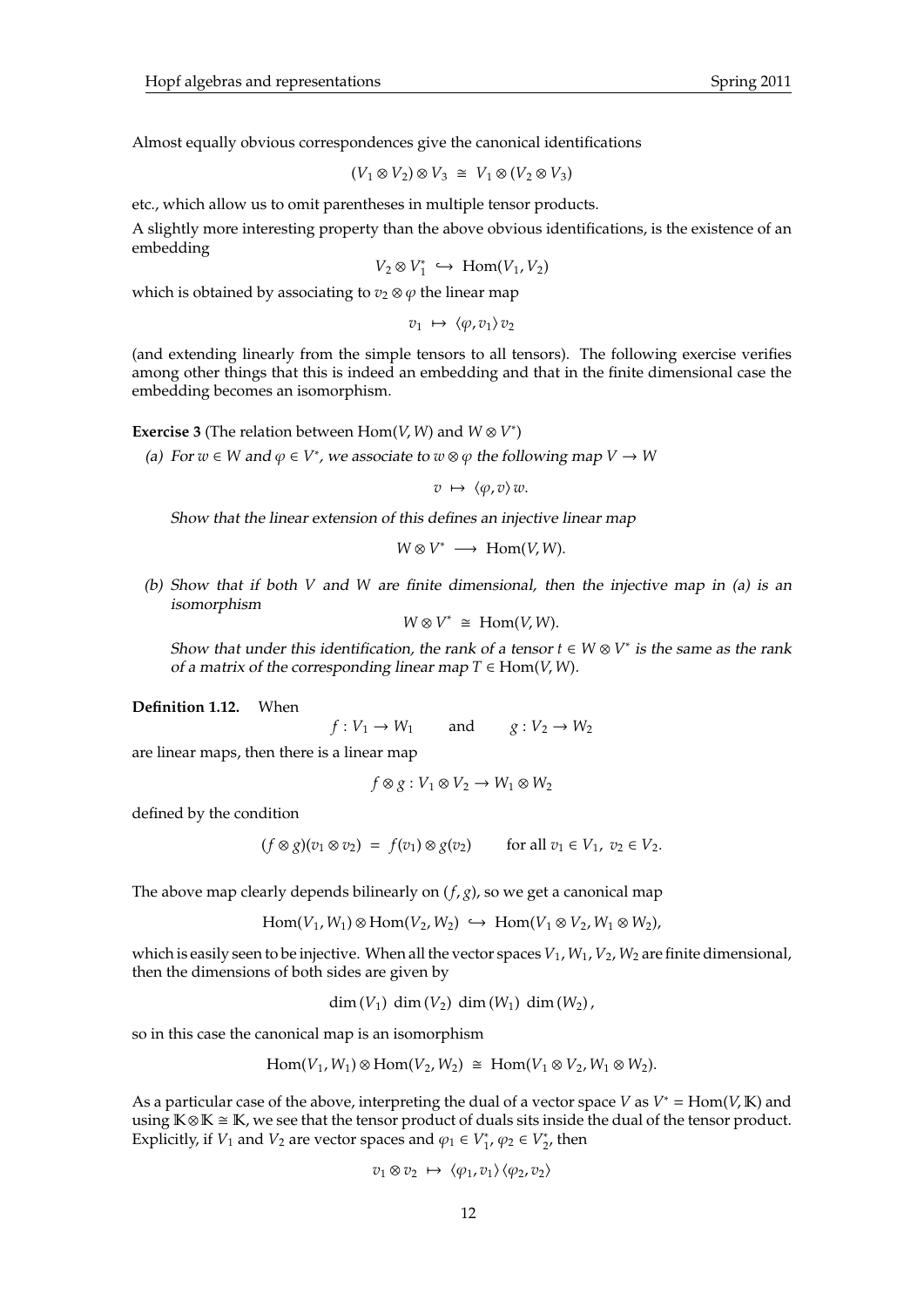defines an element of the dual of  $V_1 \otimes V_2$ . To summarize, we have an embedding

$$
V_1^* \otimes V_2^* \hookrightarrow (V_1 \otimes V_2)^*.
$$

If *V*<sup>1</sup> and *V*<sup>2</sup> are finite dimensional this becomes an isomorphism

$$
V_1^* \otimes V_2^* \cong (V_1 \otimes V_2)^*.
$$

As a remark, later in the course we will notice an asymmetry in the dualities between algebras and coalgebras, Theorems 3.34 and 3.45. This asymmetry is essentially due to the fact that in infinite dimensional case one only has an inclusion  $\tilde{V}^* \otimes V^* \subset (V \otimes V)^*$  but not an equality.

The transpose behaves well under the tensor product of linear maps.

**L**emma **1.13** When  $f: V_1 \to W_1$  and  $g: V_2 \to W_2$  are linear maps, then the map

$$
f \otimes g : V_1 \otimes V_2 \to W_1 \otimes W_2
$$

has a transpose (*f* ⊗ *g*) <sup>∗</sup> which makes the following diagram commute

$$
(W_1 \otimes W_2)^* \xrightarrow{\left(f \otimes g\right)^*} (V_1 \otimes V_2)^*
$$
\n
$$
W_1^* \otimes W_2^* \xrightarrow{f^* \otimes g^*} V_1^* \otimes V_2^*.
$$

*Proof.* Indeed, for  $\varphi \in W_1^*$ ,  $\psi \in W_2^*$  and any simple tensor  $v_1 \otimes v_2 \in V_1 \otimes V_2$  we compute

$$
\langle (f^* \otimes g^*)(\varphi \otimes \psi), v_1 \otimes v_2 \rangle = \langle f^*(\varphi) \otimes g^*(\psi), v_1 \otimes v_2 \rangle
$$
  

$$
= \langle f^*(\varphi), v_1 \rangle \langle g^*(\psi), v_2 \rangle
$$
  

$$
= \langle \varphi, f(v_1) \rangle \langle \psi, g(v_2) \rangle
$$
  

$$
= \langle \varphi \otimes \psi, f(v_1) \otimes g(v_2) \rangle
$$
  

$$
= \langle \varphi \otimes \psi, (f \otimes g)(v_1 \otimes v_2) \rangle
$$
  

$$
= \langle (f \otimes g)^*(\varphi \otimes \psi), v_1 \otimes v_2 \rangle.
$$

 $\Box$ 

13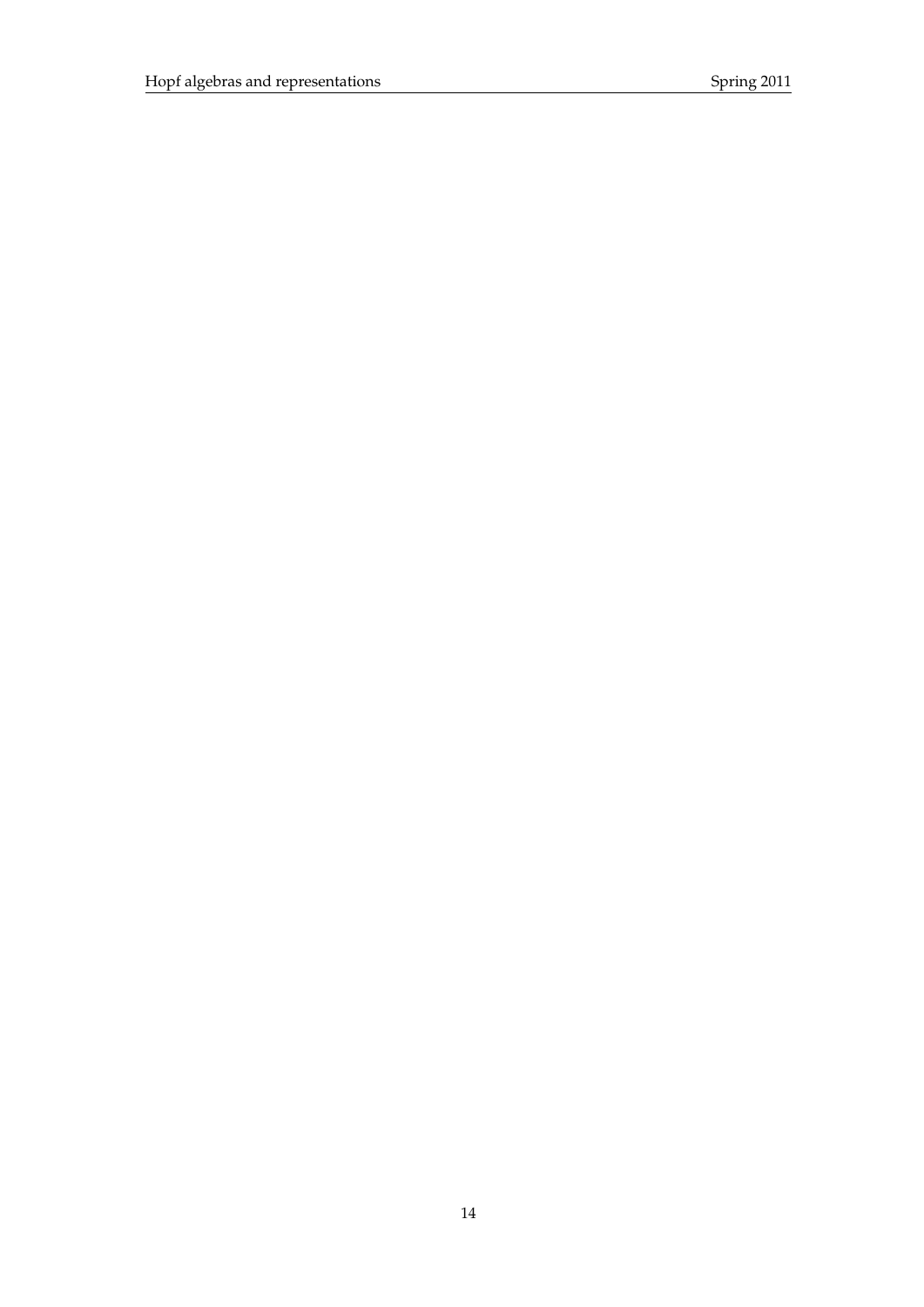## **Chapter 2**

# **Representations of finite groups**

We begin by taking a brief look at the classical topic of representations of finite groups. Here many things are easier than later in the course when we discuss representations of "quantum groups". The most important result is that all finite dimensional representations are direct sums of irreducible representations, of which there are only finitely many.

## **2.1 Reminders about groups and related concepts**

**Definition 2.1.** A group is a pair (*G*,∗), where *G* is a set and ∗ is a binary operation on *G*

 $\ast$  : *G* × *G* → *G* (*g*, *h*)  $\mapsto$  *g*  $\ast$  *h* 

such that the following hold

"Associativity":  $g_1 * (g_2 * g_3) = (g_1 * g_2) * g_3$  for all  $g_1, g_2, g_3 \in G$ 

"Neutral element": there exists an element  $e \in G$  s.t. for all  $g \in G$  we have  $g * e = g = e * g$ 

"Inverse": for any *g*  $\in$  *G*, there exists an element *g*<sup>-1</sup>  $\in$  *G* such that *g* \* *g*<sup>-1</sup> = *e* = *g*<sup>-1</sup> \* *g* 

A group (*G*,∗) is said to be finite if its order |*G*| (that is the cardinality of *G*) is finite.

We usually omit the notation for the binary operation ∗ and write simply *gh* := *g*∗*h*. For the binary operation in abelian (i.e. commutative) groups we often, though not always, use the additive symbol +.

**Example 2.2.** The following are abelian groups

- a vector space *V* with the binary operation + of vector addition
- the set  $\mathbb{K} \setminus \{0\}$  of nonzero numbers in a field with the binary operation of multiplication
- the infinite cyclic group  $\mathbb Z$  of integers with the binary operation of addition
- the cyclic group of order *N* consisting of all *N*<sup>th</sup> complex roots of unity  $\left\{e^{2\pi ik/N} \mid k = 0, 1, 2, ..., N-1\right\}$ with the binary operation of complex multiplication.

We also usually abbreviate and write only *G* for the group (*G*,∗).

**Example 2.3.** Let *X* be a set. Then  $S(X) := \{ \sigma : X \to X \text{ bijective} \}$  with composition of functions is a group, called the symmetric group of *X*.

In the case  $X = \{1, 2, 3, \ldots, n\}$  we denote the symmetric group by  $S_n$ .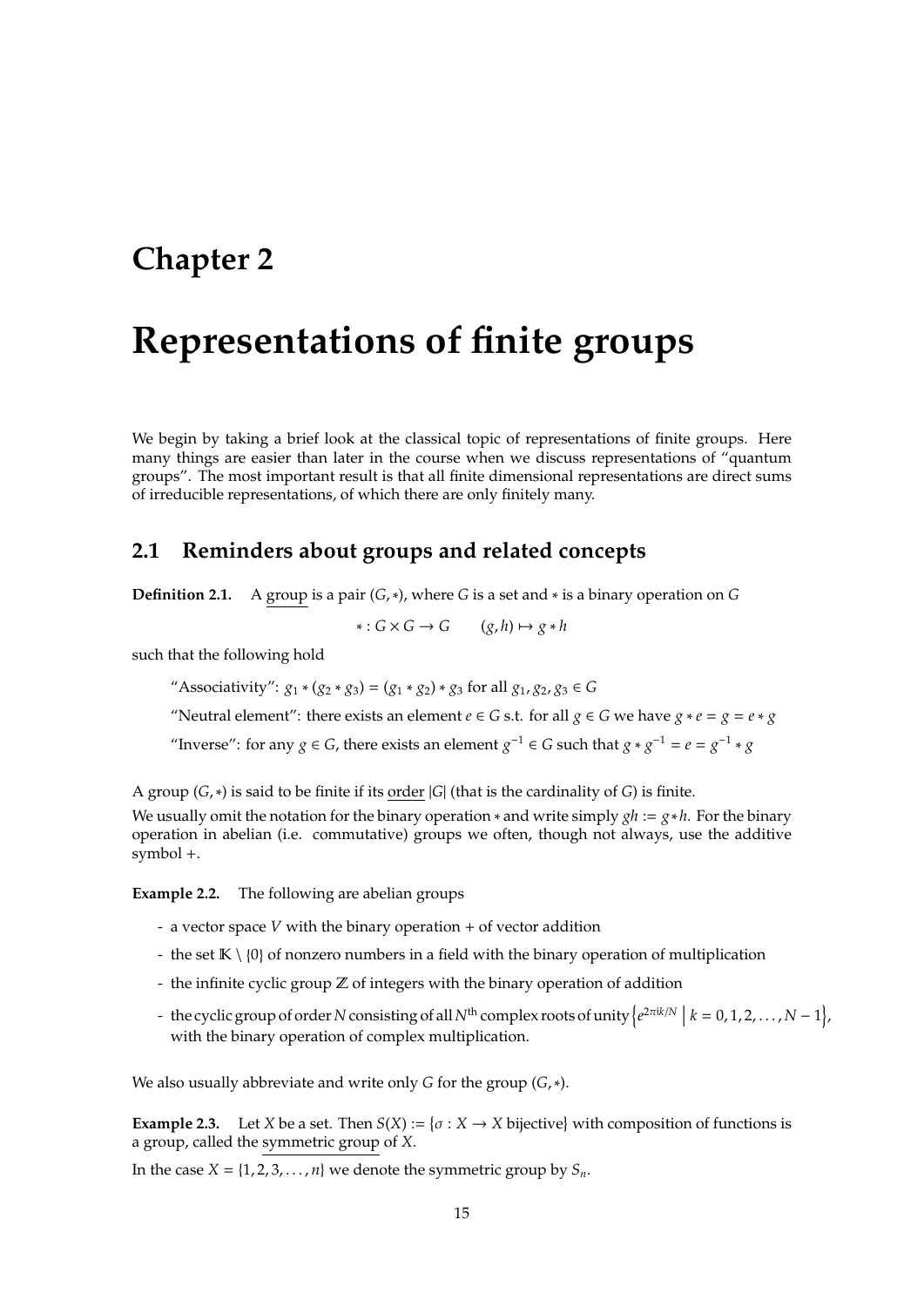Let  $K$  be the ground field and  $V = K^n$  the standard *n*-dimensional vector space. In this case we denote  $GL(V) = GL<sub>n</sub>(K)$ .

**Example 2.5.** The group  $D_4$  of symmetries of a square, or the dihedral group of order 8, is the group with two generators

*r* "rotation by  $\pi/2$ " *m* "reflection"

and relations

 $r^4 = e$   $m^2 = e$  *rmrm* = *e*.

**Definition 2.6.** Let  $(G_1, *_1)$  and  $(G_2, *_2)$  be groups. A mapping  $f : G_1 \to G_2$  is said to be a (group) homomorphism if for all  $g, h \in G_1$ 

$$
f(g *_{1} h) = f(g) *_{2} f(h).
$$

**Example 2.7.** The determinant function  $A \mapsto \det(A)$  from the matrix group  $GL_n(\mathbb{C})$  to the multiplicative group of non-zero complex numbers, is a homomorphism since  $\det(A B) = \det(A) \det(B)$ .

The reader should be familiar with the notions of subgroup, normal subgroup, quotient group, canonical projection, kernel, isomorphism etc.

One of the most fundamental recurrent principles in mathematics is the isomorphism theorem. We recall that in the case of groups it states the following.

#### **T**heorem **2.8**

Let *G* and *H* be groups and  $f: G \rightarrow H$  a homomorphism. Then

- *1*°) Im (*f*) := *f*(*G*) ⊂ *H* is a subgroup.
- 2°) Ker (*f*) :=  $f^{-1}$ ({*e<sub>H</sub>*}) ⊂ *G* is a normal subgroup.
- 3°) The quotient group  $G/Ker(f)$  is isomorphic to Im(f).

More precisely, there exists an injective homomorphism  $\bar{f}: G/Ker(f) \to Im(f)$  such that the following diagram commutes



where  $\pi$  :  $G \rightarrow G/Ker(f)$  is the canonical projection.

The reader has surely encountered isomorphism theorems for several algebraic structures already — the following table summarizes the corresponding concepts in a few familiar cases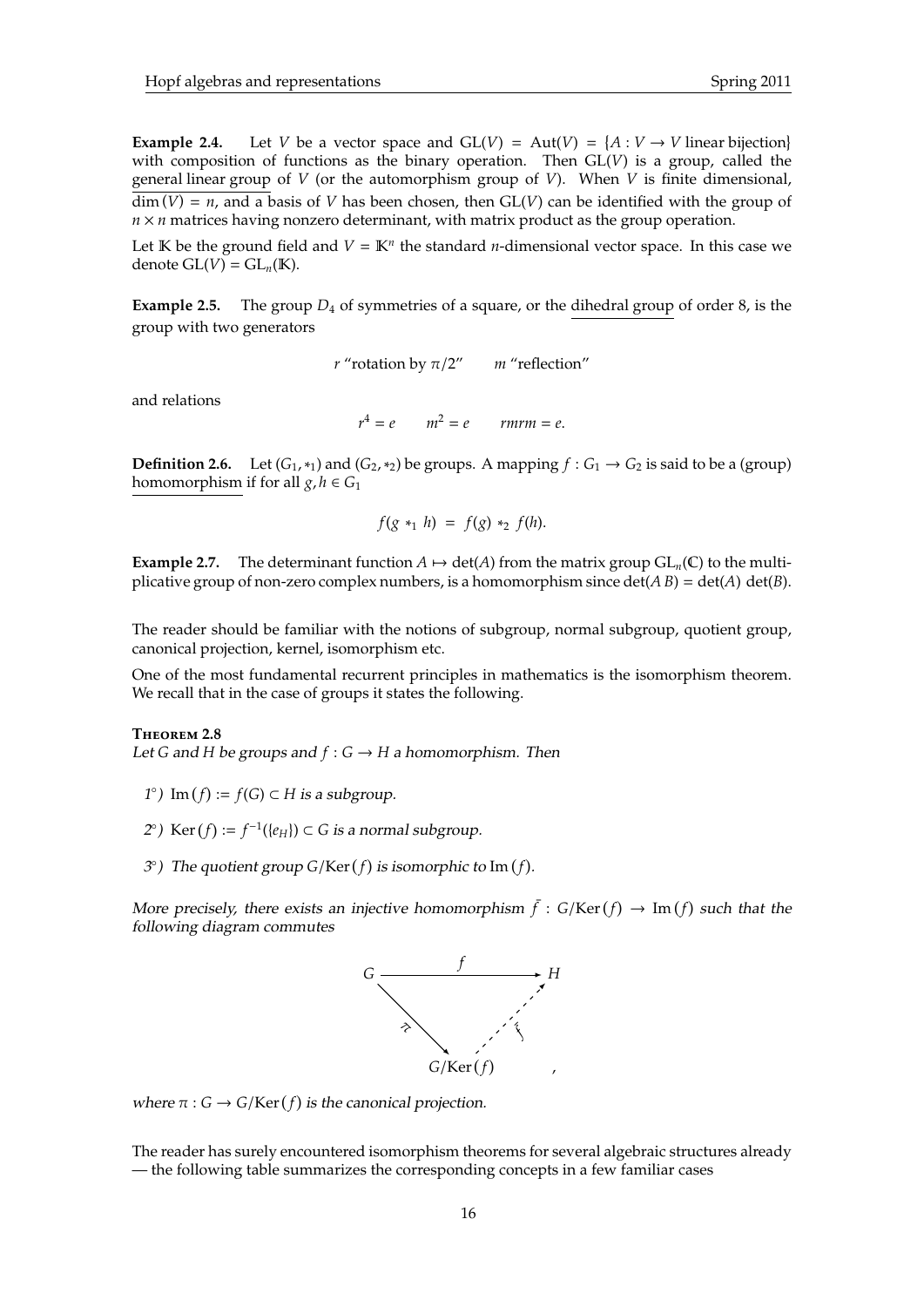| <b>Structure</b> | Morphism $f$       | <b>Image</b> Im $(f)$ | <b>Kernel</b> Ker( $f$ ) |
|------------------|--------------------|-----------------------|--------------------------|
| group            | group homomorphism | subgroup              | normal subgroup          |
| vector space     | linear map         | vector subspace       | vector subspace          |
| ring             | ring homomorphism  | subring               | ideal                    |
|                  |                    |                       |                          |
|                  |                    |                       |                          |

We will encounter isomorphism theorems for yet many other algebraic structures during this course: representations (modules), algebras, coalgebras, bialgebras, Hopf algebras, . . . . The idea is always the same, and the proofs only vary slightly, so we will not give full details in all cases.

A word of warning: since kernels, images, quotients etc. of different algebraic structures are philosophically so similar, we use the same notation for all. It should be clear from the context what is meant in each case. Usually, for example,  $\text{Ker}(\rho)$  would mean the kernel of a group homomorphism  $\rho : G \to GL(V)$  (a normal subgroup of *G*), whereas Ker ( $\rho(g)$ ) would then signify the kernel of the linear map  $\rho(g) : V \to V$  (a vector subspace of *V*, which incidentally is {0} when  $\rho(g) \in GL(V)$ ).

## **2.2 Representations: Definition and first examples**

**Definition 2.9.** Let *G* be a group and *V* a vector space. A representation of *G* in *V* is a group homomorphism  $G \to GL(V)$ .

Suppose  $\rho : G \to GL(V)$  is a representation. For any  $g \in G$ , the image  $\rho(g)$  is a linear map  $V \to V$ . When the representation  $\rho$  is clear from context (and maybe also when it is not), we denote the images of vectors by this linear map simply by  $g.v := \rho(g)v \in V$ , for  $v \in V$ . With this notation the requirement that  $\rho$  is a homomorphism reads  $(g h).v = g.(h.v).$  It is convenient to interpret this as a left multiplication of vectors *v* ∈ *V* by elements *g* of the group *G*. Thus interpreted, we say that *V* is a (left) *G*-module (although it would be more appropriate to call it a K[*G*]-module, where K[*G*] is the group algebra of *G*).

**Example 2.10.** Let *V* be a vector space and set  $\rho(g) = id_V$  for all  $g \in G$ . This is called the trivial representation of *G* in *V*. If no other vector space is clear from the context, the trivial representation means the trivial representation in the one dimensional vector space  $V = K$ .

**Example 2.11.** The symmetric group  $S_n$  for  $n \geq 2$  has another one dimensional representation called the alternating representation. This is the representation given by  $\rho(\sigma) = \text{sign}(\sigma) \text{ id}_{\mathbb{K}}$ , where sign( $\sigma$ ) is minus one when the permutation  $\sigma$  is the product of odd number of transpositions, and plus one when  $\sigma$  is the product of even number of transpositions.

**Example 2.12.** Let  $D_4$  be the dihedral group of order 8, with generators  $r$ ,  $m$  and relations  $r^4 = e$ ,  $m^2 = e$ , *rmrm* = *e*. Define the matrices

| $\overline{R}$<br>- |   | $\blacksquare$<br>- 1 | and | M<br>$=$ | $-1$                                           |  |
|---------------------|---|-----------------------|-----|----------|------------------------------------------------|--|
|                     | 1 |                       |     |          | $\begin{bmatrix} 1 & 1 \\ 0 & 1 \end{bmatrix}$ |  |

Since  $R^4 = \mathbb{I}$ ,  $M^2 = \mathbb{I}$ ,  $RMRM = \mathbb{I}$ , there exists a homomorphism  $\rho : D_4 \to GL_2(\mathbb{R})$  such that  $\rho(r) = R$ ,  $\rho(m) = M$ . Such a homomorphism is unique since we have given the values of it on generators *r*, *m* of  $D_4$ . If we think of the square in the plane  $\mathbb{R}^2$  with vertices  $A = (1,0)$ ,  $B = (0,1)$ ,  $C = (-1, 0)$ ,  $D = (0, -1)$ , then the linear maps  $\rho(g)$ ,  $g \in D_4$ , are precisely the eight isometries of the plane which preserve the square *ABCD*. Thus it is very natural to represent the group *D*<sup>4</sup> in a two dimensional vector space!

A representation  $\rho$  is said to be <u>faithful</u> if it is injective, i.e. if Ker ( $\rho$ ) = {*e*}. The representation of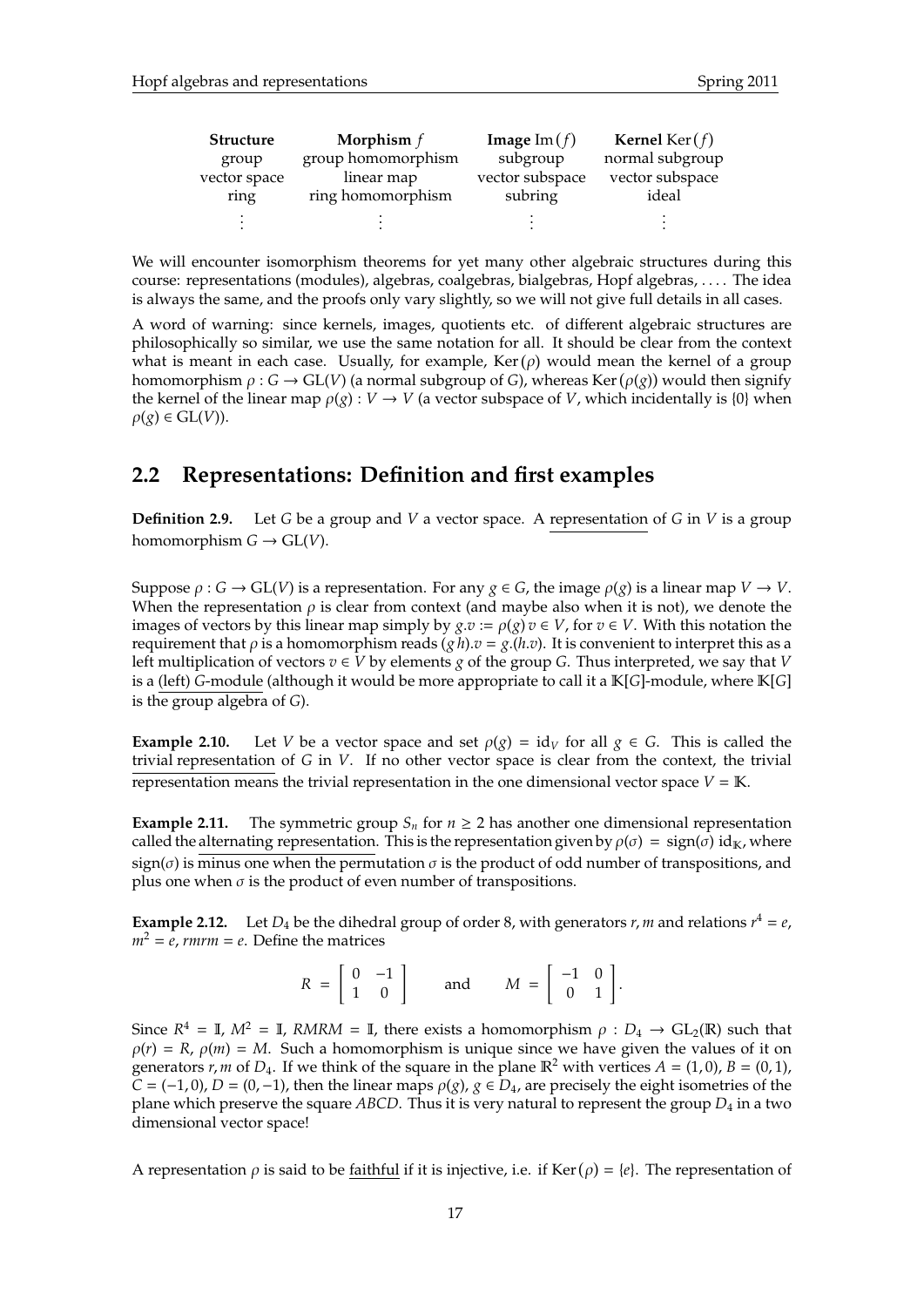the symmetry group of the square in the last example is faithful, it could be taken as a defining representation of *D*4.

When the ground field is  $\mathbb{C}$ , we might want to write the linear maps  $\rho(g): V \to V$  in their Jordan canonical form. But we observe immediately that the situation is as good as it could get:

#### **L**emma **2.13**

Let *G* be a finite group, *V* a finite dimensional (complex) vector space, and ρ a representation of *G* in *V*. Then, for any  $g \in G$ , the linear map  $\rho(g): V \to V$  is diagonalizable.

*Proof.* Observe that  $g^n = e$  for some positive integer *n* (for example the order of the element *g* or the order of the group *G*). Thus we have  $\rho(g)^n = \rho(g^n) = \rho(e) = id_V$ . This says that the minimal polynomial of  $\rho(g)$  divides  $x^n - 1$ , which only has roots of multiplicity one. Therefore the Jordan normal form of  $\rho(g)$  can only have blocks of size one.

We still continue with an example (or definition) of representation that will serve as useful tool later.

**Example 2.14.** Let  $\rho_1$ ,  $\rho_2$  be two representations of a group *G* in vector spaces  $V_1$ ,  $V_2$ , respectively. Then the space of linear maps between the two representations

$$
Hom(V_1, V_2) = \{T: V_1 \rightarrow V_2 \text{ linear}\}\
$$

becomes a representation by setting

$$
g.T = \rho_2(g) \circ T \circ \rho_1(g^{-1})
$$

for all  $T \in Hom(V_1, V_2)$ ,  $g \in G$ . As usual, we often omit the explicit notation for the representations  $\rho_1$ ,  $\rho_2$ , and write simply

$$
(g.T)(v) = g.(T(g^{-1}.v))
$$
 for any  $v \in V_1$ .

To check that this indeed defines a representation, we compute

$$
(g_1.(g_2.T))(v) = g_1.\big((g_2.T)(g_1^{-1}.v)\big) = g_1.g_2.\big(T(g_2^{-1}.g_1^{-1}.v)\big) = g_1g_2.\big(T\big((g_1g_2)^{-1}.v\big)\big) = \big((g_1g_2).T\big)(v).
$$

**Definition 2.15.** Let *G* be a group and *V*1, *V*<sup>2</sup> two *G*-modules (=representations). A linear map *T* :  $V_1 \rightarrow V_2$  is said to be a *G*-module map (sometimes also called a *G*-linear map) if  $T(g.v) = g.T(v)$ for all  $g \in G$ ,  $v \in V$ .

Note that *T* ∈ Hom(*V*<sub>1</sub>, *V*<sub>2</sub>) is a *G*-module map if and only if *g*.*T* = *T* for all *g* ∈ *G*, when we use the representation of Example 2.14 on Hom $(V_1, V_2)$ . We denote by  $\text{Hom}_G(V_1, V_2) \subset \text{Hom}(V_1, V_2)$ the space of *G*-module maps from  $V_1$  to  $V_2$ .

## **Exercise 4** (Dual representation)

Let *G* be a finite group and  $\rho : G \to GL(V)$  be a representation of *G* in a finite dimensional (complex) vector space *V*.

- (a) Show that any eigenvalue  $\lambda$  of  $\rho(g)$ , for any  $g \in G$ , satisfies  $\lambda^{|G|} = 1$ .
- (b) Recall that the dual space of *V* is  $V^* = \{f : V \to \mathbb{C} \text{ linear map}\}\)$ . For  $g \in G$  and  $f \in V^*$  define  $\rho'(g) \cdot f \in V^*$  by the formula

$$
\langle \rho'(g) \cdot f, v \rangle = \langle f, \rho(g^{-1}) \cdot v \rangle \qquad \text{for all } v \in V.
$$

Show that  $\rho'$  :  $G \to GL(V^*)$  is a representation.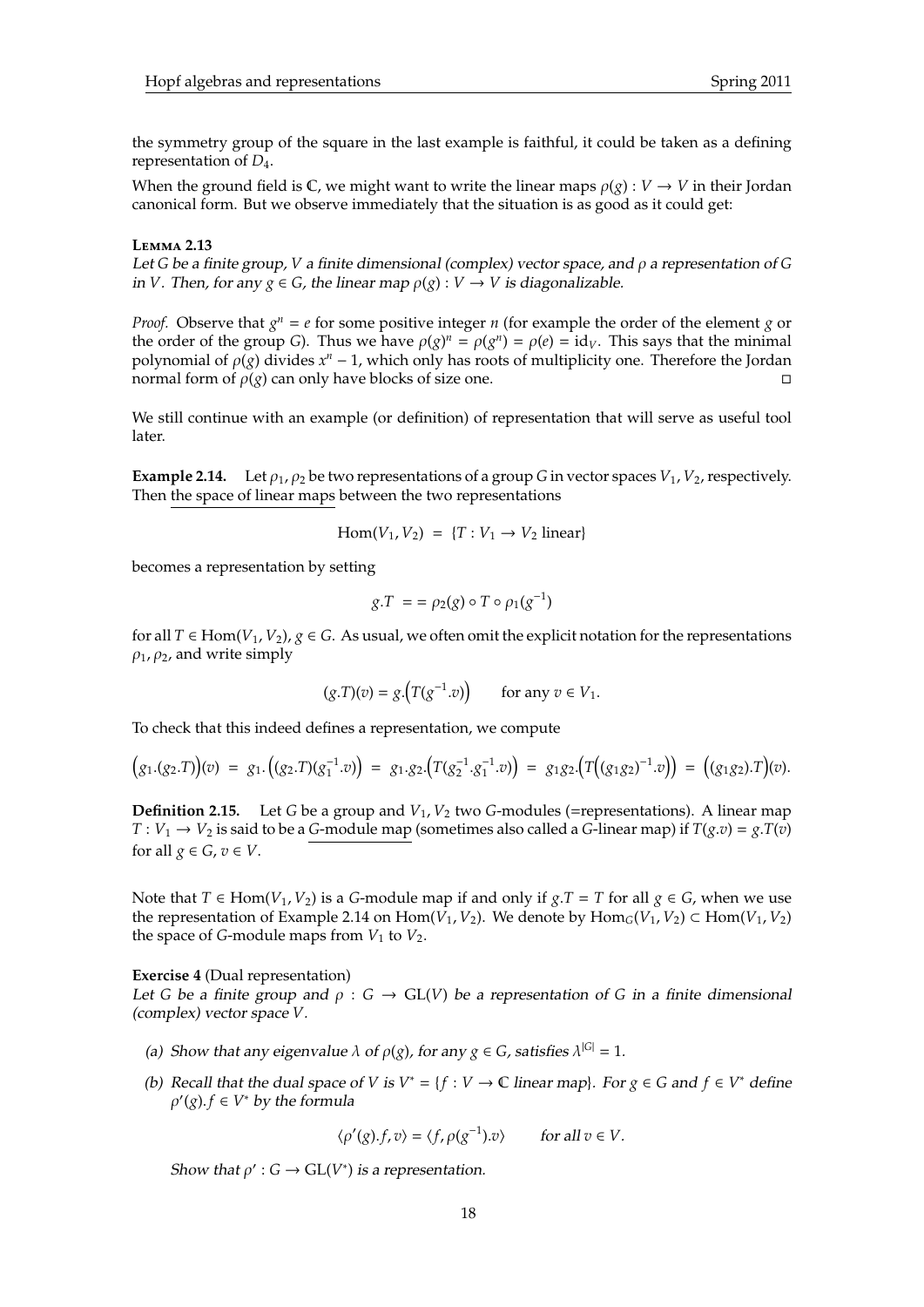(c) Show that  $\text{Tr}(\rho'(g))$  is the complex conjugate of  $\text{Tr}(\rho(g))$ .

**Exercise 5** (A two dimensional irreducible representation of *S*3) Find a two-dimensional irreducible representation of the symmetric group *S*3. Hint: Consider the three-cycles, and see what different transpositions would do to the eigenvectors of a three-cycle.

**Definition 2.16.** For *G* a group, an element  $g_2 \in G$  is said to be conjugate to  $g_1 \in G$  if there exists a *h* ∈ *G* such that  $g_2 = h g_1 h^{-1}$ . Being conjugate is an equivalence relation and conjugacy classes of the group *G* are the equivalence classes of this equivalence relation.

## **Exercise 6** (Dihedral group of order 8)

The group *D*<sup>4</sup> of symmetries of the square is the group with two generators, *r* and *m*, and relations  $r^4 = e$ ,  $m^2 = e$ , rmrm =  $e$ .

- (a) Find the conjugacy classes of *D*4.
- (b) Find four non-isomorphic one dimensional representations of *D*4.
- (c) There exists a unique group homomorphism  $\rho : G \to GL_2(\mathbb{C})$  such that

| $\rho(r) = \left[ \begin{array}{cc} 0 & -1 \\ 1 & 0 \end{array} \right]$ |  |  |  | $\rho(m) \; = \; \left[ \begin{array}{cc} -1 & 0 \\ 0 & 1 \end{array} \right]$ |  |  |
|--------------------------------------------------------------------------|--|--|--|--------------------------------------------------------------------------------|--|--|
|--------------------------------------------------------------------------|--|--|--|--------------------------------------------------------------------------------|--|--|

(here, as usual, we identify linear maps  $\mathbb{C}^2 \to \mathbb{C}^2$  with their matrices in the standard basis). Check that this two dimensional representation is irreducible.

## **2.3 Subrepresentations, irreducibility and complete reducibility**

**Definition 2.17.** Let  $\rho$  be a representation of *G* in *V*. If  $V' \subset V$  is a subspace and if  $\rho(g) V' \subset V'$ for all  $g \in G$  (we say that  $V'$  is an invariant subspace), then taking the restriction to the invariant subspace,  $g \mapsto \rho(g)|_{V'}$  defines a representation of *G* in *V'* called a subrepresentation of  $\rho$ .

We also call V' a submodule of the *G*-module V.

The subspaces  $\{0\} \subset V$  and  $V \subset V$  are always submodules.

**Example 2.18.** Let  $T: V_1 \to V_2$  be a *G*-module map. The image Im  $(T) = T(V_1) \subset V_2$  is a submodule, since a general vector of the image can be written as  $w = T(v)$ , and  $g.w = g.T(v)$ *T*(*g*.*v*) ∈ Im (*T*). The kernel Ker(*T*) =  $T^{-1}(\{0\})$  ⊂  $V_1$  is a submodule, too, since if  $T(v) = 0$  then  $T(g.v) = g \cdot T(v) = g \cdot 0 = 0.$ 

**Example 2.19.** When we consider  $Hom(V_1, V_2)$  as a representation as in Example 2.14, the subspace  $\text{Hom}_G(V_1, V_2) \subset \text{Hom}(V_1, V_2)$  of *G*-module maps is a subrepresentation, which, by the remark after Definition 2.15, is a trivial representation in the sense of Example 2.10.

**Definition 2.20.** Let  $\rho_1 : G \to GL(V_1)$  and  $\rho_2 : G \to GL(V_2)$  be representations of *G* in vector spaces  $V_1$  and  $V_2$ , respectively. Let  $V = V_1 \oplus V_2$  be the direct sum vector space. The representation  $\rho: G \to GL(V)$  given by

 $\rho(g)(v_1 + v_2) = \rho_1(g)v_1 + \rho_2(g)v_2$  when  $v_1 \in V_1 \subset V$ ,  $v_2 \in V_2 \subset V$ 

is called the direct sum representation of  $\rho_1$  and  $\rho_2$ .

Both *V*<sub>1</sub> and *V*<sub>2</sub> are submodules of *V*<sub>1</sub>  $\oplus$  *V*<sub>2</sub>.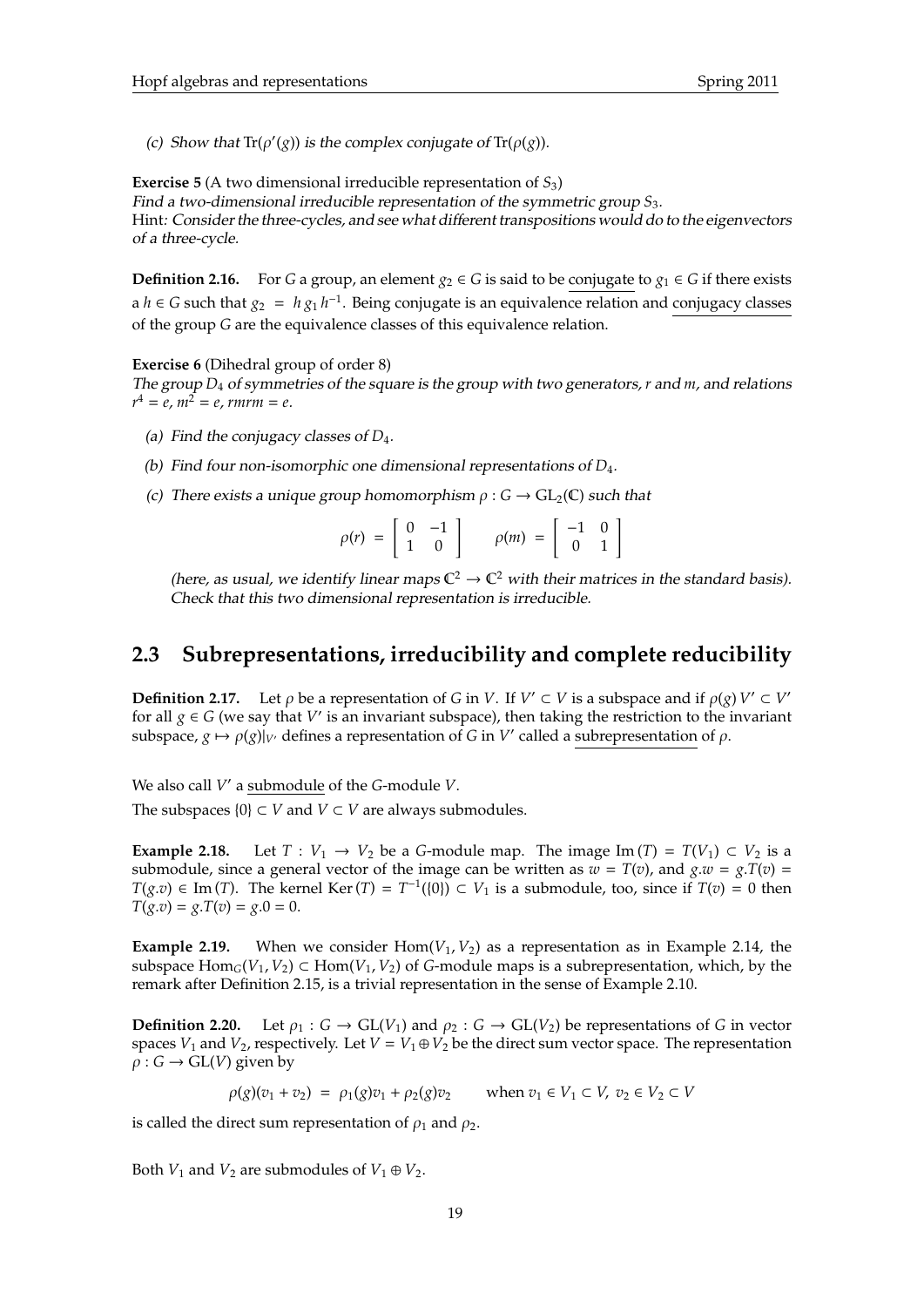**Definition 2.21.** Let  $\rho_1 : G \to GL(V_1)$  and  $\rho_2 : G \to GL(V_2)$  be two representations of *G*. We make the tensor product space  $V_1 \otimes V_2$  a representation by setting for simple tensors

$$
\rho(g) (v_1 \otimes v_2) = (\rho_1(g)v_1) \otimes (\rho_2(g)v_2)
$$

and extending the definition linearly to the whole of  $V_1 \otimes V_2$ . Clearly for simple tensors we have

$$
\rho(h)\rho(g) (v_1 \otimes v_2) = (\rho_1(h)\rho_1(g)v_1) \otimes (\rho_2(h)\rho_2(g)v_2) = (\rho_1(hg)v_1) \otimes (\rho_2(hg)v_2) = \rho(hg) (v_1 \otimes v_2)
$$

and since both sides are linear, we have  $\rho(h)\rho(g)t = \rho(hg)t$  for all  $t \in V_1 \otimes V_2$ , so that  $\rho : G \to$  $GL(V_1 \otimes V_2)$  is indeed a representation.

A key property of representations of finite groups is that any invariant subspace has a complementary invariant subspace in the following sense. An assumption is needed of the ground field: we need to divide by the order of the group, so the order must not be a multiple of the characteristic of the field. In practise we only work with complex representations, so there is no problem.

#### **P**roposition **2.22**

Let *G* be a finite group. If *V'* is a submodule of a *G*-module *V*, then there is a submodule  $V'' \subset V$ such that  $V = V' \oplus V''$  as a *G*-module.

*Proof.* First choose any complementary vector subspace U for *V'*, that is  $U \subset V'$  such that  $V = V' \oplus U$ as a vector space. Let  $\pi' : V \to V'$  be the canonical projection corresponding to this direct sum, that is

$$
\pi'(v'+u) = v' \quad \text{when } v' \in V', u \in U.
$$

Define

$$
\pi(v) \; = \; \frac{1}{|G|} \sum_{g \in G} g.\pi'(g^{-1}.v).
$$

Observe that  $\pi|_{V'} = id_{V'}$  and Im  $(\pi) \subset V'$ , in other words that  $\pi$  is a projection from *V* to *V'*. If we set  $V'' = \text{Ker}(\pi)$ , then at least  $V = V' \oplus V''$  as a vector space. To show that  $V''$  is a subrepresentation, it suffices to show that  $\pi$  is a *G*-module map. This is checked by doing the change of summation variable  $\tilde{g} = h^{-1}g$  in the following

$$
\pi(h.v) = \frac{1}{|G|} \sum_{g \in G} g \cdot \pi'(g^{-1} \cdot h.v) = \frac{1}{|G|} \sum_{g \in G} g \cdot \pi'\big((h^{-1}g)^{-1} \cdot v\big) = \frac{1}{|G|} \sum_{\tilde{g} \in G} h\tilde{g} \cdot \pi'\big(\tilde{g}^{-1} \cdot v\big) = h \cdot \pi(v).
$$

We conclude that  $V'' = \text{Ker}(\pi) \subset V$  is a subrepresentation and thus  $V = V' \oplus V''$  as a representation.  $\Box$ 

**Definition 2.23.** Let  $\rho$  :  $G \to GL(V)$  be a representation. If there are no other subrepresentations but those corresponding to  $\{0\}$  and *V*, then we say that  $\rho$  is an irreducible representation, or that *V* is a simple *G*-module.

Proposition 2.22, with an induction on dimension of the *G*-module *V*, gives the fundamental result about representations of finite groups called complete reducibility, as stated in the following. We will perform this induction in more detail in Proposition 3.18 when we discuss the complete reducibility and semisimplicity of algebras.

## **C**orollary **2.24**

Let *G* be a finite group and *V* a finite dimensional *G*-module. Then, as representations, we have

$$
V = V_1 \oplus V_2 \oplus \cdots \oplus V_n,
$$

where each subrepresentation  $V_j \subset V$ ,  $j = 1, 2, ..., n$ , is an irreducible representation of *G*.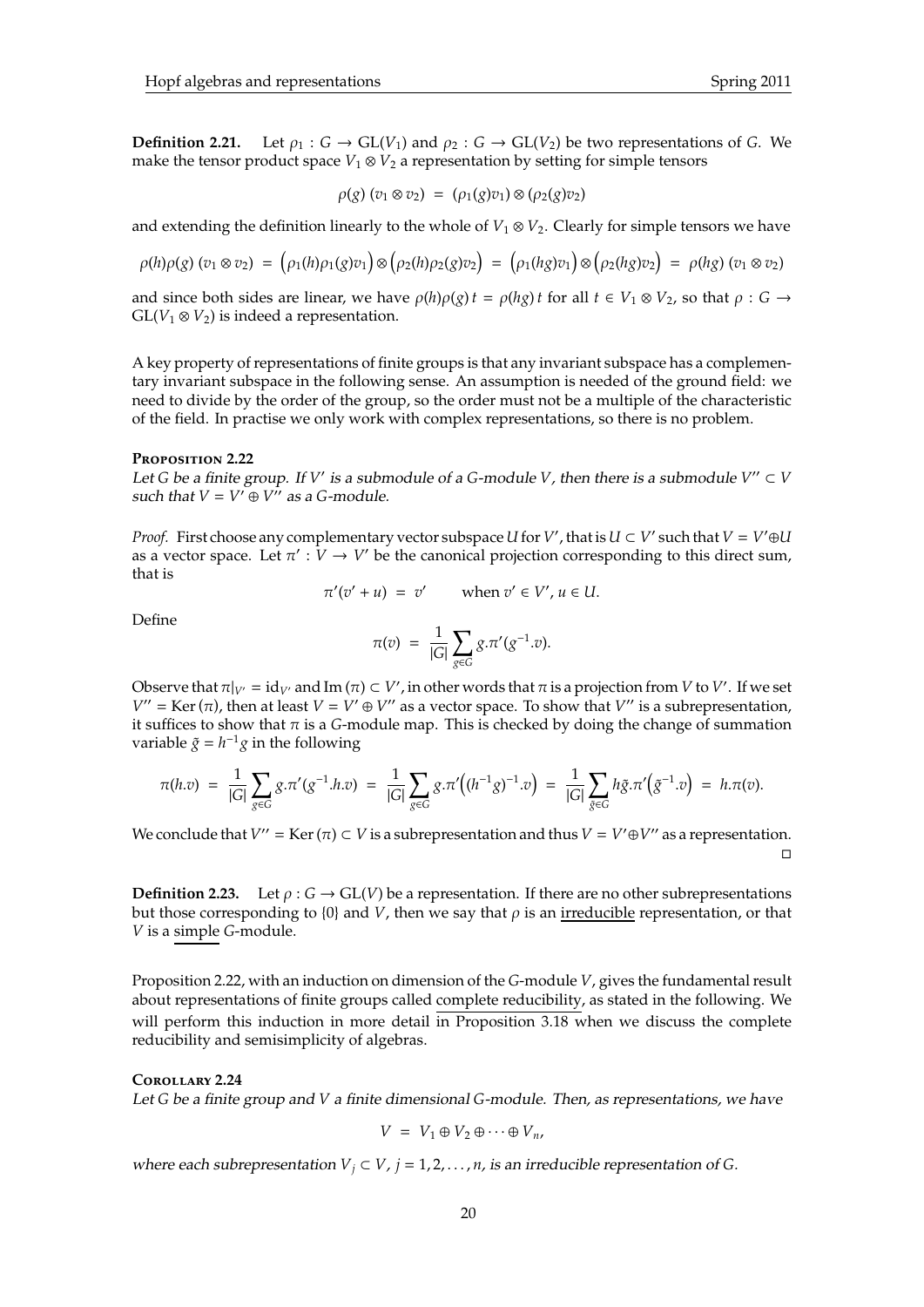**Exercise 7** (An example of tensor products and complete reducibility with *D*4) The group  $D_4$  is the group with two generators, *r* and *m*, and relations  $r^4 = e$ ,  $m^2 = e$ , rmrm =  $e$ . Recall that we have seen four one-dimensional and one two-dimensional irreducible representation of *D*<sup>4</sup> in Exercise 6. Let *V* be the two dimensional irreducible representation of *D*<sup>4</sup> given by

| $r \mapsto \left[ \begin{array}{cc} 0 & -1 \\ 1 & 0 \end{array} \right]$ |  | $m \mapsto \begin{bmatrix} -1 & 0 \\ 0 & 1 \end{bmatrix}$ . |  |  |
|--------------------------------------------------------------------------|--|-------------------------------------------------------------|--|--|

Consider the four-dimensional representation  $V \otimes V$ , and show by an explicit choice of basis for *V* ⊗ *V* that it is isomorphic to a direct sum of the four one-dimensional representations.

We also mention the basic result which says that there is not much freedom in constructing *G*module maps between irreducible representations. For the second statement below we need the ground field to be algebraically closed: in practise we use it only for complex representations.

**L**emma **2.25** (Schur's Lemma) If *V* and *W* are irreducible representations of a group *G*, and  $T: V \rightarrow W$  is a *G*-module map, then

- (i) either  $T = 0$  or  $T$  is an isomorphism
- (ii) if  $V = W$ , then  $T = \lambda \text{ id}_V$  for some  $\lambda \in \mathbb{C}$ .

*Proof.* If Ker(*T*)  $\neq$  {0}, then by irreducibility of *V* we have Ker(*T*) = *V* and therefore *T* = 0. If Ker(*T*) = {0}, then *T* is injective and by irreducibility of *W* we have Im(*T*) = *W*, so *T* is also surjective. This proves *(i)*. To prove *(ii)*, pick any eigenvalue  $\lambda$  of *T* (here we need the ground field to be algebraically closed). Now consider the *G*-module map  $T - \lambda id_V$ , which has a nontrivial kernel. The kernel must be the whole space by irreducibility, so  $T - \lambda i d_V = 0$ . □

**Exercise 8** (Irreducible representations of abelian groups)

- (a) Let *G* be an abelian (=commutative) group. Show that any irreducible representation of *G* is one dimensional. Conclude that (isomorphism classes of) irreducible representations can be identified with group homomorphisms  $G \to \mathbb{C}^*$ .
- (b) Let  $C_n \cong \mathbb{Z}/n\mathbb{Z}$  be the cyclic group of order *n*, i.e. the group with one generator *c* and relation  $c^n = e$ . Find all irreducible representations of  $C_n$ .

## **2.4 Characters**

In the rest of this section *G* is a finite group of order |*G*| and all representations are assumed to be finite dimensional.

We have already seen the fundamental result of complete reducibility: any representation of *G* is a direct sum of irreducible representations. It might nevertheless not be clear yet how to concretely work with the representations. We now introduce a very powerful tool for the representation theory of finite groups: the character theory.

**Definition 2.26.** For  $\rho$  :  $G \rightarrow GL(V)$  a representation, the character of the representation is the function  $\chi_V : G \to \mathbb{C}$  given by

$$
\chi_V(g) = \text{Tr}(\rho(g)).
$$

Observe that we have

 $\chi_V(e) = \dim(V)$ 

and for two group elements that are conjugates,  $g_2 = h g_1 h^{-1}$ , we have

$$
\chi_V(g_2) = \text{Tr}(\rho(g_2)) = \text{Tr}(\rho(h)\rho(g_1)\rho(h)^{-1}) = \text{Tr}(\rho(g_1)) = \chi_V(g_1).
$$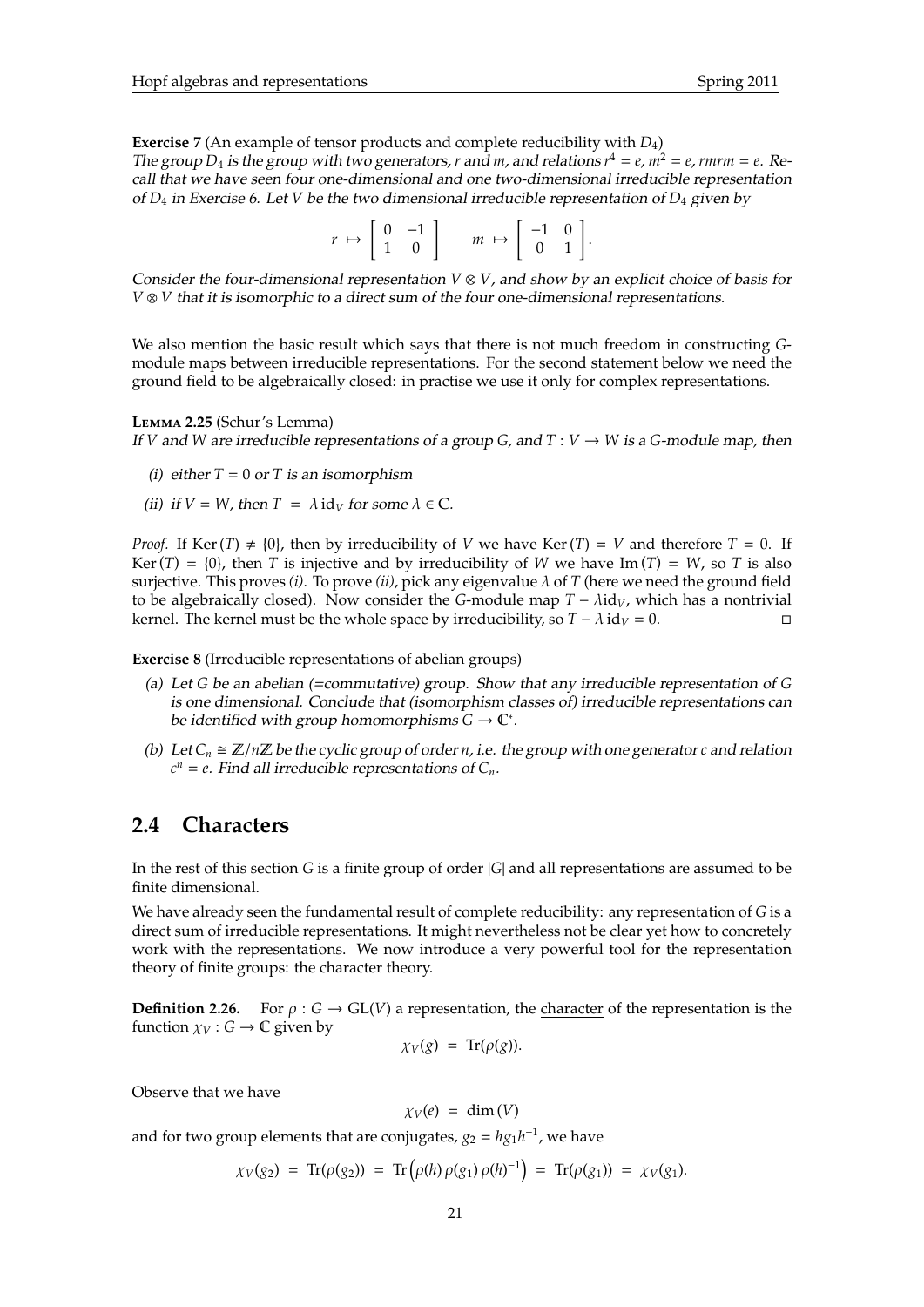Thus the value of a character is constant on each conjugacy class of *G* (such functions  $G \to \mathbb{C}$  are called class functions).

**Example 2.27.** We have seen three (irreducible) representations of the group  $S_3$ : the trivial representation *U* and the alternating representation  $U'$ , both one dimensional, and the twodimensional representation *V* in Exercise 5. The conjugacy classes of symmetric groups correspond to the cycle decompositions of a permutation — in particular for  $S_3$  the conjugacy classes are

> identity : {*e*} transpositions :  $\{(12), (13), (23)\}$  $3$ -cycles :  $\{(123), (132)\}\.$

We can explicitly compute the trace of for example the transposition (12) and the three cycle (123) to get the characters of these representations

|    | $\chi(e)$ | $\chi((12)) \quad \chi((123))$ |  |
|----|-----------|--------------------------------|--|
| и  |           |                                |  |
| U′ |           |                                |  |
|    |           |                                |  |

Recall that we have seen how to make the dual *V*<sup>\*</sup> a representation (Exercise 4), how to make direct sum  $V_1 \oplus V_2$  a representation (Definition 2.20) and also how to make the tensor product a representation (Definition 2.21). Let us now see how these operations affect characters.

## **P**roposition **2.28**

Let  $V, V_1, V_2$  be representations of *G*. Then we have

- (i)  $\chi_{V^*}(g) = \overline{\chi_V(g)}$
- (*ii*)  $\chi_{V_1 \oplus V_2}(g) = \chi_{V_1}(g) + \chi_{V_2}(g)$
- (*iii*)  $\chi_{V_1 \otimes V_2}(g) = \chi_{V_1}(g) \chi_{V_2}(g)$ .

*Proof.* Part (i) was done in Exercise 4. For the other two, recall first that if  $\rho : G \to GL(V)$  is a representation, then  $\rho(g)$  is diagonalizable by Lemma 2.13. Therefore there are  $n = \dim(V)$ linearly independent eigenvectors with eigenvalues  $\lambda_1, \lambda_2, \ldots, \lambda_n$ , and the trace is the sum of these  $\chi_V(g) = \sum_{j=1}^n \lambda_j$ . Consider the representations  $\rho_1 : G \to GL(V_1)$ ,  $\rho_2 : G \to GL(V_2)$ . For  $g \in G$ , take bases of eigenvectors of  $\rho_1(g)$  and  $\rho_2(g)$  for  $V_1$  and  $V_2$ , respectively: if  $n_1 = \dim(V_1)$ and  $n_2 = \dim(V_2)$  let  $v_\alpha^{(1)}$ ,  $\alpha = 1, 2, ..., n_1$ , be eigenvectors of  $\rho_1(g)$  with eigenvalues  $\lambda_\alpha^{(1)}$ , and  $v_\beta^{(2)}$ ,<sup>(2)</sup>,<br>β  $\beta = 1, 2, \ldots, n_2$ , eigenvectors of  $\rho_2(g)$  with eigenvalues  $\lambda_{\beta}^{(2)}$  $\beta$ . To prove (ii) it suffices to note that  $v_\alpha^{(1)} \in V_1 \subset V_1 \oplus V_2$  and  $v_\alpha^{(2)} \in V_2 \subset V_1 \oplus V_2$  are the  $n_1 + n_2 = \dim(V_1 \oplus V_2)$  linearly independent eigenvectors for the direct sum representation, and the eigenvalues are  $\lambda^{(1)}_\alpha$  and  $\lambda^{(2)}_\beta$  $\beta^{(2)}$ . To prove (iii) note that the vectors  $v_\alpha^{(1)}\otimes v_\beta^{(2)}$  $\binom{2}{\beta}$  are the  $n_1 n_2 = \dim (V_1 \otimes V_2)$  linearly independent eigenvectors of  $V_1 \otimes V_2$ , and the eigenvalues are the products  $\lambda_{\alpha}^{(1)} \lambda_{\beta}^{(2)}$  $\int_{\beta}^{(2)}$ , since

$$
g.(v_\alpha^{(1)} \otimes v_\beta^{(2)}) \; = \; \left(\rho_1(g).v_\alpha^{(1)}\right) \otimes \left(\rho_2(g).v_\beta^{(2)}\right) \; = \; (\lambda_\alpha^{(1)}\,v_\alpha^{(1)}) \otimes (\lambda_\beta^{(2)}\,v_\beta^{(2)}) \; = \; \lambda_\alpha^{(1)}\lambda_\beta^{(2)} \; (v_\alpha^{(1)} \otimes v_\beta^{(2)}).
$$

Therefore the character of the tensor product reads

$$
\chi_{V_1 \otimes V_2}(g) = \sum_{\alpha, \beta} \lambda_{\alpha}^{(1)} \lambda_{\beta}^{(2)} = \Big(\sum_{\alpha=1}^{n_1} \lambda_{\alpha}^{(1)}\Big) \Big(\sum_{\beta=1}^{n_2} \lambda_{\beta}^{(2)}\Big) = \chi_{V_1}(g) \chi_{V_2}(g).
$$

 $\Box$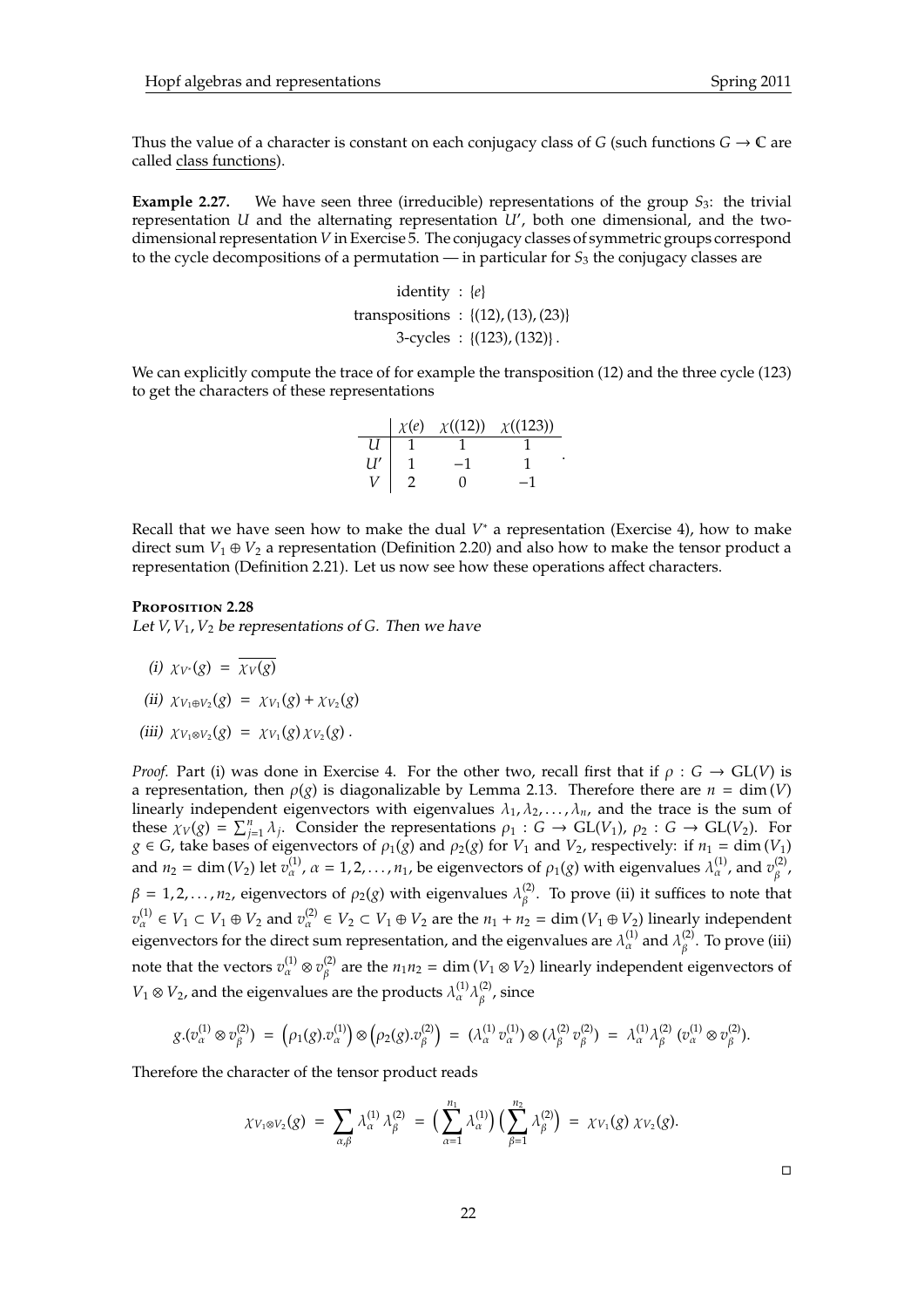**Exercise 9** (The relation between the representations  $Hom(V, W)$  and  $W \otimes V^*$ ) Let *V*, *W* be finite dimensional vector spaces, and recall from Exercise 3 that we have an isomorphism of vector spaces  $W \otimes V^* \to \text{Hom}^2(V,W)$ , which is obtained by sending  $w \otimes \varphi \in W \otimes V^*$  to the linear map  $v \mapsto \langle \varphi, v \rangle w$ .

Suppose now that *V* and *W* are representations of a group *G*. The space *W* ⊗ *V* <sup>∗</sup> gets a structure of a representation of *G* when we use the definition of a dual representation (Exercise 4) and the definition of a tensor product representation (Definition 2.21). We have also defined a representation on Hom(*V*, *W*) in Example 2.14. Check that the above isomorphism of vector spaces

$$
W\otimes V^*\ \cong\ \mathrm{Hom}(V,W)
$$

is an isomorphism of representations of *G*.

## **How to pick the trivial part of a representation?**

For *V* a representation of *G*, set

$$
V^G = \{ v \in V \mid g.v = v \; \forall g \in G \}.
$$

Then  $V^G \subset V$  is a subrepresentation, which is a trivial representation in the sense of Example 2.10. We define a linear map  $\varphi$  on *V* by

$$
\varphi(v) = \frac{1}{|G|} \sum_{g \in G} g.v \qquad v \in V.
$$

#### **P**roposition **2.29**

The map  $\varphi$  is a projection  $V \to V^G$ .

*Proof.* Clearly if  $v \in V^G$  then  $\varphi(v) = v$ , so we have  $\varphi|_{V^G} = id_{V^G}$ . For any  $h \in G$  and  $v \in V$ , use the change of variables  $\tilde{g} = hg$  to compute

$$
h.\varphi(v) = \frac{1}{|G|} \sum_{g \in G} hg.v = \frac{1}{|G|} \sum_{\tilde{g} \in G} \tilde{g}.v = \varphi(v),
$$

so we have  $\text{Im}(\varphi) \subset V$ *<sup>G</sup>*.

Thus we have an explicitly defined projection to the trivial part of any representation, and we have in particular

$$
\dim\left(V^G\right) \ = \ \mathrm{Tr}(\varphi) \ = \ \frac{1}{|G|} \sum_{g \in G} \chi_V(g).
$$

Now suppose that *V* and *W* are two representations of *G* and consider the representation Hom(*V*, *W*). We have seen in Exercise 9 that Hom(*V*, *W*)  $\cong$  *W*  $\otimes$  *V*<sup>\*</sup> as a representation. In particular, we know how to compute the character

$$
\chi_{\text{Hom}(V,W)}(g) = \chi_{W \otimes V^*}(g) = \chi_W(g) \chi_{V^*}(g) = \chi_V(g) \chi_W(g).
$$

We've also seen that the trivial part of this representation consists of the *G*-module maps between *V* and *W*,

$$
Hom(V, W)^G = Hom_G(V, W),
$$

and we get the following almost innocent looking consequence

$$
\dim\left(\mathrm{Hom}_G(V,W)\right) \;=\; \mathrm{Tr}(\varphi) \;=\; \frac{1}{|G|}\sum_{g\in G}\overline{\chi_V(g)}\,\chi_W(g).
$$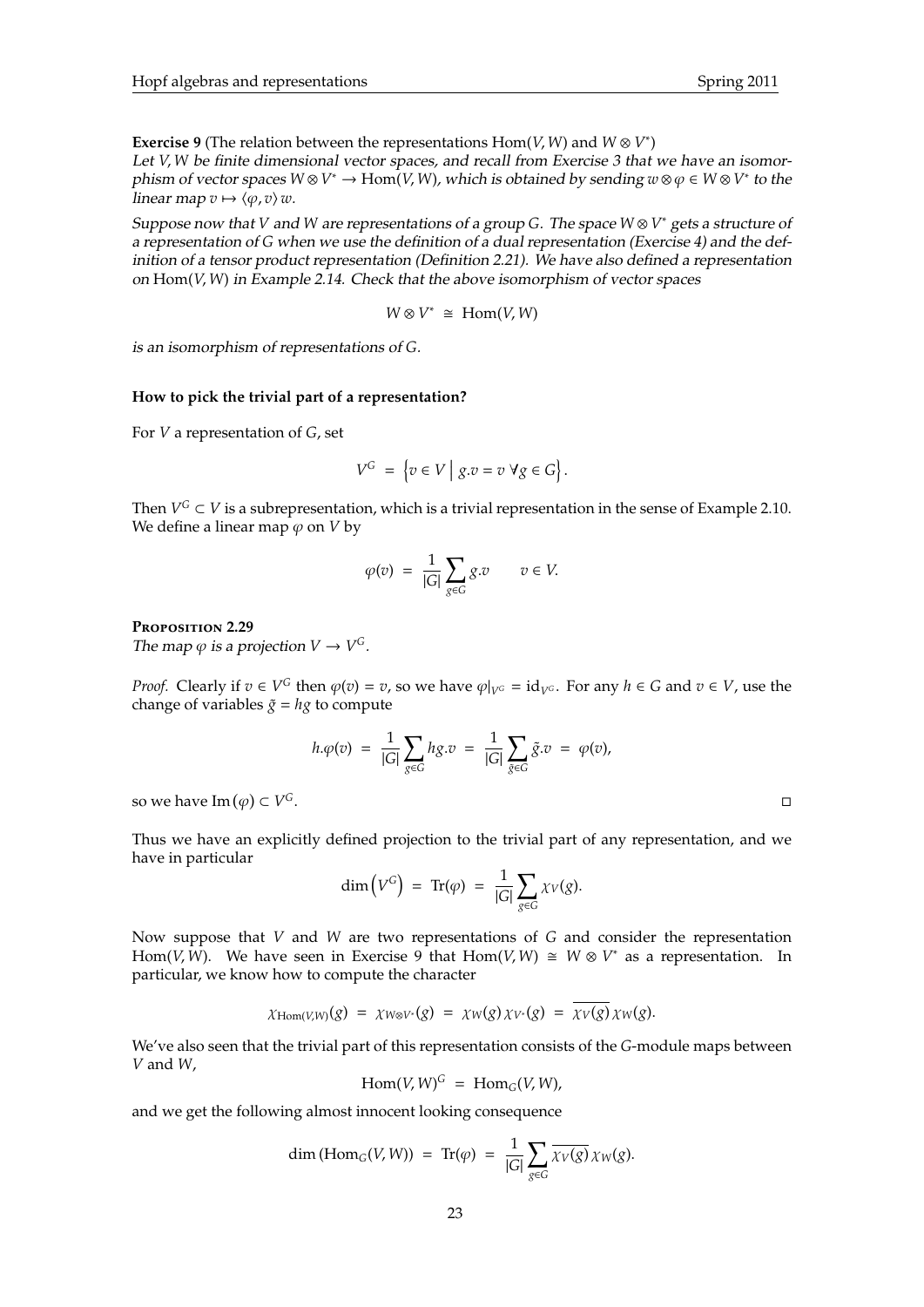Suppose now that *V* and *W* are irreducible. Then Schur's lemma says that when *V* and *W* are not isomorphic, there are no nonzero *G*-module maps  $V \rightarrow W$ , whereas the *G*-module maps from an irreducible representation to itself are scalar multiples of the identity, i.e.

$$
\dim\left(\mathrm{Hom}_G(V,W)\right) = \begin{cases} 1 & \text{if } V \cong W \\ 0 & \text{otherwise} \end{cases}.
$$

We have in fact obtained a very powerful result.

#### **T**heorem **2.30**

The following statements hold for irreducible representations of a finite group *G*.

(i) If *V* and *W* are irreducible representations, then

$$
\frac{1}{|G|} \sum_{g \in G} \overline{\chi_V(g)} \chi_W(g) = \begin{cases} 1 & \text{if } V \cong W \\ 0 & \text{otherwise} \end{cases}.
$$

- (ii) Characters of (non-isomorphic) irreducible representations are linearly independent.
- (iii) The number of (isomorphism classes of) irreducible representations is at most the number of conjugacy classes of *G*.

**Remark 2.31.** In fact there is an equality in (iii), the number of irreducible representations of a finite group is precisely the number of its conjugacy classes. This will be proven in Exercise 13.

*Proof of Theorem 2.30.* The statement (i) was proved above. We can interpret it as saying that the characters of irreducible representations are orthonormal with respect to the natural inner product  $(\psi, \phi) = \frac{1}{|G|} \sum_{g \in G} \overline{\psi(g)} \phi(g)$  on the space  $\mathbb{C}^G$  of C-valued functions on *G*. The linear independence, (ii), follows at once. Since a character has constant value on each conjugacy class, an obvious upper bound on the number of linearly independent characters gives (iii).

We proceed with further consequences.

#### **C**orollary **2.32**

Let  $W_\alpha$ ,  $\alpha = 1, 2, \ldots, k$ , be the distinct irreducible representations of *G*. Let *V* be any representation, and let  $m_\alpha$  be the multiplicity of  $W_\alpha$  when we use complete reducibility:

$$
V\;=\; \bigoplus_\alpha m_\alpha\, W_\alpha
$$

Then we have

- (i) The character  $\chi_V$  determines *V* (up to isomorphism).
- (ii) The multiplicities are given by

$$
m_{\alpha} = \frac{1}{|G|} \sum_{g \in G} \overline{\chi_{W_{\alpha}}(g)} \chi_{V}(g).
$$

(iii) We have

$$
\frac{1}{|G|}\sum_{g\in G}|\chi_V(g)|^2\ =\ \sum_{\alpha}m_{\alpha}^2.
$$

(iv) The representation *V* is irreducible if and only if

$$
\frac{1}{|G|}\sum_{g\in G}|\chi_V(g)|^2 = 1.
$$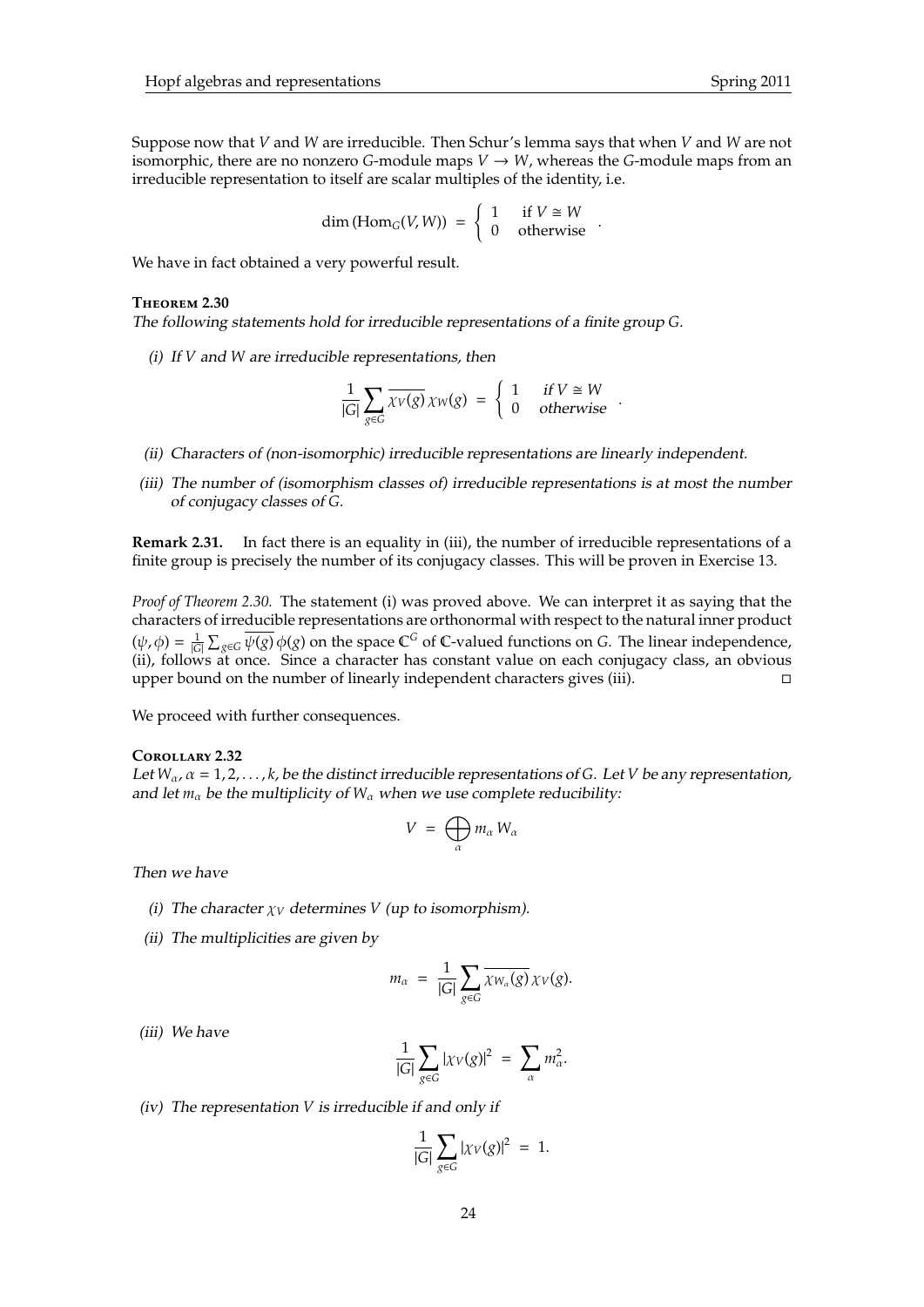*Proof.* The character of *V* is by Proposition 2.28 given by  $\chi_V(g) = \sum_{\alpha} m_{\alpha} \chi_{W_{\alpha}}(g)$ . Now (ii) is obtained by taking the orthogonal projection to  $\chi_{W_\alpha}.$  In particular we obtain the (anticipated) fact that in complete reducibility the direct sum decomposition is unique up to permutation of the irreducible summands. We also see (i) immediately, and (iii) follows from the same formula combined with  $\overline{\chi_V(g)} \chi_V(g) = |\chi_V(g)|^2$ . Then (iv) is obvious in view of (iii).

We get some more nice consequences when we consider the representation given in the following examples.

**Example 2.33.** Consider the vector space  $\mathbb{C}^G$  with basis { $e_g | g \in G$ }. For any  $g, h \in G$ , set

$$
h.e_{g} = e_{hg}
$$

and extend linearly. This defines a |*G*|-dimensional representation called the regular representation of *G*. We denote the regular representation here by C[*G*] because later we will put an algebra structure on this vector space to obtain the group algebra of *G*, and then this notation is standard.

**Example 2.34.** More generally, following the same idea, if the group *G* acts on a set *X*, then we can define a representation on the vector space  $\mathbb{C}^X$  with basis  $\{e_x | x \in X\}$  by a linear extension of  $g.e<sub>x</sub> = e<sub>(g.x)</sub>$ . These kind of represetations are called permutation representations.

It is obvious, when we write matrices in the basis  $(e_x)_{x\in X}$  and compute traces, that  $\chi_{\mathbb{C}^X}(g)$  is the number of elements  $x \in X$  which are fixed by the action of *g*. In particular the character of the regular representation is

$$
\chi_{\mathbb{C}[G]}(g) \;=\; \left\{ \begin{array}{cl} |G| & \text{ if } g=e \\ 0 & \text{ if } g\neq e \end{array} \right..
$$

We can then use Corollary 2.32 (ii) and compute, for any irreducible *W*α,

$$
m_\alpha = \frac{1}{|G|} \sum_{g \in G} \overline{\chi_{W_\alpha}(g)} \chi_{C[G]}(g) = \frac{1}{|G|} \overline{\chi_{W_\alpha}(e)} |G| = \dim(W_\alpha).
$$

Thus any irreducible representation appears in the regular representation by multiplicity given by its dimension

$$
\mathbb{C}[G] = \bigoplus_{\alpha} m_{\alpha} W_{\alpha} \quad \text{where} \quad m_{\alpha} = \dim(W_{\alpha}).
$$

Considering in particular the dimensions of the two sides, and recalling dim  $(\mathbb{C}[G]) = |G|$ , we get the following formula

$$
\sum_{\alpha} \dim (W_{\alpha})^2 = |G|.
$$

**Example 2.35.** The above formula can give useful and nontrivial information. Consider for example the group  $S_4$ , whose order is  $|S_4| = 4! = 24$ . We have seen the trivial and alternating representations of *S*4, and since there are five conjugacy classes (identity, transposition, two disjoint transpositions, three-cycle, four-cycle), we know that there are at most three other irreducible representations *S*4. From the above formula we see that the sum of squares of their dimensions is  $|S_4| - 1^2 - 1^2 = 22$ . Since 22 is not a square, there must remain more than one irreducible, and since 22 is also not a sum of two squares, there must in fact be three other irreducibles. The only way to write 22 as a sum of three squares is  $22 = 2^2 + 3^2 + 3^2$ , so we see that the three remaining irreducible representations have dimensions 2, 3, 3.

**Exercise 10** (Characters of the group of symmetries of the square)

Let  $D_4$  be the group with two generators, *r* and *m*, and relations  $r^4 = e$ ,  $m^2 = e$ , rmrm = *e*. Recall that we have considered the representations of  $D_4$  in Exercise 6.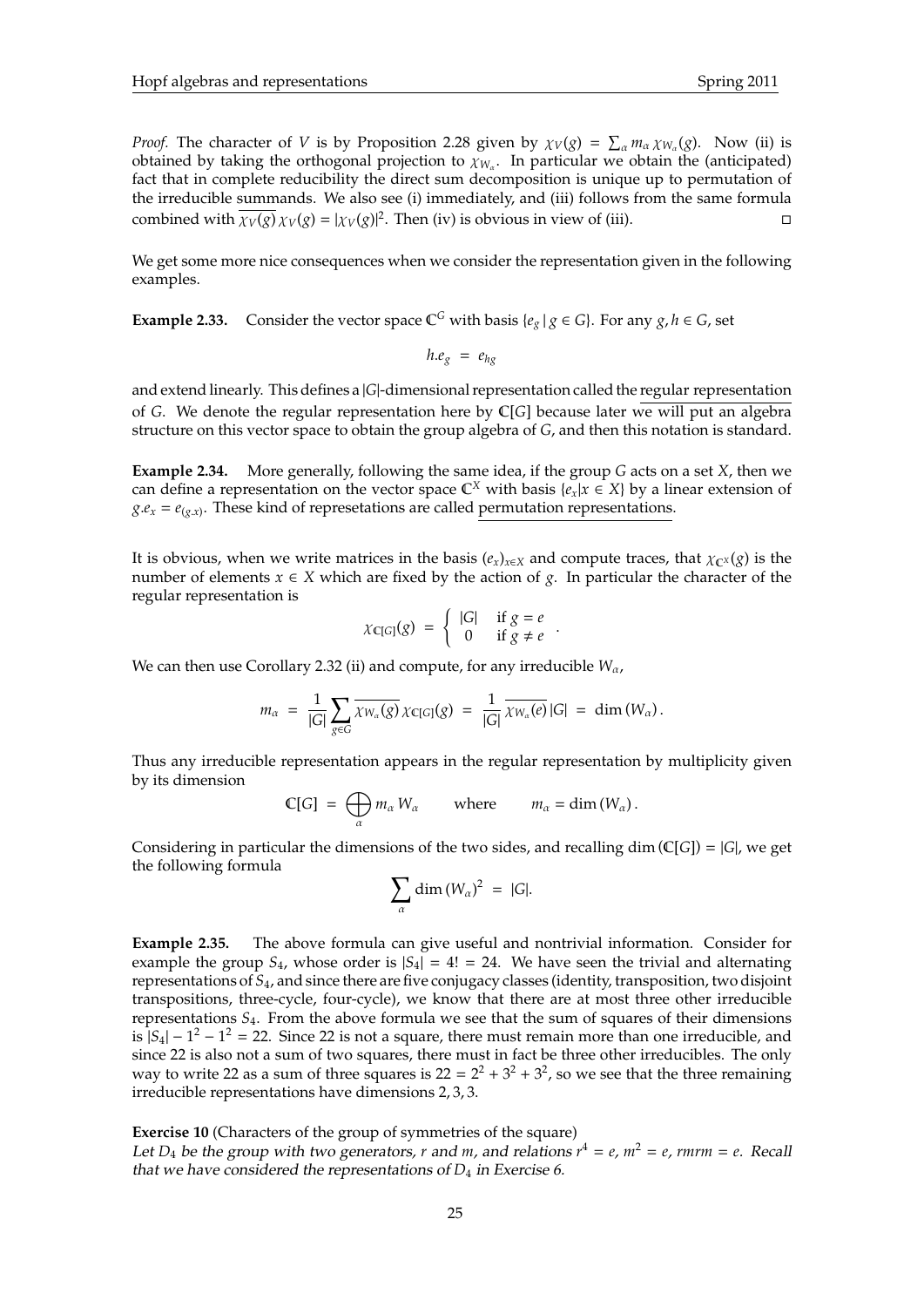- (a) Find a complete list of irreducible representations of *D*4, and compute the characters of all the irreducible representations.
- (b) Let *V* be the two-dimensional irreducible representation of *D*<sup>4</sup> introduced in Exercise 6. Verify using character theory that the representation  $V \otimes V$  is isomorphic to the direct sum of four one dimensional representations (see also Exercise 7).

**Exercise 11** (The standard representation of *S*4)

Consider the symmetric group *S*<sup>4</sup> on four elements, and define a four-dimensional representation *V* with basis *e*1,*e*2,*e*3,*e*<sup>4</sup> by

$$
\sigma e_j = e_{\sigma(j)}
$$
 for  $\sigma \in S_4$ ,  $j = 1, 2, 3, 4$ .

- (a) Compute the character of *V*.
- (b) Show that the subspace spanned by  $e_1 + e_2 + e_3 + e_4$  is a trivial subrepresentation of *V* and show that the complementary subrepresentation to it is an irreducible three-dimensional representation of *S*4.
- (c) Find the entire character table of *S*4, that is, characters of all irreducible representations. (Hint: You should already know a couple of irredubibles. Try taking tensor products of these, and using orthonormality of irreducible characters.)

**Exercise 12** (Example of tensor products of representations of *S*3)

Recall that there are three irreducible representations of *S*3, the trivial representation *U*, the alternating representation *U'* and the two-dimensional irreducible representation *V* found in Exercise 5. Consider the representation  $V^{\otimes n}$ , the *n*-fold tensor product of *V* with itself. Find the multiplicities of U, U' and  $\dot{V}$  when  $V^{\otimes n}$  is written as a direct sum of irreducible representations.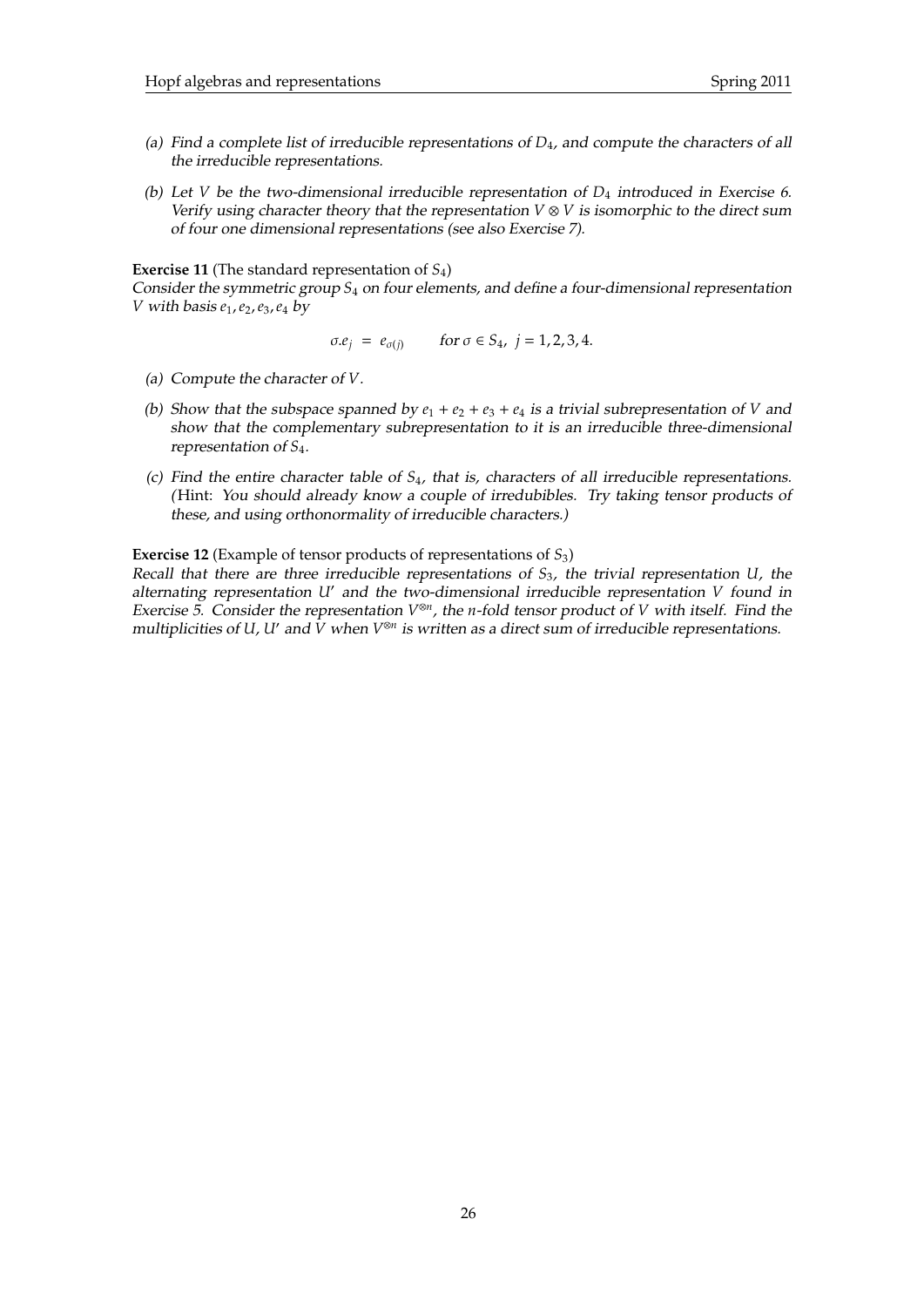## **Chapter 3**

# **Algebras, coalgebras, bialgebras and Hopf algebras**

Here we first define the algebraic structures to be studied in the rest of the course.

## **3.1 Algebras**

By the standard definition, an algebra (which for us will mean an associative unital algebra) is a triple  $(A,*,1_A)$ , where *A* is a vector space (over a field K, usually K = C the field of complex numbers) and ∗ is a binary operation on *A*

$$
*: A \times A \to A \qquad (a, b) \mapsto a * b
$$

called the product or multiplication, and  $1_A$  is an element of  $A$ , the unit, such that the following hold:

"Bilinearity": the map  $* : A \times A \rightarrow A$  is bilinear

"Associativity":  $a_1 * (a_2 * a_3) = (a_1 * a_2) * a_3$  for all  $a_1, a_2, a_3 \in A$ 

"Unitality": for all  $a \in A$  we have  $a * 1_A = a = 1_A * a$ 

We usually omit the notation for the binary operation ∗ and write simply *ab* := *a* ∗ *b*. The algebra is said to be commutative if  $ab = ba$  for all  $a, b \in A$ .

We usually abbreviate and write only *A* for the algebra  $(A, *, 1_A)$ . An algebra  $(A, *, 1_A)$  is said to be finite dimensional if the  $K$ -vector space  $A$  is finite dimensional. Note that even for commutative algebras we reserve the additive symbol + for the vector space addition in *A*, so the product in an algebra is never denoted additively (unlike for groups).

For an element  $a \in A$ , a left inverse of  $a$  is an element  $a'$  such that  $a' * a = 1_A$  and a right inverse of *a* is an element *a*<sup>*''*</sup> such that  $a * a' = 1_A$ . An element is said to be <u>invertible</u> if it has both left and right inverses. In such a case the two have to be equal since

$$
a'' = 1_A * a'' = (a' * a) * a'' = a' * (a * a'') = a' * 1_A = a',
$$

and we denote by  $a^{-1}$  the (left and right) inverse of *a*. This trivial observation about equality of left and right inverses will come in handy a bit later.

Similarly, the unit  $1_A$  is uniquely determined by the unitality property.

**Example 3.1.** Any field K is an algebra over itself (and moreover commutative).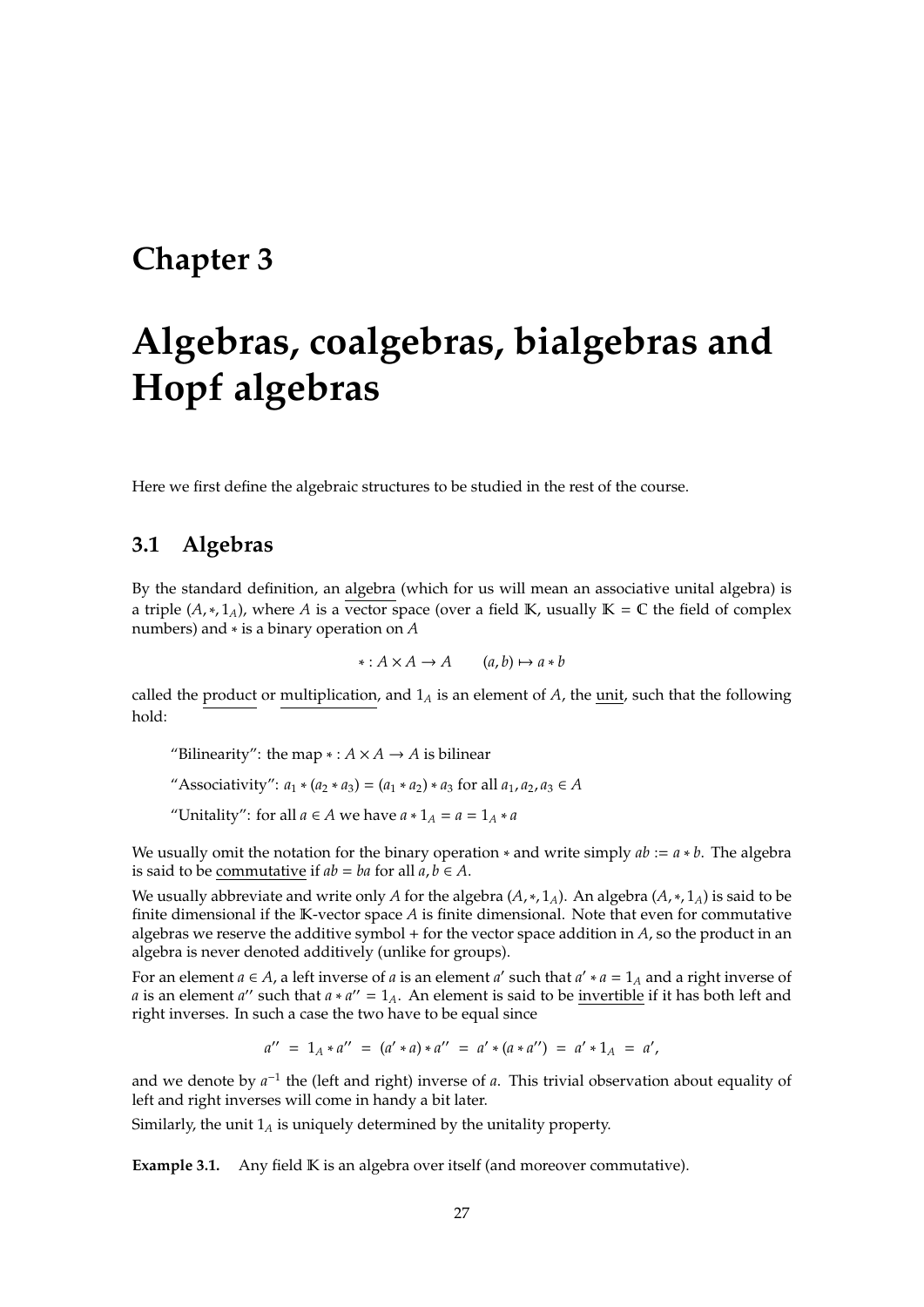**Example 3.2.** The algebra of polynomials (with coefficients in  $K$ ) in one indeterminate  $x$  is denoted by

$$
\mathbb{K}[x] := \{c_0 + c_1 x + c_2 x^2 + \cdots + c_n x^n \mid n \in \mathbb{N}, \ c_0, c_1, \ldots, c_n \in \mathbb{K}\}.
$$

The product is the usual product of polynomials (commutative).

**Example 3.3.** Let *V* be a vector space and  $End(V) = Hom(V, V) = \{T : V \rightarrow V \text{ linear}\}\)$  the set of endomorphisms of *V*. Then  $\text{End}(\bar{V})$  is an algebra, with composition of functions as the binary operation, and the identity map id<sub>*V*</sub> as the unit. When *V* is finite dimensional, dim (*V*) = *n*, and a basis of *V* has been chosen, then  $End(V)$  can be identified with the algebra of  $n \times n$  matrices, with matrix product as the binary operation.

**Example 3.4.** For *G* a group, let K[*G*] be the vector space with basis  $(e_g)_{g \in G}$  over the ground field K (usually we take  $K = \mathbb{C}$ , the field of complex numbers) and define the product by bilinearly extending

 $e_g * e_h = e_{gh}$ .

Then,  $\mathbb{K}[G]$  is an algebra called the group algebra of *G*, the unit is  $e_e$ , where  $e \in G$  is the neutral element of the group.

**Definition 3.5.** Let  $(A_1, *_1, 1_{A_1})$  and  $(A_2, *_2, 1_{A_2})$  be algebras. A mapping  $f : A_1 \to A_2$  is said to be a homomorphism of (unital) algebras if *f* is linear and  $f(1_{A_1}) = 1_{A_2}$  and for all  $a, b \in A_1$ 

$$
f(a *_{1} b) = f(a) *_{2} f(b).
$$

**Definition 3.6.** For *A* an algebra, a vector subspace  $A' \subset A$  is called a subalgebra if  $1_A \in A'$  and for all  $a'$ ,  $b' \in A'$  we have  $a'b' \in A'$ . A vector subspace  $J \subset A$  is called a left ideal (resp. right ideal, resp. two-sided ideal or simply ideal) if for all  $a \in A$  and  $k \in J$  we have  $ak \in J$  (resp.  $ka \in J$ , resp. both).

For *J* an ideal, the quotient vector space *A*/*J* becomes an algebra by setting

$$
(a+J)(b+J) = ab+J,
$$

which is well defined since the three last terms in  $(a + k)(b + k') = ab + ak' + kb + kk'$ , and are in the ideal if *k* and *k*' are. The unit of *A*/*J* is the equivalence class of the unit of *A*, that is  $1_A + J$ .

The isomorphism theorem for algebras now states the following.

## **T**heorem **3.7**

Let  $A_1$  and  $A_2$  be algebras and  $f : A_1 \rightarrow A_2$  a homomorphism. Then

- 1°) Im  $(f) := f(A_1)$  ⊂  $A_2$  *is a subalgebra.*
- 2°) Ker(*f*) := *f*<sup>−1</sup>({0}) ⊂ *A*<sub>1</sub> is an ideal.
- $3^{\circ}$ ) The quotient algebra  $A_1$ /Ker( $f$ ) is isomorphic to Im( $f$ ).

More precisely, there exists an injective algebra homomorphism  $\bar{f}$  :  $A_1$ /Ker $(f) \to A_2$  such that the following diagram commutes



where  $\pi$  :  $A_1 \rightarrow A_1$ /Ker (*f*) is the canonical projection to the quotient,  $\pi$ (*a*) = *a* + Ker (*f*).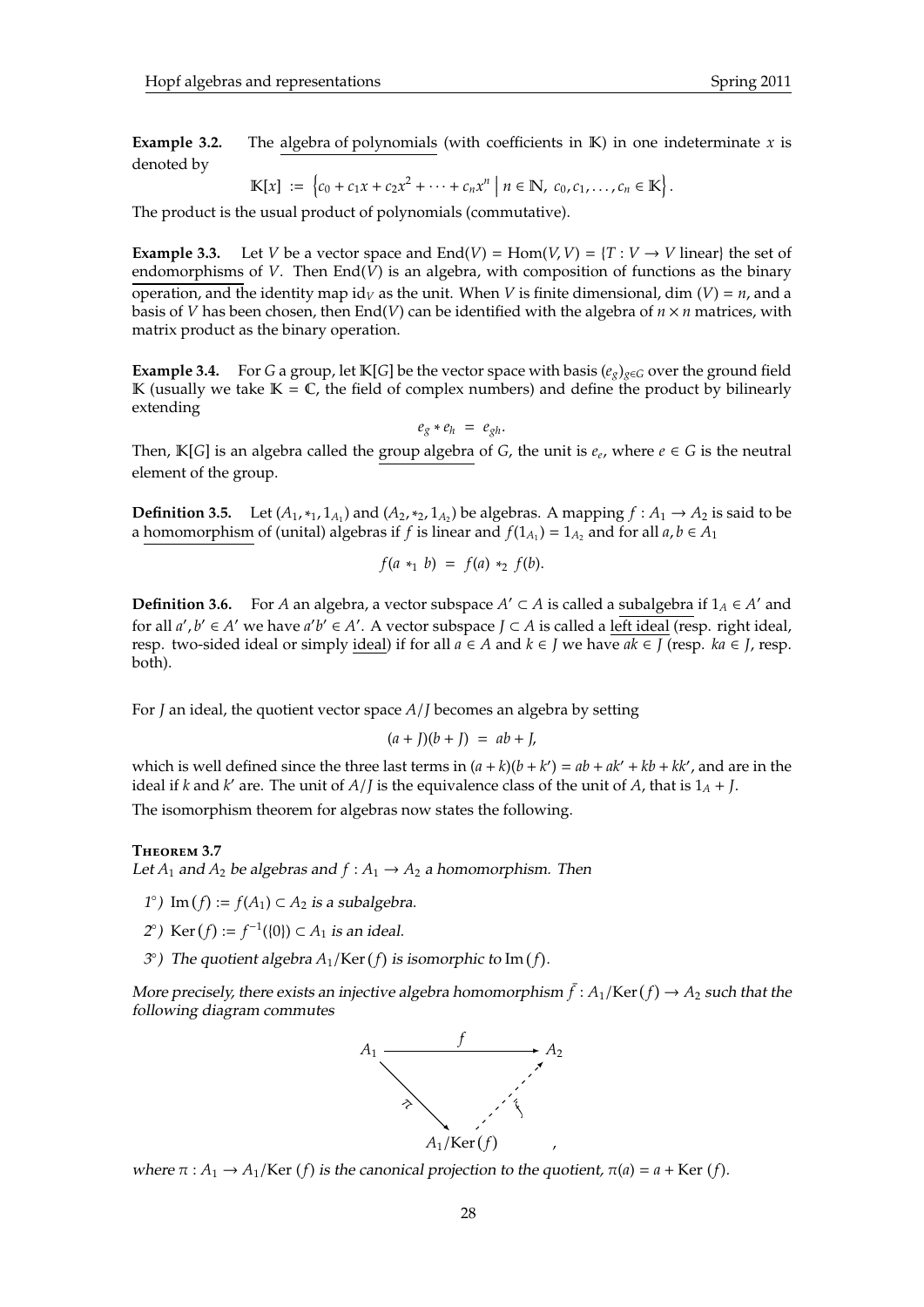*Proof.* The assertions (1<sup>°</sup>) and (2<sup>°</sup>) are easy. For (3<sup>°</sup>), take  $\bar{f}$  to be the injective linear map that one gets from the isomorphism theorem of vector spaces applied to the present case. Notice that this  $\bar{f}$  is an algebra homomorphism since

$$
\bar{f}((a + \text{Ker } f)(b + \text{Ker } f)) = \bar{f}(ab + \text{Ker } f) = f(ab) = f(a)f(b) = \bar{f}(a + \text{Ker } f)\bar{f}(b + \text{Ker } f)
$$

and

$$
\bar{f}(1_{A_1} + \text{Ker}(f)) = f(1_{A_1}) = 1_{A_2}.
$$

 $\Box$ 

We also recall the following definition.

**Definition 3.8.** The center of an algebra *A* is the set  $Z \subset A$  of elements that commute with the whole algebra, i.e.

$$
Z = \{ z \in A \mid za = az \ \forall a \in A \}.
$$

## **3.2 Representations of algebras**

The definition of a representation is analogous to the one for groups:

**Definition 3.9.** For *A* an algebra and *V* a vector space, a representation of *A* in *V* is an algebra homomorphism  $\rho : A \to \text{End}(V)$ .

In such a case we often call *V* an *A*-module (more precisely, a left *A*-module) and write  $a.v = \rho(a)v$ for  $a \in A$ ,  $v \in V$ .

**Definition 3.10.** Let *A* be an algebra and  $\rho_V : A \to \text{End}(V)$ ,  $\rho_W : A \to \text{End}(W)$  two representations of *A*. A linear map  $T: V \to W$  is called and *A*-module map (or sometimes *A*-linear or *A*-homomorphism) if for all  $a \in A$  we have

$$
\rho_W(a) \circ T = T \circ \rho_V(a).
$$

In the module notation the condition for a map to be an *A*-module map reads

$$
a.T(v) = T(a.v) \qquad \text{for all } a \in A, \ v \in V.
$$

Given an algebra  $A = (A, *, 1_A)$ , the opposite algebra  $A^{op}$  is the algebra  $A^{op} = (A, *^{op}, 1_A)$  with the product operation reversed

$$
a *^{op} b = b * a
$$
 for all  $a, b \in A$ .

Representations of the opposite algebra correspond to right *A*-modules, that is, vector spaces *V* with a right multiplication by elements of *A* which satisfy  $v \cdot 1_A = v$  and  $(v.a).b = v.(ab)$  for all  $v \in V$ ,  $a, b \in A$ .

Subrepresentations (submodules), irreducible representations (simple modules), quotient representations (quotient modules) and direct sums of representations (direct sums of modules) are defined in the same way as before. For representations of algebras in complex vector spaces, Schur's lemma continues to hold and the proof is the same as before.

The most obvious example of a representation of an algebra is the algebra itself:

**Example 3.11.** The algebra *A* is a left *A*-module by  $a.b = ab$  (for all  $a$  in the algebra *A* and *b* in the module *A*), and a right *A*-module by the same formula (then we should read that *a* is in the module *A* and *b* in the algebra *A*).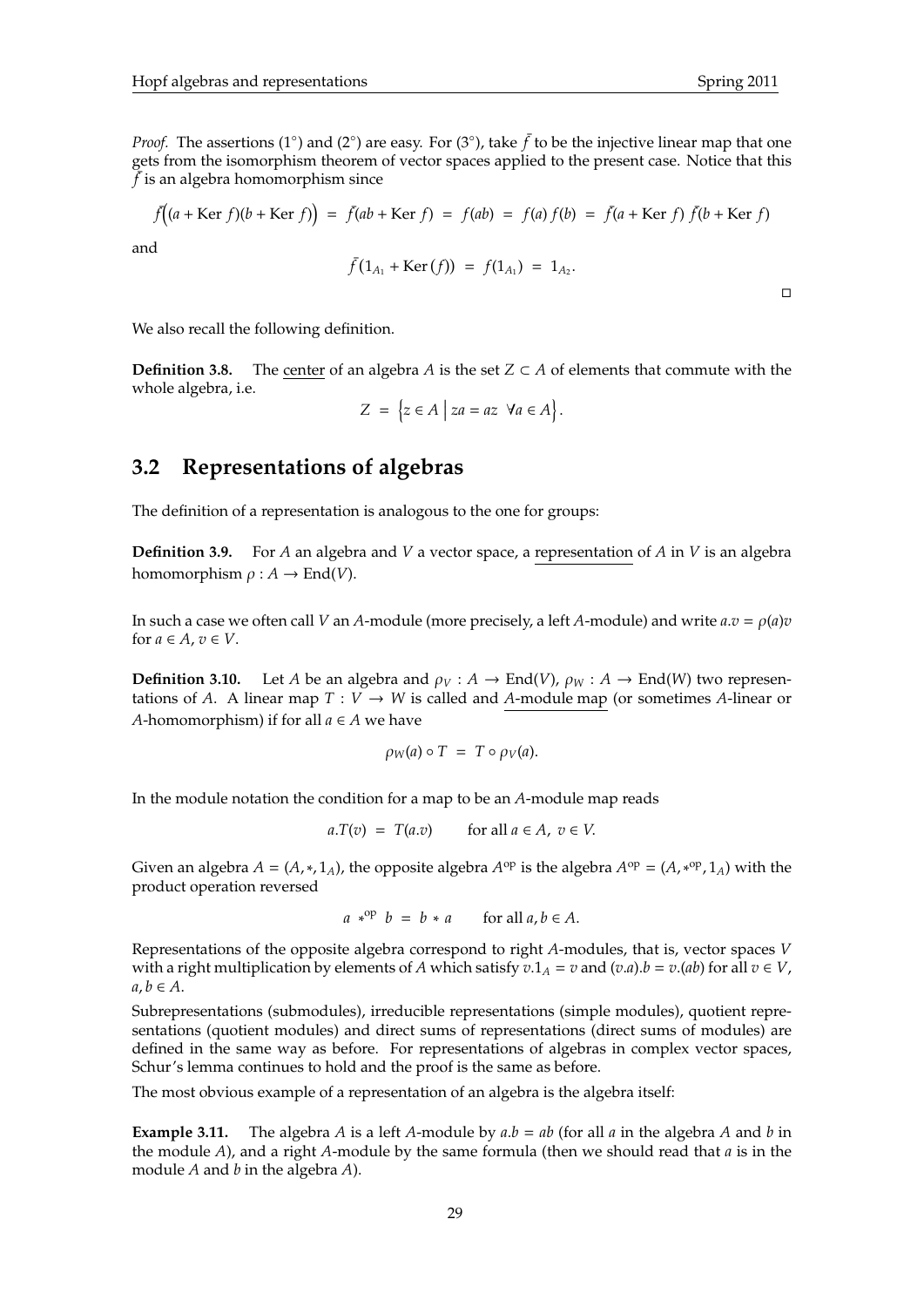Also the dual of an algebra is easily equipped with a representation structure.

**Example 3.12.** The dual  $A^*$  becomes a left  $A$ -module if we define  $a.f \in A^*$  by

$$
\langle a.f, x \rangle = \langle f, xa \rangle
$$

for *f*  $\in$  *A*<sup>\*</sup>, *a*, *x*  $\in$  *A*. Indeed, the property  $1_A$ . *f* = *f* is evident and we check

$$
\langle a.(b.f), x \rangle = \langle b.f, xa \rangle = \langle f, (xa)b \rangle = \langle f, x(ab) \rangle = \langle (ab).f, x \rangle.
$$

Similarly, the dual becomes a right *A*-module by the definition

$$
\langle f.a, x \rangle = \langle f, ax \rangle
$$

**Example 3.13.** Representations of a group *G* correspond in a rather obvious way to representations of the group algebra C[*G*]. Indeed, given a representation of the group,  $\rho_G : G \to GL(V)$ , there is a unique linear extension of it from the values on the basis vectors,  $e_g \mapsto \rho_G(g) \in GL(V) \subset End(V)$ , which defines a representation of the group algebra. The other way around, given an algebra representation  $\rho_A : \mathbb{C}[G] \to \text{End}(V)$ , we observe that  $\rho_A(e_g)$  is an invertible linear map with inverse  $\rho_A(e_{g^{-1}})$ , so we set  $g \mapsto \rho_A(e_g)$  to define a representation of the group. Both ways the homomorphism property of the constructed map obviously follows from the homomorphism property of the original map.

## **Exercise 13** (The center of the group algebra)

Let *G* be a finite group and  $A = \mathbb{C}[G]$  its group algebra, i.e. the complex vector space with basis  $(e_g)_{g \in G}$  equipped with the product  $e_g e_h = e_{gh}$  (extended bilinearly).

(a) Show that the element

$$
a = \sum_{g \in G} \alpha(g) e_g \in A
$$

is in the center of the group algebra if and only if  $\alpha(g) = \alpha(hgh^{-1})$  for all  $g, h \in G$ .

- (b) Suppose that  $\alpha : G \to \mathbb{C}$  is a function which is constant on each conjugacy class, and suppose furthermore that  $\alpha$  is orthogonal (with respect to the inner product ( $\psi$ , $\phi$ ) =  $|G|^{-1}$   $\sum_{g\in G} \overline{\psi(g)}\phi(g)$  to the characters of all irreducible representations of *G*. Show that for any representation  $\rho : G \to GL(V)$  the map  $\sum_g \alpha(g)\rho(g) : V \to V$  is the zero map. Conclude that  $\alpha$  has to be zero.
- (c) Using (b) and the earlier results about irreducible representations of finite groups, show that the number of irreducible representations of the group *G* is equal to the number of conjugacy classes of *G*

Recall that in Theorem 2.30 we had showed that the number of irreducible representations of a finite group is at most the number of conjugacy classes of the group — this exercise shows that the numbers are in fact equal.

**Example 3.14.** Let *V* be a vector space over K and  $T \in End(V)$  a linear map of *V* into itself. Since the polynomial algebra  $\mathbb{K}[x]$  is the free (commutative) algebra with one generator x, there exists a unique algebra morphism  $\rho$ <sub>*T*</sub> : **K**[*x*]  $\rightarrow$  End(*V*) such that *x*  $\rightarrow$  *T*, namely

$$
\rho_T(c_0 + c_1x + c_2x^2 + \cdots + c_nx^n) = c_0 + c_1T + c_2T^2 + \cdots + c_nT^n.
$$

Thus any endomorphism *T* of a vector space defines a representation  $\rho_T$  of the algebra K[x]. Likewise, any  $n \times n$  matrix with entries in K, interpreted as an endomorphism of  $\mathbb{K}^n$ , defines a representation of the polynomial algebra.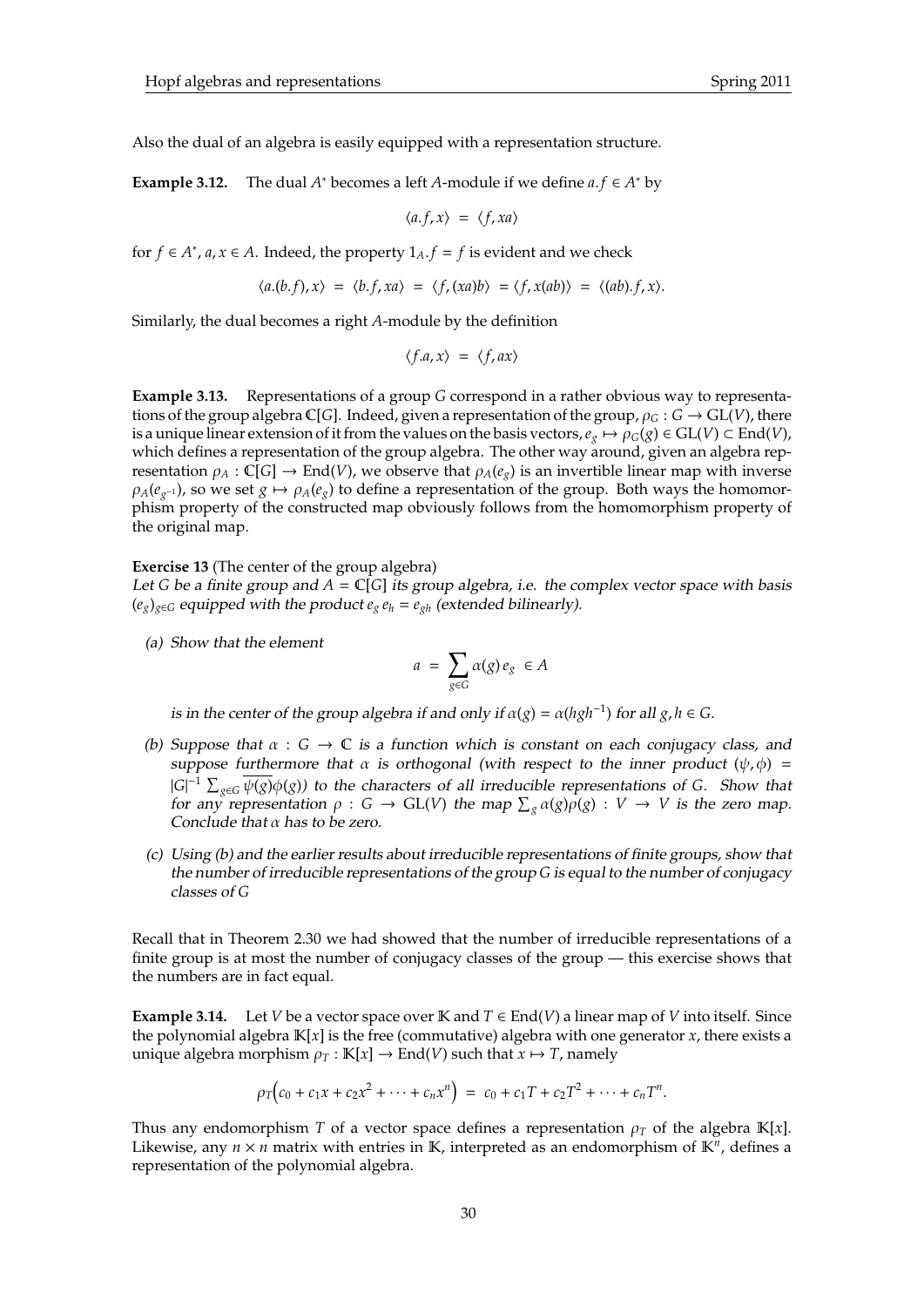

if and only if the ideal  $\langle q(x) \rangle$  is contained in the ideal Ker  $\rho_T$ . The ideal Ker  $\rho_T$  is generated by the minimal polynomial of *T* (recall that the polynomial algebra is a principal ideal domain: any ideal is generated by one element, a lowest degree nonzero polynomial contained in the ideal). Thus the above factorization through quotient is possible if and only if the minimal polynomial of *T* divides  $q(x)$ . We conclude that the representations of the algebra  $\mathbb{C}[x]/\langle q(x) \rangle$  correspond to endomorphisms whose minimal polynomial divides *q*(*x*) — or equivalently, to endomorphisms *T* such that  $q(T) = 0$ .

The Jordan decomposition of complex matrices gives a direct sum decomposition of this representation with summands corresponding to the invariant subspaces of each Jordan block. The direct summands are indecomposable (not themself expressible as direct sum of two proper subreprentations) but those corresponding to blocks of size more than one are not irreducible (they contain proper subrepresentations, for example the one dimensional eigenspace within the block). We see that whenever  $q(x)$  has roots of multiplicity greater than one, there are representations of the algebra  $\mathbb{C}[x]/\langle q(x) \rangle$  which are not completely reducible.

## **On semisimplicity**

**Definition 3.16.** Let *A* be an algebra. An *A*-module *W* is called simple (or irreducible) if the only submodules of *W* are {0} and *W* . An *A*-module *V* is called completely reducible if *V* is isomorphic to a direct sum of finitely many simple *A*-modules. An algebra *A* is called semisimple if all finite dimensional *A*-modules are completely reducible.

The terms "simple module" and "irreducible representation" seem standard, but we will also speak of irreducible modules with the same meaning.

**Definition 3.17.** An *A*-module *V* is called indecomposable if it can not be written as a direct sum of two nonzero submodules.

In particular any irreducible module is indecomposable. And for semisimple algebras the two concepts are the same.

The following classical result gives equivalent conditions for semisimplicity, which are often practical.

## **P**roposition **3.18**

Let *A* be an algebra. The following conditions are equivalent.

- (i) *A* is semisimple, i.e. any finite dimensional *A*-module is isomorphic to a finite direct sum of irreducible *A*-modules.
- (ii) For any finite dimensional A-module *V* and any submodule  $W \subset V$  there exists a submodule *W*<sup> $′$ </sup> ⊂ *V* (complementary submodule) such that  $V = W ⊕ W'$  as an *A*-module.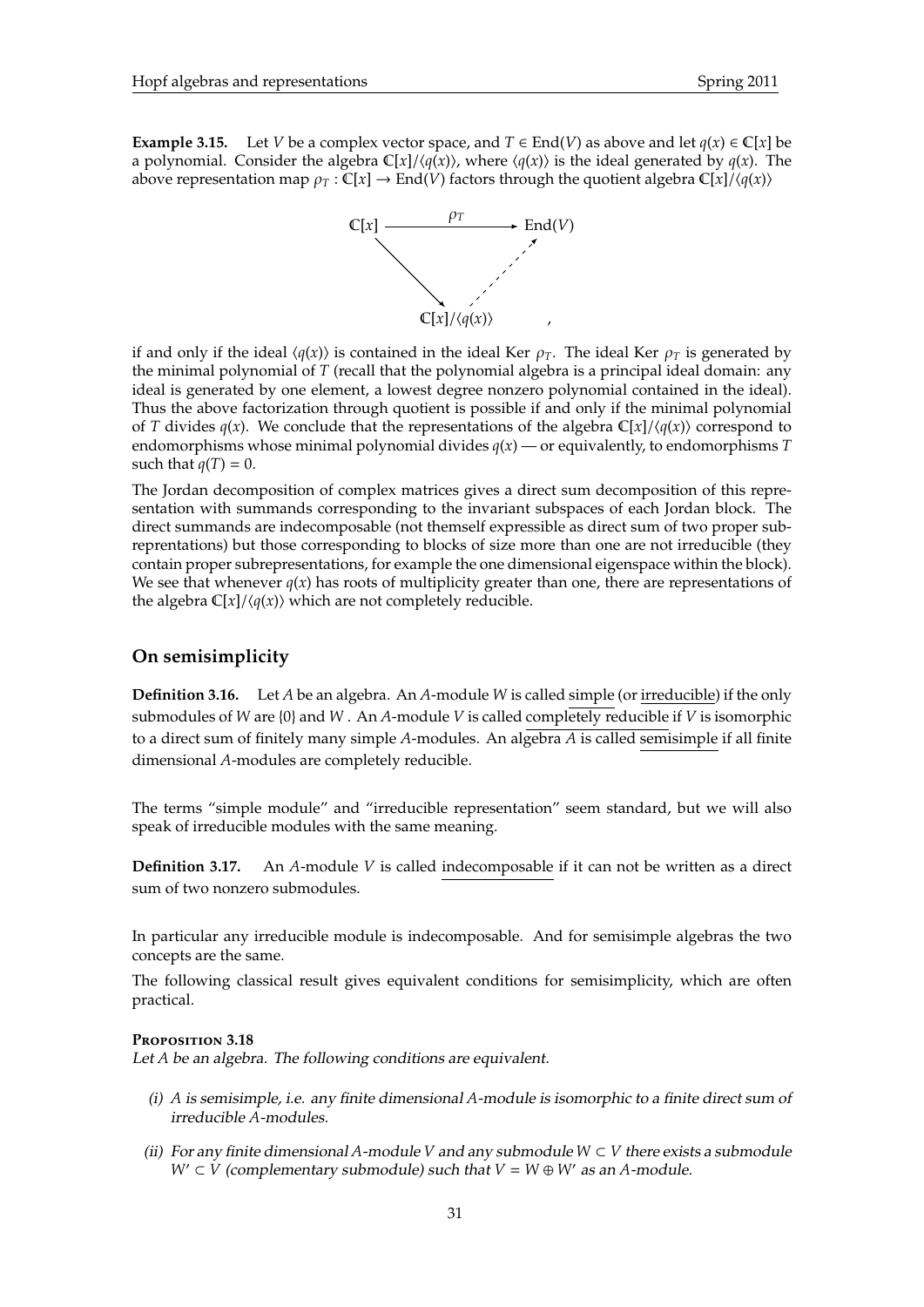- (iii) For any finite dimensional A-module *V* and any irreducible submodule  $W \subset V$  there exists a submodule  $W' \subset V$  such that  $V = W \oplus W'$  as an A-module.
- (iv) For any finite dimensional *A*-module *V* and any submodule  $W \subset V$  there exists an *A*-module map  $\pi : V \to W$  such that  $\pi|_W = id_W$  (an A-linear projection to the submodule).
- (v) For any finite dimensional *A*-module *V* and any irreducible submodule *W* ⊂ *V* there exists an *A*-module map  $\pi : V \to W$  such that  $\pi|_W = id_W$ .

*Proof.* We will do the proofs of the following implications:



Clearly *(ii)*  $\Rightarrow$  *(iii)* and *(iv)*  $\Rightarrow$  *(v)*.

Let us show that *(ii)* and *(iv)* are equivalent, in the same way one shows that *(iii)* and *(v)* are equivalent. Assume *(ii)*, that any submodule  $W \subset V$  has a complementary submodule W', that is  $V = W \oplus W'$ . Then if  $\pi$  is the projection to *W* with respect to this direct sum decomposition, we have that for all  $w \in W$ ,  $w' \in \overrightarrow{W'}$ ,  $a \in A$ 

$$
\pi (a \cdot (w + w')) = \pi (a \cdot w + a \cdot w') = a \cdot w = a \cdot \pi (w + w'),
$$

which shows that the projection is *A*-linear. Conversely, assume *(iv)* that for any submodule *W*  $\subset$  *V* there is an *A*-linear projection  $\pi$  : *V*  $\rightarrow$  *W*. The subspace *W'* = Ker ( $\pi$ ) is a submodule complementary to *W* = Ker  $(1 - \pi)$ .

We must still show that  $(iii) \Rightarrow (i)$  and  $(i) \Rightarrow (ii)$ .

Assume *(iii)* and let *V* be a finite dimensional *A*-module (we may assume immediately that *V* ≠ {0}). Consider a non-zero submodule  $W_1 \subset V$  of smallest dimension, it is necessarily irreducible. If  $W_1 = V$  we're done, if not by property *(iii)* we have a complementary submodule *V*<sub>1</sub> ⊂ *V* with dim *V*<sub>1</sub> < dim *V* and *V* =  $W_1 \oplus V_1$ . Continue recursively to find the non-zero irreducible submodules  $W_n$  ⊂  $V_{n-1}$  and their complementaries  $V_n$  in  $V_{n-1}$ , that is  $V_{n-1} = W_n \oplus V_n$ . The dimensions of the latter are strictly decreasing,

dim  $V > \dim V_1 > \dim V_2 > \cdots$ ,

so for some  $n_0 \in \mathbb{N}$  we have  $W_n = V_{n-1}$  and

$$
V = W_1 \oplus W_2 \oplus \cdots \oplus W_{n_0},
$$

proving *(i)*.

Let us finally prove that *(i)* implies *(ii)*. Suppose  $V = \bigoplus_{i \in I} W_i$ , where *I* is a finite index set and for all *i* ∈ *I* the submodule  $W_i$  is irreducible. Suppose  $W \subset V$  is a submodule, and choose a subset *J* ⊂ *I* such that

$$
W \cap \left(\bigoplus_{j \in J} W_j\right) = \{0\},\tag{3.1}
$$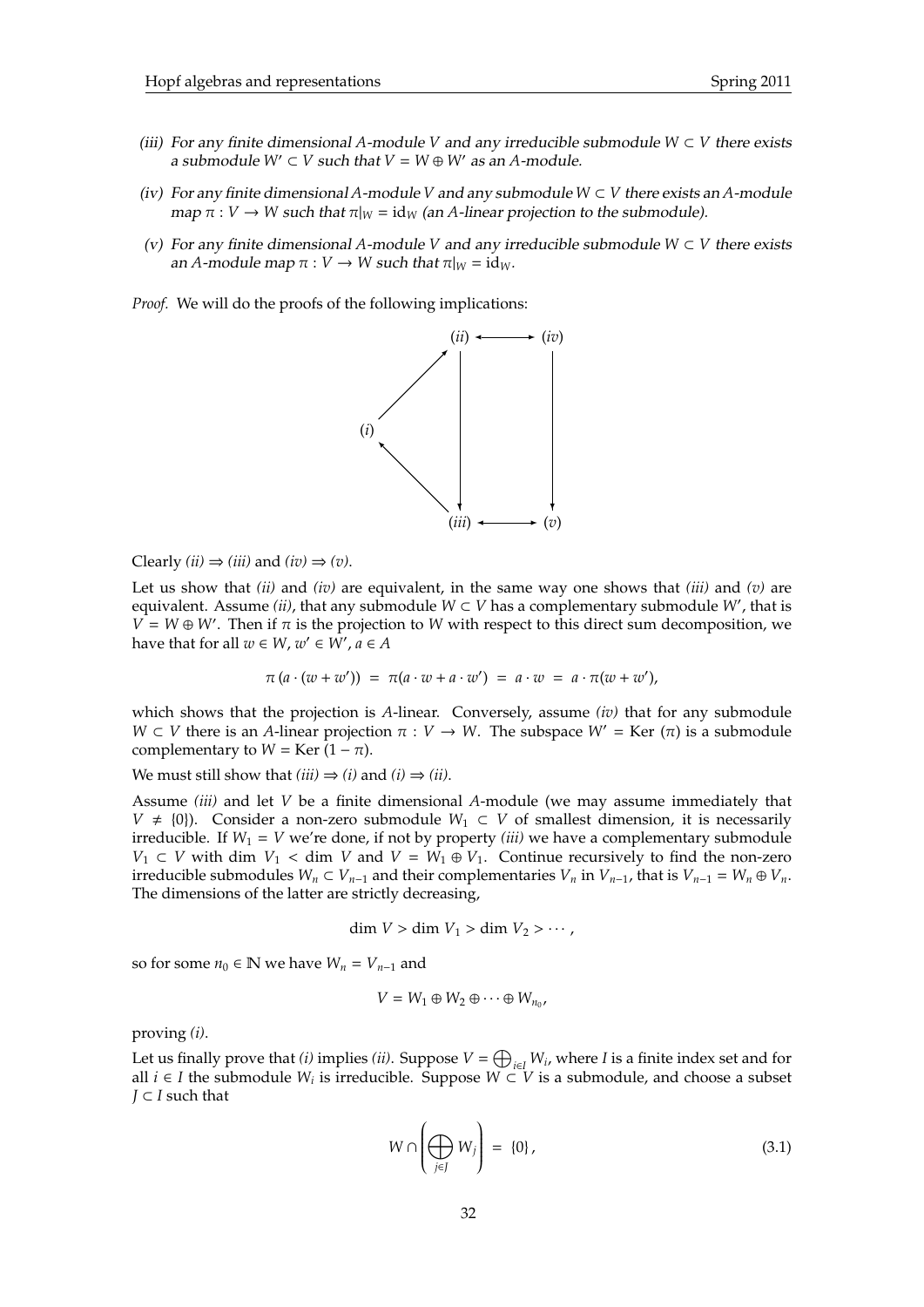but that for all  $i \in I \setminus J$ 

$$
W \cap \left(W_i \oplus \bigoplus_{j \in J} W_j\right) \neq \{0\}.
$$
 (3.2)

Denote by  $W' = \bigoplus_{j \in J} W_j$  the submodule thus obtained. By Equation (3.1) the sum of *W* and *W*<sup>*n*</sup> is direct, and we will prove that it is the entire module *V*. For that, note that by Equation (3.2) for all  $i \in I \setminus J$  there exists  $w \in W \setminus \{0\}$  such that  $w = w_i + w'$  with  $w_i \in W_i \setminus \{0\}$ ,  $w' \in W'$ . Therefore the submodule  $W \oplus W'$  contains the nonzero vector  $w_i \in W_i$ , and by irreducibility we get  $W_i \subset W \oplus W'$ . We get this inclusion for all  $i \in I \setminus J$ , and also evidently  $W_j \subset W \oplus W'$  for all  $j \in J$ , so we conclude

$$
V = \bigoplus_{i \in I} W_i \subset W \oplus W',
$$

which finishes the proof.

## **3.3 Another definition of algebra**

In our definitions of algebras, coalgebras and Hopf algebras we will from here on take the ground field to be the field  $\mathbb C$  of complex numbers, although much of the theory could be developed for other fields, too.

The following "tensor flip" will be used occasionally. For *V* and *W* vector spaces, let us denote by  $S_{V,W}$  the linear map that switches the components

$$
S_{V,W}: V \otimes W \to W \otimes V \qquad \text{such that} \qquad S_{V,W}(v \otimes w) = w \otimes v \qquad \forall \ v \in V, w \in W. \tag{3.3}
$$

By the bilinearity axiom for algebras, the product could be factorized through *A*⊗*A*, namely there exists a linear map  $\mu$  :  $A \otimes A \rightarrow A$  such that

$$
\mu(a\otimes b) = ab \qquad \forall a, b \in A.
$$

We can also encode the unit in a linear map

 $\eta: \mathbb{C} \to A \quad \lambda \mapsto \lambda \mathbb{1}_A.$ 

The axioms of associativity and unitality then read

$$
\mu \circ (\mu \otimes id_A) = \mu \circ (id_A \otimes \mu) \tag{H1}
$$

$$
\mu \circ (\eta \otimes id_A) = id_A = \mu \circ (id_A \otimes \eta), \tag{H2}
$$

where (H1) expresses the equality of two maps  $A \otimes A \otimes A \rightarrow A$ , when we make the usual identifications

$$
(A \otimes A) \otimes A \cong A \otimes A \otimes A \cong A \otimes (A \otimes A)
$$

and (H2) expresses the equality of three maps  $A \rightarrow A$ , when we make the usual identifications

$$
\mathbb{C}\otimes A \cong A \cong A\otimes \mathbb{C}.
$$

We take this as our definition (it is equivalent to the standard definition).

**Definition 3.19.** An (associative unital) algebra is a triple (*A*, µ, η), where *A* is a vector space and

$$
\mu: A \otimes A \to A \qquad \eta: \mathbb{C} \to A
$$

are linear maps, such that "associativity" (H1) and "unitality" (H2) hold.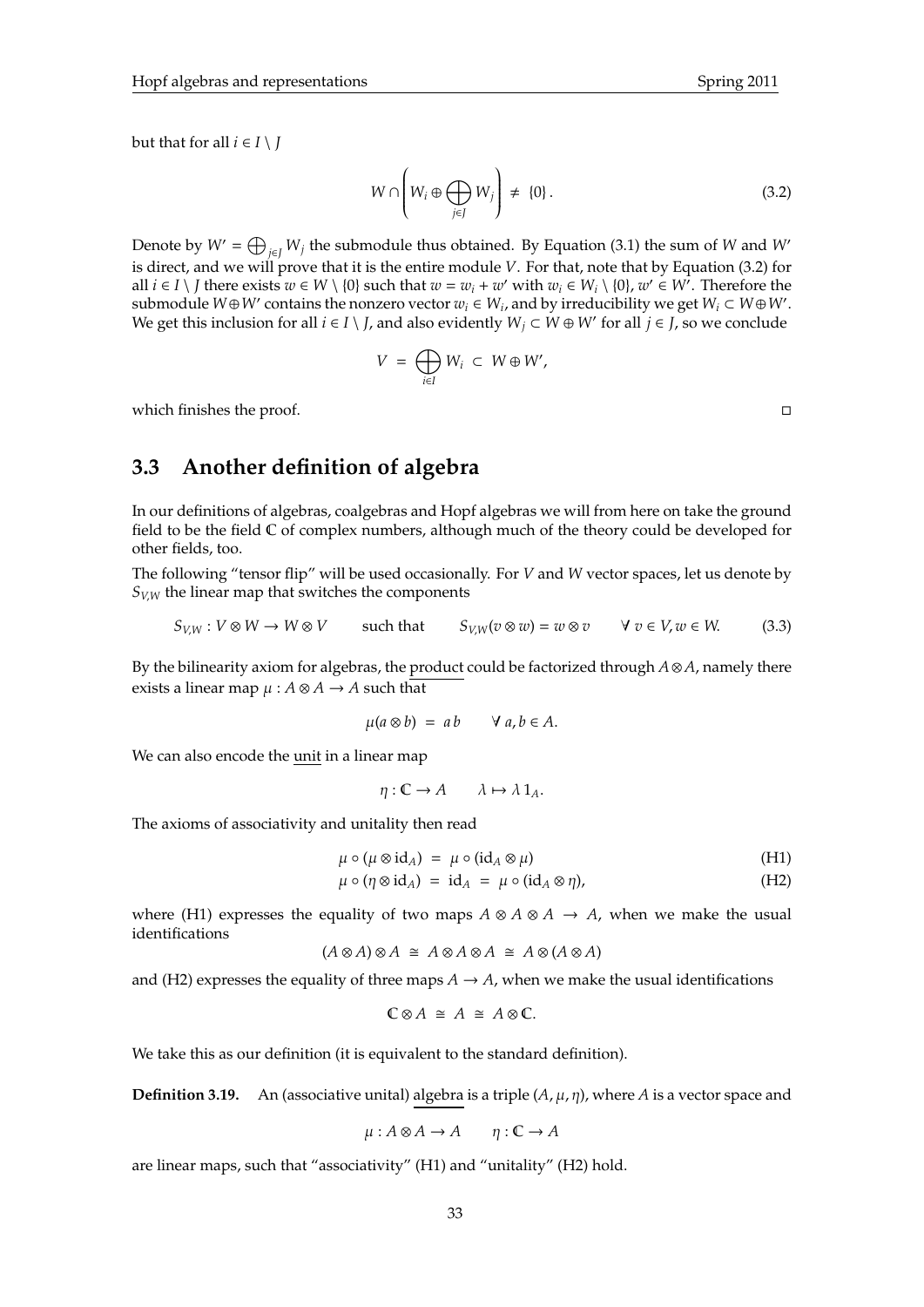**Example 3.20.** If  $(A, \mu, \eta)$  is an algebra, then setting  $\mu^{op} = \mu \circ S_{A,A}$ , i.e.  $\mu^{op}(a \otimes b) = ba$ , one obtains the opposite algebra  $A^{\text{op}} = (A, \mu^{\text{op}}, \eta)$ . An algebra is called <u>commutative</u> if  $\mu^{\text{op}} = \mu$ .

The axiom of associativity can also be summarized by the following commutative diagram



and unitality by

## **3.4 Coalgebras**

A coalgebra is defined by reversing the directions of all arrows in the commutative diagrams defining algebras. Namely, we impose an axiom of "coassociativity"



and "counitality"



**Definition 3.21.** A coalgebra is a triple  $(C, \Delta, \epsilon)$ , where *C* is a vector space and

 $\Delta$  : *C* → *C* ⊗ *C*  $\epsilon$  : *C* → *C* 

are linear maps such that "coassociativity" (H1') and "counitality" (H2') hold. The maps  $\Delta$  and  $\epsilon$ are called coproduct and counit, respectively.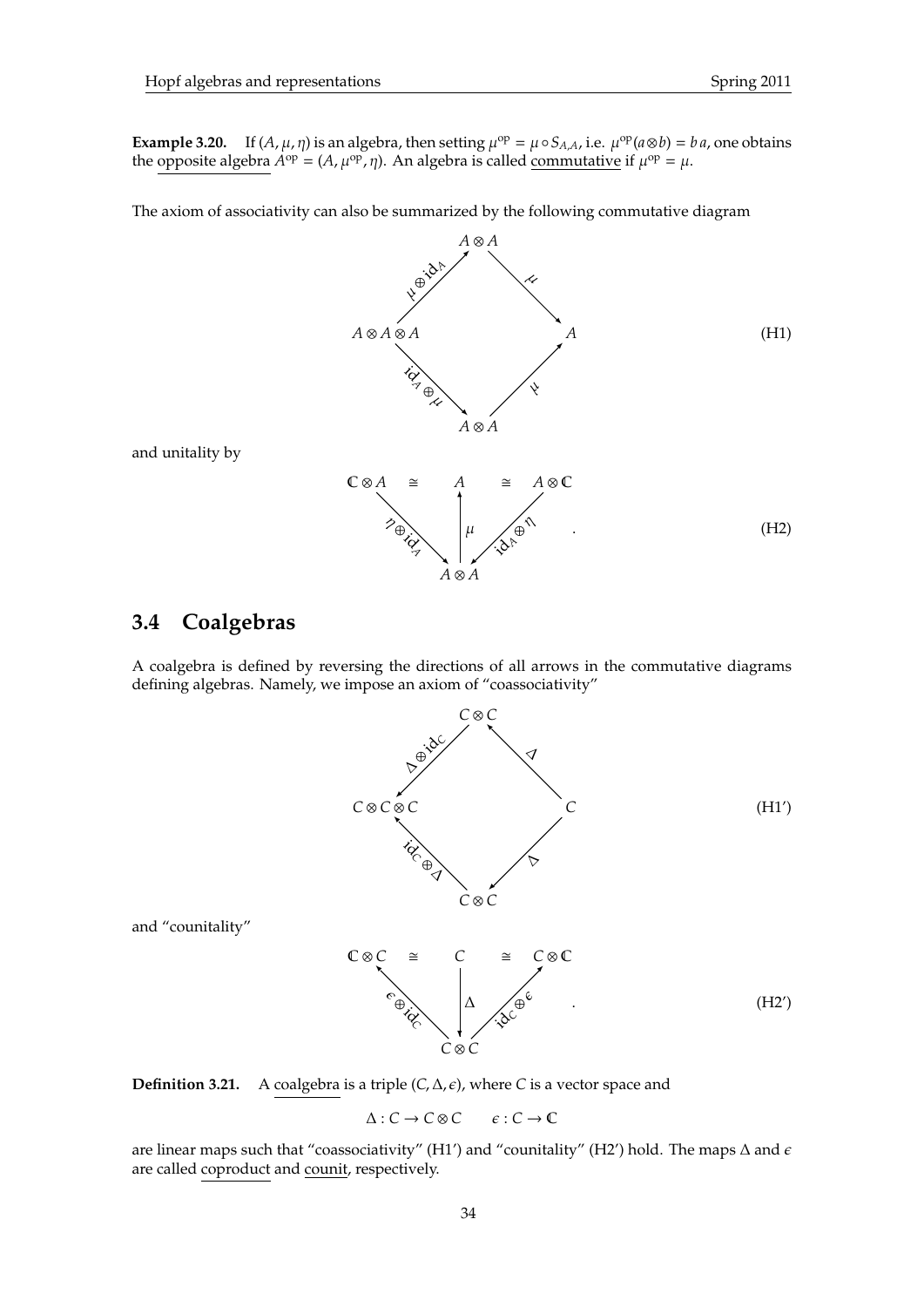The axioms for coalgebras can also be written as

$$
(\Delta \otimes id_C) \circ \Delta = (id_C \otimes \Delta) \circ \Delta \tag{H1'}
$$

$$
(\epsilon \otimes id_C) \circ \Delta = id_C = (id_C \otimes \epsilon) \circ \Delta.
$$
 (H2')

**Example 3.22.** If  $(C, \Delta, \epsilon)$  is a coalgebra, then with the opposite coproduct  $\Delta^{\text{cop}} = S_{C,C} \circ \Delta$  one obtains the (co-)opposite coalgebra  $C^{cop} = (C, \Delta^{cop}, \epsilon)$ . A coalgebra is called <u>cocommutative</u> if  $\Delta^{\text{cop}} = \Delta.$ 

**Exercise 14** (A coalgebra from trigonometric addition formulas) Let *C* be a vector space with basis {*c*, *s*}. Define ∆ : *C* → *C* ⊗ *C* by linear extension of

 $c \mapsto c \otimes c - s \otimes s$ ,  $s \mapsto c \otimes s + s \otimes c$ .

Does there exist  $\epsilon$  :  $C$  →  $\mathbb C$  such that  $(C, \Delta, \epsilon)$  becomes a coalgebra?

## **Sweedler's sigma notation**

For practical computations with coalgebras it's important to have manageable notational conventions. We will follow what is known as the Sweedler's sigma notation. By usual properties of the tensor product, we can for any  $a \in C$  write the coproduct of a as a linear combination of simple tensors

$$
\Delta(a) = \sum_{j=1}^n a'_j \otimes a''_j.
$$

In such expressions the choice of simple tensors, or the choice of *a*<sup>2</sup>  $'_{i'}$  $a''_{j}$  $f_i'' \in C$ , or even the number *n* of terms, are of course not unique! It is nevertheless convenient to keep this property in mind and use the notation

$$
\Delta(a) = \sum_{(a)} a_{(1)} \otimes a_{(2)}
$$

to represent any of the possible expressions for ∆(*a*) ∈ *C* ⊗ *C*. Likewise, when *a* ∈ *C*, and we write some expression involving a sum  $\sum_{(a)}$  and bilinear dependency on the pair  $(a_{(1)}, a_{(2)})$ , it is to be interpreted so that any linear combination of simple tensors that gives the coproduct of *a* could be used. For example, if  $g: C \to V$  and  $h: C \to W$  are linear maps, then

$$
\sum_{(a)} g(a_{(1)}) \otimes h(a_{(2)}) \qquad \text{represents} \qquad (g \otimes h)(\Delta(a)) \in V \otimes W.
$$

The opposite coproduct of Example 3.22 is written in this notation as

$$
\Delta^{\text{cop}}(a) = S_{C,C}(\Delta(a)) = \sum_{(a)} a_{(2)} \otimes a_{(1)}.
$$

Another example is the counitality axiom, which reads

$$
\sum_{(a)} \epsilon(a_{(1)}) a_{(2)} = a = \sum_{(a)} \epsilon(a_{(2)}) a_{(1)}.
$$
 (H2')

The coassociativity axiom states that

$$
\sum_{(a)} \sum_{(a_{(1)})} (a_{(1)})_{(1)} \otimes (a_{(1)})_{(2)} \otimes a_{(2)} = \sum_{(a)} \sum_{(a_{(2)})} a_{(1)} \otimes (a_{(2)})_{(1)} \otimes (a_{(2)})_{(2)}.
$$
 (H1')

By a slight abuse of notation we write the above quantity as  $\sum_{(a)} a_{(1)} \otimes a_{(2)} \otimes a_{(3)}$ , and more generally we write the *n* − 1-fold coproduct as

$$
(\Delta \otimes id_C \otimes \cdots \otimes id_C) \circ \ldots \circ (\Delta \otimes id_C) \circ \Delta(a) = \sum_{(a)} a_{(1)} \otimes a_{(2)} \otimes \cdots \otimes a_{(n)} = \Delta^{(n)}(a).
$$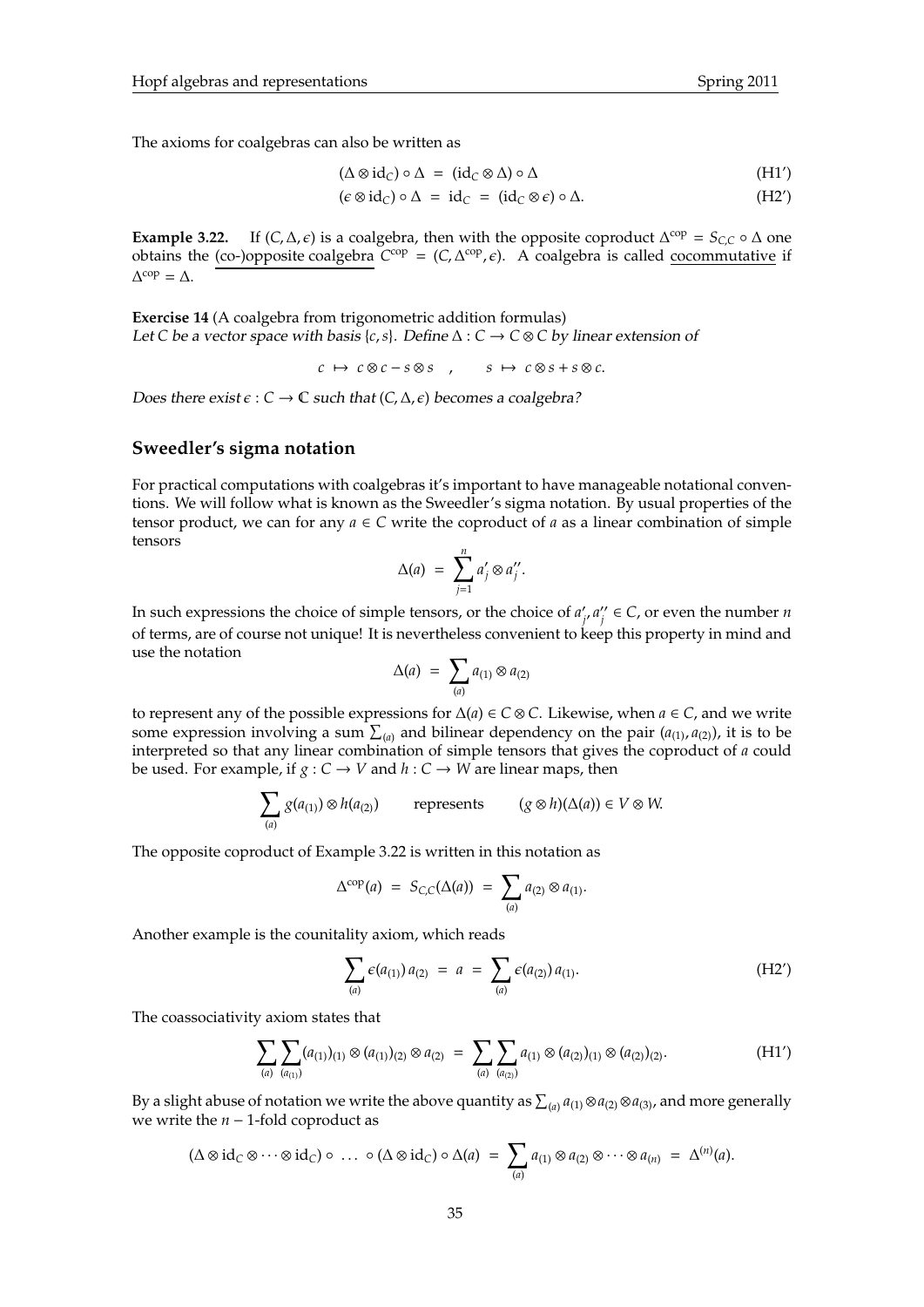So when reading an expression involving the Sweedler's notation  $\sum_{(a)}$ , one should always check what is the largest subscript index of the *a*(*j*) in order to know how many coproducts are successively applied to *a*. By coassociativity, however, it doesn't matter to which components we apply the coproducts.

## **Subcoalgebras, coideals, quotient coalgebras and isomorphism theorem**

As for other algebraic structures, maps that preserve the structure are called homomorphisms, and one can define substructures and quotient structures, and one has an isomorphism theorem.

**Definition 3.23.** Let  $(C_i, \Delta_i, \epsilon_i)$ ,  $j = 1, 2$ , be two coalgebras. A homomorphism of coalgebras is linear map  $f: C_1 \rightarrow C_2$  which preserves the coproduct and counit in the following sense

$$
\Delta_2 \circ f = (f \otimes f) \circ \Delta_1 \quad \text{and} \quad \epsilon_2 \circ f = \epsilon_1.
$$

**Definition 3.24.** For  $C = (C, \Delta, \epsilon)$  a coalgebra, a vector subspace  $C' \subset C$  is called a subcoalgebra if

$$
\Delta(C') \subset C' \otimes C'.
$$

A vector subspace *J* ⊂ *C* is called a coideal if

$$
\Delta(J) \subset J \otimes C + C \otimes J \quad \text{and} \quad \epsilon\big|_J = 0.
$$

For *J* ⊂ *C* a coideal, the quotient vector space *C*/*J* becomes a coalgebra by the coproduct and counit

$$
\Delta_{C/J}(a+J) = \sum_{(a)} (a_{(1)}+J) \otimes (a_{(2)}+J) \quad \text{and} \quad \epsilon_{C/J}(a+J) = \epsilon(a),
$$

whose well-definedness is again due to the coideal properties of *J*.

The isomorphism theorem for coalgebras is the following (unsurprising) statement.

#### **T**heorem **3.25**

Let  $C_1 = (C_1, \Delta_1, \epsilon_1)$  and  $C_2 = (C_2, \Delta_2, \epsilon_2)$  be coalgebras and  $f : C_1 \to C_2$  a homomorphism of coalgebras. Then

- 1°) Im  $(f)$  :=  $f$ (C<sub>1</sub>) ⊂ C<sub>2</sub> is a subcoalgebra.
- 2°) Ker (*f*) := *f*<sup>-1</sup>({0}) ⊂ *C*<sub>1</sub> is a coideal.
- $3^{\circ}$ ) The quotient coalgebra  $C_1$ /Ker( $f$ ) is isomorphic to Im( $f$ ).

More precisely, there exists an injective homomorphism of coalgebras  $\bar{f}: C_1/\text{Ker}(f) \to C_2$  such that the following diagram commutes



where  $\pi$  :  $C_1 \rightarrow C_1/Ker(f)$  is the canonical projection to the quotient,  $\pi(a) = a + Ker(f)$ .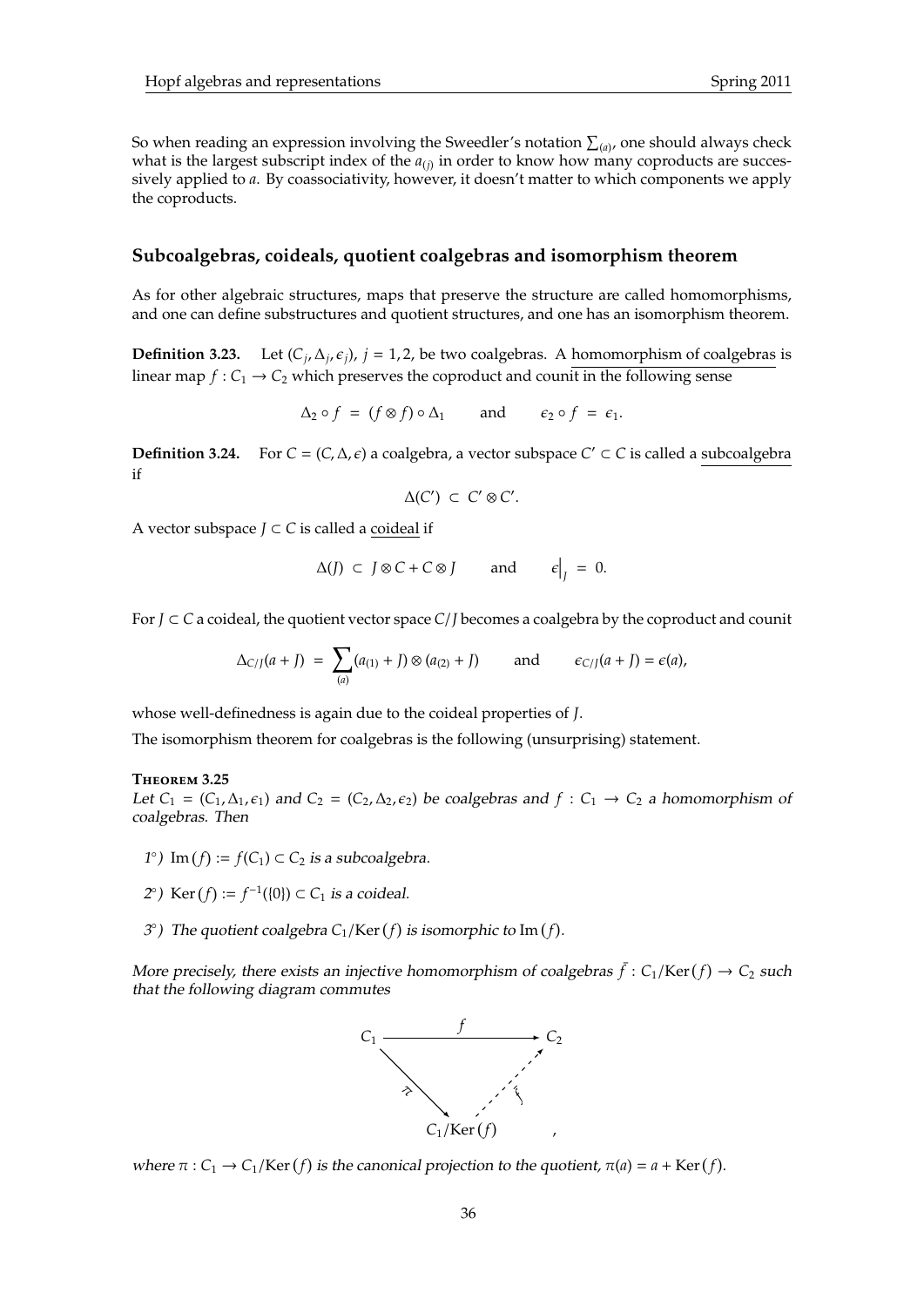*Proof.* To prove (1<sup>°</sup>), suppose  $b \in \text{Im}(f)$ , that is  $b = f(a)$  for some  $a \in C_1$ , and use the homomorphism property of *f* to get

$$
\Delta_2(b) = \Delta_2(f(a)) = (f \otimes f)(\Delta_1(a)) = \sum_{(a)} f(a_{(1)}) \otimes f(a_{(2)}) \subset \text{Im}(f) \otimes \text{Im}(f).
$$

To prove (2<sup>°</sup>), suppose  $a \in \text{Ker}(f)$ , that is  $f(a) = 0$ . Then

$$
\epsilon_1(a) = \epsilon_2(f(a)) = \epsilon_2(0) = 0
$$

so the condition  $\epsilon_1\big|_{\mathrm{Ker}(f)} = 0$  is satisfied. Also we have

$$
0 = \Delta_2(0) = \Delta_2(f(a)) = (f \otimes f)(\Delta_1(a)) = \sum_{(a)} f(a_{(1)}) \otimes f(a_{(2)}),
$$

from which it is easy to see, for example by taking a basis for  $\text{Ker}(f)$  and completing it to a basis of  $C_1$ , that  $\Delta_1(a) = \sum_{a=1}^{1} a_{(1)} \otimes a_{(2)} \subset \text{Ker}(f) \otimes C_1 + C_1 \otimes \text{Ker}(f)$ . For the proof of (3°), one takes the injective linear map  $\tilde{f}$  provided by the isomorphism theorem of vector spaces, and checks that this  $\bar{f}$  is a homomorphism of coalgebras. Indeed, using the fact that  $f$  is a homomorphism of coalgebras we get

$$
\epsilon_2(\bar{f}(c + \text{Ker } f)) = \epsilon_2(f(c)) = \epsilon_1(c)
$$

and

$$
\Delta_2(\bar{f}(c + \text{Ker } f)) = \Delta_2(f(c)) = (f \otimes f)(\Delta_1(c)) = \sum_{(c)} f(c_{(1)}) \otimes f(c_{(2)})
$$

$$
= \sum_{(c)} \bar{f}(c_{(1)} + \text{Ker } f) \otimes \bar{f}(c_{(2)} + \text{Ker } f)
$$

for any  $c \in C_1$ .

## **3.5 Bialgebras and Hopf algebras**

**Definition 3.26.** A bialgebra is a quintuple  $(B, \mu, \Delta, \eta, \epsilon)$  where *B* is a vector space and

$$
\mu : B \otimes B \to B
$$
  
\n
$$
\alpha : B \to B \otimes B
$$
  
\n
$$
\alpha : B \to \mathbb{C}
$$
  
\n
$$
\alpha : B \to \mathbb{C}
$$

are linear maps so that  $(B, \mu, \eta)$  is an algebra,  $(B, \Delta, \epsilon)$  is a coalgebra and the following further axioms hold

 $\Delta \circ \mu = (\mu \otimes \mu) \circ (\mathrm{id}_B \otimes S_{B,B} \otimes \mathrm{id}_B) \circ (\Delta \otimes \Delta)$  (H4)

$$
\Delta \circ \eta = \eta \otimes \eta \tag{H5}
$$

$$
\epsilon \circ \mu = \epsilon \otimes \epsilon \tag{H5'}\n\epsilon \circ \eta = id_{\mathbb{C}}.\n\tag{H6}
$$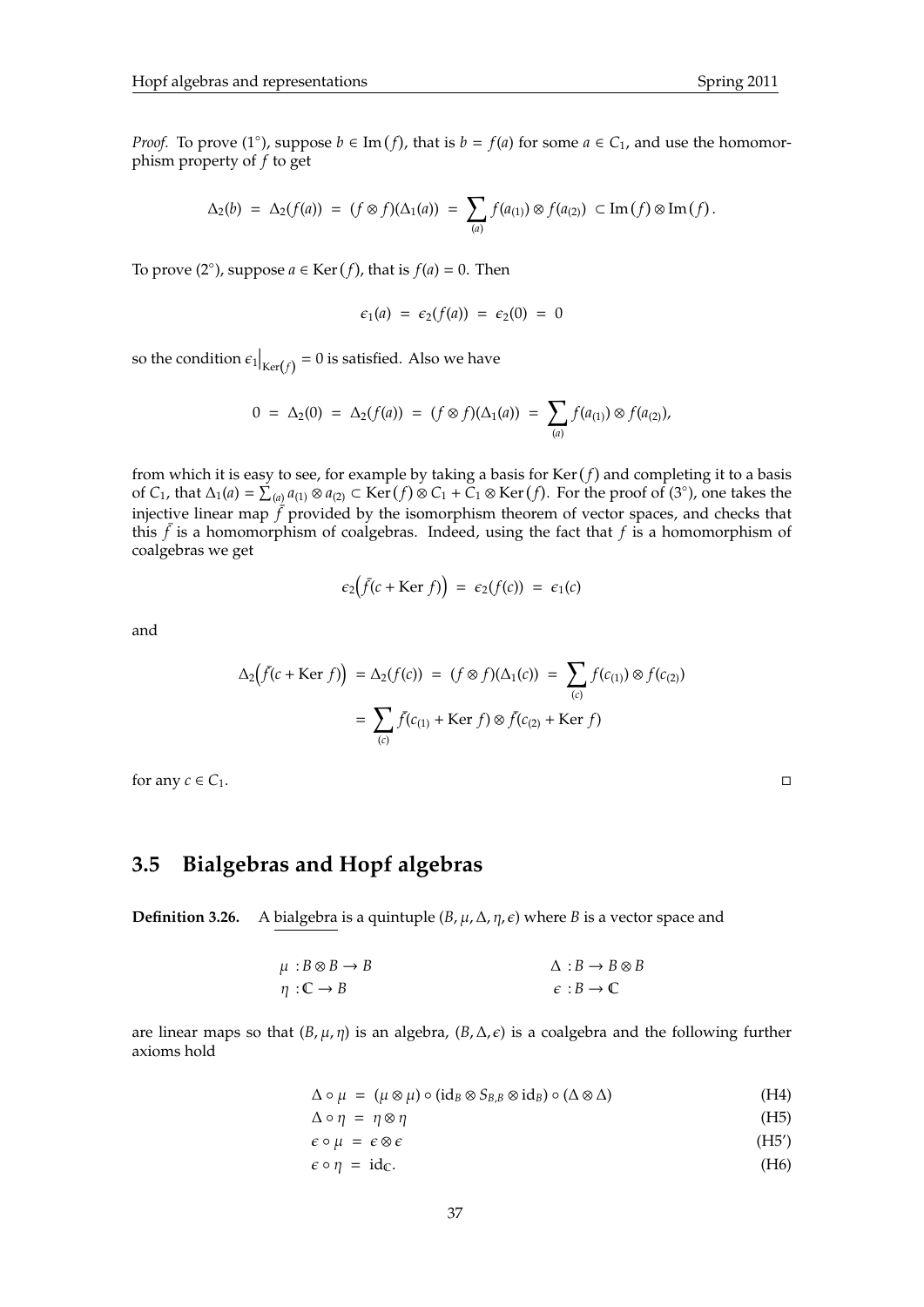The following commutative diagrams visualize the new axioms:



In the following exercise it is checked that the axioms (H4), (H5), (H5'), (H6) state alternatively that  $\Delta$  and  $\epsilon$  are homomorphisms of algebras, or that  $\mu$  and  $\eta$  are homomorphisms of coalgebras. We will soon also motivate this definition with properties of representations.

**Exercise 15** (Alternative definitions of bialgebra) Let *B* be a vector space and suppose that

$$
\begin{array}{ccc}\n\mu & : B \otimes B \to B \\
\Delta & : B \to B \otimes B\n\end{array}\n\qquad \qquad \begin{array}{ccc}\n\eta & : \mathbb{C} \to B \\
\epsilon & : B \to \mathbb{C}\n\end{array}
$$

are linear maps such that  $(B, \mu, \eta)$  is an algebra and  $(B, \Delta, \epsilon)$  is a coalgebra.

Show that the following conditions are equivalent:

- (i) Both  $\Delta$  and  $\epsilon$  are homomorphisms of algebras.
- (ii) Both  $\mu$  and  $\eta$  are homomorphisms of coalgebras.
- (iii)  $(B, \mu, \Delta, \eta, \epsilon)$  is a bialgebra.

Above we of course needed algebra and coalgebra structures on C and on *B* ⊗ *B*. The algebra structure on  $\mathbb C$  is using the product of complex numbers. The coalgebra structure on  $\mathbb C$  is such that the coproduct and counit are both identity maps of  $\mathbb C$ , when we identify  $\mathbb C\otimes\mathbb C\cong\mathbb C$  (for the coproduct) and note that  $\mathbb C$  itself is the ground field (for the counit). The algebra structure on *B* ⊗ *B* is the tensor product of two copies of the algebra *B*, i.e. with the product determined by  $(b' \otimes b'') (b''' \otimes b''') = b'b''' \otimes b''b''''$ . The coalgebra structure in  $B \otimes B$  is the tensor product of two copies of the coalgebra *B*, i.e. when  $\Delta(b') = \sum b'_{(1)} \otimes b'_{(2)}$  and  $\Delta(b'') = \sum b''_{(1)} \otimes b''_{(2)}$  then the coproduct of  $b' \otimes b''$  is  $\sum (b'_{(1)} \otimes b''_{(1)}) \otimes (b'_{(2)} \otimes b''_{(2)})$  and counit is simply  $b' \otimes b'' \mapsto \epsilon(b') \epsilon(b'').$ 

Hopf algebras have one more structural map and one more axiom: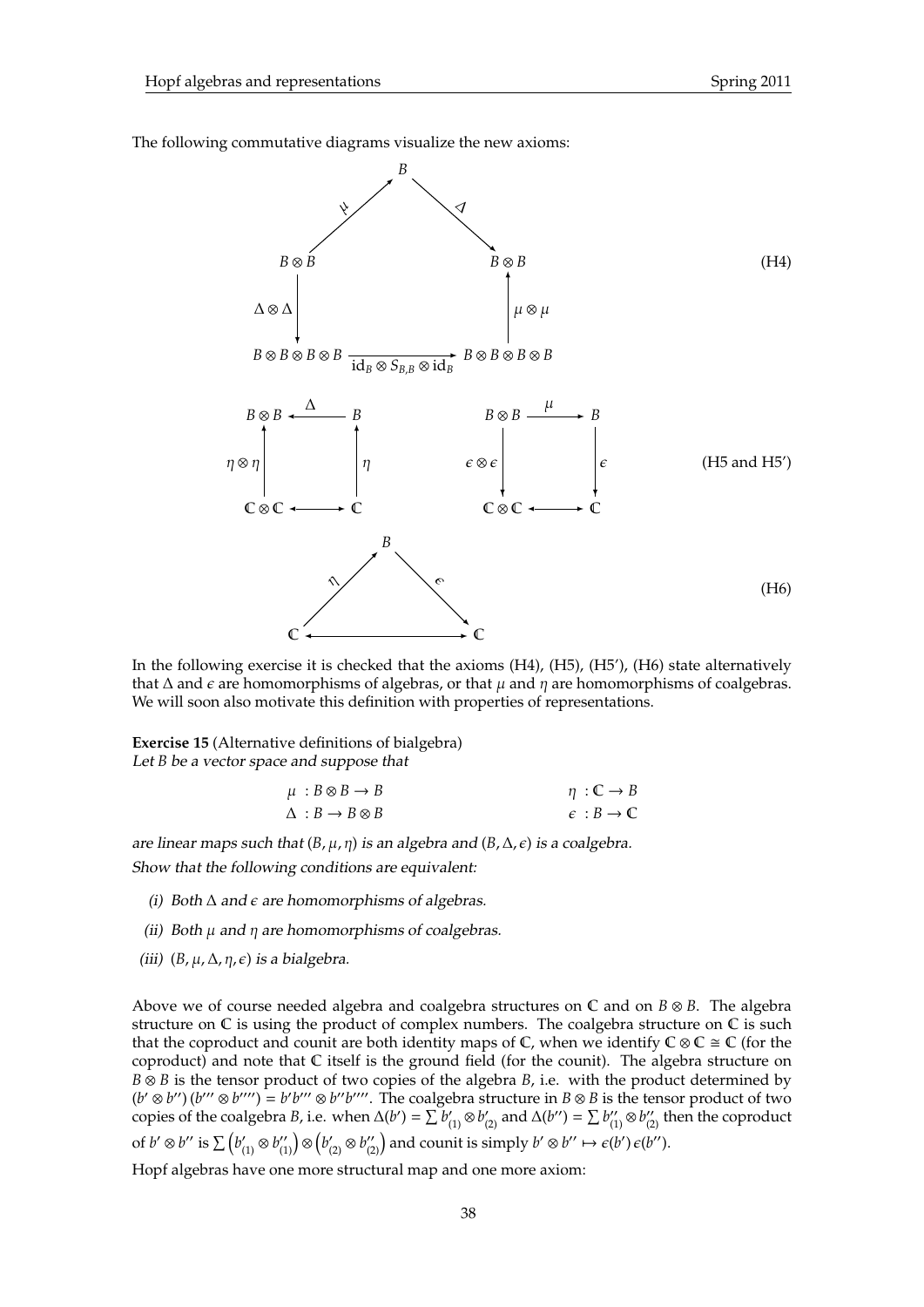**Definition 3.27.** A Hopf algebra is a sextuple  $(H, \mu, \Delta, \eta, \epsilon, \gamma)$ , where *H* is a vector space and

$$
\mu : H \otimes H \to H
$$
\n
$$
\eta : \mathbb{C} \to H
$$
\n
$$
\gamma : H \to H
$$
\n
$$
\epsilon : H \to \mathbb{C}
$$
\n
$$
\gamma : H \to H
$$

are linear maps such that  $(H, \mu, \Delta, \eta, \epsilon)$  is a bialgebra and the following further axiom holds

$$
\mu \circ (\gamma \otimes id_H) \circ \Delta = \eta \circ \epsilon = \mu \circ (id_H \otimes \gamma) \circ \Delta. \tag{H3}
$$

The map  $\gamma : H \to H$  is called antipode. The corresponding commutative diagram is

$$
H \otimes H \xrightarrow{\text{id}_H \otimes \gamma} H \otimes H
$$
\n
$$
\downarrow^{\text{H}} \xrightarrow{\epsilon} \mathbb{C} \xrightarrow{\eta} H
$$
\n
$$
\downarrow^{\text{H}} \xrightarrow{\epsilon} \mathbb{C} \xrightarrow{\eta} H
$$
\n
$$
\downarrow^{\text{H}} \xrightarrow{\text{H}} \mathbb{H}
$$
\n
$$
H \otimes H \xrightarrow{\gamma \otimes \text{id}_H} H \otimes H
$$
\n
$$
(H3)
$$

In the Sweedler's sigma notation the axiom concerning the antipode reads

$$
\sum_{(a)} \gamma(a_{(1)}) a_{(2)} = \epsilon(a) 1_H = \sum_{(a)} a_{(1)} \gamma(a_{(2)}) \qquad \forall a \in H,
$$
 (H3)

where  $1_H = \eta(1)$  is the unit of the algebra  $(H, \mu, \eta)$  and we use the usual notation for products in the algebra,  $ab := \mu(a \otimes b)$ .

To construct antipodes for bialgebras, the following lemma occasionally comes in handy.

### **Exercise 16** (A lemma for construction of antipode)

Let  $B = (B, \mu, \Delta, \eta, \epsilon)$  be a bialgebra. Suppose that as an algebra *B* is generated by a collection of elements  $(g_i)_{i\in I}$ . Suppose furthermore that we are given a linear map  $\gamma : B \to B$ , which is a homomorphism of algebras from  $B = (B, \mu, \eta)$  to  $B^{\rm op} = (B, \mu^{\rm op}, \eta)$ , and which satisfies

$$
\left(\mu \circ (\gamma \otimes id_B) \circ \Delta\right)(g_i) = \epsilon(g_i) 1_B = \left(\mu \circ (id_B \otimes \gamma) \circ \Delta\right)(g_i) \quad \text{for all } i \in I.
$$

Show that  $(B, \mu, \Delta, \eta, \epsilon, \gamma)$  is a Hopf algebra.

We will later see that the antipode is always a homomorphism of algebras to the opposite algebra, so the conditions for  $\gamma$  in the exercise are also necessary.

With the help of Exercises 15 and 16 one easily constructs examples of Hopf algebras, such as the following two.

**Example 3.28.** The group algebra C[*G*] of a group *G* becomes a Hopf algebra with the definitions

 $\Delta(e_g) = e_g \otimes e_g$ ,  $\epsilon(e_g) = 1$ ,  $\gamma(e_g) = e_{g^{-1}}$  (extended linearly).

We call this Hopf algebra the Hopf algebra of the group *G*, and continue to use the notation C[*G*] for it.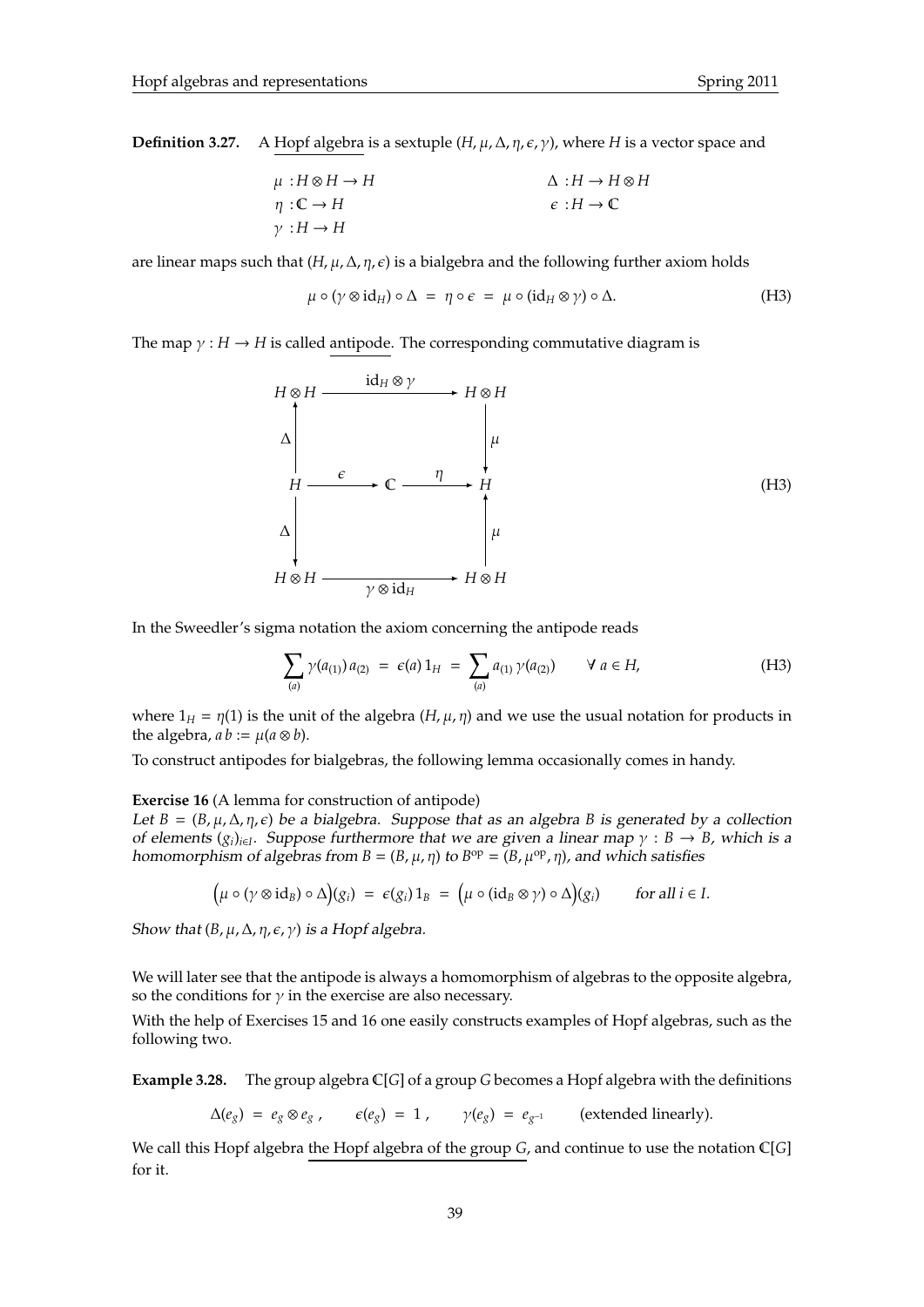**Example 3.29.** The algebra of polynomials C[*x*] becomes a Hopf algebra with the definitions

$$
\Delta(x^n) = \sum_{k=0}^n \binom{n}{k} x^k \otimes x^{n-k}, \qquad \epsilon(x^n) = \delta_{n,0}, \qquad \gamma(x^n) = (-1)^n x^n \qquad \text{(extended linearly)},
$$

where

$$
\binom{n}{k} = \frac{n!}{k!(n-k)!}
$$

are the binomial coefficients, and we've used the Kronecker delta symbol

$$
\delta_{n,m} = \begin{cases} 1 & \text{if } n = m \\ 0 & \text{if } n \neq m \end{cases}
$$

.

We call this Hopf algebra the binomial Hopf algebra.

Motivated by the above examples, we give names to some elements whose coproduct resembles one of the two examples.

**Definition 3.30.** Let  $(C, \Delta, \epsilon)$  be a coalgebra. A non-zero element  $a \in C$  is said to be grouplike if  $\Delta(a) = a \otimes a$ . Let  $(B, \mu, \Delta, \eta, \epsilon)$  be a bialgebra. A non-zero element  $x \in B$  is said to be primitive if  $\Delta(x) = x \otimes 1_B + 1_B \otimes x.$ 

All the basis vectors  $e_g$ ,  $g \in G$ , in the Hopf algebra  $\mathbb{C}[G]$  of a group *G* are grouplike. In fact, they are the only grouplike elements of C[*G*], as follows from the exercise below.

**Exercise 17** (Linear independence of grouplike elements) Show that the grouplike elements in a coalgebra are linearly independent.

Here is one obvious example more.

**Example 3.31.** If  $(B, \mu, \eta, \Delta, \epsilon)$  is a bialgebra, then the unit  $1_B = \eta(1) \in B$  is grouplike by the property (H5).

Any scalar multiple of the indeterminate x in the binomial Hopf algebra  $\mathbb{C}[x]$  is primitive. In fact, it is easy to see that the primitive elements of a bialgebra form a vector subspace. A typical example comes from a natural Hopf algebra structure for the universal enveloping algebra  $\mathcal{U}(g)$ of a Lie algebra g, where the subspace of primitive elements is precisely  $g \subset \mathcal{U}(g)$ .

**Exercise 18** (Grouplike and primitive elements) Let  $(B, \mu, \eta, \Delta, \epsilon)$  be a bialgebra. Show that:

- (a) for any grouplike element  $a \in B$  we have  $\varepsilon(a) = 1$
- (b) for any primitive element  $x \in B$  we have  $\varepsilon(x) = 0$ .

If *B* furthermore admits a Hopf algebra structure with the antipode  $\gamma : B \to B$  then show:

- (c) any grouplike element  $a \in B$  is invertible and we have  $\gamma(a) = a^{-1}$
- (d) for any primitive element  $x \in B$  we have  $\gamma(x) = -x$ .

**Definition 3.32.** Let  $B_1 = (B_1, \mu_1, \Delta_1, \eta_1, \epsilon_1)$  and  $B_2 = (B_2, \mu_2, \Delta_2, \eta_2, \epsilon_2)$  be two bialgebras. A linear map  $f : B_1 \to B_2$  is said to be a homomorphism of bialgebras if f is a homomorphism of algebras from  $(B_1, \mu_1, \eta_1)$  to  $(B_2, \mu_2, \eta_2)$ , and a homomorphism of coalgebras from  $(B_1, \Delta_1, \epsilon_1)$  to  $(B_2, \Delta_2, \epsilon_2)$ .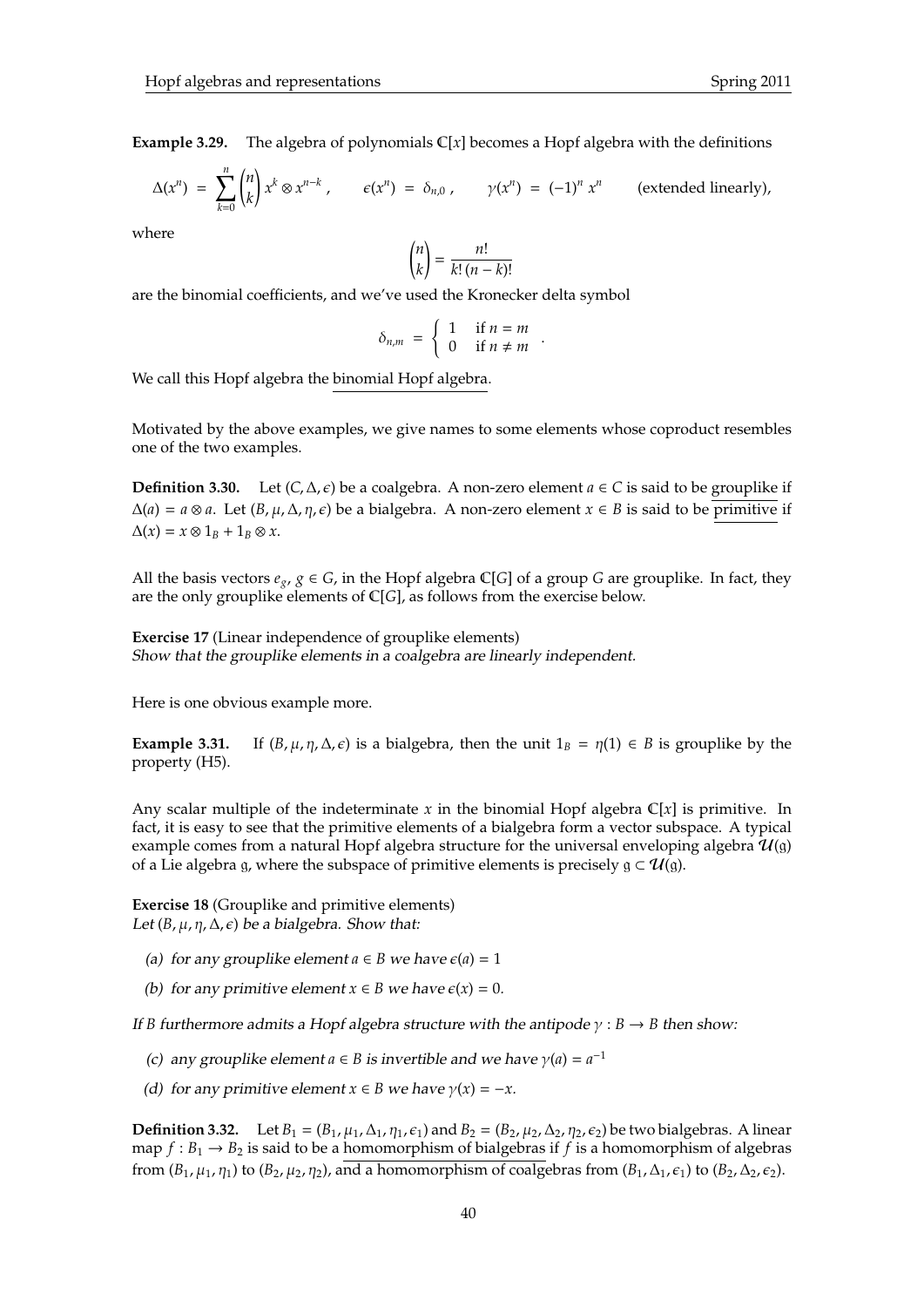In other words, a homomorphism of bialgebras is a linear map *f* that preserves the structural maps in the following sense

$$
f\circ \mu_1=\mu_2\circ (f\otimes f),\qquad f\circ \eta_1=\eta_2,\qquad (f\otimes f)\circ \Delta_1=\Delta_2\circ f,\qquad \epsilon_1=\epsilon_2\circ f.
$$

**Definition 3.33.** Let  $H_1 = (H_1, \mu_1, \Delta_1, \eta_1, \epsilon_1, \gamma_1)$  and  $H_2 = (H_2, \mu_2, \Delta_2, \eta_2, \epsilon_2, \gamma_2)$  be two Hopf algebras. A linear map  $f : H_1 \to H_2$  is said to be a homomorphism of Hopf algebras if f is a homomorphism of bialgebras from  $(H_1, \mu_1, \Delta_1, \eta_1, \epsilon_1)$  to  $(H_2, \mu_2, \Delta_2, \eta_2, \epsilon_2)$  and furthermore

$$
f\circ\gamma_1\;=\;\gamma_2\circ f.
$$

In fact, one can show that in the definition of a homomorphism of Hopf algebras the condition that *f* respects the antipode already follows from the properties of a homomorphism of bialgebras.

As usual, an isomorphism is a bijective homomorphism. One can explicitly classify low dimensional bialgebras and Hopf algebras up to isomorphism.

**Exercise 19** (Two dimensional bialgebras)

- (a) Classify all two-dimensional bialgebras up to isomorphism.
- (b) Which of the two-dimensional bialgebras admit a Hopf algebra structure?

### **Motivation for the definitions from representations**

Recall that for a finite group we were able not only to take direct sums of representations, but also we made the tensor product of representations a representation, the one dimensional vector space a trivial representation, and the dual of a representation a representation.

Suppose now *A* is an algebra and  $\rho_V : A \to \text{End}(V)$  and  $\rho_W : A \to \text{End}(W)$  are representations of *A* in *V* and *W*, respectively. Taking direct sums of the representations works just like before: we set

 $a.(v + w) = \rho_V(v) + \rho_W(w)$  for all  $v \in V \subset V \oplus W$  and  $w \in W \subset V \oplus W$ .

#### **Trivial representation**

Can we make the ground field  $\mathbb C$  a trivial representation? For a general algebra there is no canonical way of doing so — one needs some extra structure. Conveniently, the *counit* is exactly what is needed. Indeed, when we interpret End(C)  $\cong$  C, identifying a linear map  $\mathbb{C} \to \mathbb{C}$  with its sole eigenvalue, a map  $\epsilon : A \to \mathbb{C}$  becomes a one dimensional representation if and only if the axioms (H5') and (H6) hold. So when we have a counit  $\epsilon$  we set

$$
a.z = \epsilon(a) z \in \mathbb{C} \quad \text{for } z \in \mathbb{C}, \tag{3.4}
$$

and call this the trivial representation. Note that using the counit of the Hopf algebra of a group, Example 3.28, the trivial representation of a group is what we defined it to be before.

### **Tensor product representation**

It seems natural to ask how to take tensor products of representations of algebras, and again the answer is that one needs some extra structure. Now the *coproduct*  $\Delta : A \to A \otimes A$  with the axioms (H4) and (H5) precisely guarantees that the formula

$$
\rho_{V\otimes W} = (\rho_V \otimes \rho_W) \circ \Delta
$$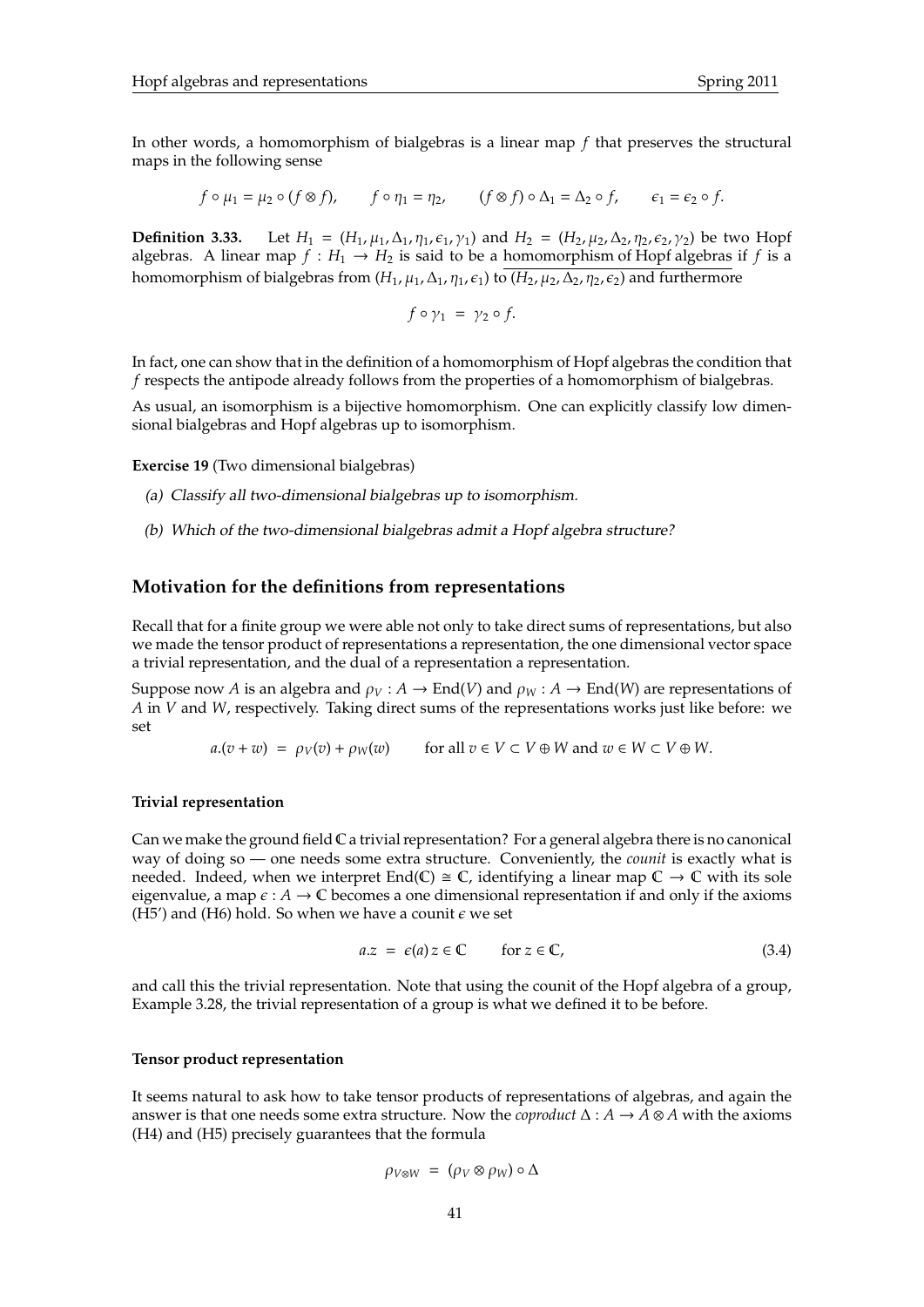defines a representation of *A* on *V* ⊗ *W*. With Sweedler's sigma notation this reads

$$
a.(v \otimes w) = \sum_{(a)} (a_{(1)}.v) \otimes (a_{(2)}.w) \quad \text{for } v \in V, w \in W.
$$
 (3.5)

In particular, using the coproduct of the Hopf algebra of a group, Example 3.28, this definition coincides with the definition of tensor product representation we gave when discussing groups.

**Exercise 20** (Trivial representation and tensor product representation) Check that the formulas (3.4) and (3.5) define representations if we assume the axioms mentioned. Compare with Exercise 15. Check also that with the Hopf algebra structure on C[*G*] given in Example 3.28, these definitions agree with the corresponding representations of groups.

### **Dual representation and the representation** Hom(*V*, *W*)

How about duals then? For any representation *V* we'd like to make *V*<sup>∗</sup> = Hom(*V*, **C**) a representation. This can be seen as a particular case of Hom(*V*, *W*), where both *V* and *W* are representations — we take *W* to be the trivial one dimensional representation C. When we have not only a bialgebra, but also an antipode satisfying (H3), then the formula

$$
a.T = \sum_{(a)} \rho_{W}(a_{(1)}) \circ T \circ \rho_{V}(\gamma(a_{(2)})) \tag{3.6}
$$

turns out to work, as we will verify a little later. Again, the antipode of Example 3.28 leads to the definitions we gave for groups.

**Exercise 21** (Dual representation and the relation of *W* ⊗ *V* <sup>∗</sup> and Hom(*V*, *W*) for Hopf algebras)

(a) Let  $\rho_V : A \to \text{End}(V)$  be a representation of a Hopf algebra  $A = (A, \mu, \Delta, \eta, \epsilon, \gamma)$ . Check that the formula one gets for the dual representation  $V^* = \text{Hom}(V, \mathbb{C})$  from Equation (3.6) is

$$
a.\varphi = (\rho_V(\gamma(a)))^*(\varphi) \qquad \text{for all } a \in A, \ \varphi \in V^*, \tag{3.7}
$$

that is, any  $a \in A$  acts on the dual by the transposis of the action of the antipode of  $a$ .

(b) Check that when *V* and *W* are finite dimensional representations of a Hopf algebra *A*, then the representations  $W \otimes V^*$  and  $\text{Hom}(V, W)$  are isomorphic, with the isomorphism as in Exercise 3.

Although we have given a representation theoretic interpretation for the coproduct  $\Delta$ , the counit  $\epsilon$ , and the antipode  $\gamma$ , the role of the axioms (H1') and (H2') of a coalgebra hasn't been made clear yet. It is easy to see, however, that the canonical linear isomorphism between the triple tensor products

$$
(V_1 \otimes V_2) \otimes V_3 \qquad \text{and} \qquad V_1 \otimes (V_2 \otimes V_3)
$$

becomes an isomorphism of representations with the definition (3.5) when coassociativity (H1') is imposed. Likewise, the canonical identifications of *V* with

$$
V\otimes\mathbb{C}\qquad\text{and}\qquad\mathbb{C}\otimes V
$$

become isomorphisms of representations with the definition (3.4) when counitality (H2') is imposed.

Thus we see that the list of nine axioms  $(H1)$ ,  $(H1')$ ,  $(H2)$ ,  $(H2')$ ,  $(H3)$ ,  $(H4)$ ,  $(H5)$ ,  $(H5')$ ,  $(H6)$  is very natural in view of standard operations that we want to perform for representations.

One more remark is in order: the "flip"

$$
S_{V,W}: V\otimes W\to W\otimes V \qquad v\otimes w\mapsto w\otimes v
$$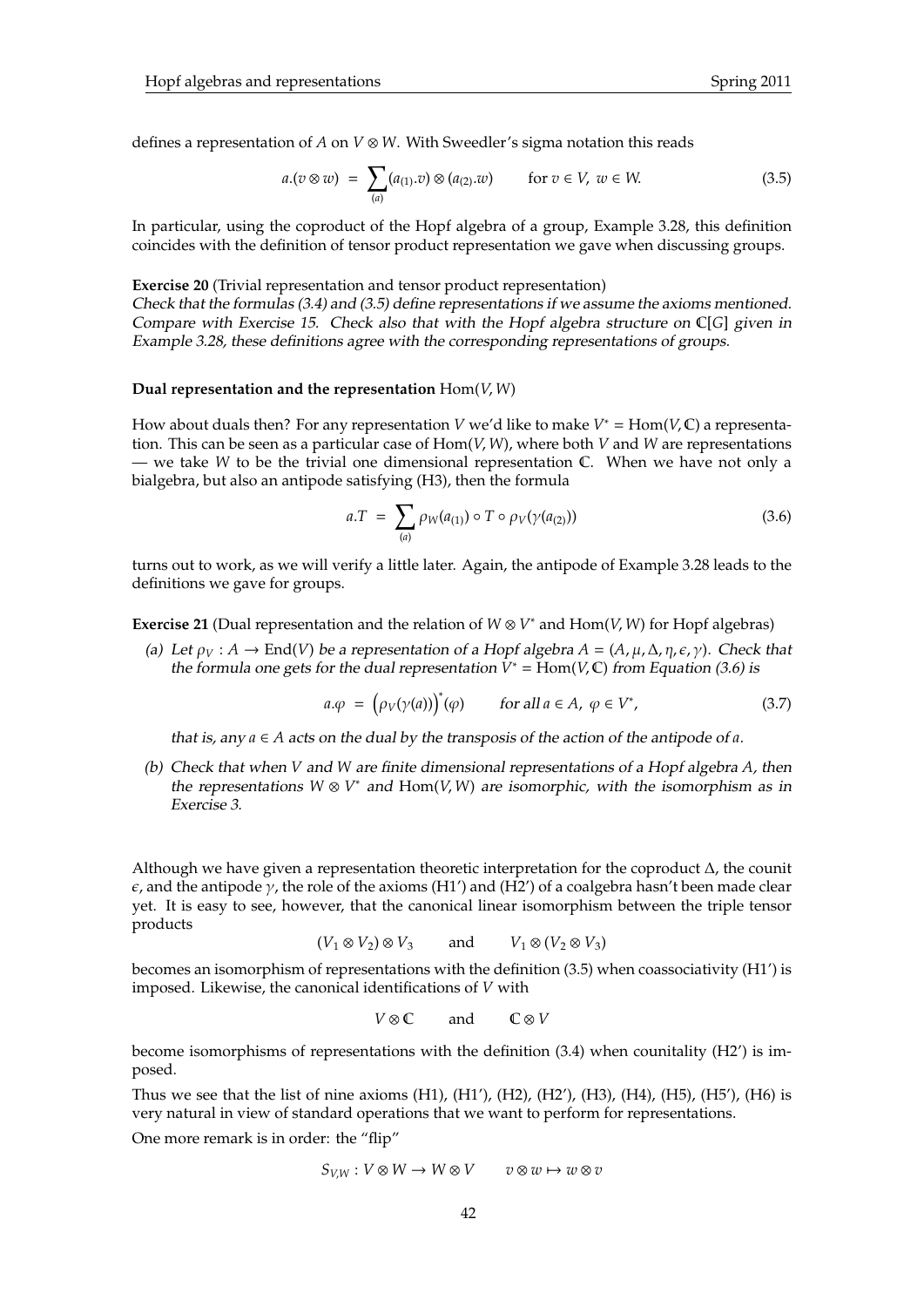gives a rather natural vector space isomorphism between *V*⊗*W* and *W*⊗*V*. With the definition (3.5), it would be an isomorphism of representations if we required the coproduct to be cocommutative, i.e. that the coproduct  $\Delta$  is equal to the opposite coproduct  $\Delta^{cop} := \hat{S}_{A,A} \circ \Delta$ . However, we choose *not* to require cocommutativity in general — in fact the most interesting examples of Hopf algebras are certain quantum groups, where instead of "flipping" the factors of tensor product by *SV*,*<sup>W</sup>* we can do "braiding" on the factors. We will return to this point later on in the course.

## **3.6 The dual of a coalgebra**

When  $f: V \to W$  is a linear map, its transpose is the linear map  $f^* : W^* \to V^*$  given by

$$
\langle f^*(\varphi), v \rangle = \langle \varphi, f(v) \rangle \quad \text{for all } \varphi \in W^*, v \in V.
$$

Recall also that we have the inclusion  $V^* \otimes W^* \subset (V \otimes W)^*$  with the interpretation

$$
\langle \psi \otimes \varphi, v \otimes w \rangle = \langle \psi, v \rangle \langle \varphi, w \rangle \quad \text{for } \psi \in V^*, \varphi \in W^*, v \in V, w \in W,
$$

and observe that the dual of the ground field can be naturally identified with the ground field itself

$$
\mathbb{C}^* \cong \mathbb{C} \quad \text{via} \quad \mathbb{C}^* \ni \phi \leftrightarrow \langle \phi, 1 \rangle \in \mathbb{C}.
$$

### **T**heorem **3.34**

Let *C* be a coalgebra, with coproduct  $\Delta : C \to C \otimes C$  and counit  $\epsilon : C \to \mathbb{C}$ . Set  $A = C^*$  and

$$
\mu = \Delta^*|_{C^*\otimes C^*} : A \otimes A \to A \qquad , \qquad \eta = \epsilon^* : C \to A.
$$

Then  $(A, \mu, \eta)$  is an algebra.

*Proof.* Denote  $1_A = \eta(1)$ . Compute for  $\varphi \in C^* = A$  and  $c \in C$ , using (H2') in the last step,

$$
\langle \varphi \, 1_A, c \rangle \; = \; \langle \varphi \otimes 1_A, \Delta(c) \rangle \; = \; \sum_{(c)} \langle \varphi, c_{(1)} \rangle \, \langle 1_A, c_{(2)} \rangle \; = \; \langle \varphi, \sum_{(c)} c_{(1)} \varepsilon(c_{(2)}) \rangle \; = \; \langle \varphi, c \rangle
$$

to obtain  $\varphi$  1<sub>*A*</sub> =  $\varphi$ . Similarly one proves 1<sub>*A*</sub>  $\varphi$  =  $\varphi$  and gets unitality for *A*. Associativity of  $\mu = \Delta^*$ is also easy to show using the coassociativity (H2') of  $\Delta$ .

In fact taking the dual is a contravariant functor from the category of coalgebras to the category of algebras, as follows from the following observation.

### **L**emma **3.35**

Let  $C_j = (C_j, \Delta_j, \epsilon_j)$ ,  $j = 1, 2$ , be two coalgebras and let  $f : C_1 \to C_2$  be a homomorphism of  $\text{coalgebras.}$  Let  $f^* : C_2^* \to C_1^*$ 1 be the transpose of *f*. Then *f* ∗ is a homomorphism of algebras from (*C* ∗  $\frac{1}{2}$ ,  $\Delta_2^*$ <sup>\*</sup><sub>2</sub>,  $\epsilon_2^*$ ) to  $(C_1^*$  $\sum_{1}^{*}$ ,  $\Delta_1^*$  $\sum_{1}^{4}$ ,  $\hat{\epsilon}_{1}^{*}$ )

**Remark 3.36.** If  $f: C_1 \to C_2$  and  $g: C_2 \to C_3$  are linear maps, then the transposes of course satisfy  $(g \circ f)^* = f^* \circ g^*$ .

*Proof.* The property of being a homomorphism of coalgebras means  $(f \otimes f) \circ \Delta_1 = \Delta_2 \circ f : C_1 \rightarrow$  $C_2 \otimes C_2$  and  $\epsilon_1 = \epsilon_2 \circ f : C_1 \to \mathbb{C}$ . Taking the transpose of the latter we get the equality  $\epsilon_1^*$  $f^* = f^* \circ \epsilon^*$ 2 of linear maps  $\mathbb{C}^* \to C_1^*$ <sup>\*</sup><sub>1</sub>. With the usual identification  $\mathbb{C}^* \cong \mathbb{C}$ , this states that the image under  $f^*$ of the unit of  $C_2^*$  $\frac{1}{2}$  is the unit of  $C_1^*$  $i<sub>1</sub>$ . Similarly, we take the transpose of the first property, and obtain  $\Delta_1^*$  $\frac{1}{1}$ **○**  $(f \otimes f)^* = f^*$  **○**  $\Delta_2^*$ <sup>∗</sup><sub>2</sub>, for maps  $(C_2 \otimes C_2)^*$  →  $C_1^*$ <sup>\*</sup><sub>1</sub>. Note that  $C_2^*$ 2 ⊗ *C* ∗  $C_2^* \subset (C_2 \otimes C_2)^*$ , and on this subspace the maps ( $f \otimes f$ )<sup>\*</sup> and  $f^* \otimes f^*$  coincide. We conclude that the image under  $f^*$  of a product in *C* ∗  $\frac{1}{2}$  is a product in  $C_1^*$ 1 of images under *f* ∗ .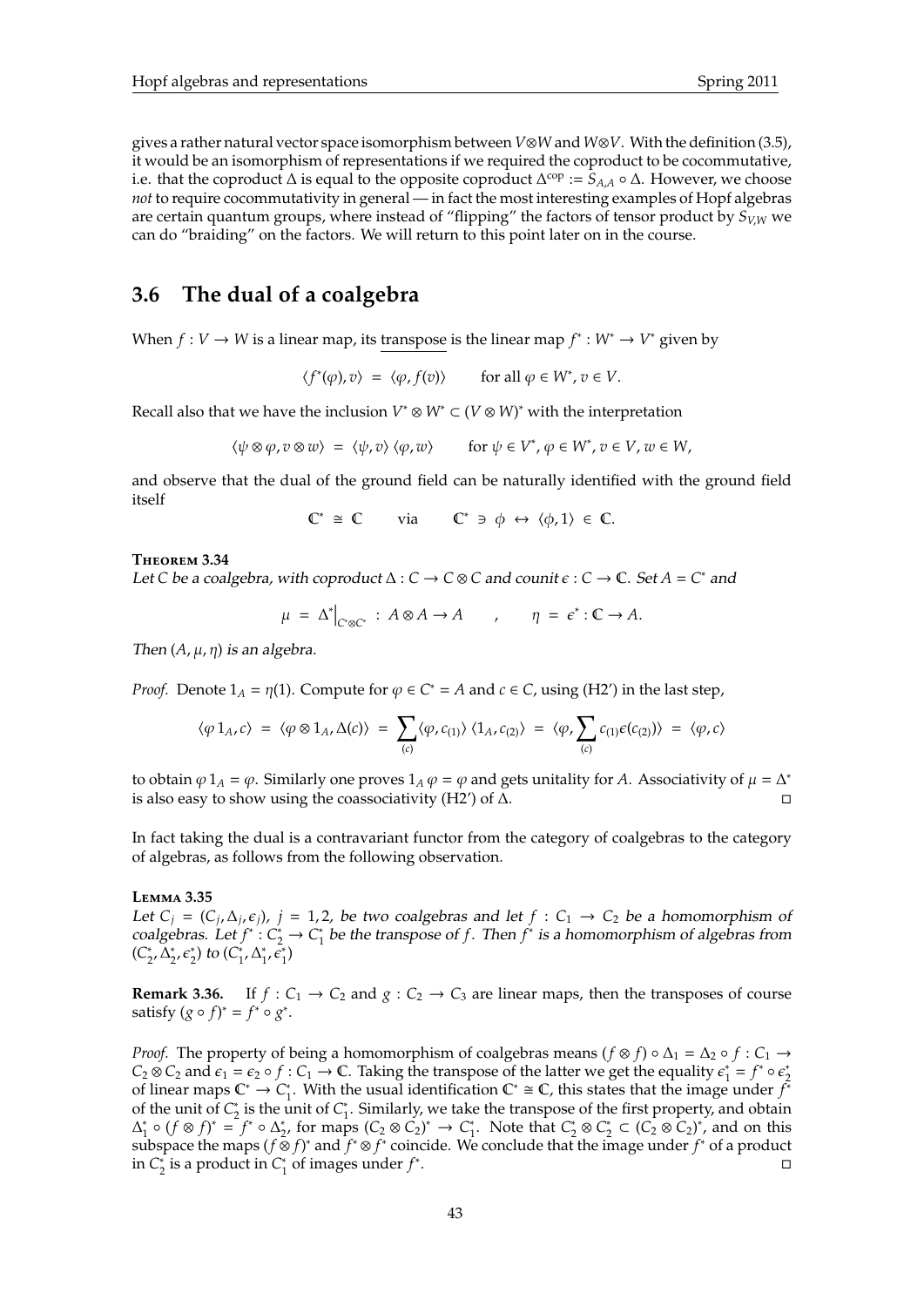## **3.7 Convolution algebras**

One of the main goals of this section is to prove the following facts about the antipode.

### **T**heorem **3.37**

Let  $H = (H, \mu, \Delta, \eta, \epsilon, \gamma)$  be a Hopf algebra.

- (!) The antipode  $\gamma$  is unique in the following sense: if  $\gamma' : H \to H$  is another linear map which satisfies (H3), then  $\gamma' = \gamma$ .
- (i) The map  $\gamma : H \to H$  is a homomorphism of algebras from  $H = (H, \mu, \eta)$  to  $H^{\text{op}} = (H, \mu^{\text{op}}, \eta)$ .
- (ii) The map  $\gamma$  : *H* → *H* is a homomorphism of coalgebras from *H* = (*H*,  $\Delta$ ,  $\epsilon$ ) to *H*<sup>cop</sup> =  $(H, \Delta^{\text{cop}}, \epsilon).$

In other words the property (i) says that we have

$$
\gamma(1_H) = 1_H
$$
 and  $\gamma(ab) = \gamma(b)\gamma(a)$   $\forall a, b \in H$ .

The property (ii) says that we have

$$
\gamma(\Delta(a)) = \sum_{(a)} \gamma(a_{(2)}) \gamma(a_{(1)})
$$
 and  $\epsilon(\gamma(a)) = \epsilon(a)$   $\forall a \in H.$ 

**Definition 3.38.** Let *C* = (*C*,  $\Delta$ , *c*) be a coalgebra and  $A = (A, \mu, \eta)$  an algebra. For *f*, *g* linear maps  $C \rightarrow A$  define the convolution product of f and g as the linear map

$$
f \star g = \mu \circ (f \otimes g) \circ \Delta : C \to A,
$$

and the convolution unit  $1<sub>\star</sub>$  as the linear map

$$
1_\star~=~\eta\circ\epsilon~:~C\to A.
$$

The convolution algebra associated with *C* and *A* is the vector space  $Hom(C, A)$  equipped with product  $\star$  and unit 1 $\star$ . The convolution algebra of a bialgebra  $B = (B, \mu, \Delta, \eta, \epsilon)$  is the convolution algebra associated with the coalgebra  $(B, \Delta, \epsilon)$  and the algebra  $(B, \mu, \eta)$ , and the convolution algebra of a Hopf algebra is defined similarly.

### **P**roposition **3.39**

The convolution algebra is an associative unital algebra.

*Sketch of a proof.* Associativity for the convolution algebra follows easily from the associativity of *A* and coassociativity of *C*, and unitality of the convolution algebra follows easily from the unitality of *A* and counitality of *C*.

Concolution algebras have applications for example in combinatorics. For now, we will use them to prove properties of the antipode.

*Proof of Theorem 3.37.* Let us first prove the uniqueness (!). By (H3), the antipode  $\gamma \in Hom(H, H)$ is the two-sided convolutive inverse of  $id_H \in Hom(H, H)$  in the convolution algebra of the Hopf algebra *H*, that is we have

$$
\gamma \star \mathrm{id}_H = 1_\star = \mathrm{id}_H \star \gamma.
$$

In an associative algebra a left inverse has to coincide with a right inverse if both exist. Indeed suppose that  $\gamma'$  would also satisfy (H3) so that in particular id<sub>H</sub>  $\star \gamma' = 1_{\star}$ . Then we compute

$$
\gamma = \gamma \star 1_{\star} = \gamma \star (\mathrm{id}_{H} \star \gamma') = (\gamma \star \mathrm{id}_{H}) \star \gamma' = 1_{\star} \star \gamma' = \gamma'.
$$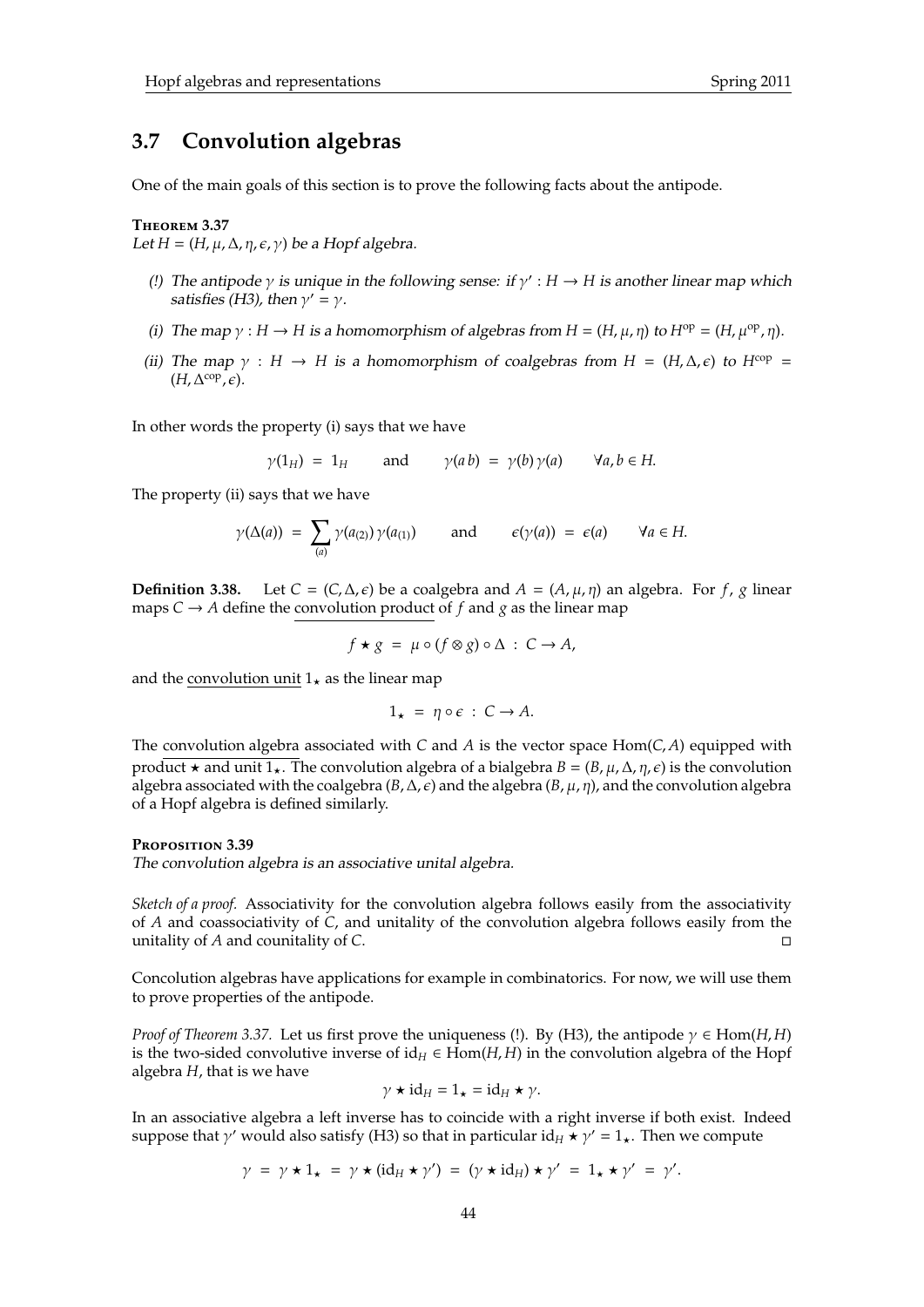Then let us prove (i): the antipode is a homomorphism of algebras to the opposite algebra. We must show that the antipode preserves the unit,  $\gamma \circ \eta = \eta$ , and that it reverses the product,  $\gamma \circ \mu = \mu^{\rm op} \circ (\gamma \otimes \gamma)$ . Preserving unit is easily seen: recall that  $1_H$  is grouplike,  $\Delta(1_H) = 1_H \otimes 1_H$ and then apply (H3) to  $1_H$  to see that

$$
1_H \stackrel{\text{(H3)}}{=} \big( \mu \circ (\gamma \otimes \text{id}_H) \big) (1_H \otimes 1_H) \big) \ = \ \gamma(1_H) \, 1_H \stackrel{\text{(H2)}}{=} \ \gamma(1_H).
$$

Now consider the convolution algebra Hom(*H* ⊗ *H*, *H*) associated with the coalgebra *H* ⊗ *H* with coproduct and counit as follows

$$
\Delta_2(a \otimes b) = \sum_{(a),(b)} a_{(1)} \otimes b_{(1)} \otimes a_{(2)} \otimes b_{(2)} = ((id_H \otimes S_{H,H} \otimes id_H) \circ (\Delta \otimes \Delta))(a \otimes b)
$$
  

$$
\epsilon_2(a \otimes b) = \epsilon(a) \epsilon(b)
$$

and with the algebra  $H = (H, \mu, \eta)$ . Note that we can write  $\Delta_2 = (\mathrm{id}_H \otimes S_{HH} \otimes \mathrm{id}_H) \circ (\Delta \otimes \Delta)$  and  $\epsilon_2 = \epsilon \otimes \epsilon$ . We will show (a) that  $\mu \in \text{Hom}(H \otimes H, H)$  has a right convolutive inverse  $\gamma \circ \mu^{\text{op}}$ , and (b) that  $\mu$  has a left convolutive inverse  $\mu \circ (\gamma \otimes \gamma)$ . To prove (a), compute for  $a, b \in H$ 

$$
\mu \star (\gamma \circ \mu) = \mu \circ (\mu \otimes (\gamma \circ \mu)) \circ \Delta_2
$$
  
\n
$$
= \mu \circ (id_H \otimes \gamma) \circ (\mu \otimes \mu) \circ (id_H \otimes S_{H,H} \otimes id_H) \circ (\Delta \otimes \Delta)
$$
  
\n
$$
\stackrel{(H4)}{=} \mu \circ (id_H \otimes \gamma) \circ \Delta \circ \mu
$$
  
\n
$$
\stackrel{(H3)}{=} \eta \circ \epsilon \circ \mu
$$
  
\n
$$
\stackrel{(H5')}{=} \eta \circ (\epsilon \otimes \epsilon) = \eta \circ \epsilon_2 = 1_{\star}
$$

To prove (b), compute in the Sweedler's sigma notation

$$
\left( \left( \mu \circ S_{H,H} \circ (\gamma \otimes \gamma) \right) \star \mu \right) (a \otimes b) = \sum_{(a),(b)} \left( \gamma(b_{(1)}) \gamma(a_{(1)}) \right) \left( a_{(2)} b_{(2)} \right)
$$
\n
$$
\xrightarrow{(H3) \text{ for } a} \epsilon(a) \sum_{(b)} \gamma(b_{(1)}) 1_H b_{(2)}
$$
\n
$$
\xrightarrow{(H3) \text{ for } b} \epsilon(a) \epsilon(b) 1_H,
$$

which is the value of  $1<sub>\star</sub> = \eta \circ \epsilon_2$  on the element  $a \otimes b$ . Now a right inverse of  $\mu$  has to coincide with a left inverse of  $\mu$ , so we get

$$
\gamma \circ \mu = \mu \circ S_{H,H} \circ (\gamma \otimes \gamma),
$$

as we wanted.

We leave it as an exercise for the reader to prove (ii) by finding appropriate formulas for right and left inverses of  $\Delta$  in the convolution algebra Hom(*H*, *H* ⊗ *H*).  $\Box$ 

### **C**orollary **3.40**

For  $H = (H, \mu, \Delta, \eta, \epsilon, \gamma)$  a Hopf algebra, *V* and *W* representations of  $(H, \mu, \eta)$ , the space Hom(*V*, *W*) of linear maps between the representations becomes a representation by the formula of Equation (3.6),

$$
\big(a.T\big)(v) \ = \ \sum_{(a)} a_{(1)}.\big(T(\gamma(a_{(2)}).v)\big) \qquad \text{for } a \in H, \, T \in \operatorname{Hom}(V,W), \, v \in V.
$$

*Proof.* The property  $1_H.T = T$  is obvious in view of  $\Delta(1_H) = 1_H \otimes 1_H$  and  $\gamma(1_H) = 1_H$ . Using the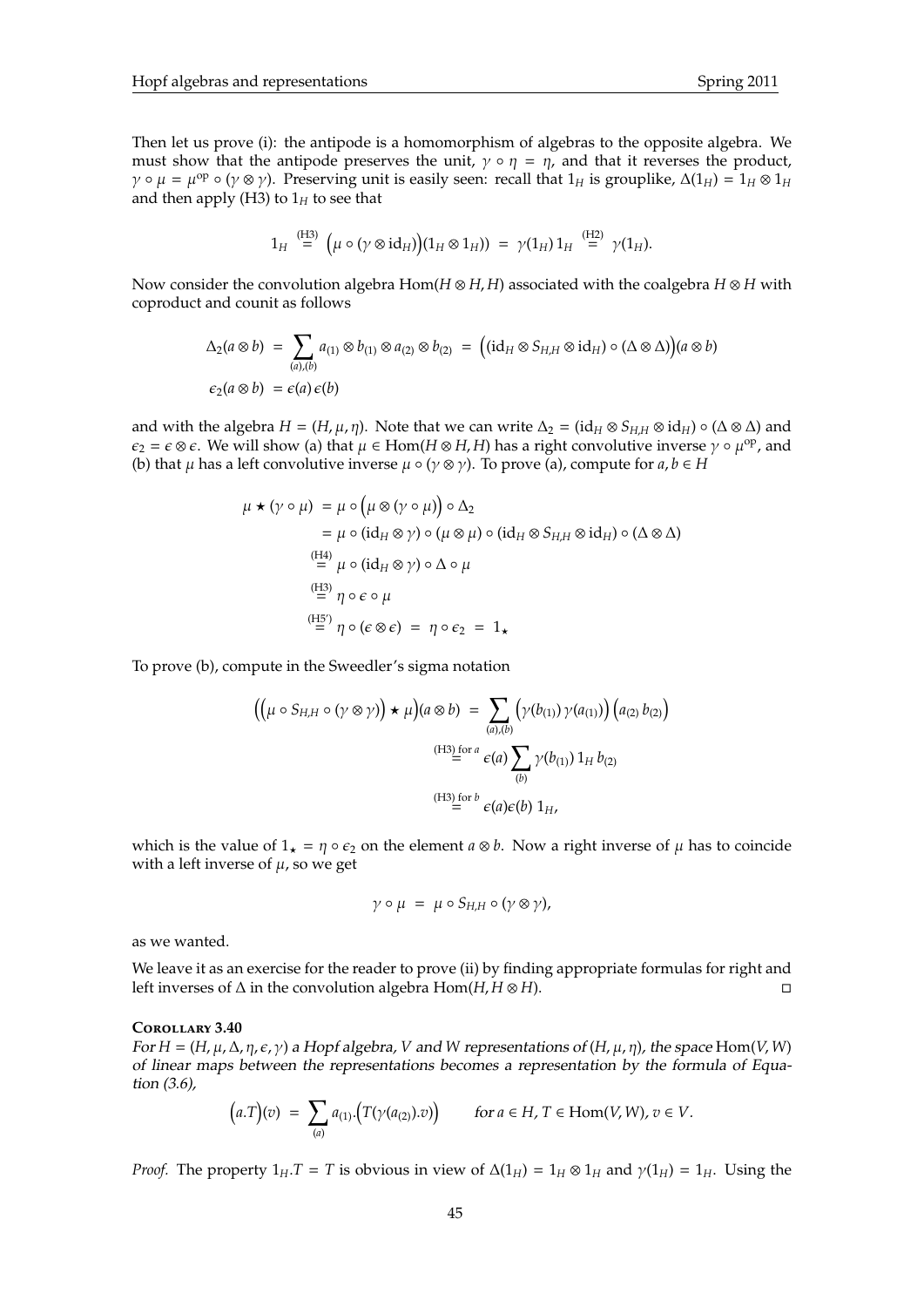$\Box$ 

facts that  $\gamma : H \to H^{op}$  and  $\Delta : H \to H \otimes H$  are homomorphisms of algebras, we also check

$$
(a.(b.T))(v) = \sum_{(a)} a_{(1)} \cdot ((b.T)(\gamma(a_{(2)}).v)) = \sum_{(a),(b)} a_{(1)} \cdot b_{(1)} \cdot (T(\gamma(b_{(2)}))\gamma(a_{(2)}).v)
$$
  
\n
$$
\gamma \text{ homom. } \sum_{(a),(b)} (a_{(1)}b_{(1)}) \cdot (T(\gamma(a_{(2)}b_{(2)}).v)) \xrightarrow{\Delta \text{ homom.}} \sum_{(ab)} (ab)_{(1)} \cdot (T(\gamma((ab)_{(2)}).v))
$$
  
\n
$$
= ((ab).T)(v).
$$

### **C**orollary **3.41**

Suppose that  $H = (H, \mu, \Delta, \eta, \epsilon, \gamma)$  is a Hopf algebra which is either commutative or cocommutative. Then the antipode is involutive, that is  $\gamma \circ \gamma = id_H$ .

*Proof.* Assume that *A* is commutative. Now, since  $\gamma$  is a morphism of algebras  $A \to A^{op}$  we have

$$
\gamma^2 \star \gamma = \mu \circ (\gamma^2 \otimes \gamma) \circ \Delta
$$
  
=  $\gamma \circ \mu^{\rm op} \circ (\gamma \otimes \mathrm{id}_A) \circ \Delta$   
=  $\gamma \circ \mu \circ (\gamma \otimes \mathrm{id}_A) \circ \Delta$   
=  $\gamma \circ \eta \circ \epsilon = \eta \circ \epsilon = 1_{\star}.$ 

We conclude that  $\gamma^2$  is a left inverse of  $\gamma$  in the convolution algebra (one could easily show that  $\gamma^2$  is in fact a two-sided inverse). But id<sub>A</sub> is a right (in fact two-sided) inverse of  $\gamma$ , and as usually in associative algebras we therefore get  $\gamma^2 = id_A$ . The case of a cocommutative Hopf algebra is handled similarly.  $\square$ 

Above we showed that the antipode is an involution if the Hopf algebra is commutative or cocommutative. The cocommutativity  $\Delta(x) = \Delta^{\text{cop}}(x)$  will later be generalized a little: braided Hopf algebras have  $\Delta(x)$  and  $\Delta^{\text{cop}}(x)$  conjugates of each other and we will show that the antipode is always invertible in such a case — in fact we will see that the square of the antipode is an inner automorphism of a braided Hopf algebra. It can also be shown that the antipode of a finite dimensional Hopf algebra is always invertible. The following exercise characterizes invertibility of the antipode in terms of the existence of antipodes for the opposite and co-opposite bialgebras.

**Exercise 22** (Opposite and co-opposite bialgebras and Hopf algebras) Suppose that  $A = (A, \mu, \Delta, \eta, \epsilon)$  is a bialgebra.

- (a) Show that all of the following are bialgebras:
	- $-$  the opposite bialgebra  $A^{\text{op}} = (A, \mu^{\text{op}}, \Delta, \eta, \epsilon)$
	- $-$  the co-opposite bialgebra  $A^{cop} = (A, \mu, \Delta^{cop}, \eta, \epsilon)$
	- the opposite co-opposite bialgebra  $A^{\text{op},\text{cop}} = (A, \mu^{\text{op}}, \Delta^{\text{cop}}, \eta, \epsilon)$ .

Suppose furthermore that  $\gamma : A \to A$  satisfies (H3) so that  $(A, \mu, \Delta, \eta, \varepsilon, \gamma)$  is a Hopf algebra.

- (b) Show that  $A^{op,cop} = (A, \mu^{op}, \Delta^{cop}, \eta, \epsilon, \gamma)$  is a Hopf algebra, called the the opposite co-opposite Hopf algebra.
- (c) Show that the following conditions are equivalent
	- **-** the opposite bialgebra A<sup>op</sup> admits an antipode  $\tilde{\gamma}$
	- the co-opposite bialgebra A<sup>cop</sup> admits an antipode  $\tilde{\gamma}$
	- the antipode  $\gamma : A \rightarrow A$  is an invertible linear map, with inverse  $\tilde{\gamma}$ .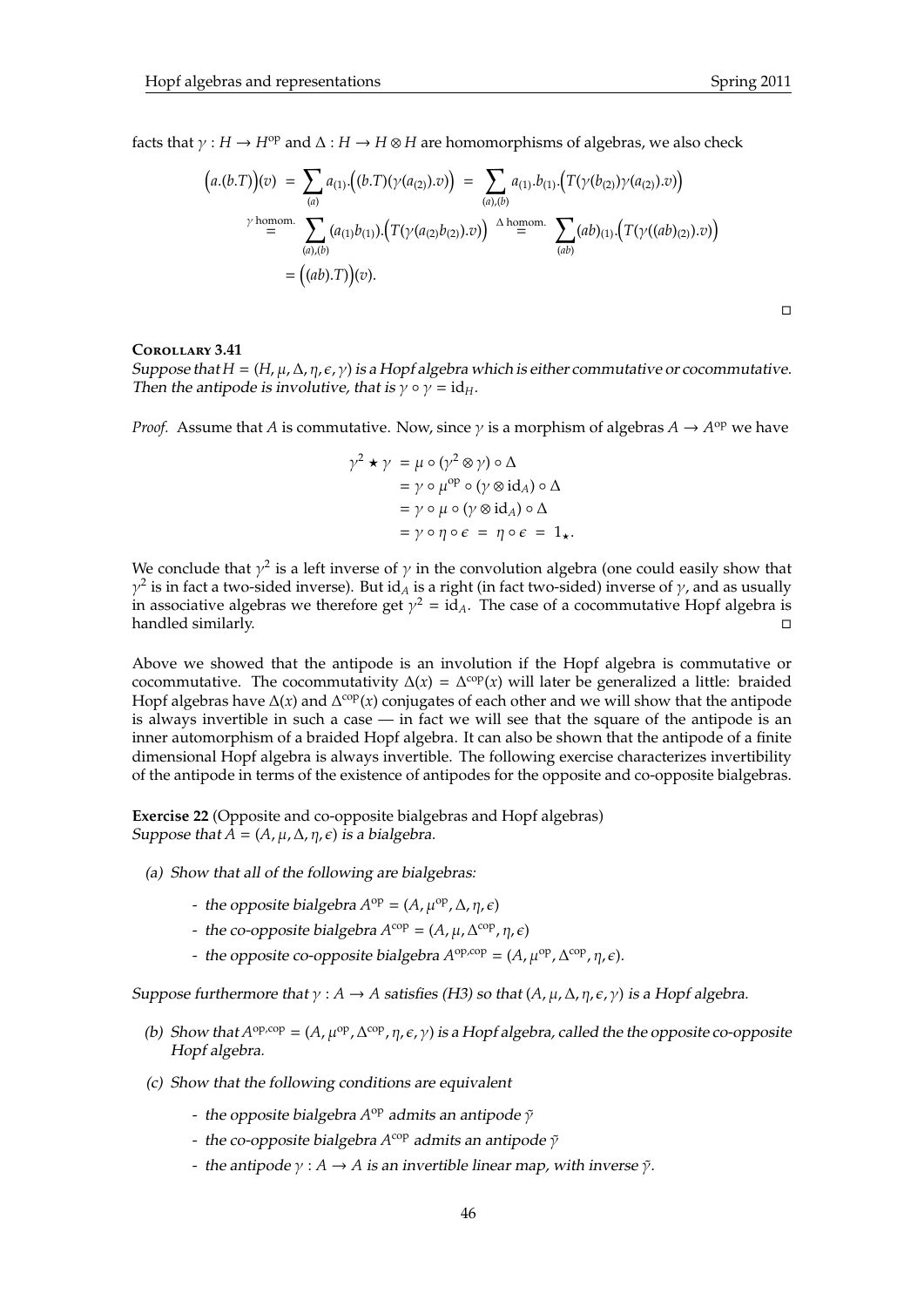Convolution algebras are practical also for checking that any map that preserves a bialgebra structure must in fact preserve a Hopf algebra structure (this is in fact a generalization of the uniqueness of the antipode).

### **L**emma **3.42**

Let  $H = (H, \mu, \Delta, \eta, \epsilon, \gamma)$  and  $H' = (H', \mu', \Delta', \eta', \epsilon', \gamma')$  be Hopf algebras, and let  $f : H \to H'$  be a homomorphism of bialgebras. Then we have  $f \circ \gamma = \gamma' \circ f$ .

*Proof.* Consider the convolution algebra  $Hom(H, H')$  associated to the coalgebra  $(H, \Delta, \epsilon)$  and algebra (*H'*, μ', η'). It is easy to show that both *f* ∘ γ and γ' ∘ *f* are inverses of *f* in this convolution algebra, and consequently they must be equal.  $\Box$ 

**Exercise 23** (The incidence coalgebra and incidence algebra of a poset)

A partially ordered set (poset) is a set  $P$  together with a binary relation  $\leq$  on  $P$  which is reflexive  $(x \leq x$  for all  $x \in P$ ), antisymmetric (if  $x \leq y$  and  $y \leq x$  then  $x = y$ ) and transitive (if  $x \leq y$  and  $y \leq z$ then  $x \le z$ ). Notation  $x \le y$  means  $x \le y$  and  $x \ne y$ . Notation  $x \ge y$  means  $y \le x$ . If  $x, y \in P$  and  $x \leq y$ , then we call the set

$$
[x, y] = \{z \in P \mid x \le z \text{ and } z \le y\}
$$

an interval in *P*.

Suppose that *P* is a poset such that all intervals in *P* are finite (a locally finite poset). Let *I<sup>P</sup>* be the set of intervals of *P*, and let  $C_P$  be the vector space with basis  $I_P$ . Define  $\Delta: C_P \to C_P \otimes C_P$  and  $\epsilon: C_P \to \mathbb{C}$  by linear extension of

$$
\Delta([x,y]) = \sum_{z \in [x,y]} [x,z] \otimes [z,y] \quad , \qquad \epsilon([x,y]) = \begin{cases} 1 & \text{if } x = y \\ 0 & \text{if } x < y \end{cases}.
$$

(a) Show that  $C_P = (C_P, \Delta, \epsilon)$  is a coalgebra (we call  $C_P$  the incidence coalgebra of *P*).

The incidence algebra *A<sup>P</sup>* of the poset *P* is the convolution algebra associated with the coalgebra *C*<sub>*P*</sub> and the algebra C. Define  $\zeta \in A_P$  by its values on basis vectors  $\zeta([x, y]) = 1$  for all intervals  $[x, y] \in I_P$ .

(b) Show that  $\zeta$  is invertible in  $A_P$ , with inverse *m* (called the Möbius function of P) whose values on the basis vectors are determined by the recursions

$$
m([x, x]) = 1 \text{ for all } x \in P
$$
  

$$
m([x, y]) = -\sum_{z: x \le z \le y} m([x, z]) \text{ for all } x \in P, y \ge x.
$$

(c) Let  $f : P \to \mathbb{C}$  be a function and suppose that there is a  $p \in P$  such that  $f(x) = 0$  unless  $x \geq p$ . Prove the Möbius inversion formula: if

$$
g(x) = \sum_{y \leq x} f(y)
$$

then

$$
f(x) = \sum_{y \leq x} g(y) m([y, x]).
$$

(Hint: *It may be helpful to define a*  $\hat{f} \in A_P$  *with the property*  $\hat{f}([p, x]) = f(x)$  *and*  $\hat{g} = \hat{f} \star \zeta$ .)

## **3.8 Representative forms**

Let  $A = (A, \mu, \eta)$  be an algebra.

Suppose that *V* is a finite dimensional *A*-module, and that  $u_1, u_2, \ldots, u_n$  is a basis of *V*. Note that for any  $a \in A$  we can write  $a.u_j = \sum_{i=1}^n \lambda_{i,j} u_i$  with  $\lambda_{i,j} \in \mathbb{C}$ ,  $i, j = 1, 2, ..., n$ . The coefficients depend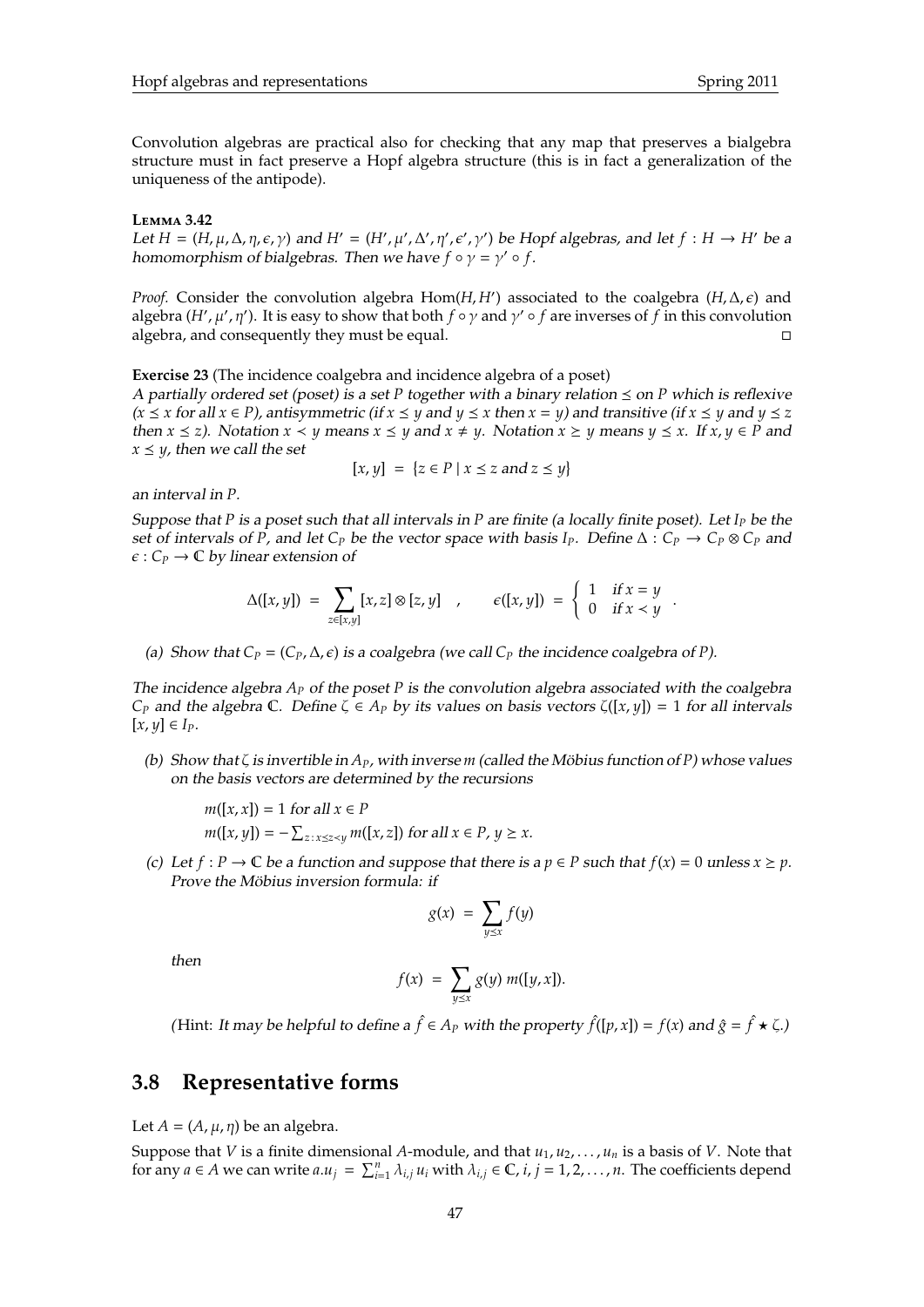linearly on *a*, and thus they define elements of the dual  $\lambda_{i,j} \in A^*$  called the representative forms of the *A*-module *V* with respect to the basis  $u_1, u_2, \ldots, u_n$ . The left multiplication of the basis vectors by elements of *A* now takes the form

$$
a.u_j = \sum_{i=1}^n \langle \lambda_{i,j}, a \rangle u_i.
$$

The *A*-module property gives

$$
\sum_{i=1}^n \langle \lambda_{i,j}, ab \rangle u_i = (ab).v = a.(b.v) = \sum_{i,k=1}^n \langle \lambda_{i,k}, a \rangle \langle \lambda_{k,j}, b \rangle u_i,
$$

that is

$$
\langle \lambda_{i,j}, ab \rangle = \sum_{k=1}^{n} \langle \lambda_{i,k}, a \rangle \langle \lambda_{k,j}, b \rangle \quad \text{for all } i, j = 1, 2, ..., n.
$$
 (3.8)

## **3.9 The restricted dual of algebras and Hopf algebras**

Recall that for *C* a coalgebra, the dual space *C* <sup>∗</sup> becomes an algebra with the structural maps (product and unit) which are the transposes of the structural maps (coproduct and counit) of the coalgebra.

It then seems natural to ask whether the dual of an algebra  $A = (A, \mu, \eta)$  is a coalgebra. When we take the transposes of the structural maps

$$
\eta: \mathbb{C} \to A
$$
 and  $\mu: A \otimes A \to A$ ,

we get

$$
\eta^* : \mathbb{C}^* \to A^*
$$

which could serve as a counit when we identify  $\mathbb{C}^* \cong \mathbb{C}$ , but the problem is that the candidate for a coproduct

$$
\mu^*: A^* \to (A \otimes A)^* \supset A^* \otimes A^*,
$$

takes values in the space (*A* ⊗ *A*) <sup>∗</sup> which in general is larger than the second tensor power of the dual, *A* <sup>∗</sup> ⊗ *A* ∗ . The cure to the situation is to restrict attention to the preimage of the second tensor power of the dual.

**Definition 3.43.** The <u>restricted dual</u> of an algebra  $A = (A, \mu, \eta)$  is the subspace  $A^{\circ} \subset A^*$  defined as

$$
A^{\circ} = (\mu^*)^{-1}(A^* \otimes A^*).
$$

**Example 3.44.** Let *V* be a finite dimensional *A*-module with basis  $u_1, u_2, \ldots, u_n$ , and denote by  $\lambda_{i,j} \in A^*$ , *i*, *j* = 1, 2, . . . , *n*, the representative forms. Then from Equation (3.8) we get for any  $a, b \in A$ 

$$
\langle \mu^*(\lambda_{i,j}), a \otimes b \rangle = \langle \lambda_{i,j}, \mu(a \otimes b) \rangle = \langle \lambda_{i,j}, ab \rangle = \sum_{k=1}^n \langle \lambda_{i,k}, a \rangle \langle \lambda_{k,j}, b \rangle = \sum_{k=1}^n \langle \lambda_{i,k} \otimes \lambda_{k,j}, a \otimes b \rangle.
$$

We conclude that

$$
\mu^*(\lambda_{i,j}) = \sum_{k=1}^n \lambda_{i,k} \otimes \lambda_{k,j} \in A^* \otimes A^*, \qquad (3.9)
$$

and therefore  $\lambda_{i,j} \in A^{\circ}$ .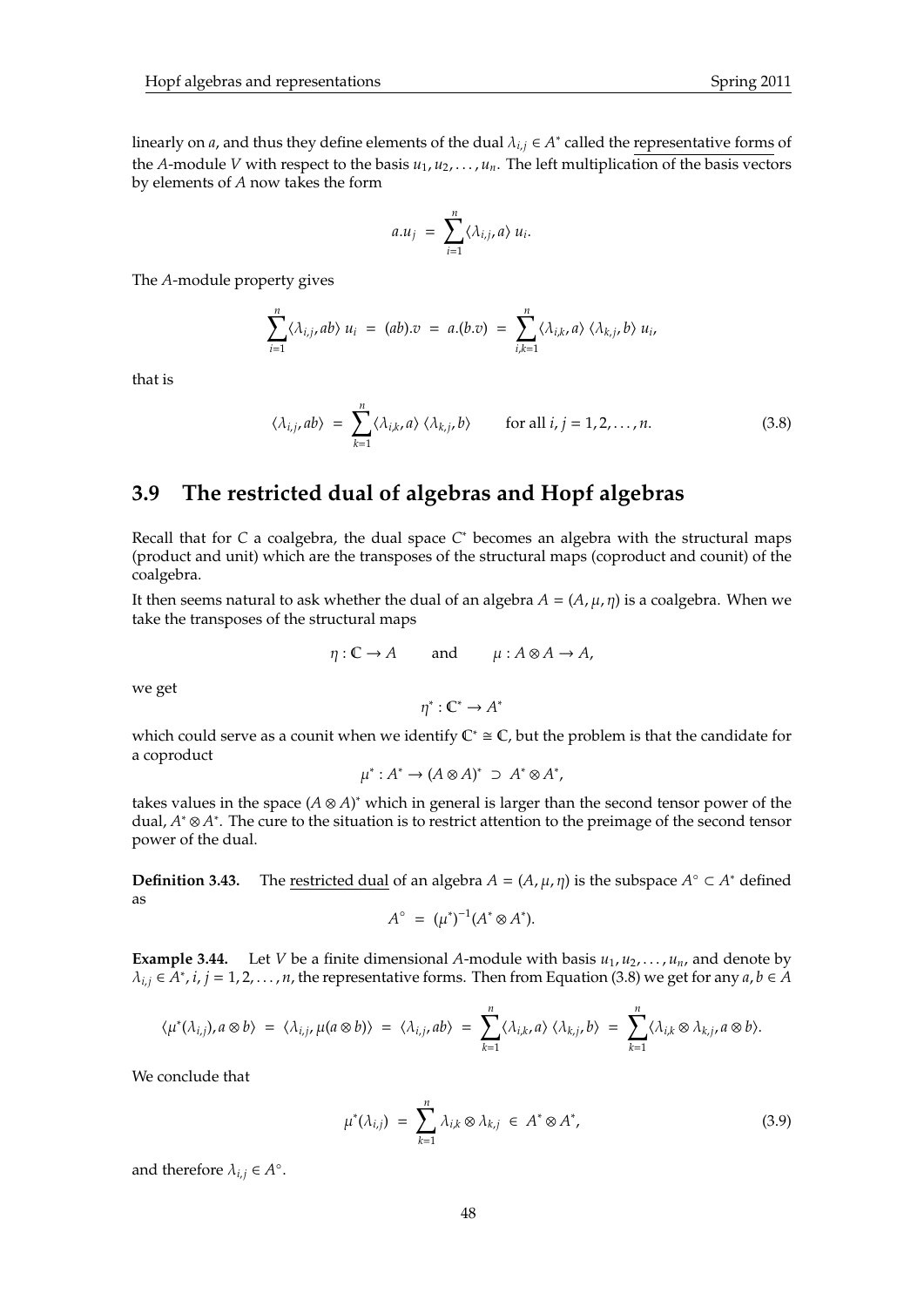The example shows that all representative forms of finite dimensional *A*-modules are in the restricted dual, and we will soon see that the restricted dual is spanned by these.

The goal of this section is to prove the following results.

### **T**heorem **3.45**

For  $A = (A, \mu, \eta)$  an algebra, the restricted dual

$$
(A^\circ,\mu^*|_{A^\circ},\eta^*|_{A^\circ})
$$

is a coalgebra.

### **T**heorem **3.46**

For  $H = (H, \mu, \Delta, \eta, \epsilon, \gamma)$  a Hopf algebra, the restricted dual

 $(H^{\circ}, \Delta^*|_{H^{\circ}\times H^{\circ}}, \mu^*|_{H^{\circ}}, \epsilon^*, \eta^*|_{H^{\circ}}, \gamma^*|_{A^{\circ}})$ 

is a Hopf algebra.

Admitting the above results, we notice that one-dimensional representations of an algebra admit the following characterization.

### **Exercise 24** (Grouplike elements of the restricted dual)

Let  $A = (A, \mu, \eta)$  be an algebra and consider its restricted dual  $A^{\circ} = (\mu^*)^{-1}(A^* \otimes A^*)$  with the coproduct  $\Delta = \mu^*|_{A^\circ}$  and counit  $\epsilon = \eta^*|_{A^\circ}$ . Show that for a linear map  $f : A \to \mathbb{C}$  the following are equivalent:

- The function *f* is a homomorphism of algebras. (Remark: An interpretation is that *f* defines a one-dimensional representation of *A*.)
- The element *f* is grouplike in *A* .

Before starting with the proofs of Theorems 3.45 and 3.46, we need some preparations.

### **L**emma **3.47**

Let  $A = (A, \mu, \eta)$  be an algebra and equip the dual  $A^*$  with the left  $A$ -module structure of Example 3.12. Then for any  $f \in A^*$  we have

 $f \in A^{\circ}$  if and only if dim  $(A.f) < \infty$ ,

where  $A.f \subset A^*$  is the submodule generated by  $f$ .

In other words, the elements of the restricted dual are precisely those that generate a finite dimensional submodule of *A* ∗ .

**Remark 3.48.** Observe that  $A^{\circ} = (\mu^*)^{-1}(A^* \otimes A^*) = ((\mu^{\circ p})^*)^{-1}(A^* \otimes A^*)$ . Thus the analogous property holds for the right *A*-module structure of Example 3.12: we have  $f \in A^{\circ}$  if and only if *f*.*A* ⊂ *A* ∗ is finite dimensional.

*Proof of Lemma 3.47.* Suppose first that  $f \in A^{\circ}$ , so that  $\mu^*(f) = \sum_{i=1}^n g_i \otimes h_i$ , for some  $n \in \mathbb{N}$  and  $g_i, h_i \in A^*$ ,  $i = 1, 2, ..., n$ . Then for any  $a, x \in A$  we get

$$
\langle a.f, x \rangle = \langle f, xa \rangle = \langle f, \mu(x \otimes a) \rangle = \langle \mu^*(f), x \otimes a \rangle
$$
  
= 
$$
\sum_{i=1}^n \langle g_i \otimes h_i, x \otimes a \rangle = \sum_{i=1}^n \langle g_i, x \rangle \langle h_i, a \rangle = \langle \sum_{i=1}^n \langle h_i, a \rangle g_i, x \rangle.
$$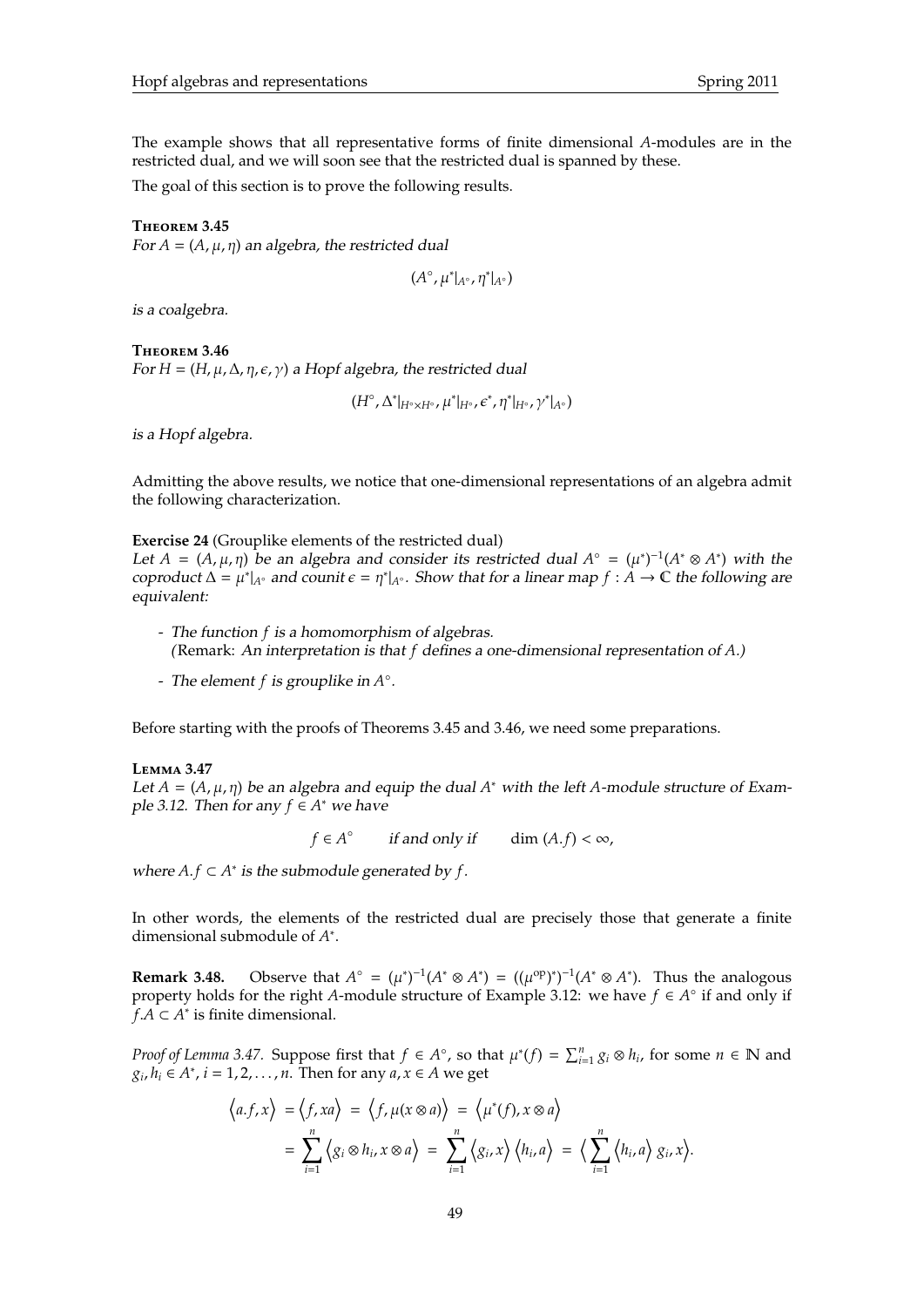This shows that

$$
a.f = \sum_{i=1}^{n} \langle h_i, a \rangle g_i
$$

and thus A. *f* is contained in the linear span of  $g_1, \ldots, g_n$ , and in particular A. *f* is finite dimensional. Suppose then that dim  $(A.f) < \infty$ . Let  $(g_i)_{i=1}^r$  be a basis of  $A.f$ , and observe that writing  $a.f$  in this basis we get  $a.f = \sum_{i=1}^r \langle h_i, a \rangle g_i$  for some  $h_i \in A^*$ ,  $i = 1, 2, ..., r$ . We can then compute for any  $x, y ∈ A$ 

$$
\left\langle \mu^*(f), x \otimes y \right\rangle = \left\langle f, xy \right\rangle = \left\langle y.f, x \right\rangle = \sum_i \left\langle h_i, y \right\rangle \left\langle g_i, x \right\rangle
$$

to conclude that  $\mu^*(f) = \sum_{i=1}^r g_i \otimes h_i \in A^* \otimes A^*$ 

It follows from the proof that for  $f \in A^{\circ}$ , the rank of  $\mu^*(f) \subset A^* \otimes A^*$  is equal to the dimension of *A.f.* We in fact easily see that when  $\mu^*(f) = \sum_{i=1}^r g_i \otimes h_i \in A^* \otimes A^*$  with *r* minimal, then  $(g_i)_{i=1}^r$  is a basis of  $A.f$  and  $(h_i)_{i=1}^r$  is a basis of  $f.A$ .

### **C**orollary **3.49**

*If f* ∈ *A*<sup>°</sup>, then we have  $\mu^*(f)$  ⊂  $(A.f)$  ⊗  $(f.A)$  ⊂  $A$ <sup>°</sup> ⊗  $A$ <sup>°</sup> and therefore

$$
\mu^*(A^\circ) \subset A^\circ \otimes A^\circ.
$$

*Proof.* In the above proof we've written  $\mu^*(f) = \sum_i g_i \otimes h_i$  with  $g_i \in A.f$  and  $h_i \in f.A$ , so the first inclusion follows. But we clearly have also  $A.f \subset A^\circ$  since for any  $a \in A$  the submodule of  $A^*$ generated by the element *a*. *f* is contained in *A*. *f*, and is therefore also finite dimensional. Similarly one gets *f*.*A* ⊂ *A* ◦ e de la construcción de la construcción de la construcción de la construcción de la construcción de la constru<br>La construcción de la construcción de la construcción de la construcción de la construcción de la construcción

We observe the following.

### **C**orollary **3.50**

The restricted dual  $A^{\circ}$  is spanned by the representative forms of finite dimensional A-modules.

*Proof.* In Example 3.44 we have seen that the representative forms are always in the restricted dual. We must now show that any  $f \in A^{\circ}$  can be written as a linear combination of representative forms. To this end we consider the finite dimensional submodule *A*. *f* of *A*<sup>\*</sup>. Let  $(g_i)_{i=1}^n$  be a basis of *A*. *f*, and assume without loss of generality that  $g_1 = f$  and  $g_i = b_i$ . *f* with  $b_i \in A$ ,  $i = 1, 2, ..., n$ .

As above we observe that there exists  $(h_i)_{i=1}^n$  in  $A^*$  such that  $a.f = \sum_{i=1}^n \langle h_i, a \rangle g_i$  for all  $a \in A$ . We compute

$$
a.g_j = (a b_j).f = \sum_{i=1}^n \langle h_i, a b_j \rangle g_i = \sum_{i=1}^n \langle b_j . h_i, a \rangle g_i,
$$

so that the representative forms of  $A.f$  in the basis  $(g_i)$  are  $\lambda_{i,j} = b_j.h_i$ . In particular since  $b_1 = 1_A$ we have  $h_i = \lambda_{i,1}$ . It therefore suffices to show that *f* can be written as a linear combination of the elements *h<sup>i</sup>* . But this is evident, since the (right) submodule *f*.*A* of *A* ∗ contains *f* and is spanned  $\log(h_i)$ .

We may write the conclusion above even more concretely as

$$
f = f \cdot 1_A = \sum_i \langle g_i, 1_A \rangle h_i = \sum_i \langle g_i, 1_A \rangle \lambda_{i,1}.
$$

Now note that the restricted dual may in fact be trivial.

. In the contract of the contract of the contract of the contract of the contract of the contract of the contract of the contract of the contract of the contract of the contract of the contract of the contract of the contr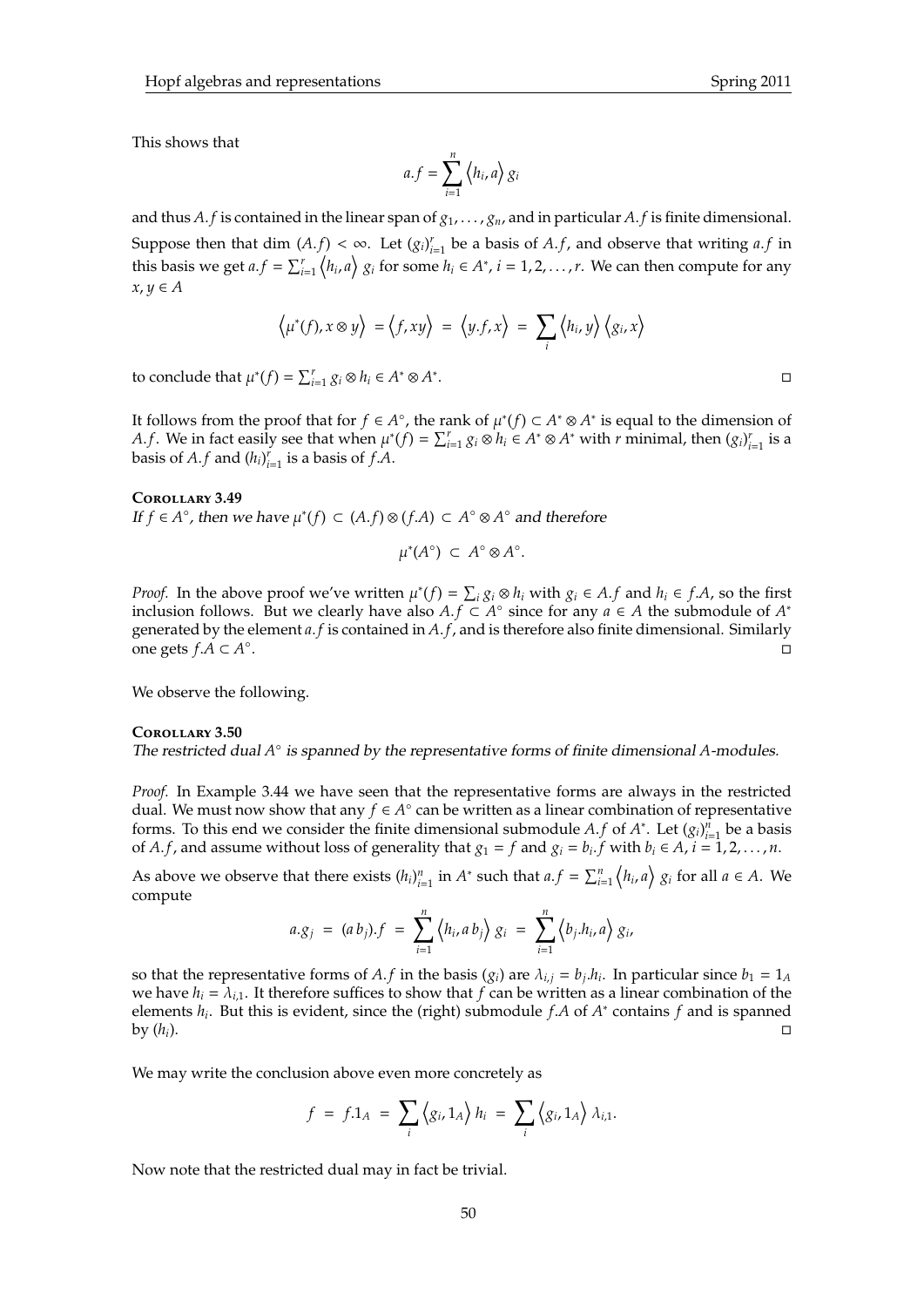**Exercise 25** (Representations of the canonical commutation relations of quantum mechanics) Let *A* be the algebra with two generators *x* and *y*, and one relation

 $x y - y x = 1$  ("canonical commutation relation").

- (a) Show that there are no finite-dimensional representations of *A* except from the zero vector space  $V = \{0\}$ .
- (b) Conclude that  $A^\circ = \{0\}$  and that it is impossible to equip A with a Hopf algebra structure.

*Proof of Theorem 3.45.* From Corollary 3.49 we see that we can interpret the structural maps as maps between the correct spaces,

$$
\Delta = \mu^* \big|_{A^\circ} : A^\circ \to A^\circ \otimes A^\circ \qquad \text{and} \qquad \epsilon = \eta^* \big|_{A^\circ} : A^\circ \to \mathbb{C}.
$$

To prove counitality, take *f* ∈ *A*<sup>°</sup> and write as before  $\Delta(f) = \mu^*(f) = \sum_i g_i \otimes h_i$ , and compute for any  $x \in A$ 

$$
\langle (\epsilon \otimes id_{A^{\circ}})(\Delta(f)), x \rangle = \sum_{i} \epsilon(g_{i}) \langle h_{i}, x \rangle = \sum_{i} \langle g_{i}, 1_{A} \rangle \langle h_{i}, x \rangle = \langle \mu^{*}(f), 1_{A} \otimes x \rangle = \langle f, 1_{A} x \rangle = \langle f, x \rangle,
$$

which shows  $(\epsilon \otimes id_{A^{\circ}})(\Delta(f)) = f$ , and a similar computation shows  $(id_{A^{\circ}} \otimes \epsilon)(\Delta(f)) = f$ . Coassociativity of  $\mu^*$  follows from taking the transpose of the associativity of  $\mu$  once one notices that the transpose maps have the appropriate alternative expressions

$$
(\mathrm{id}_A\otimes\mu)^*\big|_{A^*\otimes A^*}\ =\ \mathrm{id}_A^*\otimes\mu^*\ =\ \mathrm{id}_{A^*}\otimes\mu^*\qquad\text{and}\qquad \big(\mu\otimes\mathrm{id}_A\big)^*\big|_{A^*\otimes A^*}\ =\ \mu^*\otimes\mathrm{id}_A^*\ =\ \mu^*\otimes\mathrm{id}_{A^*}
$$

on the subspaces where we need them.

**Exercise 26** (Taking the restricted dual is a contravariant functor) Let *A* and *B* be two algebras and *f* : *A* → *B* a homomorphism of algebras, and let *f* <sup>∗</sup> be its transpose  $map B^* \to A^*$ .

- (a) Show that for any  $\varphi \in B^{\circ}$  we have  $f^*(\varphi) \in A^{\circ}$ .
- (b) Show that  $f^*|_{B^\circ}: B^\circ \to A^\circ$  is a homomorphism of coalgebras.

To handle restricted duals of Hopf algebras, we present yet a few lemmas which say that the structural maps take values in the appropriate subspaces.

### **L**emma **3.51**

Let  $B = (B, \mu, \Delta, \eta, \epsilon)$  be a bialgebra. Then we have  $\Delta^*(B^\circ \otimes B^\circ) \subset B^\circ$ . Also we have  $\mu^*(\epsilon^*(1)) =$  $\epsilon^*(1) \otimes \epsilon^*(1)$  so that  $\epsilon^*(1) \in B^\circ$ .

*Proof.* Suppose  $f_1$ ,  $f_2 \in B^\circ$ , and write

$$
\mu^*(f_k) \ = \ \sum_i g_i^{(k)} \otimes h_i^{(k)} \qquad \text{for } k = 1, 2.
$$

To show that  $\Delta^*(f_1 \otimes f_2) \in B^\circ$ , by definition we need to show that  $\mu^*(\Delta^*(f_1 \otimes f_2)) \in B^* \otimes B^*$ . Let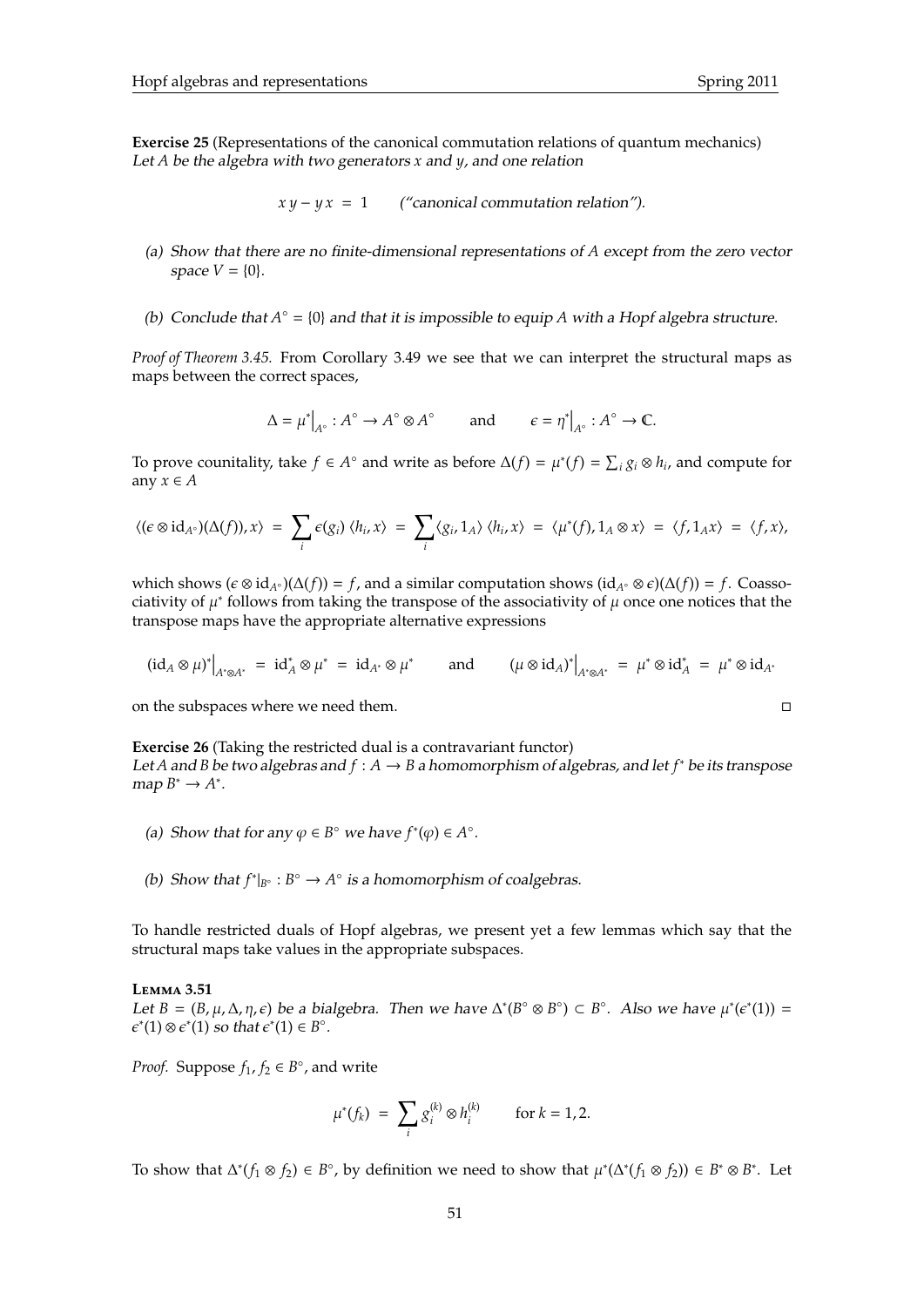$a, b \in B$  and notice that the axiom (H4) saves the day in the following calculation:

$$
\langle \mu^* (\Delta^* (f_1 \otimes f_2)), a \otimes b \rangle = \langle f_1 \otimes f_2, \Delta (\mu (a \otimes b)) \rangle
$$
  
\n
$$
\stackrel{\text{(H4)}}{=} \sum_{(a),(b)} \langle f_1 \otimes f_2, a_{(1)}b_{(1)} \otimes a_{(2)}b_{(2)} \rangle
$$
  
\n
$$
= \sum_{(a),(b)} \langle f_1, a_{(1)}b_{(1)} \rangle \langle f_2, a_{(2)}b_{(2)} \rangle
$$
  
\n
$$
= \sum_{(a),(b)} \sum_{i,j} \langle g_i^{(1)}, a_{(1)} \rangle \langle h_i^{(1)}, b_{(1)} \rangle \langle g_j^{(2)}, a_{(2)} \rangle \langle h_j^{(2)}, b_{(2)} \rangle
$$
  
\n
$$
= \sum_{i,j} \langle g_i^{(1)} \otimes g_j^{(2)}, \Delta(a) \rangle \langle h_i^{(1)} \otimes h_j^{(2)}, \Delta(b) \rangle
$$
  
\n
$$
= \sum_{i,j} \langle \Delta^* (g_i^{(1)} \otimes g_j^{(2)}) \otimes \Delta^* (h_i^{(1)} \otimes h_j^{(2)}), a \otimes b \rangle.
$$

We conclude that

$$
\mu^*\big(\Delta^*(f_1\otimes f_2)\big) \;=\; \sum_{i,j}\underbrace{\Delta^*\big(g_i^{(1)}\otimes g_j^{(2)}\big)}_{\in\;B^*}\otimes \underbrace{\Delta^*\big(h_i^{(1)}\otimes h_j^{(2)}\big)}_{\in\;B^*}\;\in\;B^*\otimes B^*,
$$

and since the images under  $\Delta^*|_{B^{\circ}\otimes B^{\circ}}$  of simple tensors are in  $B^{\circ}$ , the assertion about  $\Delta^*$  follows. This computation also shows that axiom (H4) holds in the restricted dual.

To prove the assertion about  $\epsilon^*$ , note first that with the usual identifications  $\langle \epsilon^*(1), a \rangle = \langle 1, \epsilon(a) \rangle =$  $\epsilon$ (*a*). Take *a*, *b*  $\epsilon$  *B* and compute

$$
\langle \mu^*(\epsilon^*(1)), a \otimes b \rangle = \langle 1, \epsilon(ab) \rangle = \epsilon(a) \epsilon(b) = \langle \epsilon^*(1) \otimes \epsilon^*(1), a \otimes b \rangle.
$$

In fact this also shows that axiom (H5) holds in the restricted dual.

### **L**emma **3.52**

Let  $H = (H, \mu, \Delta, \eta, \epsilon, \gamma)$  be a Hopf algebra. Then we have  $\gamma^*(H^{\circ}) \subset H^{\circ}$ .

*Proof.* Let  $f \in H^{\circ}$ , and for  $a, b \in H$  compute

$$
\langle \mu^*(\gamma^*(f)), a \otimes b \rangle = \langle f, \gamma(ab) \rangle = \langle f, \gamma(b) \gamma(a) \rangle = \langle \mu^*(f), \gamma(b) \otimes \gamma(a) \rangle
$$
  
= 
$$
\sum_i \langle g_i, \gamma(b) \rangle \langle h_i, \gamma(a) \rangle = \sum_i \langle \gamma^*(g_i), b \rangle \langle \gamma^*(h_i), a \rangle = \sum_i \langle \gamma^*(h_i) \otimes \gamma^*(g_i), a \otimes b \rangle.
$$

Thus we have

$$
\mu^*(\gamma^*(f)) = \sum_i \gamma^*(h_i) \otimes \gamma^*(g_i) \in H^* \otimes H^*.
$$

 $\Box$ 

*Sketch of a proof of Theorem 3.46.* We have checked that the structural maps take values in the appropriate spaces (restricted dual or its tensor powers) when their domains of definition are restricted to the appropriate spaces. Taking transposes of all axioms of Hopf algebras, and noticing that the transposes of tensor product maps coincide with the tensor product maps of transposes on the subspaces of our interest, one can mechanically check all the axioms for the Hopf algebra *H*°. □

**Exercise 27** (Representative forms in a representation of the Laurent polynomial algebra) *Let A* =  $\mathbb{C}[t, t^{-1}]$  ≅  $\mathbb{C}[\mathbb{Z}]$  be the algebra of Laurent polynomials

$$
A = \left\{ \sum_{n=-N}^{N} c_n t^n \mid N \in \mathbb{N}, c_{-N}, c_{-N+1}, \ldots, c_{N-1}, c_N \in \mathbb{C} \right\}.
$$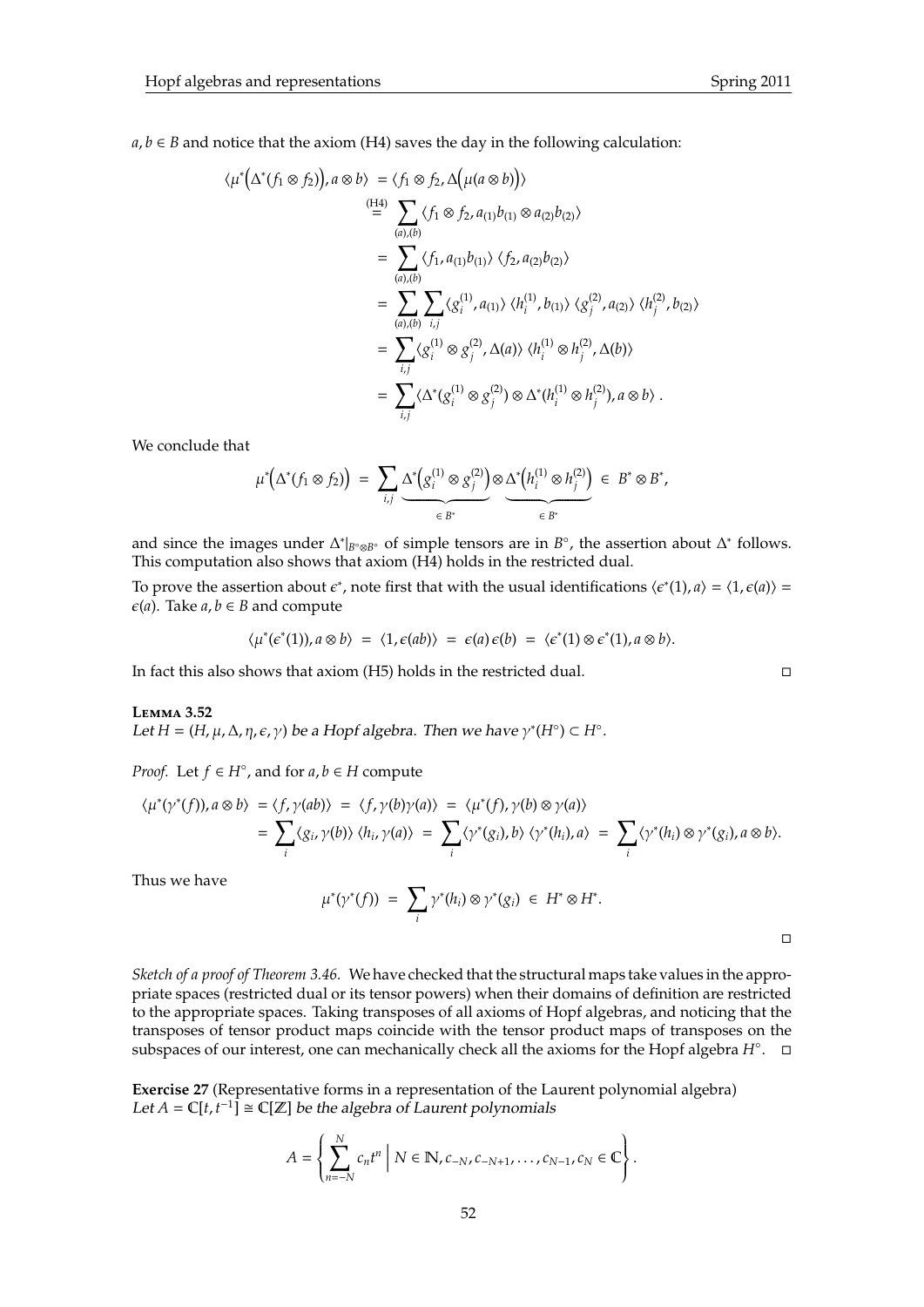*Define the s* ∈ *A*<sup>\*</sup> and  $g_z$  ∈ *A*<sup>\*</sup>, for  $z$  ∈  $\mathbb{C} \setminus \{0\}$ , by the formulas

$$
\langle g_z, t^n \rangle = z^n \qquad \langle s, t^n \rangle = n.
$$

(a) Show that  $s \in A^\circ$  and  $g_z \in A^\circ$ .

Let us equip *A* with the Hopf algebra structure such that  $\Delta(t) = t \otimes t$ .

(b) Let  $z \in \mathbb{C} \setminus \{0\}$ . Consider the finite dimensional *A*-module *V* with basis  $u_1, u_2, \ldots, u_n$  such that

 $t.u_i = zu_i + u_{i-1}$   $\forall j > 1$  and  $t.u_1 = zu_1$ .

Define the representative forms  $\lambda_{i,j} \in A^\circ$  by  $a.u_j = \sum_{i=1}^n \langle \lambda_{i,j}, a \rangle u_i$ . Show that we have the following equalities in the Hopf algebra  $A^{\circ}$ :

$$
\lambda_{i,j} = \begin{cases}\n0 & \text{if } i > j \\
g_z & \text{if } i = j \\
\frac{z^{i-j}}{(j-i)!} s(s-1) \cdots (s+i-j+1) g_z & \text{if } i < j\n\end{cases}.
$$

**Exercise 28** (The restricted dual of the binomial Hopf algebra) Given two Hopf algebras  $(A_i, \mu_i, \Delta_i, \eta_i, \epsilon_i, \gamma_i)$ ,  $i = 1, 2$ , we can form the tensor product of Hopf algebras by equipping  $A_1 \otimes A_2$  with the structural maps

$$
\mu = (\mu_1 \otimes \mu_2) \circ (\mathrm{id}_{A_1} \otimes S_{A_2,A_1} \otimes \mathrm{id}_{A_2}) \qquad \qquad \Delta = (\mathrm{id}_{A_1} \otimes S_{A_1,A_2} \otimes \mathrm{id}_{A_2}) \circ (\Delta_1 \otimes \Delta_2)
$$

$$
\eta = \eta_1 \otimes \eta_2 \qquad \qquad \epsilon = \epsilon_1 \otimes \epsilon_2 \qquad \qquad \gamma = \gamma_1 \otimes \gamma_2.
$$

Let  $A = \mathbb{C}[x]$  be the algebra of polynomials in the indeterminate *x*, equipped with the unique Hopf algebra structure such that ∆(*x*) = 1 ⊗ *x* + *x* ⊗ 1 (the binomial Hopf algebra). Show that we have an isomorphism of Hopf algebras

$$
A^{\circ} \cong A \otimes \mathbb{C}[\mathbb{C}],
$$

that is, the restricted dual of *A* is isomorphic to the tensor product of the Hopf algebra *A* with the Hopf algebra of the additive group of complex numbers.

## **3.10 A semisimplicity criterion for Hopf algebras**

We will later in the course discuss the representation theory of a quantum group  $\mathcal{U}_q(\mathfrak{sl}_2)$  (for *q* not a root of unity). We will explicitly find all irreducible representations, and then the task is to verify complete reducibility.

It is fortunate that to verify semisimplicity of a Hopf algebra, it is sufficient to verify only a particularly simple case. In this section we describe such a semisimplicity criterion for Hopf algebras, which mimicks a standard algebraic proof of complete reducibility of semisimple Lie algebras, and will be used for  $\mathcal{U}_q(\mathfrak{sl}_2)$  later in the course.

### **P**roposition **3.53**

Suppose that *A* is a Hopf algebra for which the following criterion holds:

• Whenever *R* is an *A*-module and *R*<sup>0</sup> ⊂ *R* is a submodule such that *R*/*R*<sup>0</sup> is isomorphic to the one-dimensional trivial *A*-module, then *R*<sup>0</sup> has a complementary submodule *P* (which then must be one-dimensional and trivial).

Then *A* is semisimple.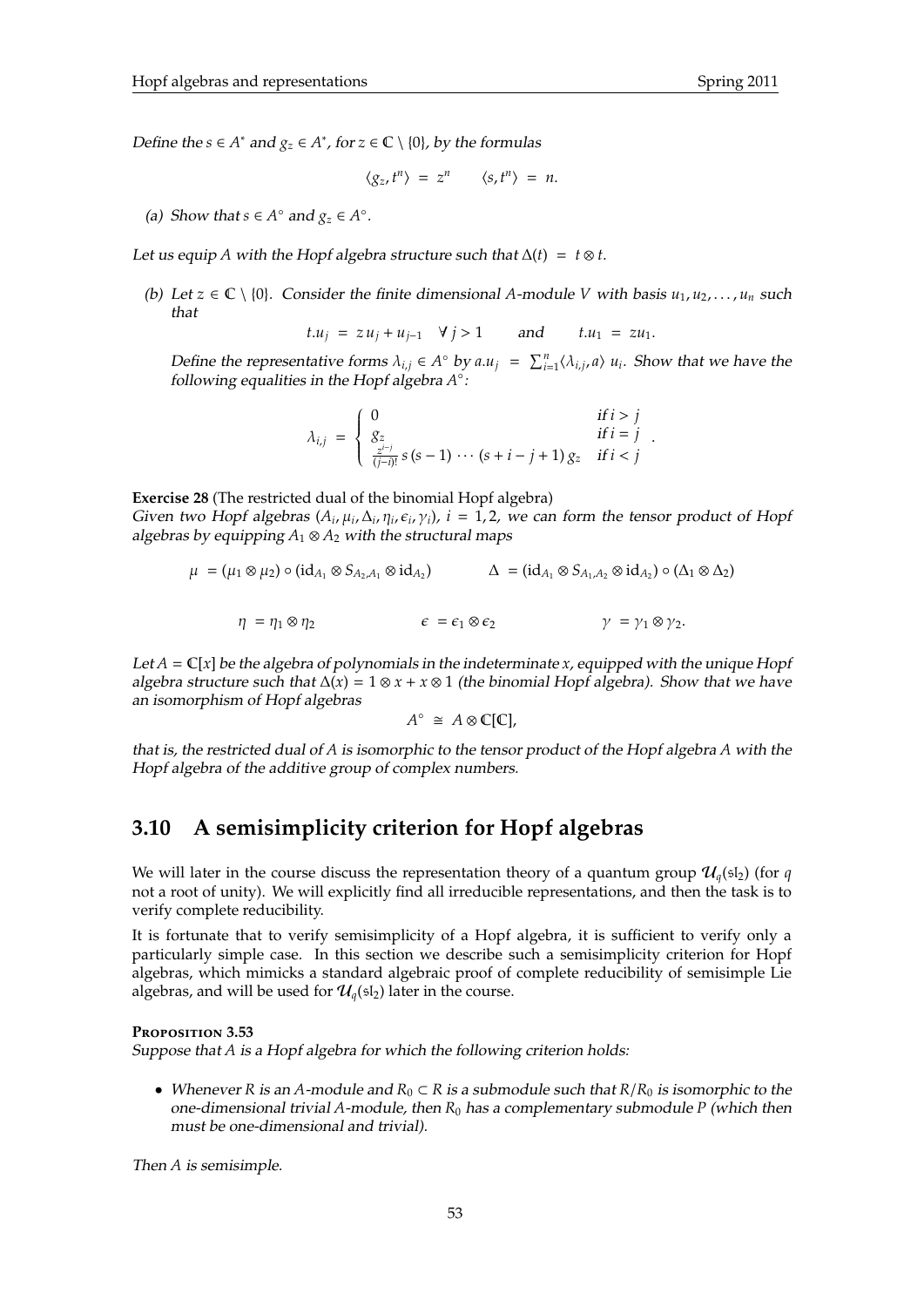**Remark 3.54.** Actually the criterion can be stated in a superficially weaker form: it suffices that whenever *R* is an *A*-module and  $R_0 \subset R$  is an *irreducible* submodule of codimension one such that  $R/R_0$  is a trivial module, then there is a complementary submodule *P* to  $R_0$ . Indeed, assuming this weaker condition we can perform an induction on dimension to get to the general case. If  $R_0$  is not irreducible, take a nontrivial irreducible submodule  $S_0 \subset R_0$ . Then consider the module  $R/S_0$ and its submodule  $R_0/S_0$  of codimension one, which is trivial since  $(R/S_0)/(R_0/S_0) \cong R/R_0$ . The dimensions of the modules in question are strictly smaller, so by induction we can assume that there is a trivial complementary submodule  $Q/S_0$  of dimension one so that  $R/S_0 = R_0/S_0 \oplus Q/S_0$ (here  $Q \subset R$  is a submodule containing  $S_0$ , and dim  $Q = \dim S_0 + 1$ ). Now, since  $S_0$  is irreducible, we can use the weak form of the criterion to write  $Q = S_0 \oplus P$  with P trivial one-dimensional submodule of *Q*. One concludes that  $R = R_0 \oplus P$ .

In the proof of Proposition 3.53, we will consider the *A*-module of linear maps

Hom(V, W) : 
$$
(a.f)(v) = \sum_{(a)} a_{(1)} \cdot f(\gamma(a_{(2)}).v)
$$
 for  $a \in A, v \in V, f \in \text{Hom}(V, W)$ 

associated to two *A*-modules *V* and *W*. The subspace  $Hom_A(V, W) \subset Hom(V, W)$  of *A*-module maps from *V* to *W* is

$$
\text{Hom}_A(V, W) = \{ f : V \to W \text{ linear} \mid f(a.v) = a.f(v) \text{ for all } v \in V, a \in A \}.
$$

Generally, for any A-module V, the trivial part  $V^A$  of V is defined as

$$
V^A = \{ v \in V \mid a.v = \epsilon(a) v \text{ for all } a \in A \}.
$$

The trivial part of the *A*-module Hom(*V*, *W*) happens to consist precisely of the *A*-module maps.

### **L**emma **3.55**

A map  $f$  ∈ Hom(*V*, *W*) is an *A*-module map if and only if  $a.f = \epsilon(a) f$  for all  $a \in A$ . In other words, we have  $\text{Hom}_A(V, W) = \text{Hom}(V, W)^A$ .

*Proof.* Assuming that *f* is an *A*-module map we calculate

$$
(a.f)(v) = \sum_{(a)} a_{(1)} \cdot f(\gamma(a_{(2)} . v)) = \sum_{(a)} a_{(1)} \gamma(a_{(2)}) \cdot f(v) = \epsilon(a) f(v),
$$

which shows the "only if" part. To prove the "if" part, suppose that  $a.f = \epsilon(a) f$  for all  $a \in A$ . Then calculate

$$
f(a.v) = f\left(\sum_{(a)} \epsilon(a_{(1)})a_{(2)}.v\right) = \sum_{(a)} \epsilon(a_{(1)}) f(a_{(2)}.v)
$$
  
= 
$$
\sum_{(a)} (a_{(1)}.f)(a_{(2)}.v) = \sum_{(a)} a_{(1)}.f\left(\gamma(a_{(2)})a_{(3)}.v\right)
$$
  
= 
$$
\sum_{(a)} a_{(1)}.f(\epsilon(a_{(2)})v) = a.f(v).
$$

 $\Box$ 

The observation that allows us to reduce general semisimplicity to the codimension one criterion concerns the module Hom(*V*, *W*) in the particular case when *W* is a submodule of *V*. We are searching for an *A*-linear projection to *W*.

**L**emma **3.56**

Let *V* be an *A*-module and  $W ⊂ V$  a submodule. Let

$$
r: \mathrm{Hom}(V, W) \to \mathrm{Hom}(W, W)
$$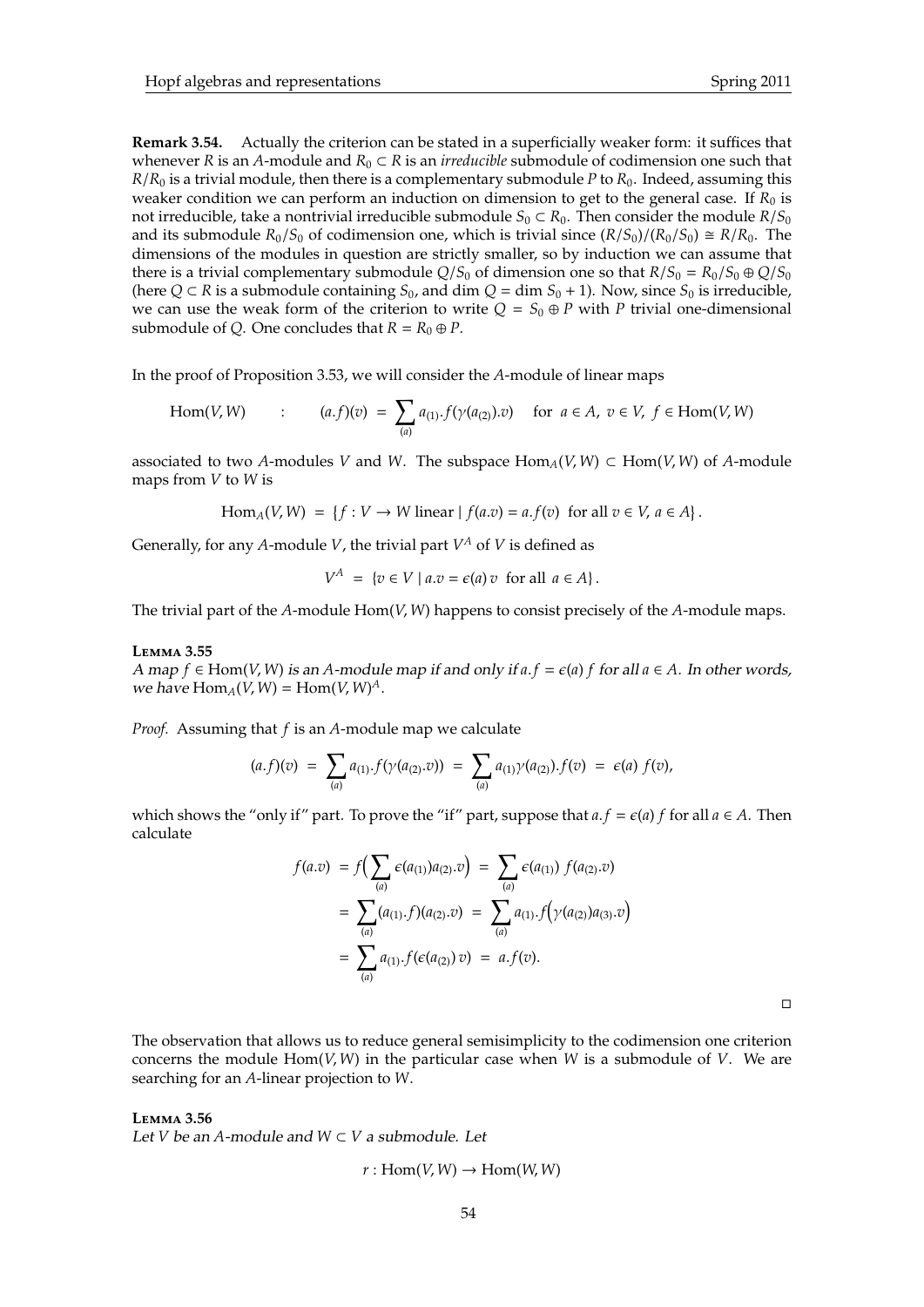be the restriction map given by  $r(f) = f|_W$  for all  $f : V \to W$ . Denote by R the subspace of maps whose restriction is a multiple of the identity of *W*, that is

$$
R = r^{-1}(\mathbb{C} \mathrm{id}_W).
$$

Then we have

- (a) Im  $(r|_R) = \mathbb{C} \mathrm{id}_W$
- (b) *R* ⊂ Hom(*V*, *W*) is a submodule
- (c) Ker  $(r|_R) \subset R$  *is a submodule*
- (d)  $R/Ker(r|_R)$  is a trivial one dimensional module.

*Proof.* The assertion (a) is obvious, since Im  $(r|R) \subset \mathbb{C}$  id<sub>*W*</sub> by definition and the image of any projection  $p: V \to W$  is id<sub>*W*</sub>. It follows directly also that *R*/Ker (*r*|*R*) is a one-dimensional vector space. All the rest of the properties are consequences of the following calculation: if  $f \in R$  so that there is a  $\lambda \in \mathbb{C}$  such that  $f(w) = \lambda w$  for all  $w \in W$ , then for any  $a \in A$  we have

$$
(a.f)(w) = \sum_{(a)} a_{(1)} \cdot f(\gamma(a_{(2)}).w) = \sum_{(a)} a_{(1)} \cdot (\lambda \gamma(a_{(2)}).w) = \lambda \sum_{(a)} a_{(1)} \gamma(a_{(2)}).w = \lambda \epsilon(a) w.
$$

Indeed, this directly implies (b):  $(a.f)|_W = \lambda \epsilon(a) \mathrm{id}_W$ . For (c), note that Ker (*r*) corresponds to the case  $\lambda = 0$ , in which case also  $(a.f)|_W = 0$ . For (d), rewrite the rightmost expression once more to get  $(a.f)|_W = \epsilon(a) f|_W$  and thus  $a.f = \epsilon(a) f + g$  where  $g = a.f - \epsilon(a) f$  and note that  $g|_W = 0$ . □

We are now ready to give a proof of the semisimplicity criterion.

*Proof of Proposition 3.53.* Assume the property that all codimension one submodules with trivial quotient modules have complements. We will establish semisimplicity by verifying property (iv) of Proposition 3.18. Suppose therefore that *V* is a finite dimensional *A*-module and  $W \subset V$  is a submodule. Consider *R* ⊂ Hom(*V*, *W*) consisting of those  $f : V \rightarrow W$  for which the restriction *f*|*W* to *W* is a multiple of identity, and  $R_0$  consisting of those  $f: V \to W$  which are zero on *W*. By the above lemma  $R_0 \subset R \subset \text{Hom}(V, W)$  are submodules and  $R/R_0$  is the one dimensional trivial *A*-module. By the assumption, then,  $R_0$  has a complementary submodule *P*, which is one dimensional and trivial. Choose a non-zero  $\pi \in P$  normalized so that  $\pi|_W = 1$  id<sub>*W*</sub>. Then  $\pi : V \to W$  is a projection to *W*. Since *P* is a trivial module, we have  $a.\pi = \epsilon(a) \pi$ , so by Lemma 3.55 the projection  $\pi : V \to W$  is an *A*-module map. Thus property (iv) of Proposition 3.18 holds, and by the same Proposition, *A* is semisimple.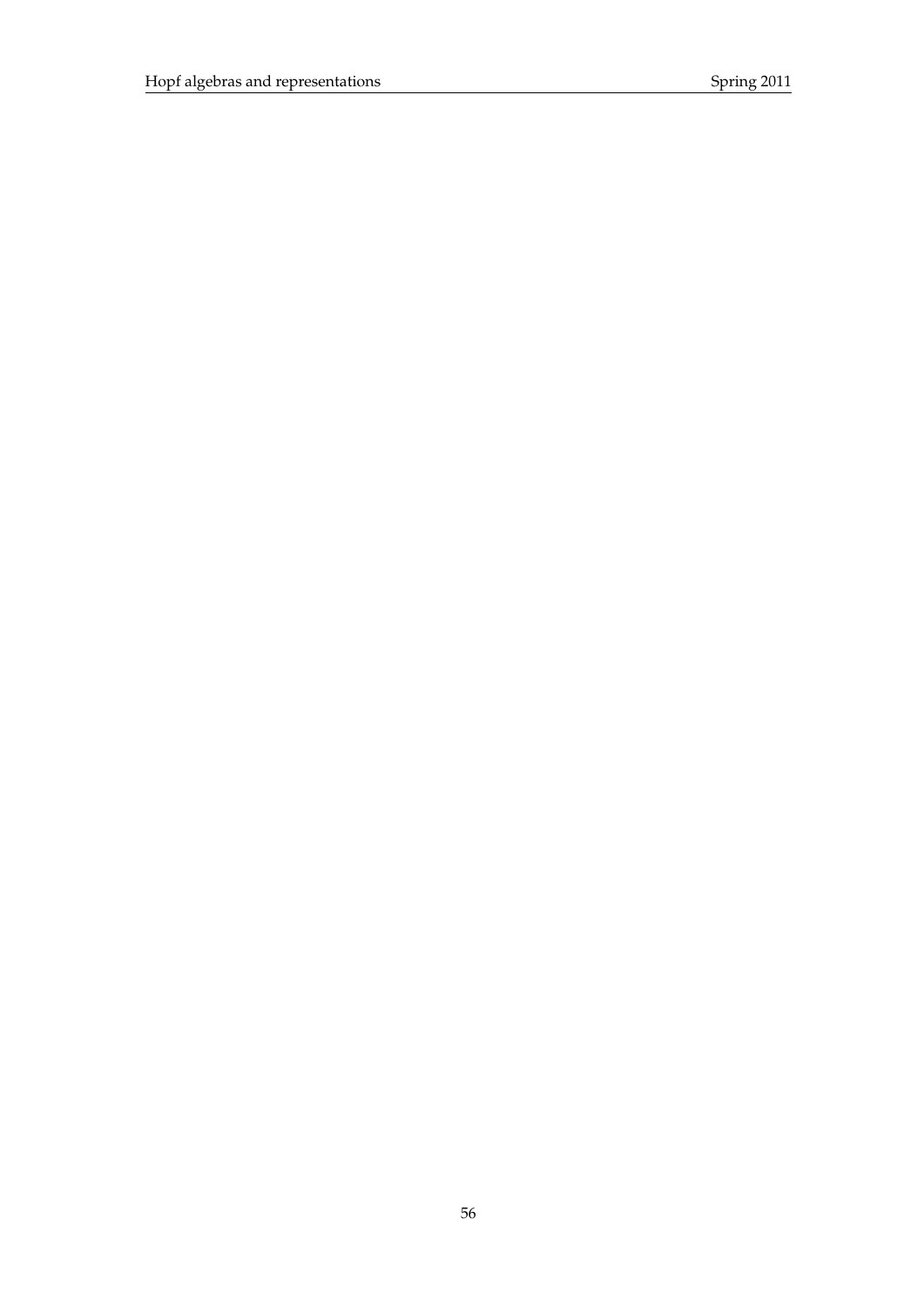## **Chapter 4**

# **Quantum groups**

## **4.1 A building block of quantum groups**

This section discusses a Hopf algebra *Hq*, which is an important building block of quantum groups — a kind of "quantum" version of a Borel subalgebra of the Lie algebra  $sI_2$ .

### *q***-integers,** *q***-factorials and** *q***-binomial coe**ffi**cients**

For  $n \in \mathbb{N}$  and  $0 \le k \le n$ , define the following rational (in fact polynomial) functions of *q*:

| the $q$ -integer              | $[\![n]\!] = 1 + q + q^2 + \cdots + q^{n-1} = \frac{1-q^n}{1-q}$                                                                                    | (4.1) |
|-------------------------------|-----------------------------------------------------------------------------------------------------------------------------------------------------|-------|
| the $q$ -factorial            | $\llbracket n \rrbracket! = \llbracket 1 \rrbracket \llbracket 2 \rrbracket \cdots \llbracket n-1 \rrbracket \llbracket n \rrbracket$               | (4.2) |
| the $q$ -binomial coefficient | $\left\  \begin{array}{c} n \\ k \end{array} \right\  = \frac{\llbracket n \rrbracket!}{\llbracket k \rrbracket! \, \llbracket n - k \rrbracket!},$ | (4.3) |

and when  $q \in \mathbb{C} \setminus \{0\}$ , denote the values of these functions at *q* by

$$
\llbracket n \rrbracket_q, \qquad \llbracket n \rrbracket_q!, \qquad \qquad \llbracket n \rrbracket_q
$$

respectively.

When  $q = 1$ , one recovers the usual integers, factorials and binomial coefficients. As simple special cases one has

$$
[\![0]\!]
$$
 = 0,  $[\![1]\!]$  = 1 and  $[\![0]\!]$ ! =  $[\![1]\!]$ ! = 1

and for all  $n \in \mathbb{N}$ 

$$
\left[\begin{array}{c} n \\ 0 \end{array}\right] = \left[\begin{array}{c} n \\ n \end{array}\right] = 1 \quad \text{and} \quad \left[\begin{array}{c} n \\ 1 \end{array}\right] = \left[\begin{array}{c} n \\ n-1 \end{array}\right] = \left[\!\!\left[n\right]\!\!\right].
$$

The following exercise shows that the *q*-binomial coefficients are indeed analoguous to the ordinary binomial coefficients in a particular noncommutative setting.

### **Exercise 29** (The *q*-binomial formula)

Suppose *A* is an algebra and  $a, b \in A$  are two elements which satisfy the relation

$$
ab = q ba
$$

for some  $q \in \mathbb{C} \setminus \{0\}.$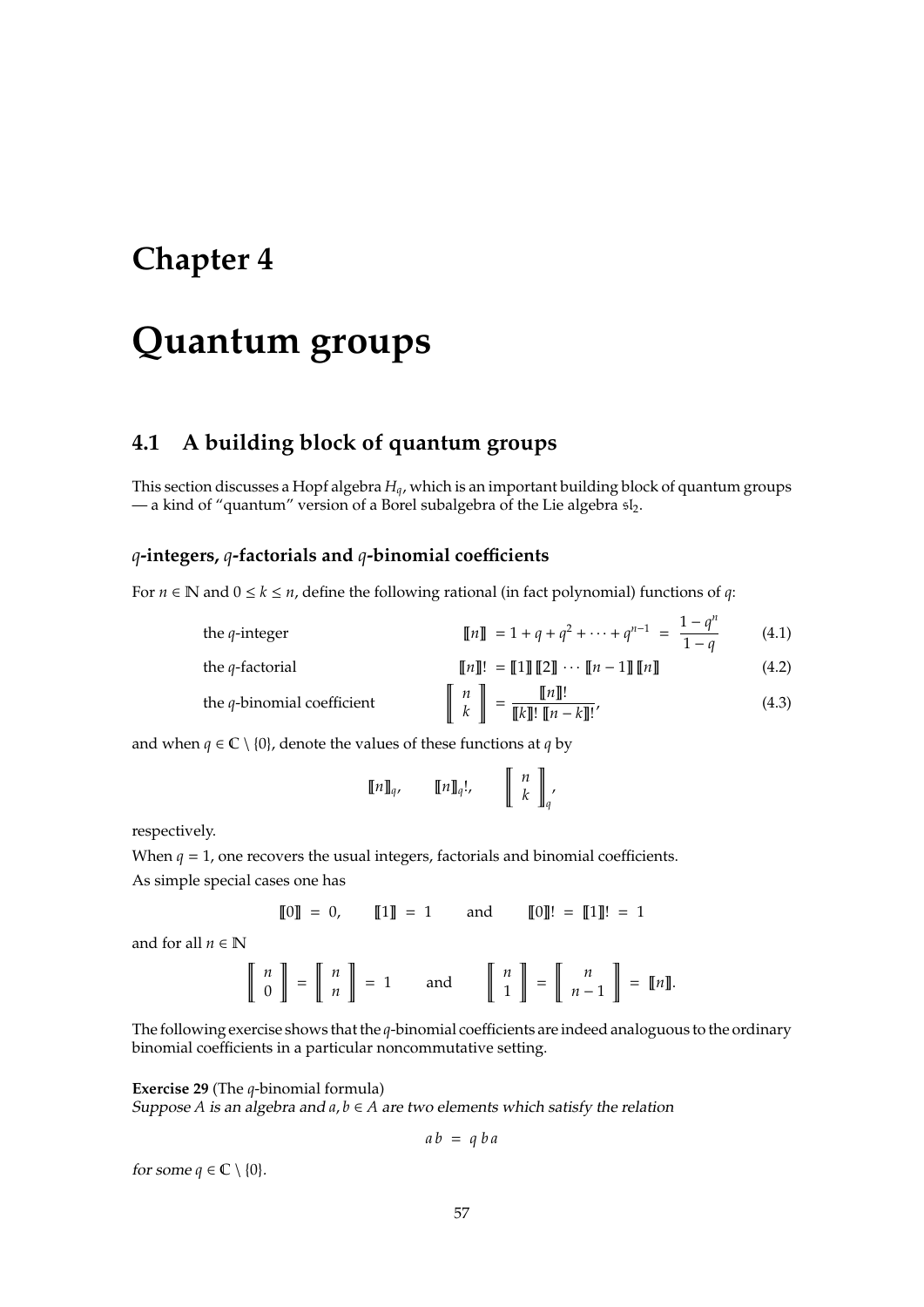$$
(a+b)^n = \sum_{k=0}^n \left[ \begin{array}{c} n \\ k \end{array} \right]_q b^{n-k} a^k.
$$

(b) If  $q = e^{i2\pi/n}$ , show that  $(a + b)^n = a^n + b^n$ .

When *q* is a root of unity, degeneracies arise. Let *p* be the smallest positive integer such that  $q^p = 1$ . Then we have

$$
\llbracket mp \rrbracket_q = 0 \quad \forall m \in \mathbb{N} \qquad \text{and} \qquad \llbracket n \rrbracket_q! = 0 \quad \forall n \ge p.
$$

The values of the *q*-binomial coefficients at roots of unity are described in the following exercise.

**Exercise 30** (The *q*-binomial coefficients at roots of unity)

Let  $q \in \mathbb{C}$  be a primitive  $p^{\text{th}}$  root of unity, that is,  $q^p = 1$  and  $q, q^2, q^3, \ldots, q^{p-1} \neq 1$ . Show that the values of the *q*-binomial coefficients are then described as follows: if the quotients and remainders modulo *p* of *n* and *k* are  $n = p D(n) + R(n)$  and  $k = p D(k) + R(k)$  with  $D(n), D(k) \in \mathbb{N}$  and  $R(n)$ ,  $R(k) \in \{0, 1, 2, \ldots, p - 1\}$ , then

$$
\left[\begin{array}{c} n \\ k \end{array}\right]_q = \left(\begin{array}{c} D(n) \\ D(k) \end{array}\right) \times \left[\begin{array}{c} R(n) \\ R(k) \end{array}\right]_q.
$$

In particular  $\left[\begin{array}{c} n \ n \end{array}\right]$ *k* 1 *q* is non-zero only if the remainders satisfy  $R(k) \leq R(n)$ .

### **The Hopf algebra** *H<sup>q</sup>*

Let  $q \in \mathbb{C} \setminus \{0\}$  and let  $H_q$  be the algebra with three generators *a*, *a'*, *b* and relations

$$
aa' = a'a = 1 \qquad , \qquad ab = q ba.
$$

Because of the first relation we can write  $a' = a^{-1}$  in  $H_q$ . The collection  $(b^m a^n)_{m \in \mathbb{N}, n \in \mathbb{Z}}$  is a vector space basis for  $H_a$ . The product in this basis is easily seen to be

$$
\mu(b^{m_1}a^{n_1}\otimes b^{m_2}a^{n_2}) = q^{n_1m_2}b^{m_1+m_2}a^{n_1+n_2}.
$$

**Exercise 31** (The Hopf algebra structure of *Hq*)

Show that there is a unique Hopf algebra structure on *H<sup>q</sup>* such that the coproducts of *a* and *b* are given by

$$
\Delta(a) = a \otimes a \quad \text{and} \quad \Delta(b) = a \otimes b + b \otimes 1.
$$

Show also that the following formulas hold in this Hopf algebra

$$
\Delta(b^m a^n) = \sum_{k=0}^m \left[ \begin{array}{c} m \\ k \end{array} \right]_q b^k a^{m-k+n} \otimes b^{m-k} a^n \tag{4.4}
$$

$$
\epsilon(b^m a^n) = \delta_{m,0} \tag{4.5}
$$

$$
\gamma(b^m a^n) = (-1)^m q^{-m(m+1)/2-nm} b^m a^{-n-m}.
$$
\n(4.6)

We will assume from here on that  $q \neq 1$ . Then the Hopf algebra  $H_q$  is clearly neither commutative nor cocommutative. In fact, *H<sup>q</sup>* also serves as an example of a Hopf algebra where the antipode is not involutive: we have for example

$$
\gamma(\gamma(b)) = -q^{-1} \gamma(ba^{-1}) = q^{-1} b \neq b.
$$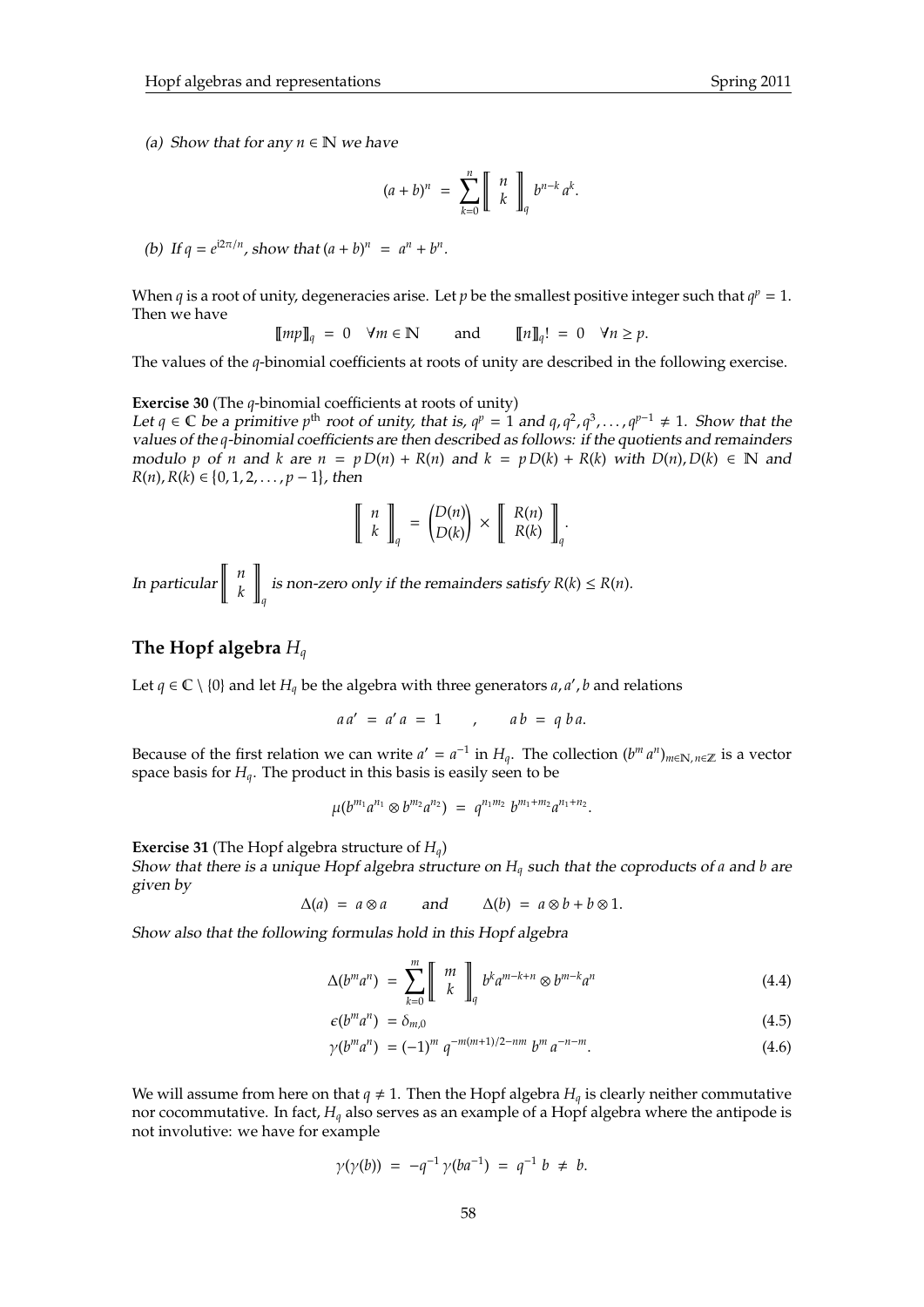## **About the restricted dual of** *H<sup>q</sup>*

Let us now consider the restricted dual  $H_q^{\circ}$ . By Corollary 3.50, it is spanned by the representative forms of finite dimensional *Hq*-modules, so let us start concretely from low-dimensional modules. In particular, Exercise 24 tells us that one-dimensional representations of *H<sup>q</sup>* correspond precisely to grouplike elements of  $H_q^{\circ}$ .

### **One-dimensional representations of** *H<sup>q</sup>*

Suppose  $V = \mathbb{C} v$  is a one-dimensional  $H_q$  module with basis vector *v*. We have

$$
a.v \ = \ z \ v
$$

for some complex number *z*, which must be non-zero since  $a \in H_q$  is invertible. Note that

$$
a.(b.v) = q b.(a.v) = qz b.v,
$$
\n(4.7)

which means that *b*.*v* is an eigenvector of *a* with a different eigenvalue,  $qz \neq z$ . Eigenvectors corresponding to different eigenvalues would be linearly independent, so in the one dimensional module we must have  $b.v = 0$ . It is now straighforward to compute the action of  $b<sup>m</sup>a<sup>n</sup>$ ,

$$
b^m a^n.v = \delta_{m,0} z^n v,
$$

from which we can read the only representative form  $\lambda_{1,1} \in H_q^{\circ}$  in this case. We define  $g_z \in H_q^{\circ}$  as that representative form

$$
\langle g_z, b^m a^n \rangle = \delta_{m,0} z^n.
$$

By Exercise 24, the one-dimensional representations correspond to grouplike elements of  $H^{\circ}_{q}$ , and indeed it is easy to verify by direct computation or as a special case of Equation (3.9) that

$$
\mu^*(g_z) = g_z \otimes g_z.
$$

To compute the products of two elements of this type, we use Equation (4.4):

$$
\langle \Delta^*(g_z \otimes g_w), b^m a^n \rangle = \langle g_z \otimes g_w, \Delta(b^m a^n) \rangle = \sum_{k=0}^m \left[ \begin{array}{c} m \\ k \end{array} \right]_q \langle g_z, b^k a^{m-k+n} \rangle \langle g_w, b^{m-k} a^n \rangle
$$
  

$$
= \sum_{k=0}^m \left[ \begin{array}{c} m \\ k \end{array} \right]_q \delta_{k,0} \delta_{m-k,0} z^{m-k+n} w^n = \delta_{m,0} (zw)^n = \langle g_{zw}, b^m a^n \rangle,
$$

that is, the product in  $H_q^{\circ}$  of these elements reads

$$
\Delta^*(g_z \otimes g_w) = g_{zw}.
$$

We see that the linear span of  $(g_z)_{z\in\mathbb{C}\setminus\{0\}}$  in  $H_q^\circ$  is isomorphic to the group algebra of the multiplicative group of non-zero complex numbers  $\mathbb{C}[\mathbb{C} \setminus \{0\}]$ .

We also remark that there is the trivial one-dimensional representation, explicitly determined by Equation (4.5),

$$
b^m a^n \cdot v = \epsilon(b^m a^n) v = \delta_{m,0} v = \langle g_1, b^m a^n \rangle v,
$$

and the corresponding grouplike element of the restricted dual is the unit of the restricted dual Hopf algebra,  $1_{H_q^{\circ}} = e^*(1) = g_1$ .

### **Two-dimensional representations of** *H<sup>q</sup>*

Let *V* be a two-dimensional  $H_q$ -module, and choose a basis  $v_1$ ,  $v_2$  in which *a* is in Jordan canonical form. Let  $z_1, z_2 \in \mathbb{C} \setminus \{0\}$  be the (different or equal) eigenvalues of *a*. Recall that if *v* is an eigenvector of *a* of eigenvalue *z*, then either *b*.*v* = 0 or *b*.*v* is a nonzero eigenvector of *a* with eigenvalue *qz*,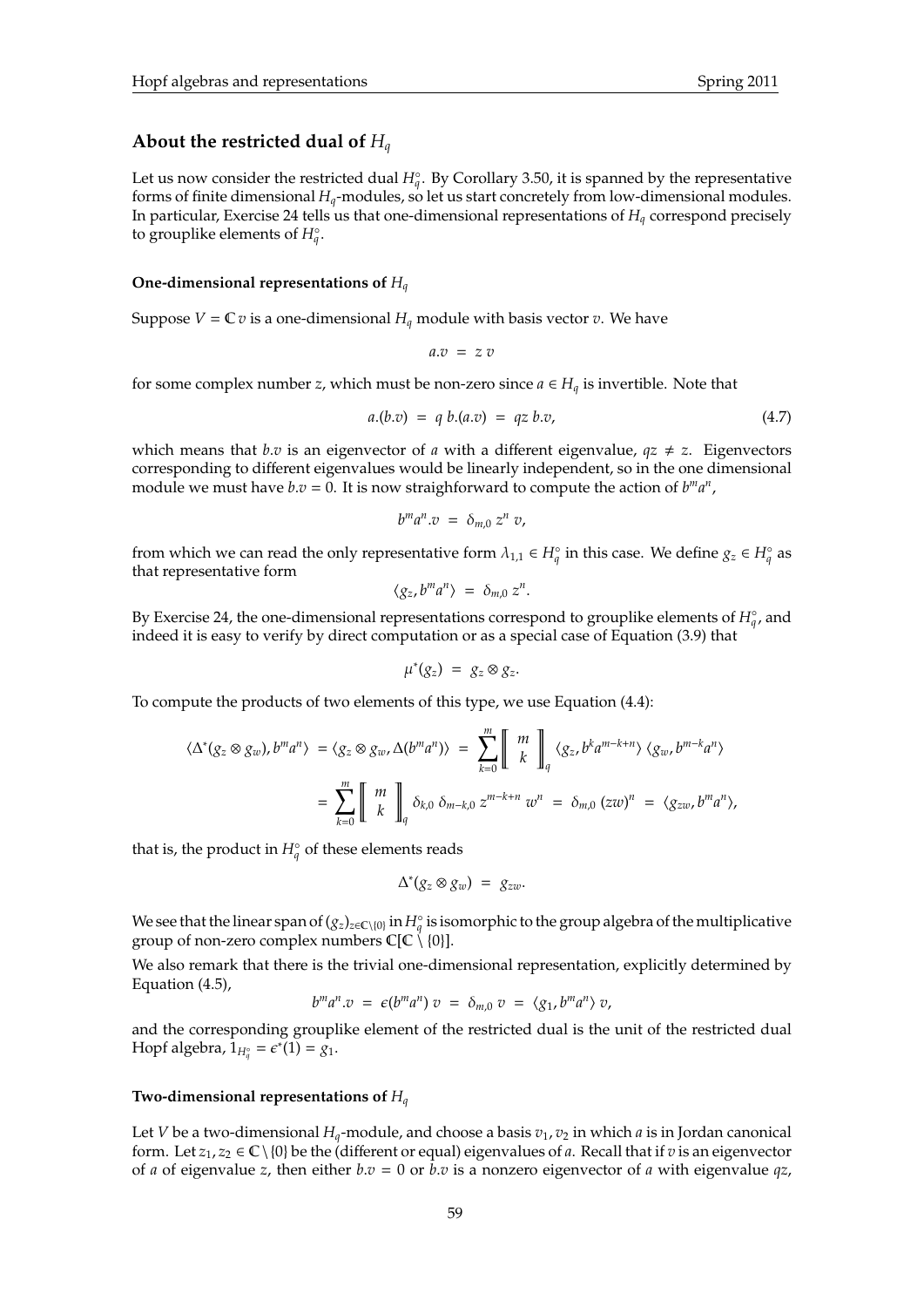as we saw in Equation (4.7). We continue to assume  $q \neq 0$  and  $q \neq 1$ , but let us also assume that *q* ≠ -1, so that *b* has to annihilate at least one eigenvector of *a* and let us without loss of generality suppose that

$$
a.v_1 = z_1 v_1
$$
 and  $b.v_1 = 0$ .

There are a few possible cases. Either *a* is diagonalizable or there is a size two Jordan block of *a* (in the latter case the eigenvalues of *a* must coincide), and either  $b.v_2 = 0$  or  $b.v_2$  is a nonzero multiple of  $v_1$  (in which case we must have  $z_1 = qz_2 \neq z_2$  by the above argument).

Consider first the case when *a* is diagonalizable and  $b \cdot v_2 = 0$ . Then  $a \cdot v_2 = z_2 v_2$  and we easily compute

$$
b^m a^n v_1 = \delta_{m,0} z_1^n v_1
$$
 and  $b^m a^n v_2 = \delta_{m,0} z_2^n v_2$ .

We read that the representative forms are of the same type as before,

$$
\lambda_{1,1} = g_{z_1}, \qquad \lambda_{2,1} = 0, \qquad \lambda_{1,2} = 0, \qquad \lambda_{2,2} = g_{z_2}.
$$

Consider then the case when *a* is not diagonalizable. We may assume a normalization of the basis vectors such that  $a.v_1 = z_1 v_1$  and  $a.v_2 = z_1 v_2 + v_1$ . We observe that

$$
(a - z1)2 \cdot v2 = 0 \qquad \text{and therefore}
$$
  

$$
(a - qz1)2 \cdot v2 = b(qa - qz1)2 \cdot v2 = q2 b(a - z1)2 \cdot v2 = 0.
$$

Thus *b*.*v*<sub>2</sub> would have a generalized eigenvalue  $qz_1$ , which is impossible, so we must have *b*.*v*<sub>2</sub> = 0, too. It is now easy to compute the action of the whole algebra on the module,

$$
b^m a^n v_1 = \delta_{m,0} z_1^n v_1
$$
 and  $b^m a^n v_2 = \delta_{m,0} (z_1^n v_2 + n z_1^{n-1} v_1).$ 

Here we find one new representative form: define  $g'_z \in H_q^{\circ}$ , for  $z \in \mathbb{C} \setminus \{0\}$ , by

$$
\langle g'_z, b^m a^n \rangle = \delta_{m,0} n z^{n-1}.
$$

Then the representative forms are

$$
\lambda_{1,1} = g_{z_1}, \qquad \lambda_{2,1} = 0, \qquad \lambda_{1,2} = g'_{z_1}, \qquad \lambda_{2,2} = g_{z_1}
$$

.

The coproduct in  $H_q^{\circ}$  of the newly found element can be read from Equation (3.9), with the result

$$
\mu^*(g'_z) = g_z \otimes g'_z + g'_z \otimes g_z.
$$

This could of course also be verified by the following direct calculation

$$
\langle \mu^*(g'_z), b^{m_1}a^{n_1} \otimes b^{m_2}a^{n_2} \rangle = \langle g'_z, b^{m_1}a^{n_1}b^{m_2}a^{n_2} \rangle = q^{n_1m_2} \langle g'_z, b^{m_1+m_2}a^{n_1+n_2} \rangle
$$
  
=  $q^{n_1m_2} \delta_{m_1+m_2,0} (n_1 + n_2) z^{n_1+n_2-1}$   
=  $q^0 \delta_{m_1,0} \delta_{m_2,0} (n_1 z^{n_1-1} z^{n_2} + z^{n_1} n_2 z^{n_2-1})$   
=  $\langle g'_z \otimes g_z + g_z \otimes g'_z, b^{m_1}a^{n_1} \otimes b^{m_2}a^{n_2} \rangle$ .

Consider finally the case when *a* is diagonalizable and  $b.v_2$  is a nonzero multiple of  $v_1$ . This requires  $z_1 = qz_2$ , and we may assume a normalization of the basis vectors such that

$$
a.v_1 = qz_2 v_1
$$
,  $a.v_2 = z_2 v_2$ ,  $b.v_1 = 0$ ,  $b.v_2 = v_1$ .

We then have

$$
b^m a^n v_1 = \delta_{m,0} (qz_2)^n v_1
$$
 and  $b^m a^n v_2 = \delta_{m,0} z_2^n v_2 + \delta_{m,1} z_2^n v_1$ 

so we find one new representative form again. Defining  $h_z^{(1)} \in H_q^{\circ}$ , for  $z \in \mathbb{C} \setminus \{0\}$ , by

$$
\langle h_z^{(1)}, b^m a^n \rangle = \delta_{m,1} z^n,
$$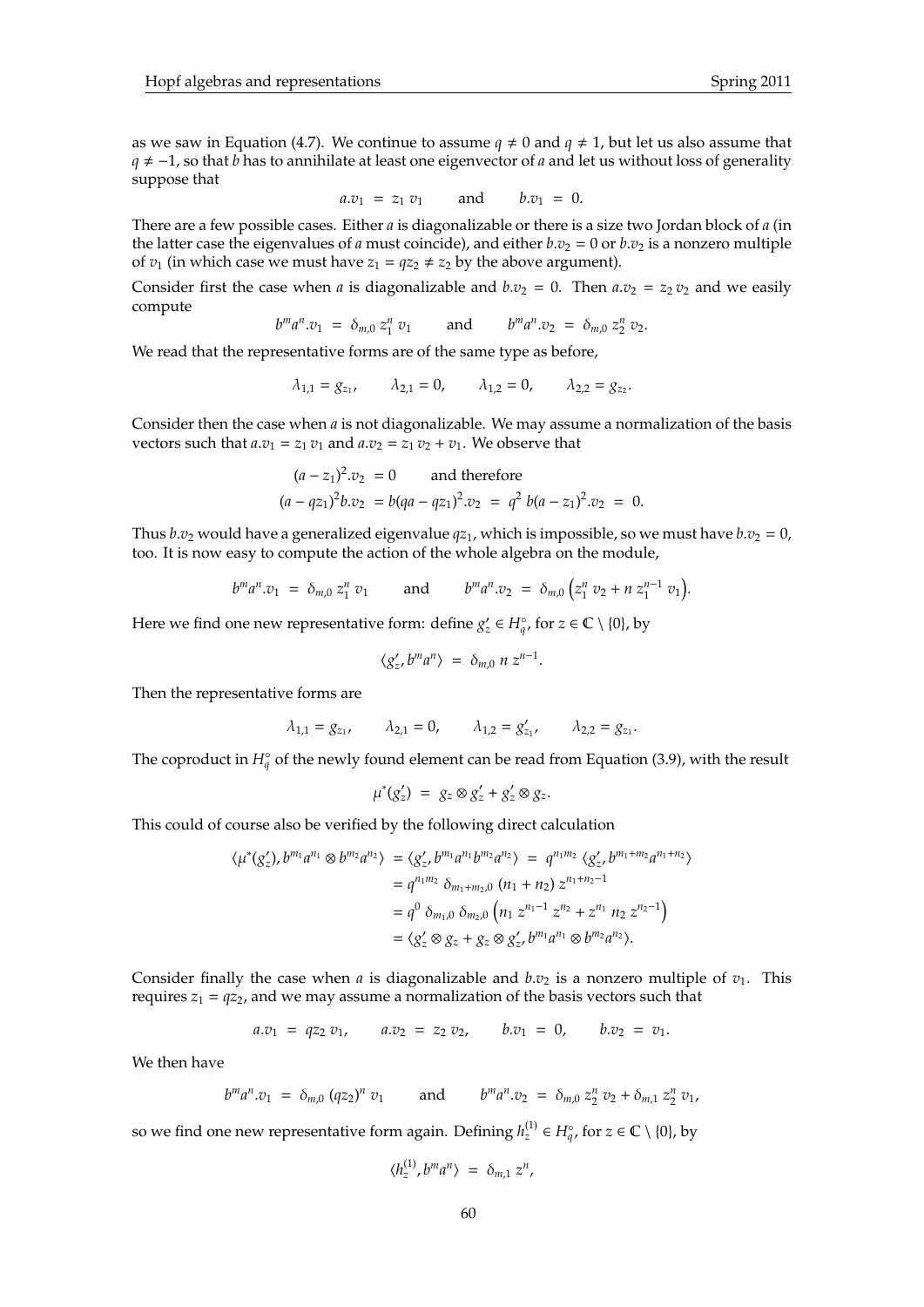the representative forms in this case read

$$
\lambda_{1,1} = g_{qz_2}, \qquad \lambda_{2,1} = 0, \qquad \lambda_{1,2} = h_{z_2}^{(1)}, \qquad \lambda_{2,2} = g_{z_2}.
$$

From Equation (3.9) we get the coproduct

$$
\mu^*(h_z^{(1)}) = g_{qz} \otimes h_z^{(1)} + h_z^{(1)} \otimes g_z.
$$
\n(4.8)

Since  $H_q^{\circ}$  is also a Hopf algebra, we would want to know also products of the newly found elements. We will only make explicit the subalgebra generated by  $h_z^{(1)}$ , leaving it as an exercise to compute the products for elements  $g'_z$ . It will turn out useful to define for any  $\breve{k} \in \mathbb{N}$  and  $z \in \mathbb{C} \setminus \{0\}$ the elements  $h_z^{(k)}$  of the dual by

$$
\langle h_z^{(k)}, b^m a^n \rangle = \delta_{m,k} z^n,
$$

of which we have considered the special cases  $h_z^{(1)}$  and  $h_z^{(0)} = g_z$ . The products are calculated as follows, using Equation (4.4),

$$
\langle \Delta^*(h_z^{(k)} \otimes h_w^{(l)}), b^m a^n \rangle = \langle h_z^{(k)} \otimes h_w^{(l)}, \Delta(b^m a^n) \rangle = \sum_{j=0}^m \left[ \begin{array}{c} m \\ j \end{array} \right]_q \langle h_z^{(k)}, b^j a^{m-j+n} \rangle \langle h_w^{(l)}, b^{m-j} a^n \rangle
$$
  

$$
= \sum_{j=0}^m \left[ \begin{array}{c} m \\ j \end{array} \right]_q \delta_{jk} z^{m-j+n} \delta_{m-j,l} w^n = \left[ \begin{array}{c} k+l \\ k \end{array} \right]_q z^{l+n} w^n \delta_{m,k+l}
$$
  

$$
= z^l \left[ \begin{array}{c} k+l \\ k \end{array} \right]_q \langle h_{zw}^{(k+l)}, b^m a^n \rangle,
$$

with the result

$$
h_z^{(k)} h_w^{(l)} = z^l \left[ \begin{array}{c} k+l \\ k \end{array} \right]_q h_{zw}^{(k+l)}.
$$
 (4.9)

### The restricted dual of  $H_q$  contains a copy of  $H_q$

Having done the calculations with one and two dimensional *Hq*-modules, we are ready to show that the Hopf algebra  $H_q^{\circ}$  contains a copy of  $H_q$  when  $q$  is not a root of unity.

### **L**emma **4.1**

Let *q* ∈  $\mathbb{C} \setminus \{0\}$  be such that *q*<sup>N</sup> ≠ 1 for all  $N \in \mathbb{Z} \setminus \{0\}$ . Then the algebra  $H_q$  can be embedded to its restricted dual by the linear map such that  $b^m a^n \mapsto \tilde{b}^m \tilde{a}^n$ , where

$$
\tilde{a} = g_q
$$
 and  $\tilde{b} = h_1^{(1)}$ .

This embedding is an injective homomorphism of Hopf algebras.

*Proof.* First,  $\tilde{a}$  is grouplike and thus invertible. Second, one sees from Equation (4.9) that

$$
\tilde{a}\tilde{b} = q h_q^{(1)} = q \tilde{b}\tilde{a},
$$

which shows that the needed relations are satisfied, and the given embedding is an algebra homomorphism. Denote by  $\tilde{1} = \epsilon^*(1) = g_1$  the unit of the restricted dual Hopf algebra. From Equation (4.8) we also read that

$$
\mu^*(\tilde{b}) = \tilde{a} \otimes \tilde{b} + \tilde{b} \otimes \tilde{1},
$$

and by the computations in Exercise 31 the values of the coproduct  $\mu^*$ , the counit  $\eta^*$  and the antipode γ<sup>\*</sup> on the elements  $\tilde{b}^m \tilde{a}^n$  are uniquely determined by these conditions. Finally, the images of the basis elements  $b^m a^n$  can be computed using Equation (4.9) with the result

$$
\tilde{b}^m \tilde{a}^n = [\![m]\!]_q! h_{q^n}^{(m)}.
$$

These are non-zero and linearly independent elements of the dual when *q* is not a root of unity, so the embedding is indeed injective.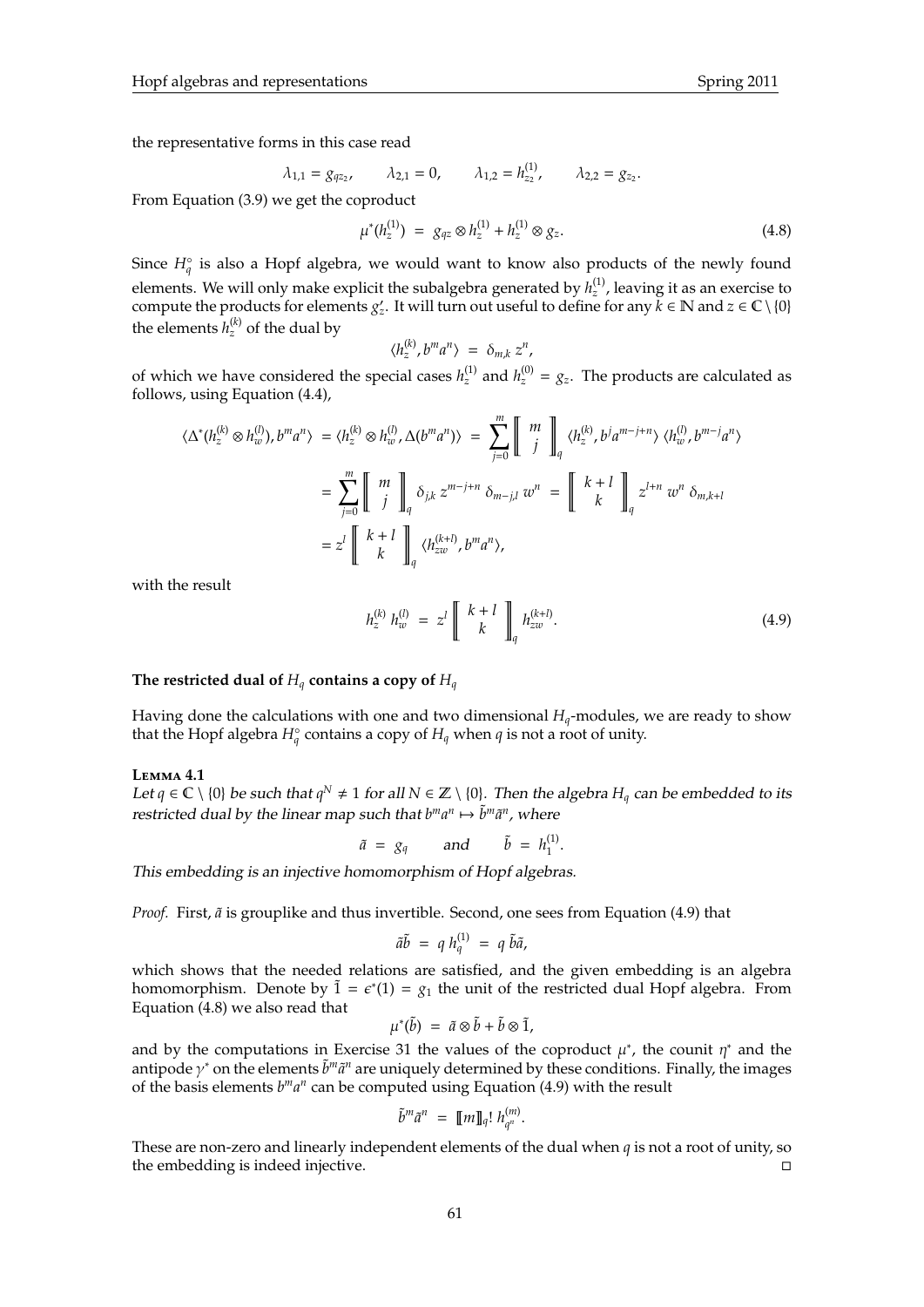## **4.2 Braided bialgebras and braided Hopf algebras**

In this section we discuss the braiding structure that is characteristic of quantum groups in addition to just Hopf algebra structure.

Recall that if *A* is a bialgebra, then we're able to equip tensor products of *A*-modules with an *A*-module structure, and the one dimensional vector space C with a trivial module structure. The coalgebra axioms guarantee in addition that the canonical vector space isomorphisms

 $(V_1 \otimes V_2) \otimes V_3 \cong V_1 \otimes (V_2 \otimes V_3)$ 

and

$$
V \otimes \mathbb{C} \cong V \cong \mathbb{C} \otimes V
$$

become isomorphisms of *A*-modules. If *A* is cocommutative,  $\Delta^{op} = \Delta$ , and if *V* and *W* are *A*-modules, then also the tensor flip

$$
S_{V,W}: V \otimes W \rightarrow W \otimes V
$$

becomes an isomorphism of *A*-modules. The property "braided" is a generalization of "cocommutative": we will not require equality of the coproduct and opposite coproduct, but only ask the two to be related by conjugation, and we will be able to keep weakened forms of some of the good properties of cocommutative bialgebras — in particular we obtain natural *A*-module isomorphisms

$$
c_{V,W}: V \otimes W \to W \otimes V
$$

that "braid" the tensor components.

### **The braid groups**

Let us start by discussing what braiding usually means.

**Definition 4.2.** For *n* a positive integer, the braid group on *n* strands is the group  $B_n$  with generators  $\sigma_1$ ,  $\sigma_2$ ...,  $\sigma_{n-1}$  and relations

$$
\sigma_j \sigma_{j+1} \sigma_j = \sigma_{j+1} \sigma_j \sigma_{j+1} \qquad \qquad \text{for } 1 \le j < n \tag{4.10}
$$

$$
\sigma_j \sigma_k = \sigma_k \sigma_j \qquad \qquad \text{for } |j - k| > 1. \tag{4.11}
$$

.

To see why this is called braiding, we visualize the elements as operations on *n* vertical strands, which we draw next to each other from bottom to top

The operations are continuation of the strands from the top, the generators and their inverses being visualized as follows

$$
\sigma_j = \qquad \qquad \text{and} \qquad \sigma_j^{-1} = \qquad \qquad .
$$

Having visualized the generators in this way, the equations  $\sigma_j^{-1} \sigma_j = e = \sigma_j \sigma_j^{-1}$  tell us to identify the following kinds of pictures

 $=$  . The set of  $=$  . The set of  $=$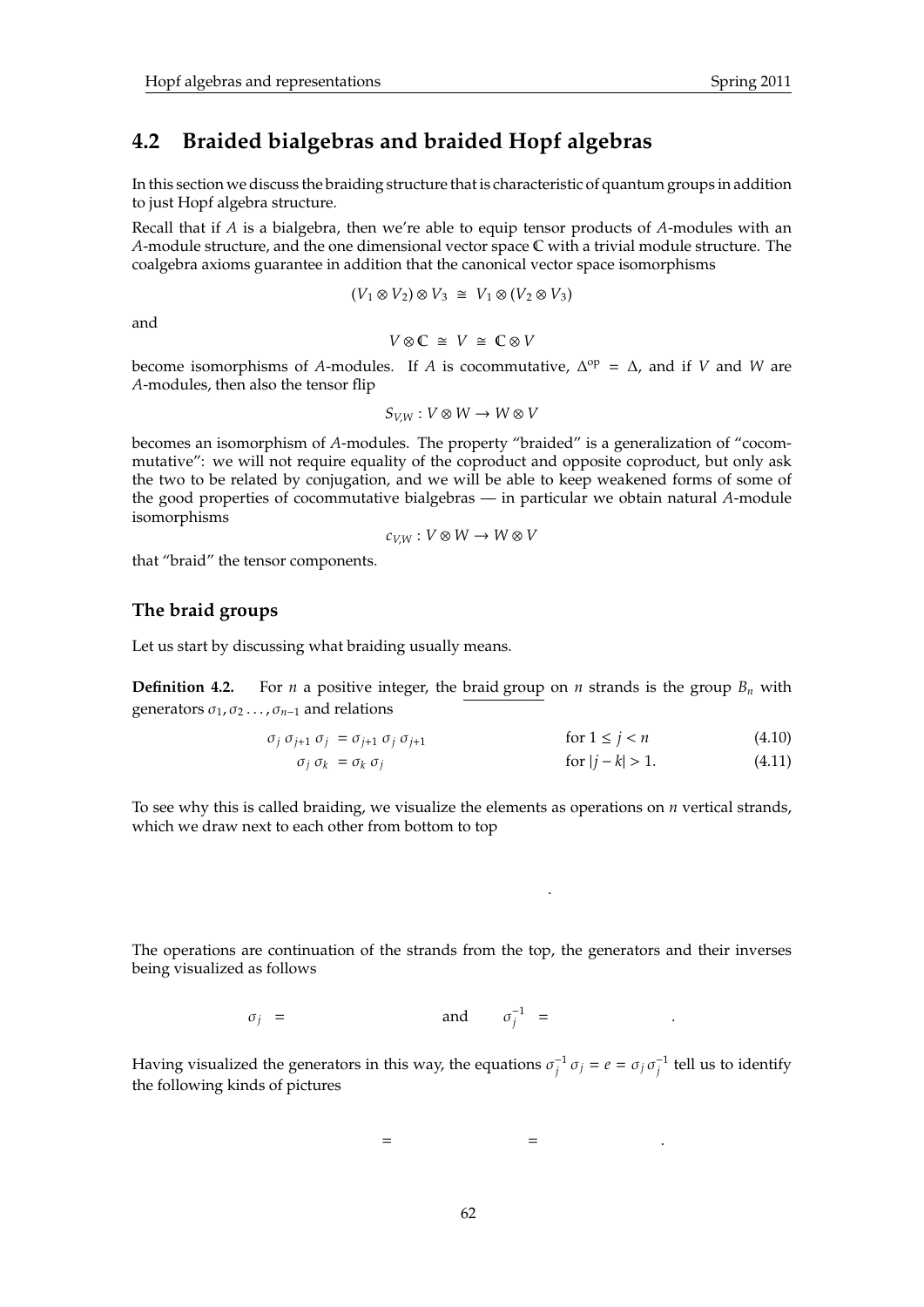The braid group relations tell us to identify pictures for example as shown below

$$
\overset{(4.10)}{=} \qquad \qquad \text{and} \qquad \qquad \overset{(4.11)}{=} \qquad \qquad \ldots
$$

**Remark 4.3.** In the symmetric group  $S_n$ , the transpositions of consequtive elements satisfy the relations (4.10) and (4.11). Such transpositions generate *Sn*, so there exists a surjective group homomorphism  $B_n \to S_n$  such that  $\sigma_j \mapsto (j \, j+1)$ . In other words, the symmetric group is isomorphic to a quotient of the braid group. In this quotient one only keeps track of the endpoints of the strands (permutation), forgetting about their possible entanglement (braid). The kernel of this group homomorphism is a normal subgroup of  $B<sub>n</sub>$  called the pure braid group: its elements do not permute the order of the strands from bottom to top, but the strands can be entangled with each other.

### **The Yang-Baxter equation**

A collection of complex numbers  $(r_i^{k,l})$ *i*,*j* )*i*,*j*,*k*,*l*∈{1,2,...,*d*} is said to satisfy the Yang-Baxter equation if

$$
\sum_{a,b,c=1}^{d} r_{a,b}^{l,m} r_{c,k}^{b,n} r_{i,j}^{a,c} = \sum_{a,b,c=1}^{d} r_{a,b}^{m,n} r_{i,c}^{l,a} r_{j,k}^{c,b} \qquad \text{for all } i, j, k, l, m, n \in \{1, 2, ..., d\}.
$$
 (4.12)

Observe that there are  $d^6$  equations imposed on  $d^4$  complex numbers.

Let *V* be a vector space with basis  $(v_i)_{i=1}^d$  and define

$$
\check{R}: V \otimes V \to V \otimes V \qquad \text{by} \qquad \check{R}(v_i \otimes v_j) = \sum_{k,l=1}^d r_{i,j}^{k,l} v_k \otimes v_l.
$$

Then the Yang-Baxter equation is equivalent with

$$
\check{R}_{12} \circ \check{R}_{23} \circ \check{R}_{12} = \check{R}_{23} \circ \check{R}_{12} \circ \check{R}_{23}, \tag{YBE}
$$

where  $\check{R}_{12}$ ,  $\check{R}_{23}$  :  $V \otimes V \otimes V \to V \otimes V \otimes V$  are defined as  $\check{R}_{12} = \check{R} \otimes id_V$  and  $\check{R}_{23} = id_V \otimes \check{R}$ . This equation has obvious resemblance with the braid group relation (4.10).

**Example 4.4.** If we set  $\check{R}(v_i \otimes v_j) = v_i \otimes v_j$  for all  $i, j \in \{1, 2, ..., d\}$ , that is  $r_{i,j}^{k,l}$  $\delta_{i,j}^{k,l} = \delta_{i,k} \delta_{j,l}$  and  $\check{R} = \operatorname{id}_{V \otimes V}$ , then  $\check{R}$  satisfies the Yang-Baxter equation since both sides of Equation (YBE) become id<sub>*V*⊗*V*⊗*V*</sub>.

**Example 4.5.** If we set  $\check{R}(v_i \otimes v_j) = v_j \otimes v_i$  for all  $i, j \in \{1, 2, ..., d\}$ , that is  $r_{i,j}^{k,l}$  $\delta_{i,j}^{k,l} = \delta_{i,l} \delta_{j,k}$  and  $\check{R} = S_{V,V}$ , then  $\check{R}$  satisfies the Yang-Baxter equation, as is verified by the following calculation on simple tensors

$$
\begin{array}{ccc}v_i\otimes v_j\otimes v_k &\stackrel{S_{V,V}\otimes \mathrm{id}_V}{\longmapsto} &v_j\otimes v_i\otimes v_k &\stackrel{\mathrm{id}_V\otimes S_{V,V}}{\longmapsto} &v_j\otimes v_k\otimes v_i &\stackrel{S_{V,V}\otimes \mathrm{id}_V}{\longmapsto} &v_k\otimes v_j\otimes v_i\\ v_i\otimes v_j\otimes v_k &\stackrel{\mathrm{id}_V\otimes S_{V,V}}{\longmapsto} &v_i\otimes v_k\otimes v_j &\stackrel{\mathrm{id}_V\otimes S_{V,V}}{\longmapsto} &v_k\otimes v_j\otimes v_i &\stackrel{\mathrm{id}_V\otimes S_{V,V}}{\longmapsto} &v_k\otimes v_j\otimes v_i.\end{array}
$$

**Exercise 32** (A solution to the Yang-Baxter equation)

Let *V* be a vector space with basis  $v_1, v_2, \ldots, v_d$  and let  $q \in \mathbb{C} \setminus \{0\}$ . Define a linear map

$$
\check{R}: V \otimes V \to V \otimes V \qquad \text{by} \qquad \check{R}(v_i \otimes v_j) = \begin{cases} q v_i \otimes v_j & \text{if } i = j \\ v_j \otimes v_i & \text{if } i < j \\ v_j \otimes v_i + (q - q^{-1}) v_i \otimes v_j & \text{if } i > j \end{cases}.
$$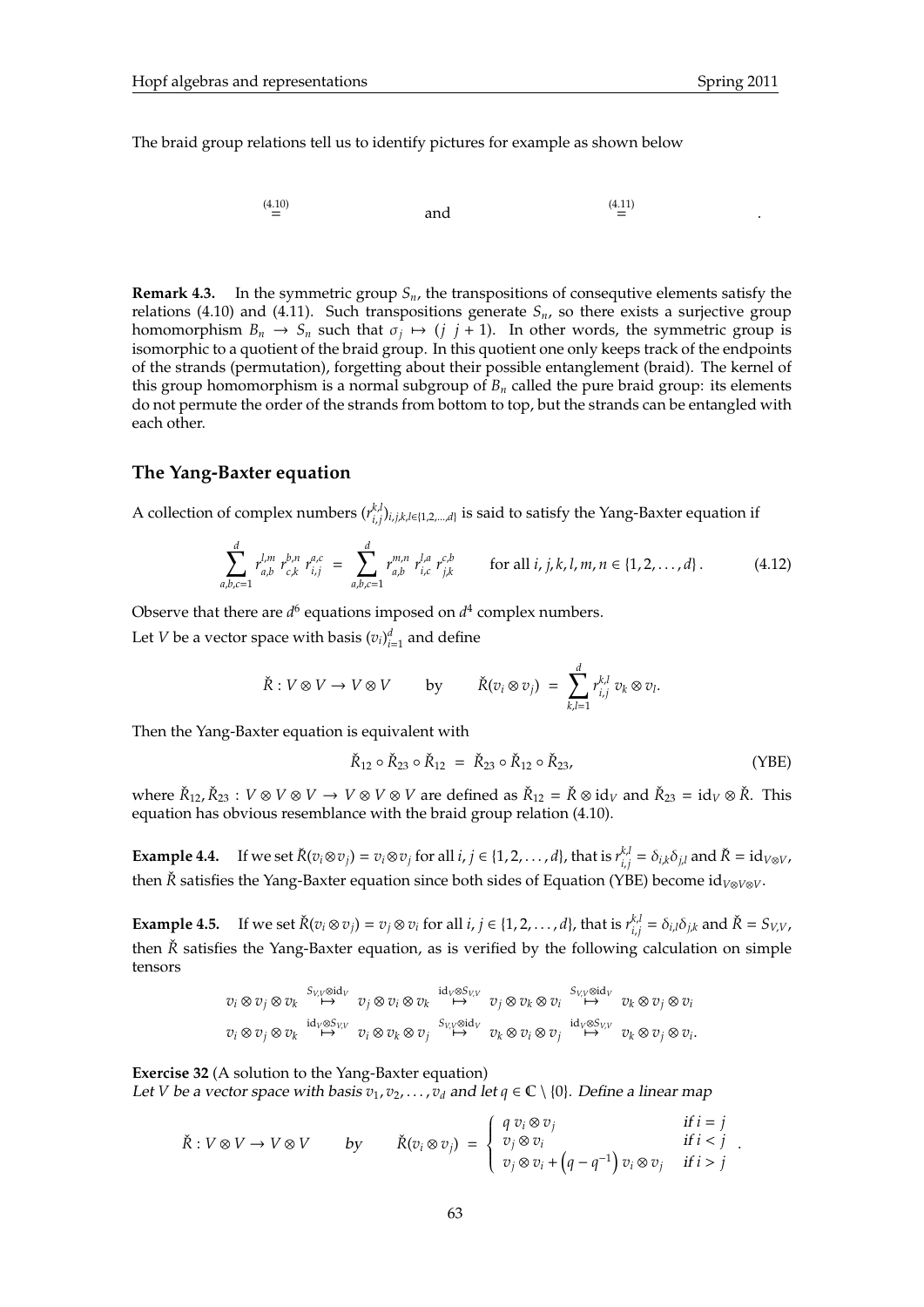(a) Verify that we have the following equality of linear maps  $V \otimes V \otimes V \to V \otimes V \otimes V$ 

$$
\check{R}_{12} \circ \check{R}_{23} \circ \check{R}_{12} = \check{R}_{23} \circ \check{R}_{12} \circ \check{R}_{23}.
$$
 (YBE)

(b) Verify also that

$$
(\check{R} - q \mathrm{id}_{V \otimes V}) \circ (\check{R} + q^{-1} \mathrm{id}_{V \otimes V}) = 0.
$$

The notations  $\check{R}_{12} = \check{R} \otimes id_V$  and  $\check{R}_{23} = id_V \otimes \check{R}$  are a special case of acting on chosen tensor components. More generally, if  $T: V \otimes V \to V \otimes V$  is a linear map, then on

$$
V^{\otimes n} = \underbrace{V \otimes V \otimes \cdots \otimes V}_{n \text{ times}}
$$

we define  $T_{ij}$ ,  $1 \le i, j \le n$ ,  $i \ne j$ , as the linear map that acts as *T* on the *i*<sup>th</sup> and *j*<sup>th</sup> tensor components and as identity on the rest. Explicitly, if

$$
T(v_k\otimes v_{k'})\ =\ \sum_{l,l'=1}^d t_{k,k'}^{l,l'}\ v_l\otimes v_{l'},
$$

then (assuming  $i < j$  for definiteness)

$$
T_{ij}(v_{k_1}\otimes\cdots\otimes v_{k_n})\;=\;\sum_{l,l'=1}^d t_{k_i,k_j}^{l,l'}\;v_{k_1}\otimes\cdots\otimes v_{k_{i-1}}\otimes v_l\otimes v_{k_{i+1}}\otimes\cdots\otimes v_{k_{j-1}}\otimes v_{l'}\otimes v_{k_{j+1}}\otimes\cdots\otimes v_{k_n}.
$$

**Exercise 33** (Two ways of writing the Yang-Baxter equation) Let *V* be a vector space, and let *R* and  $\check{R}$  be linear maps  $V \otimes V \rightarrow V \otimes V$  related by

$$
\check{R} = S_{V,V} \circ R.
$$

Show that the following equalities of linear maps  $V \otimes V \otimes V \rightarrow V \otimes V \otimes V$  are equivalent

(i) 
$$
\check{R}_{12} \circ \check{R}_{23} \circ \check{R}_{12} = \check{R}_{23} \circ \check{R}_{12} \circ \check{R}_{23}
$$
  
\n(ii)  $R_{12} \circ R_{13} \circ R_{23} = R_{23} \circ R_{13} \circ R_{12}$ . (YBE')

Note that here we could have taken the following as definitions

$$
R_{12} = R \otimes id_V
$$
  
\n
$$
R_{23} = id_V \otimes R
$$
  
\n
$$
R_{13} = (id_V \otimes S_{V,V}) \circ (R \otimes id_V) \circ (id_V \otimes S_{V,V}).
$$

### **P**roposition **4.6**

If  $\check{R}$  :  $V \otimes V \to V \otimes V$  is bijective and satisfies the Yang-Baxter equation (YBE), then on  $V^{\otimes n}$ there is a representation  $\rho : B_n \to \text{Aut}(V^{\otimes n})$  of the braid group  $B_n$ , such that  $\rho(\sigma_j) = \check{R}_{j,j+1}$  for all  $j = 1, 2, \ldots, n - 1$ .

*Proof.* First, if  $\check{R}$  is bijective, then clearly  $\check{R}_{j,j+1} \in Aut(V^{\otimes n})$  for all *j*. To show existence of a group homomorphism  $\rho$  with the given values on the generators  $\sigma_j$ , we need to verify the relations (4.10) and (4.11) for the images  $\check{R}_{j,j+1}$ . The first relation follows from the Yang-Baxter equation (YBE), and the second is obvious since when  $|j - k| > 1$ , the matrix  $\check{R}_{j,j+1}$  acts as identity on the tensor components *k* and *k* + 1, and vice versa.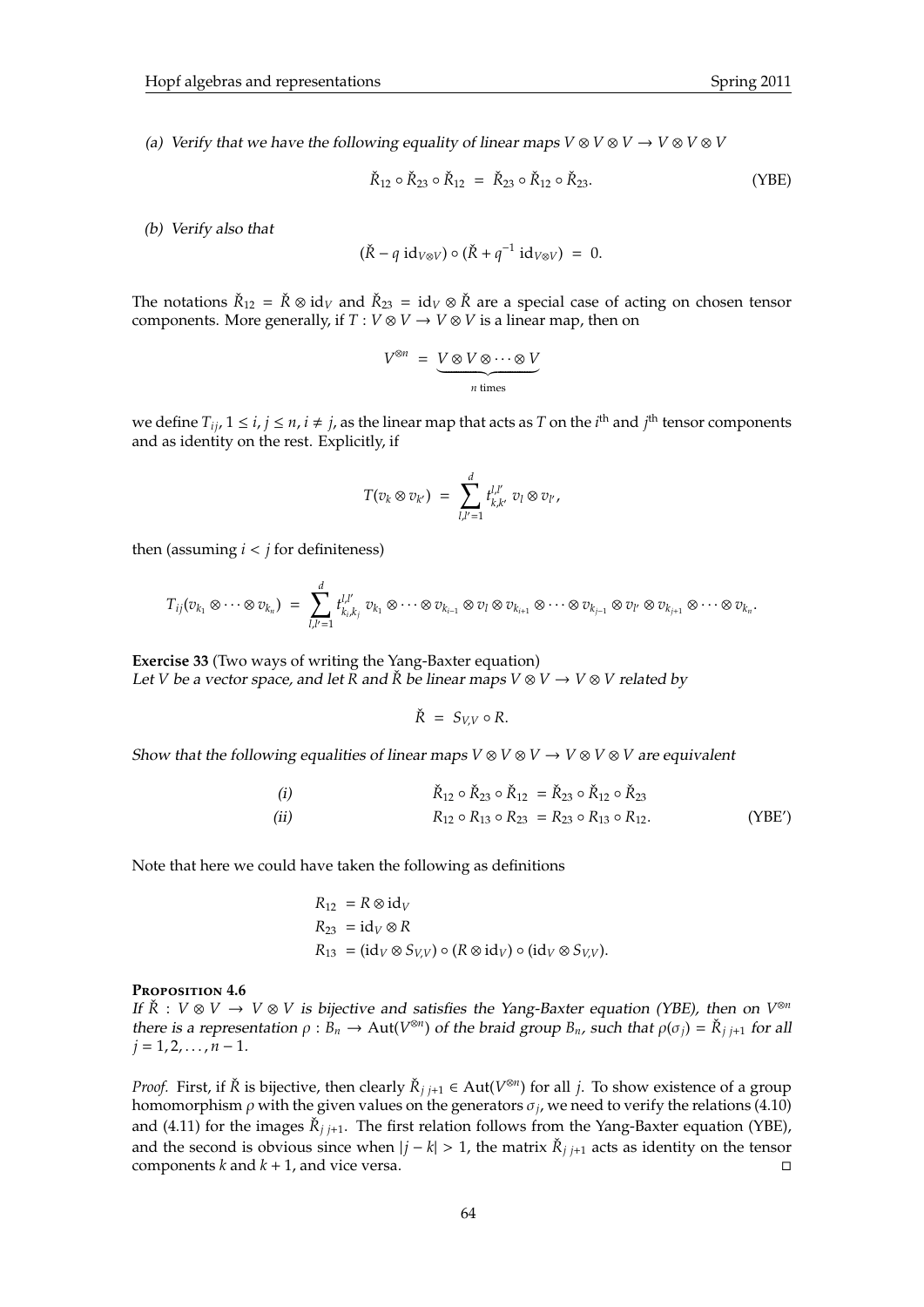## **Universal R-matrix and braided bialgebras**

The universal R-matrix is an algebra element, which in representations becomes a solution to the Yang-Baxter equation. Let *A* be an algebra (in what follows always in fact a bialgebra or a Hopf algebra), and equip *A* ⊗ *A* and *A* ⊗ *A* ⊗ *A* as usually with the algebra structures given by componentwise products, for example  $(a \otimes a')(b \otimes b') = ab \otimes a'b'$  for all  $a, a', b, b' \in A$ . Suppose that we have an element *R* ∈ *A* ⊗ *A*, which we write as a sum of elementary tensors

$$
R = \sum_{i=1}^r s_i \otimes t_i,
$$

with some  $s_i$ ,  $t_i \in A$ ,  $i = 1, 2, ..., r$ . Then we use the notations

$$
R_{12} = \sum_i s_i \otimes t_i \otimes 1_A \qquad R_{13} = \sum_i s_i \otimes 1_A \otimes t_i \qquad R_{23} = \sum_i 1_A \otimes s_i \otimes t_i.
$$

**Definition 4.7.** Let *A* be a bialgebra (or a Hopf algebra). An element  $R \in A \otimes A$  is called a universal R-matrix for *A* if

- (R0) *R* is invertible in the algebra  $A \otimes A$
- (R1) for all *x*  $\in$  *A* we have  $\Delta^{op}(x) = R \Delta(x) R^{-1}$
- (R2) (∆ ⊗ id*A*)(*R*) = *R*<sup>13</sup> *R*<sup>23</sup>
- (R3)  $(id_A ⊗ ∆)(R) = R_{13} R_{12}$ .

A pair (*A*,*R*) as above is called a braided bialgebra (or braided Hopf algebra, if *A* is a Hopf algebra).

Instead of the terms "braided bialgebra" or "braided Hopf algebra", Drinfeld originally used the terms "quasitriangular bialgebra" and "quasitriangular Hopf algebra". That is why one occasionally encounters these terms in the literature.

**Example 4.8.** If *A* is a commutative bialgebra,  $\Delta = \Delta^{op}$ , then  $R = 1_A \otimes 1_A$  is a universal R-matrix. Thus braided bialgebras generalize cocommutative bialgebras.

**Exercise 34** (Coproducts commute with a full twist) Show that  $R_{21} R \Delta(x) = \Delta(x) R_{21} R$  for all  $x \in A$ .

**Exercise 35** (A universal R-matrix for the Hopf algebra of cyclic group) Let *A* = C[Z/*N*Z] be the group algebra of the cyclic group of order *N*, generated by one element θ such that  $θ^N = 1_A$ . Denote also  $ω = \exp(2πi/N)$ . Show that the element

$$
R = \frac{1}{N} \sum_{k,l=0}^{N-1} \omega^{kl} \theta^k \otimes \theta^l
$$

is a universal R-matrix for *A*.

Hint: To find the inverse element, Exercise 37 may help.

**Exercise 36** (Another universal R-matrix) Show that if *R* is a universal *R*-matrix for a bialgebra *A*, then  $R_{21}^{-1} = S_{A,A}(R^{-1})$  is also a universal R-matrix for *A*.

A few properties of braided bialgebras are listed in the following.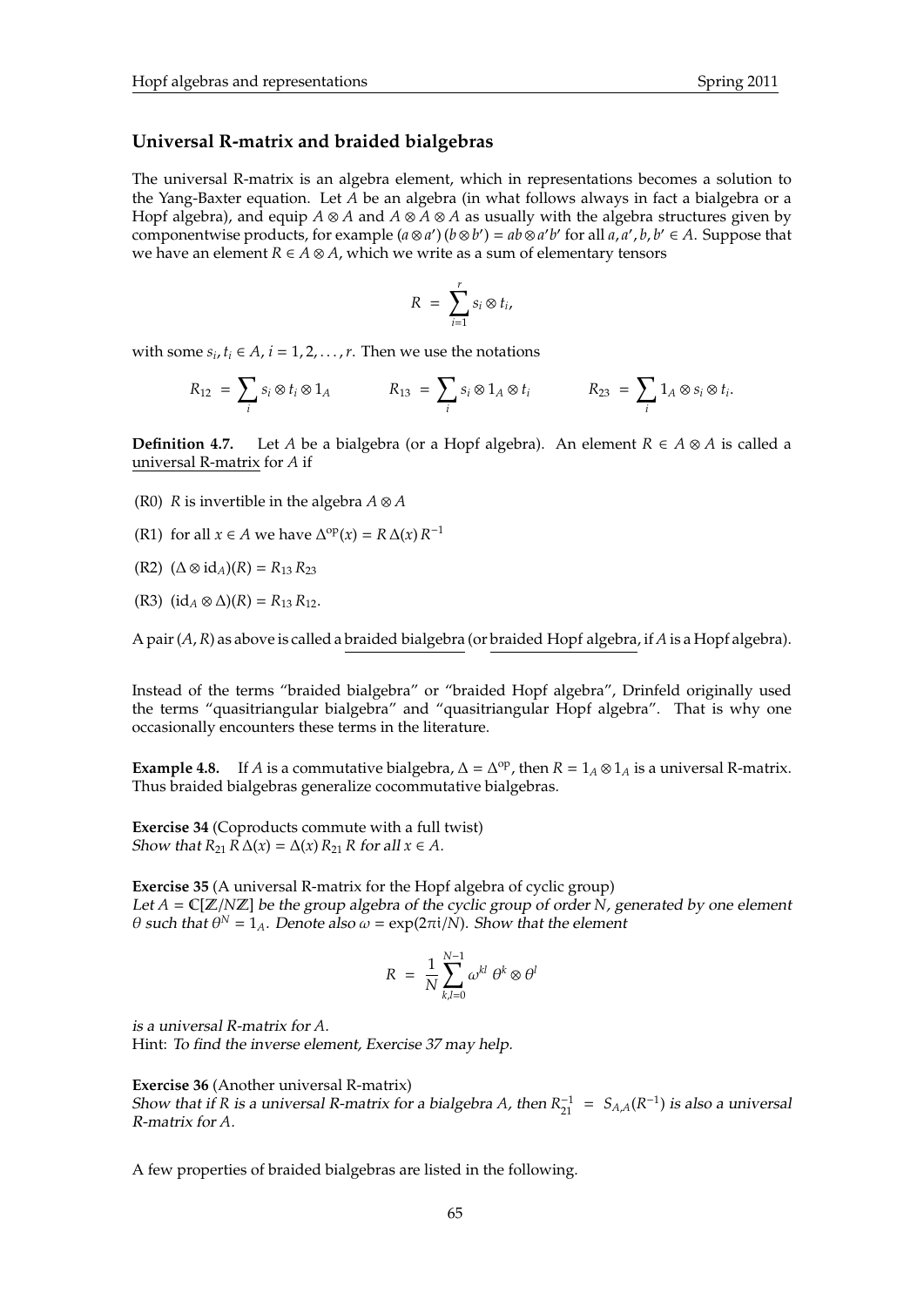### **P**roposition **4.9**

Let (*A*,*R*) be a braided bialgebra. Then we have

- $(\epsilon \otimes id_A)(R) = 1_A$  and  $(id_A \otimes \epsilon)(R) = 1_A$
- $R_{12} R_{13} R_{23} = R_{23} R_{13} R_{12}.$

*Proof.* To prove the second property, write

$$
R_{12} R_{13} R_{23} \stackrel{(R2)}{=} R_{12} (\Delta \otimes id_A)(R) \stackrel{(R1)}{=} (\Delta^{\rm op} \otimes id_A)(R) R_{12}
$$
  
=  $((S_{A,A} \otimes id_A) \circ (\Delta \otimes id_A)(R)) R_{12} \stackrel{(R2)}{=} ((S_{A,A} \otimes id_A)(R_{13}R_{23})) R_{12}$   
=  $R_{23} R_{13} R_{12}$ .

To prove the first formula of the first property, we use two different ways to rewrite the expression

$$
(\epsilon \otimes id_A \otimes id_A) \circ (\Delta \otimes id_A)(R). \tag{4.13}
$$

On the one hand, we could simply use  $(\epsilon \otimes id) \circ \Delta = id$  to write (4.13) as *R*. On the other hand, if we denote  $r = (\epsilon \otimes id_B)(R) \in A$  and use property (R2) of R-matrices, we get

$$
(4.13) \stackrel{(R2)}{=} (\epsilon \otimes id_A \otimes id_A)(R_{13}R_{23}) = (1_A \otimes r)R.
$$

The equality of the two simplified expressions,  $R = (1_A \otimes r)R$ , implies  $1_A \otimes r = 1_A \otimes 1_A$  since *R* is invertible, and therefore we get  $r = 1_A$  as claimed.

The case of  $(id_A \otimes \epsilon)(R)$  is handled similarly by considering the expression  $(id \otimes id \otimes \epsilon) \circ (id \otimes \Delta)(R)$ instead of (4.13).

The promised braiding isomorphism of tensor product representations in two different orders goes as follows. Let *A* be a braided bialgebra (or braided Hopf algebra) with universal Rmatrix  $R \in A \otimes A$ , and suppose that *V* and *W* are two *A*-modules, with  $\rho_V : A \to \text{End}(V)$  and  $\rho_W$ : *A*  $\rightarrow$  End(*W*) the respective representations. Recall that the vector spaces *V* ⊗ *W* and *W* ⊗ *V* are equipped with the representations of *A* given by  $\rho_{V\otimes W} = (\rho_V \otimes \rho_W) \circ \Delta$  and  $\rho_{W\otimes V} = (\rho_W \otimes \rho_V) \circ \Delta$ .

### **P**roposition **4.10**

Let *A* be a braided bialgebra with universal R-matrix  $R \in A \otimes A$ . The linear map  $c_{VW} : V \otimes W \rightarrow W \otimes V$ defined by

$$
c_{V,W} = S_{V,W} \circ ((\rho_V \otimes \rho_W)(R))
$$

is an isomorphism of *A*-modules. The collection (*cV*,*W*)*V*,*W A*-modules of isomorphisms of *A*-modules is natural in the sense that if  $f: V \to V'$  and  $g: W \to W'$  are A-module maps, then we have

$$
c_{V',W'} \circ (f \otimes g) = (g \otimes f) \circ c_{V,W} \quad \text{as maps } V \otimes W \to W' \otimes V'.
$$

*Proof.* The map  $(\rho_V \otimes \rho_W)(R) : V \otimes W \to V \otimes W$  is bijective, with inverse  $(\rho_V \otimes \rho_W)(R^{-1})$ . Since  $S_{V,W}: V \otimes W \to W \otimes V$  is obviously also bijective, the map  $c_{V,W}$  is indeed a bijective linear map. We must only show that it respects the *A*-module structures. Let  $x \in A$  and compute

$$
c_{V,W} \circ \rho_{V\otimes W}(x) = S_{V,W} \circ ((\rho_V \otimes \rho_W)(R)) \circ ((\rho_V \otimes \rho_W)(\Delta(x)))
$$
  
\n
$$
= S_{V,W} \circ ((\rho_V \otimes \rho_W)(R\Delta(x)))
$$
  
\n
$$
\stackrel{(R1)}{=} S_{V,W} \circ ((\rho_V \otimes \rho_W)(\Delta^{\text{op}}(x)R))
$$
  
\n
$$
= S_{V,W} \circ ((\rho_V \otimes \rho_W)(\Delta^{\text{op}}(x))) \circ ((\rho_V \otimes \rho_W)(R))
$$
  
\n
$$
= ((\rho_W \otimes \rho_V)(\Delta(x))) \circ S_{V,W} \circ ((\rho_V \otimes \rho_W)(R))
$$
  
\n
$$
= \rho_{W\otimes V}(x) \circ c_{V,W}.
$$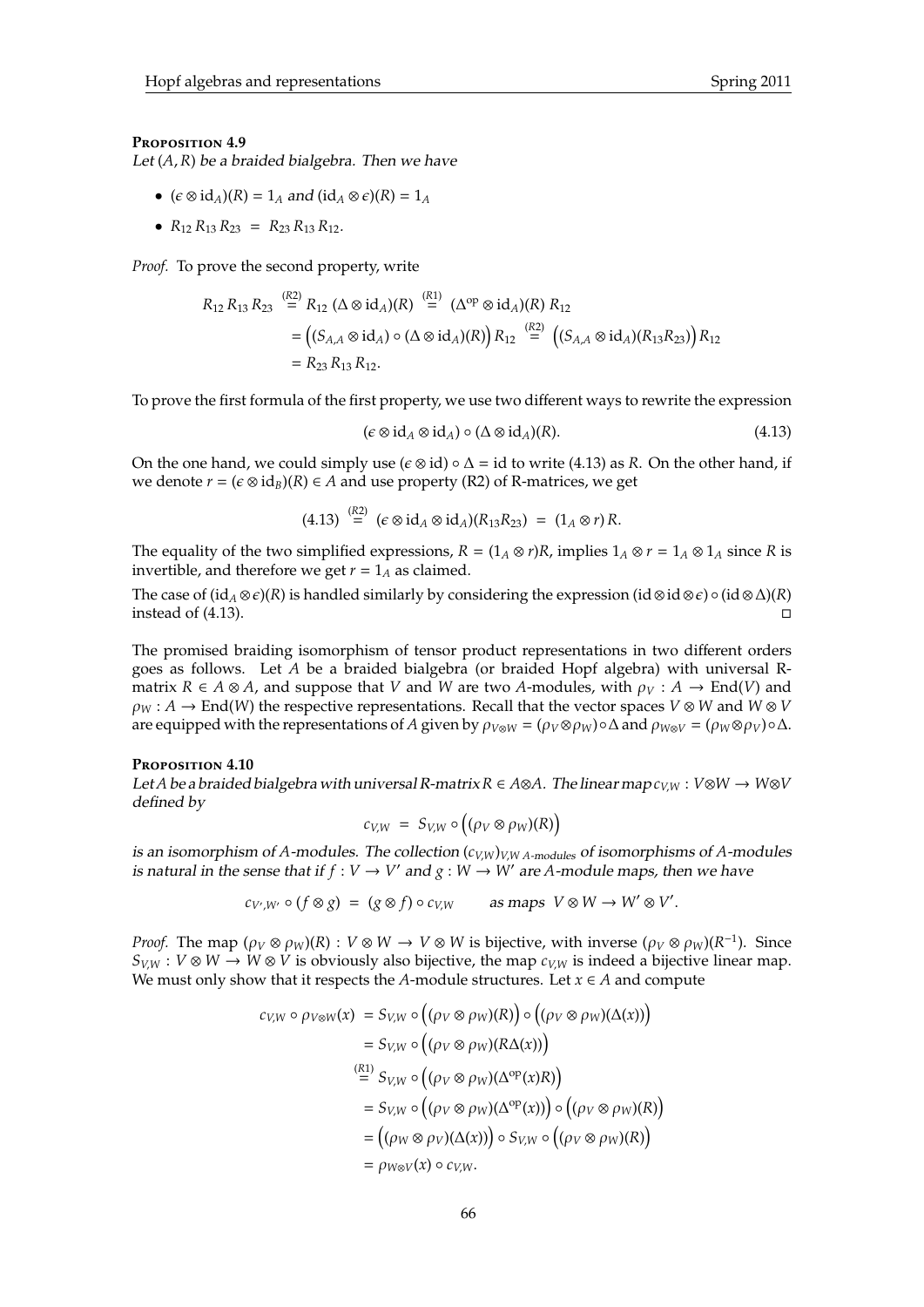This shows that the action by *x* in the different modules is preserved by  $c_{V,W}$ .

The naturality follows from an obvious calculation, which just uses the *A*-linearity of  $f: V \to V'$ and  $g: W \to W'$ . Write the universal R-matrix as  $R = \sum_i s_i \otimes t_i \in A \otimes A$ . Let  $v \in V$  and  $w \in W$ , and calculate

$$
(c_{V',W'} \circ (f \otimes g))(v \otimes w) = c_{V',W'}((f(v) \otimes g(w)))
$$
  
=  $S_{V',W'}(\sum_i s_i.f(v) \otimes t_i.g(w)) = S_{V',W'}(\sum_i f(s_i.v) \otimes g(t_i.w))$   
=  $(S_{V',W'} \circ (f \otimes g))(\sum_i (s_i.v) \otimes (t_i.w)) = ((g \otimes f) \circ S_{V,W})(\sum_i (s_i.v) \otimes (t_i.w))$   
=  $((g \otimes f) \circ c_{V,W})(v \otimes w).$ 

We next show that braiding with the trivial representation does nothing, and that the braiding respects tensor products: one can braid the the components of a tensor product one at a time in the following sense.

### **L**emma **4.11**

Let *U*, *V*, *W* be three representations of a braided bialgebra *A*. Then we have

| (i)   | $c_{\mathbb{C}\otimes V}$ = id <sub>V</sub> and $c_{V\otimes\mathbb{C}}$ = id <sub>V</sub> | as maps $V \rightarrow V$                                            |
|-------|--------------------------------------------------------------------------------------------|----------------------------------------------------------------------|
| (ii)  | $c_{U\otimes V,W} = (c_{U,W}\otimes id_V) \circ (id_U \otimes c_{V,W})$                    | as a map $U \otimes V \otimes W \rightarrow W \otimes U \otimes V$   |
| (iii) | $c_{U,V\otimes W} = (\mathrm{id}_V \otimes c_{U,W}) \circ (c_{U,V} \otimes \mathrm{id}_W)$ | as a map $U \otimes V \otimes W \rightarrow V \otimes W \otimes U$ . |

*Proof.* The claims in (i) are of course with identifications  $\mathbb{C} \otimes V \cong V$  and  $V \otimes \mathbb{C} \cong V$ . With the universal R-matrix written as  $R = \sum_i s_i \otimes t_i \in A \otimes A$ , and with  $v \in V$  we calculate for example

$$
c_{\mathbb{C}\otimes V}(1\otimes v) = S_{\mathbb{C},V}\big(\sum_i(s_i.1)\otimes (t_i.v)\big) = S_{\mathbb{C},V}\big(\sum_i \epsilon(s_i)\otimes (t_i.v)\big)
$$

With the identification  $C \otimes V \cong V$  the last expression is

$$
\sum_i \epsilon(s_i) \; t_i.v.
$$

Using the first part of Proposition 4.9, this is finally just 1*A*.*v*, that is *v*. The other claim in (i) is similar.

Assertions (ii) and (iii) are direct consequences of the axioms (R2) and (R3), respectively. Consider for example the assertion (iii). Let  $u \in \overline{U}$ ,  $v \in V$ ,  $w \in W$ . We have

$$
c_{U,V\otimes W}(u\otimes v\otimes w) = S_{U,V\otimes W}\Big(\sum_{i}\Big(s_{i}.u\Big)\otimes\Big(t_{i}.(v\otimes w)\Big)\Big)
$$
  

$$
= \sum_{i}\Big(t_{i}.(v\otimes w)\Big)\otimes\Big(s_{i}.u\Big)
$$
  

$$
= \sum_{i}\Big(\sum_{(t_{i})}((t_{i})_{(1)}.v\otimes (t_{i})_{(2)}.w)\Big)\otimes\Big(s_{i}.u\Big)
$$

Recall property (R3), which we write in the following form

$$
\sum_i \sum_{(t_i)} s_i \otimes (t_i)_{(1)} \otimes (t_i)_{(2)} = (\mathrm{id}_A \otimes \Delta)(R) \stackrel{\text{(R3)}}{=} R_{13} R_{12} = \sum_{j,k} s_j s_k \otimes t_k \otimes t_j.
$$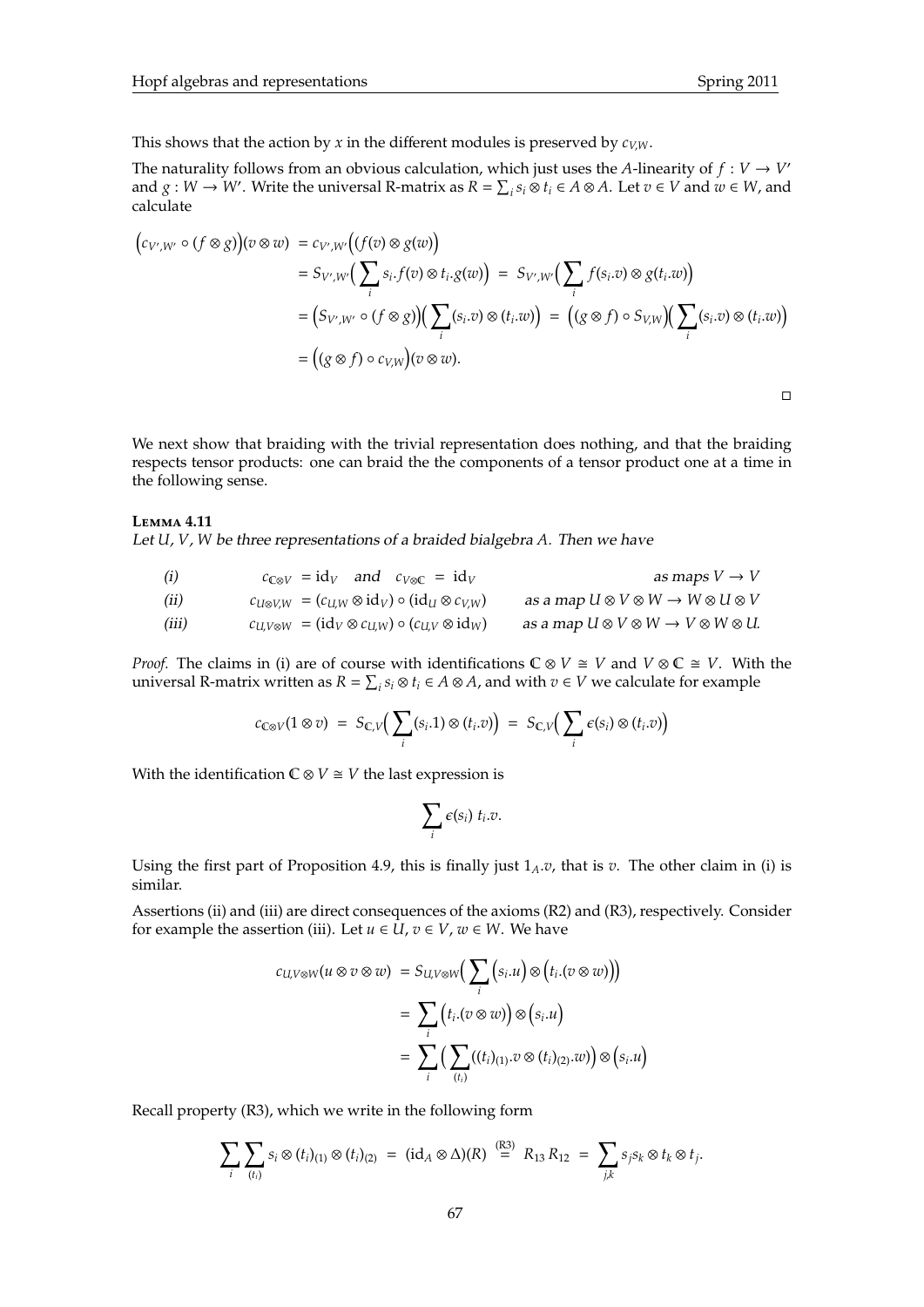$$
c_{U,V\otimes W}(u\otimes v\otimes w) = \sum_{j,k}(t_k.v)\otimes (t_j.w)\otimes (s_j s_k.u)
$$
  
= 
$$
\sum_k (t_k.v)\otimes (c_{U,W}(s_k.u\otimes w))
$$
  
= 
$$
(id_V\otimes c_{U,W})(\sum_k (t_k.v)\otimes (s_k.u)\otimes w)
$$
  
= 
$$
((id_V\otimes c_{U,W})\circ (c_{U,V}\otimes id_W))(v\otimes u\otimes w).
$$

The proof of assertion (ii) is entirely parallel, using the axiom  $(R2)$  instead.

Note that the last property in Proposition 4.9 above is like the Yang-Baxter equation (YBE'), but for algebra elements. When acting on representations, all components need not be the same, so we get a slight generalization of the Yang-Baxter equation.

### **P**roposition **4.12**

Let *U*, *V*, *W* be three representations of a braided bialgebra *A*. Then we have

$$
(c_{V,W}\otimes \mathrm{id}_U)\circ (\mathrm{id}_V\otimes c_{U,W})\circ (c_{U,V}\otimes \mathrm{id}_W) \;=\; (\mathrm{id}_W\otimes c_{U,V})\circ (c_{U,W}\otimes \mathrm{id}_V)\circ (\mathrm{id}_U\otimes c_{V,W})
$$

as linear maps

$$
U\otimes V\otimes W\to W\otimes V\otimes U.
$$

*Proof.* Just like the above algebra version of the Yang-Baxter equation, this follows from Lemma 4.11. We first reckognize on the left hand side a piece which can be simplified with the property (i) of the lemma. Then we use the naturality of the braiding, with  $g = c_{V/W}$  and  $f = id_U$  and finally again the property (i). The calculation thus reads

$$
(c_{V,W} \otimes id_{U}) \circ (id_{V} \otimes c_{U,W}) \circ (c_{U,V} \otimes id_{W}) = (c_{V,W} \otimes id_{U}) \circ c_{U,V \otimes W}
$$
  
=  $c_{U,W \otimes V} \circ (id_{U} \otimes c_{V,W})$   
=  $(id_{W} \otimes c_{U,V}) \circ (c_{U,W} \otimes id_{V}) \circ (id_{U} \otimes c_{V,W}).$ 

 $\Box$ 

Suppose that  $\rho_V : A \to \text{End}(V)$  is a representation of a braided bialgebra A. The vector space  $V^{\otimes n}$ is equipped with the representation of *A*

$$
\rho = (\rho_V \otimes \rho_V \otimes \cdots \otimes \rho_V) \circ \Delta^{(n)},
$$

where  $\Delta^{(n)}$  denotes the *n* − 1-fold coproduct, defined (for example) as

$$
\Delta^{(n)} \;=\; (\Delta \otimes \mathrm{id}_A \otimes \cdots \otimes \mathrm{id}_A) \circ \cdots \circ (\Delta \otimes \mathrm{id}_A) \circ \Delta,
$$

although by coassociativity we are allowed to write it in other ways if we wish.

In Proposition 4.12 taking also  $U = V$  and  $W = V$ , we get the Yang-Baxter equation. Combining with Proposition 4.10, we have proved the following.

### **T**heorem **4.13**

Let *A* be a braided bialgebra (or a braided Hopf algebra) with universal R-matrix *R* ∈ *A* ⊗ *A*, and let  $\rho_V : A \to \text{End}(V)$  be a representation of A in a vector space V. Then the linear map  $\check{R}: V \otimes V \to V \otimes V$  given by

$$
\check{R} = c_{V,V} = S_{V,V} \circ ((\rho_V \otimes \rho_V)(R))
$$

is a solution to the Yang-Baxter equation. Moreover, on the *n*-fold tensor product space *V* ⊗*n* , the braid group action defined by  $\tilde{R}$  as in Proposition 4.6 commutes with the action of A.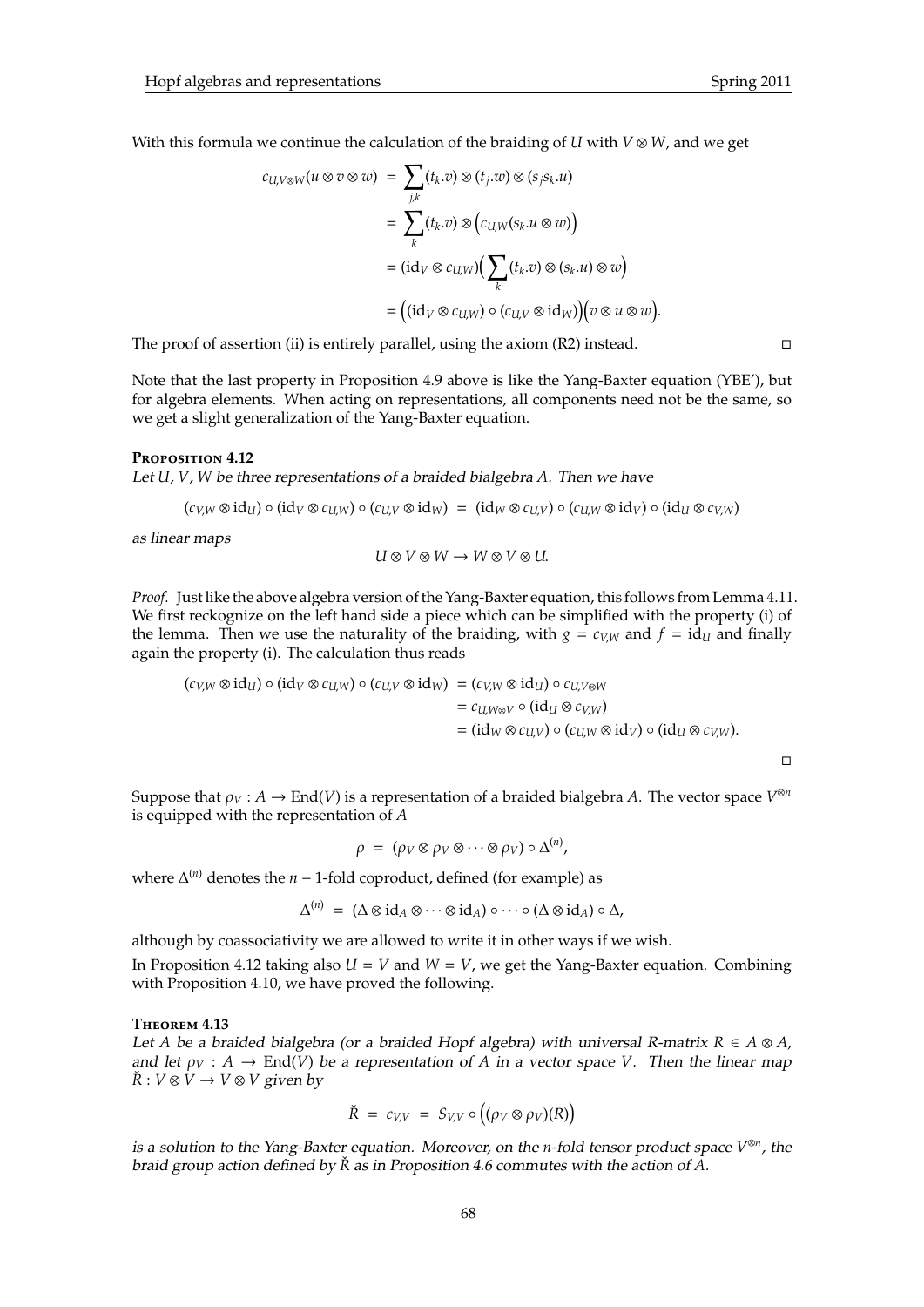### **Braided Hopf algebras**

Let  $A = (A, \mu, \Delta, \eta, \epsilon, \gamma)$  be a Hopf algebra, and suppose that there exists a universal R-matrix *R* ∈ *A* ⊗ *A*, i.e. that *A* can be made a braided Hopf algebra. We will now investigate some implications that this has on the structure of the Hopf algebra and on the universal R-matrix.

**Exercise 37** (Behavior of universal R-matrix under the antipode) Show that for a braided Hopf algebra *A* we have

 $(\gamma \otimes id_A)(R) = R^{-1}$  and  $(\gamma \otimes \gamma)(R) = R$ .

Hint: For the first statement, remember Proposition 4.9. For the second, Exercise 36 comes in handy.

We can now prove a statement analogous to the property that in cocommutative Hopf algebras the square of the antipode is the identity map. Here we obtain that the square of the antipode of a braided Hopf algebra is an inner automorphism.

### **T**heorem **4.14**

Let *A* be a braided Hopf algebra with a universal *R*-matrix  $R = \sum_i s_i \otimes t_i$ . Then, for all  $x \in A$  we have

$$
\gamma(\gamma(x)) = u \, x \, u^{-1},
$$

where  $u \in A$  is

$$
u = \mu \circ (\gamma \otimes id_A) \circ S_{A,A}(R) = \sum_i \gamma(t_i) s_i.
$$

We also have

$$
\gamma^{-1}(x) = u^{-1} \gamma(x) u.
$$

*Proof.* We will first prove an auxiliary formula,  $\sum_{(x)} \gamma(x_{(2)}) u x_{(1)} = \epsilon(x) u$  for all  $x \in A$ . To get this, calculate

$$
\sum_{(x)} \gamma(x_{(2)}) u x_{(1)} = \sum_{(x)} \sum_{i} \gamma(x_{(2)}) \gamma(t_i) s_i x_{(1)} = \sum_{(x)} \sum_{i} \gamma(t_i x_{(2)}) s_i x_{(1)}
$$
  
\n
$$
= \sum_{(x)} \sum_{i} \mu \circ (\gamma \otimes id_A) (x_{(2)} t_i \otimes s_i x_{(1)})
$$
  
\n
$$
= \mu \circ (\gamma \otimes id_A) \circ S_{A,A} (R \Delta(x))
$$
  
\n
$$
\stackrel{(R1)}{=} \mu \circ (\gamma \otimes id_A) \circ S_{A,A} (\Delta^{\text{op}}(x) R)
$$
  
\n
$$
= \sum_{(x)} \sum_{i} \gamma(x_{(1)} t_i) x_{(2)} s_i = \sum_{(x)} \sum_{i} \gamma(t_i) \gamma(x_{(1)}) x_{(2)} s_i
$$
  
\n
$$
\stackrel{(H3)}{=} \epsilon(x) \sum_{i} \gamma(t_i) 1_A s_i = \epsilon(x) u.
$$

We will then show that  $\gamma(\gamma(x))u = ux$ . To do this, use the auxiliary formula for the first component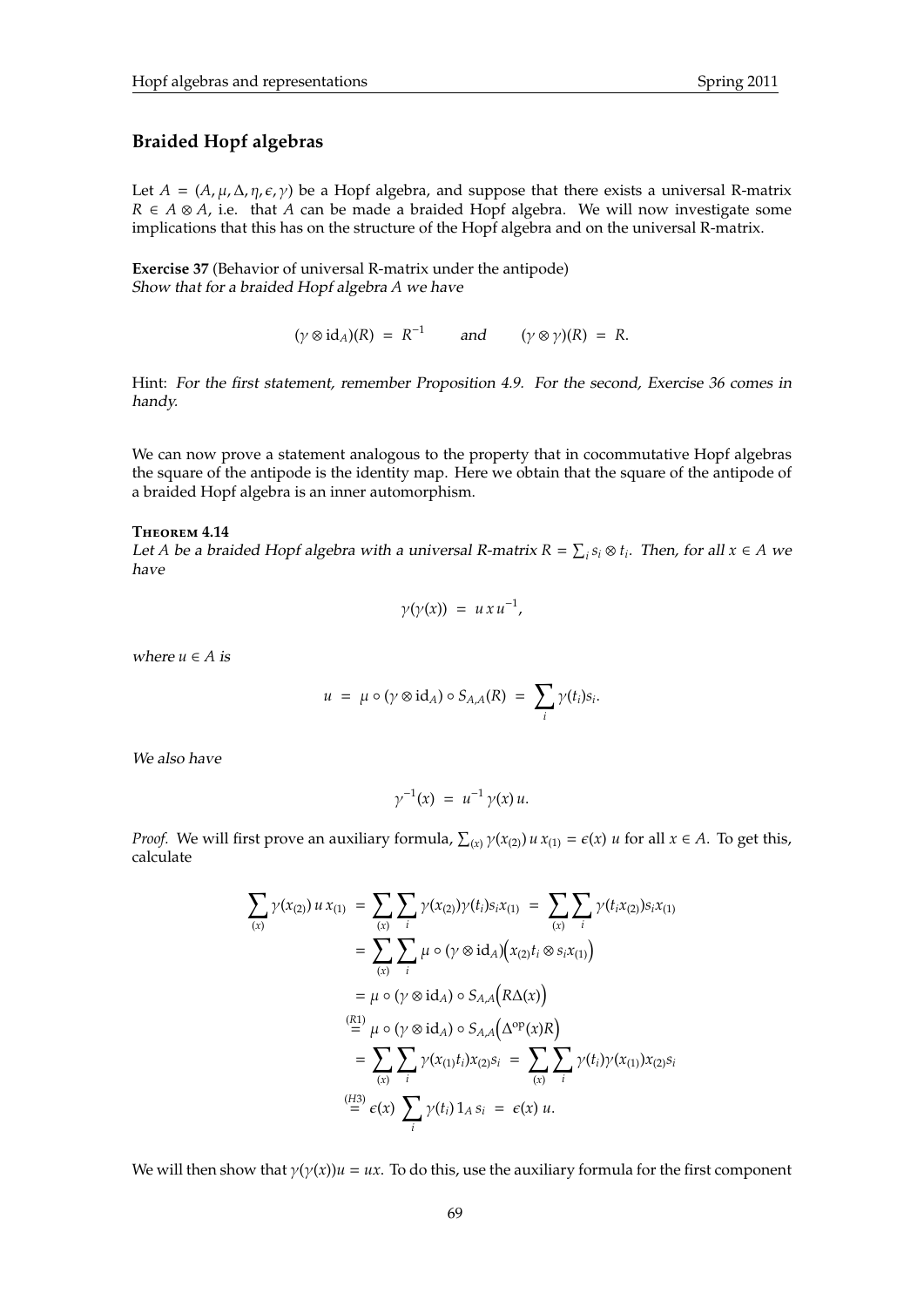" $x_{(1)}$ " of the coproduct of  $x \in A$  in the third equality below

$$
\gamma(\gamma(x)) u \stackrel{(H2')}{=} \gamma(\gamma(\sum_{(x)} \epsilon(x_{(1)}) x_{(2)})) u
$$
  
\n
$$
= \sum_{(x)} \gamma(\gamma(x_{(2)})) \epsilon(x_{(1)}) u
$$
  
\n
$$
\stackrel{\text{auxiliary}}{=} \sum_{(x)} \gamma(\gamma(x_{(3)})) \gamma(x_{(2)}) u x_{(1)}
$$
 (note that the sum represents a double coproduct)  
\n
$$
= \sum_{(x)} \gamma(x_{(2)} \gamma(x_{(3)})) u x_{(1)}
$$
 (note that the sum represents a double coproduct)  
\n
$$
\stackrel{(H3)}{=} \sum_{(x)} \epsilon(x_{(2)}) \gamma(1_A) u x_{(1)}
$$
  
\n
$$
\stackrel{(H2')}{=} \gamma(1_A) u x = u x.
$$

Now to prove the formula  $\gamma(\gamma(x)) = uxu^{-1}$  it suffices to show that *u* is invertible, since then we can multiply the above equation from the right by  $u^{-1}$ . We claim that the inverse of *u* is

$$
\tilde{u} = \mu \circ (\mathrm{id}_A \otimes \gamma^2) \circ S_{A,A}(R) = \sum_i t_i \gamma^2(s_i).
$$

Let us calculate, using the property  $\gamma^2(x)u = ux$ ,

$$
\tilde{u} u = \sum_{i} t_{i} \gamma^{2}(s_{i}) u = \sum_{i} t_{i} u s_{i} = \sum_{i,j} t_{i} \gamma(t_{j}) s_{j} s_{i}
$$
  
\n
$$
\stackrel{\text{Ex.37}}{=} \sum_{i,j} \gamma(t_{i}) \gamma(t_{j}) s_{j} \gamma(s_{i}) = \sum_{i,j} \gamma(t_{j} t_{i}) s_{j} \gamma(s_{i})
$$
  
\n
$$
= \mu^{\text{op}} \circ (\text{id}_{A} \otimes \gamma) \Big( \sum_{i,j} s_{j} \gamma(s_{i}) \otimes t_{j} t_{i} \Big)
$$
  
\n
$$
\stackrel{\text{Ex.37}}{=} \mu^{\text{op}} \circ (\text{id}_{A} \otimes \gamma) \Big( R R^{-1} \Big) = \gamma(1_{A}) 1_{A} = 1_{A}.
$$

Likewise,

$$
u\tilde{u} = \sum_i u t_i \gamma^2(s_i) = \sum_i \gamma^2(t_i) u \gamma^2(s_i),
$$

which by Exercise 37 equals  $\sum_i t_i u s_i$ , and this expression was already computed above to be  $1_A$ . We leave it as an exercise to derive the last statement from the first.

**Exercise 38** (Linear maps whose square is an inner automorphism)

Suppose that *A* is an algebra,  $u \in A$  is an invertible element, and  $G : A \rightarrow A$  is a linear map such that

$$
G(G(x)) = u x u^{-1} \qquad \text{for all } x \in A.
$$

- (a) Show that *G* is bijective.
- (b) Show that the inverse of *G* is given by the formula

$$
G^{-1}(x) = u^{-1} G(x) u \quad \text{for all } x \in A.
$$

(c) Finish the proof of Theorem 4.14 by showing that the second statement follows from the first.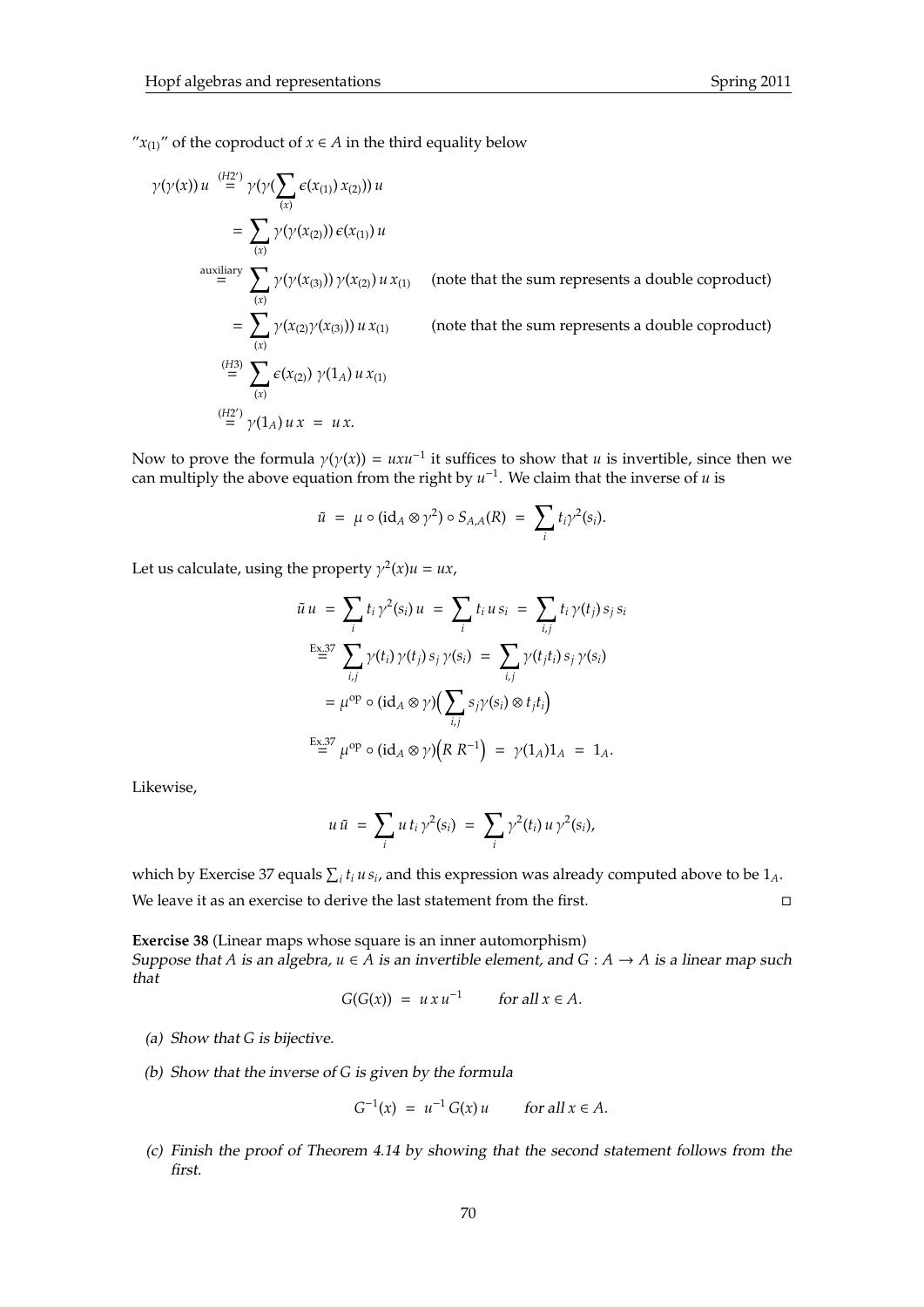In the following two exercises we explore some further properties of the element

$$
u = \mu^{\rm op} \circ (\mathrm{id}_A \otimes \gamma)(R) = \sum_i \gamma(t_i) s_i \in A,
$$

when the antipode  $\gamma$  is invertible.

**Exercise 39** (A central element in braided Hopf algebras) Let *A* be a braided Hopf algebra such that the antipode  $\gamma$  : *A* → *A* has an inverse  $\gamma^{-1}$  : *A* → *A*. Show that  $\gamma(u)u$  is in the center of *A*, i.e.  $\gamma(u)ux = x\gamma(u)u$  for all  $x \in A$ , and that  $\gamma(u)u = u\gamma(u)$ .

In the following exercise it's good to recall also Exercise 34, and in part (b) one in fact needs almost all the properties of the universal R-matrices that we have seen so far. We use the notation

$$
R_{21} = S_{A,A}(R) = \sum_i t_i \otimes s_i.
$$

**Exercise 40** (Properties of the element *u* in braided Hopf algebras) Let *A* be a braided Hopf algebra such that the antipode  $\gamma$  :  $A \to A$  has an inverse  $\gamma^{-1}$  :  $A \to A$ .

- (a) Show that  $\varepsilon(u) = 1$ .
- (*b*) Show that  $\Delta(u) = (R_{21}R)^{-1}$  ( $u \otimes u$ ).
- (c) Show that  $u \gamma(u^{-1})$  is grouplike.

## **4.3 The Drinfeld double construction**

There is a systematic way of creating braided Hopf algebras, the Drinfeld double construction.

Let us assume that  $A = (A, \mu, \Delta, \eta, \epsilon, \gamma)$  is a Hopf algebra such that  $\gamma$  has an inverse  $\gamma^{-1}$ , and  $B \subset A^{\circ}$ is a sub-Hopf algebra. We denote the unit of *A* simply by  $1 = \eta(1)$ , and the unit of *A*<sup>°</sup> (and thus also of *B*) by 1<sup>\*</sup>. By definition, then, for any  $a \in A$  we have  $\langle 1^*, a \rangle = \epsilon(a)$ . For any  $\varphi \in B$  we use the following notation for the coproduct

$$
\mu^*(\varphi) \ = \ \sum_{(\varphi)} \varphi_{(1)} \otimes \varphi_{(2)}.
$$

**T**heorem **4.15**

Let *A* and *B* ⊂ *A* ◦ be as above. Then the space *A* ⊗ *B* admits a unique Hopf algebra structure such that:

- (i) The map  $\iota_A : A \to A \otimes B$  given by  $a \mapsto a \otimes 1^*$  is a homomorphism of Hopf algebras.
- (ii) The map  $\iota_B : B^{\text{cop}} \to A \otimes B$  given by  $\varphi \mapsto 1 \otimes \varphi$  is a homomorphism of Hopf algebras.
- (iii) For all  $a \in A$ ,  $\varphi \in B$  we have

$$
(a\otimes 1^*)(1\otimes \varphi) = a\otimes \varphi.
$$

(iv) For all  $a \in A$ ,  $\varphi \in B$  we have

$$
(1 \otimes \varphi) (a \otimes 1^*) = \sum_{(a)} \sum_{(\varphi)} \langle \varphi_{(1)}, a_{(3)} \rangle \langle \varphi_{(3)}, \gamma^{-1}(a_{(1)}) \rangle a_{(2)} \otimes \varphi_{(2)}.
$$

This Hopf algebra is denoted by D(*A*, *B*) and it is called the Drinfeld double associated to *A* and *B*.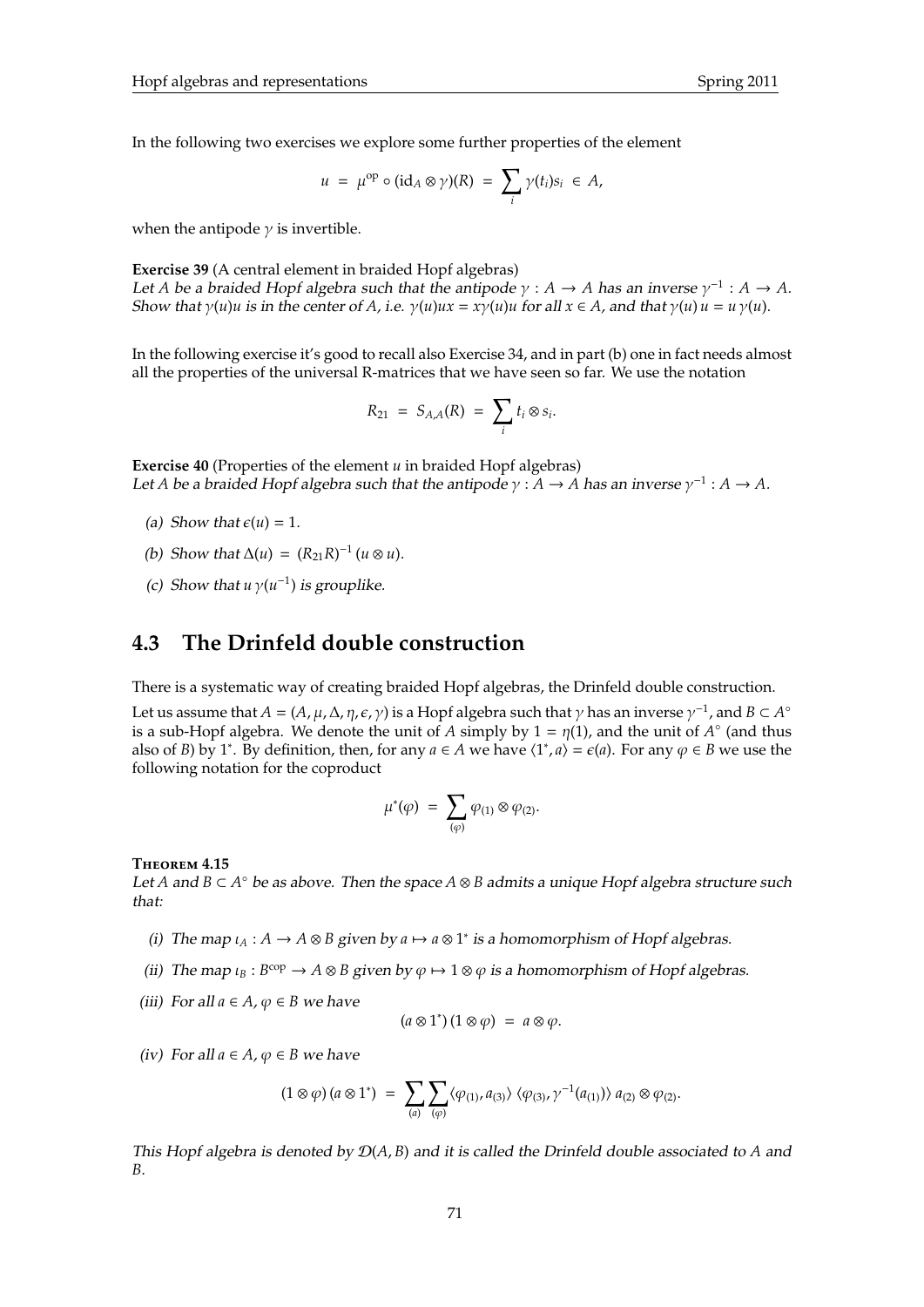**Example 4.16.** When *A* is finite dimensional,  $A^{\circ} = A^*$  is a Hopf algebra. It can also be shown that the antipode is always invertible in the finite dimensional case. The Drinfeld double associated to *A* and  $\overline{A}^*$  is then denoted simply by  $\mathcal{D}(A)$ .

**Example 4.17.** When *q* is not a root of unity, we showed in Lemma 4.1 that the Hopf algebra  $H_q$ can be embedded to its restricted dual by a map such that  $a \mapsto \tilde{a}$ ,  $b \mapsto \tilde{b}$ . In Section 4.4 we will consider in detail the Drinfeld double associated to the Hopf algebra *H<sup>q</sup>* and the sub-Hopf algebra of  $H_q^{\circ}$  which is isomorphic to  $H_q$ .

*Proof of uniqueness in Theorem 4.15.* When one claims that something exists and is uniquely determined by some given properties, it is often convenient to start with a proof of uniqueness, in the course of which one obtains explicit formulas that help proving existence. This is what we will do now. Denote the structural maps of  $\mathcal{D}(A, B)$  by  $\mu_D$ ,  $\Delta_D$ ,  $\eta_D$ ,  $\epsilon_D$  and  $\gamma_D$ , in order to avoid confusion with the structural maps of *A* (and of *A*<sup>o</sup>).

In order to prove that the product  $\mu_{\mathcal{D}}$  is uniquely determined by the conditions, it suffices to compute its values on simple tensors. So let  $a, b \in A$ ,  $\varphi, \psi \in B$  and use the propertiy (iii) to write  $(a \otimes \phi) = (a \otimes 1^*)(1 \otimes \phi)$  and  $(b \otimes \psi) = (b \otimes 1^*)(1 \otimes \psi)$ . Then calculate, assuming that  $\mu_{\mathcal{D}}$  is an associative product,

$$
(a \otimes \varphi) (b \otimes \psi) = (a \otimes 1^*)(1 \otimes \varphi) (b \otimes 1^*)(1 \otimes \psi)
$$
  
\n
$$
\stackrel{\text{(iv)}}{=} (a \otimes 1^*)(\sum_{(\varphi),(b)} \langle \varphi_{(1)}, b_{(3)} \rangle \langle \varphi_{(3)} \gamma^{-1}(b_{(1)}) \rangle b_{(2)} \otimes \varphi_{(2)} (1 \otimes \psi)
$$
  
\n
$$
\stackrel{\text{(iii)}}{=} (a \otimes 1^*)(\sum_{(\varphi),(b)} \langle \varphi_{(1)}, b_{(3)} \rangle \langle \varphi_{(3)}, \gamma^{-1}(b_{(1)}) \rangle (b_{(2)} \otimes 1^*)(1 \otimes \varphi_{(2)}) (1 \otimes \psi)
$$
  
\n(i) and (ii)  
\n
$$
\sum_{(\varphi),(b)} \langle \varphi_{(1)}, b_{(3)} \rangle \langle \varphi_{(3)}, \gamma^{-1}(b_{(1)}) \rangle (ab_{(2)} \otimes 1^*)(1 \otimes \varphi_{(2)} \psi).
$$

By (iii) this simplifies to

$$
(a \otimes \varphi) (b \otimes \psi) = \sum_{(\varphi), (b)} \langle \varphi_{(1)}, b_{(3)} \rangle \langle \varphi_{(3)}, \gamma^{-1}(b_{(1)}) \rangle \, ab_{(2)} \otimes \varphi_{(2)} \psi, \tag{4.14}
$$

and we see that the product  $\mu_{\mathcal{D}}$  is indeed uniquely determined.

The unit in an associative algebra is always uniquely determined, and it is easy to check with the product formula (4.14) that the unit of the Drinfeld double is

$$
1_{\mathcal{D}} = \eta_{\mathcal{D}}(1) = 1 \otimes 1^*.
$$
 (4.15)

The coproduct has to be a homomorphism of algebras. Thus using (iii):  $(a \otimes \varphi) = (a \otimes 1^*)(1 \otimes \varphi) =$  $\iota_A(a)\iota_B(\varphi)$ , and (i):  $\Delta_{\mathcal{D}}(\iota_A(a)) = \sum_{(a)} \iota_A(a_{(1)}) \otimes \iota_A(a_{(2)})$  and (ii):  $\Delta_{\mathcal{D}}(\iota_B(\varphi)) = \sum_{(\varphi)} \iota_B(\varphi_{(2)}) \otimes \iota_B(\varphi_{(1)})$  we get

$$
\Delta_{\mathcal{D}}(a\otimes\varphi) = \sum_{(a),( \varphi)} (a_{(1)}\otimes\varphi_{(2)}) \otimes (a_{(2)}\otimes\varphi_{(1)}). \tag{4.16}
$$

The counit, too, has to be a homomorphism of algebras, so as above we easily get

$$
\epsilon_{\mathcal{D}}(a\otimes\varphi) = \epsilon(a)\langle\varphi,1\rangle. \tag{4.17}
$$

Finally, the antipode has to be a homomorphism of algebras from  $\mathcal{D}(A, B)$  to  $\mathcal{D}(A, B)$ <sup>op</sup>, so again by (iii) we must have  $\gamma_{\mathcal{D}}(a\otimes \varphi) = \gamma(\iota_B(\varphi))\gamma(\iota_A(a))$ . From (i) we get the obvious  $\gamma(\iota_A(a)) = \gamma(a)\otimes 1^*$ . Recall that the antipode of the co-opposite Hopf algebra is the inverse of the ordinary, and that the antipode of the restricted dual is obtained by taking the transpose. Then (ii) gives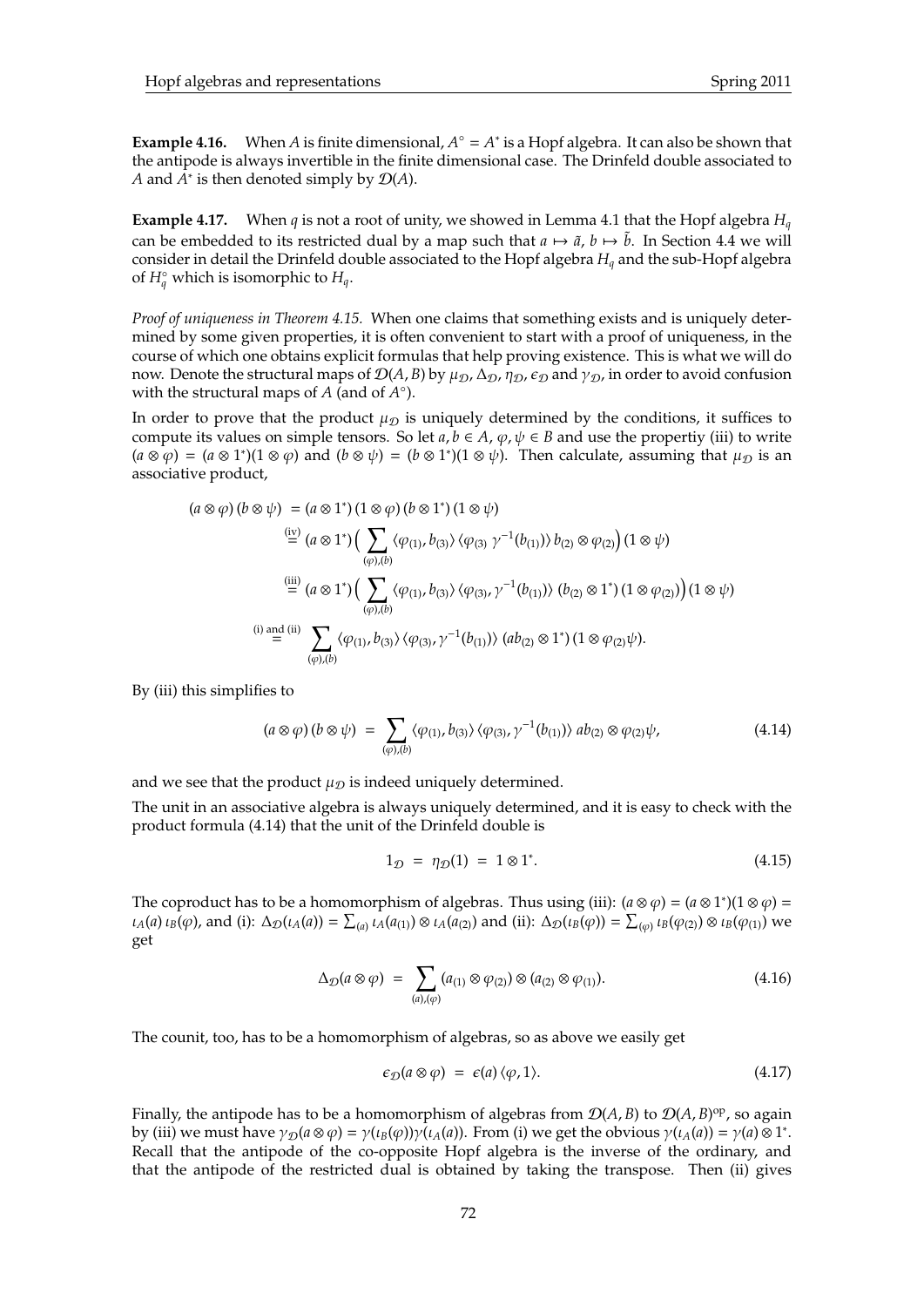$\Box$ 

 $\gamma_{\mathcal{D}}(\iota_{\mathcal{B}}(\varphi)) = 1 \otimes (\gamma^*)^{-1}(\varphi)$ . Now using (iv) and the homomorphism properties of antipodes, and properties of transpose, we get

$$
\gamma_{\mathcal{D}}(a\otimes\varphi) \;=\; \sum_{(a),( \varphi)} \langle \varphi_{(1)},\gamma^{-1}(a_{(3)})\rangle \langle \varphi_{(3)},a_{(1)}\rangle \; \gamma(a_{(2)}) \otimes (\gamma^*)^{-1}(\varphi_{(2)}). \tag{4.18}
$$

Before we turn to verifying the existence part of the proof, let us already show how the Drinfeld double construction yields braided Hopf algebras. Assume here that *A* is a finite dimensional Hopf algebra with basis  $(e_i)_{i=1}^d$ , and let  $(\delta^i)_{i=1}^d$  denote the dual basis for  $A^*$ , so that

$$
\langle \delta^i, e_j \rangle = \begin{cases} 1 & \text{if } i = j \\ 0 & \text{if } i \neq j \end{cases}.
$$

*We have already met the evaluation map <i>A*\*⊗*A* → **C** given by  $\varphi$ ⊗*a* →  $\langle \varphi, a \rangle$ . Let us now introduce the coevaluation map coev :  $\mathbb{C} \to A \otimes A^*$ , which under the identification  $A \otimes A^* \cong \text{Hom}(A, A)$ corresponds to  $\lambda \mapsto \bar{\lambda}$  id<sub>A</sub>. We can write explicitly

$$
coev(\lambda) = \lambda \sum_{i=1}^d e_i \otimes \delta^i.
$$

Below we will frequently use the formula

$$
\sum_{i=1}^d \langle \delta^i, b \rangle e_i = b,
$$

valid for any  $b \in A$ . The combination of counitality with the defining property of the antipode is repeatedly used abusing the notation for multiple coproducts, for example as

$$
\sum_{(b)} \left( \gamma(b_{(j)}) b_{(j+1)} \right) \otimes b_{(1)} \otimes \cdots \otimes b_{(j-1)} \otimes b_{(j+2)} \otimes \cdots \otimes b_{(n)} = \sum_{(b)} \left( 1_A \right) \otimes b_{(1)} \otimes \cdots \otimes b_{(n-2)},
$$

and analoguously in other similar cases, also with  $\gamma^{-1}$  in the opposite or co-opposite cases.

### **T**heorem **4.18**

Let *A* be a finite dimensional Hopf algebra with invertible antipode, and let  $(e_i)_{i=1}^d$  and  $(\delta^i)_{i=1}^d$  be dual bases of *A* and *A* ∗ . Then the Drinfeld double D(*A*) is a braided Hopf algebra with a universal R-matrix

$$
R = (\iota_A \otimes \iota_{A^*})(\mathrm{coev}(1)) = \sum_{i=1}^d (e_i \otimes 1^*) \otimes (1 \otimes \delta^i).
$$

*Proof.* Let us start by showing (R0), i.e. that *R* is invertible. The inverse is given by

$$
\bar{R} = \sum_i (\gamma(e_i) \otimes 1^*) \otimes (1 \otimes \delta^i),
$$

as Exercise 37 requires. We compute

$$
R \ \bar{R} = \left( \sum_{i} (e_i \otimes 1^*) \otimes (1 \otimes \delta^i) \right) \left( \sum_{j} (\gamma(e_j) \otimes 1^*) \otimes (1 \otimes \delta^j) \right)
$$

$$
= \sum_{i,j} (e_i \gamma(e_j) \otimes 1^*) \otimes (1 \otimes \delta^i \delta^j).
$$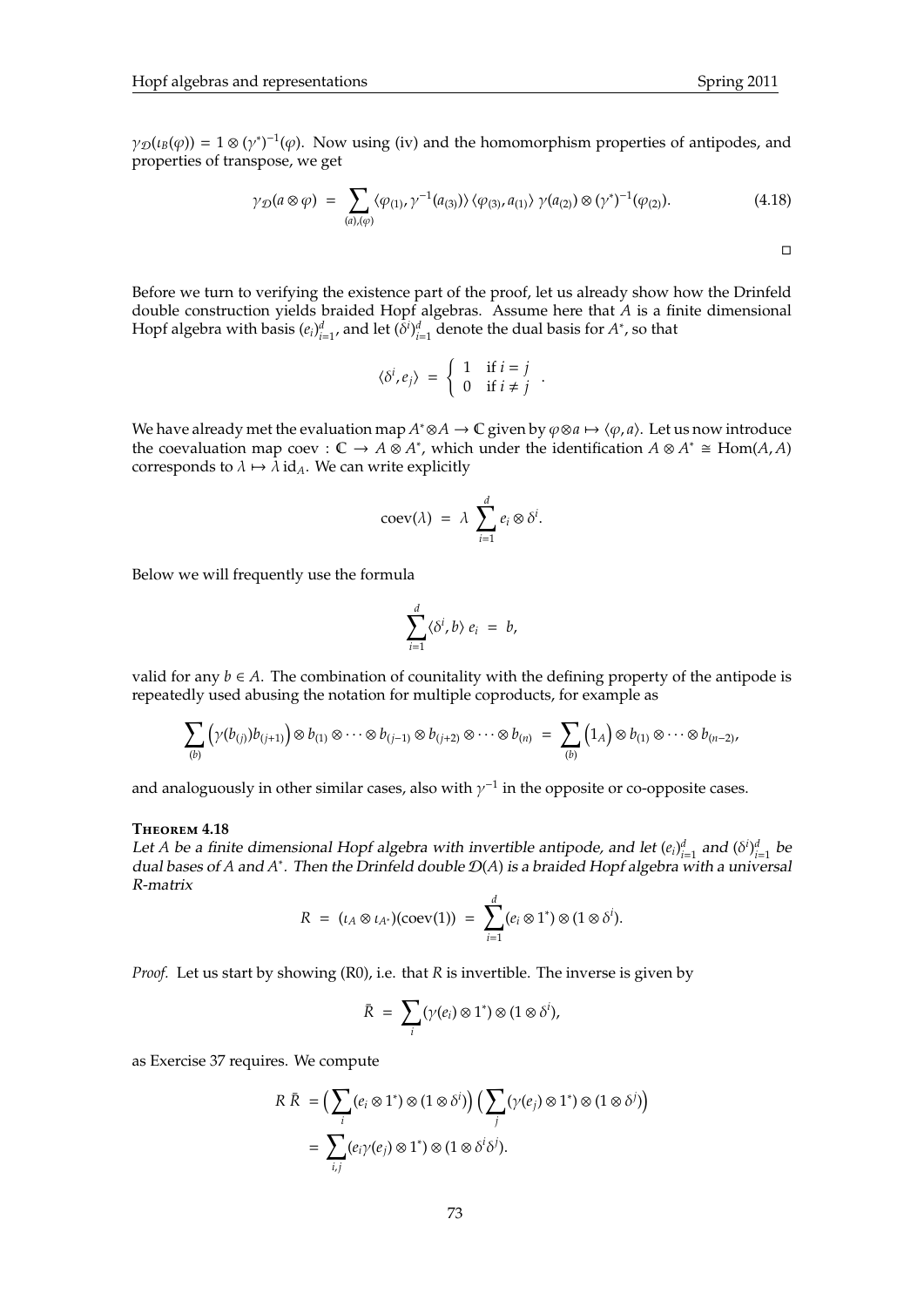We would like to show that this elements of  $\mathcal{D}(A) \otimes \mathcal{D}(A) = A \otimes A^* \otimes A \otimes A^*$  is the unit  $1_{\mathcal{D}} \otimes 1_{\mathcal{D}} = A$ 1 ⊗ 1<sup>\*</sup> ⊗ 1 ⊗ 1<sup>\*</sup>. Consider evaluating the expressions in  $\hat{A} \otimes A^* \otimes A \otimes A^*$  in the second and fourth components at *b* ∈ *A* and *c* ∈ *A*. By the above calculation we see that *R*  $\overline{R}$  evaluates to

$$
\sum_{i,j} e_i \gamma(e_j) \otimes 1 \langle 1^*, b \rangle \langle \delta^i \delta^j, c \rangle = \epsilon(b) \sum_{i,j} \sum_{(c)} e_i \gamma(e_j) \otimes 1 \langle \delta^i, c_{(1)} \rangle \langle \delta^j, c_{(2)} \rangle
$$
  
=  $\epsilon(b) \sum_{(c)} c_{(1)} \gamma(c_{(2)}) \otimes 1 = \epsilon(b) \epsilon(c) 1 \otimes 1.$ 

But the unit 1⊗1<sup>\*</sup>⊗1⊗1<sup>\*</sup> would obviously have evaluated to the same value, so we conclude that *R* is a right inverse: *R*  $\bar{R}$  = 1 ⊗ 1<sup>\*</sup> ⊗ 1 ⊗ 1<sup>\*</sup>. To show that  $\bar{R}$  is a left inverse is similar.

To prove property (R1), note that the set of elements that verifies the property

$$
S = \left\{ x \in \mathcal{D}(A) : \Delta_{\mathcal{D}}^{\mathrm{op}}(x) R = R \Delta_{\mathcal{D}}(x) \right\}
$$

is a subalgebra of D: indeed the unit  $1_D = 1 \otimes 1^*$  has coproduct  $\Delta_D(1_D) = 1_D \otimes 1_D = \Delta^{op}(1_D)$  so it is clear that  $1_{\mathcal{D}} \in S$ , and if  $x, y \in S$ , then

$$
\Delta_{\mathcal{D}}^{\text{op}}(xy) R = \Delta_{\mathcal{D}}^{\text{op}}(x) \Delta_{\mathcal{D}}^{\text{op}}(y) R = \Delta_{\mathcal{D}}^{\text{op}}(x) R \Delta_{\mathcal{D}}(y) = R \Delta_{\mathcal{D}}(x) \Delta_{\mathcal{D}}(y) = R \Delta_{\mathcal{D}}(xy).
$$

By the defining formulas for the products in a Drinfeld double, elements of the form *a* ⊗ 1 <sup>∗</sup> and  $1 \otimes \varphi$  generate  $\mathcal{D}(A)$  as an algebra, so it suffices to show that the property (R1) holds for elements of these two forms.

Consider an element of the form *a* ⊗ 1 ∗ . We only need the easy product formulas in the Drinfeld double to compute

$$
\Delta_{\mathcal{D}}^{\mathrm{op}}(a\otimes 1^{*})R = \sum_{i}\sum_{(a)} \left( (a_{(2)}\otimes 1^{*}) (e_{i}\otimes 1^{*}) \right) \otimes \left( (a_{(1)}\otimes 1^{*}) (1\otimes \delta^{i}) \right)
$$

$$
= \sum_{i}\sum_{(a)} \left( (a_{(2)}e_{i}\otimes 1^{*}) \right) \otimes \left( (a_{(1)}\otimes \delta^{i}) \right),
$$

but for the other term we need the more general products

$$
R \Delta_{\mathcal{D}}(a \otimes 1^*) = \sum_{i} \sum_{(a)} \left( (e_i \otimes 1^*) (a_{(1)} \otimes 1^*) \right) \otimes \left( (1 \otimes \delta^i) (a_{(2)} \otimes 1^*) \right)
$$
  
= 
$$
\sum_{i} \sum_{(a)} \left( e_i a_{(1)} \otimes 1^* \right) \otimes \left( \sum_{(\delta^i)} \left\langle (\delta^i)_{(3)}, \gamma^{-1} (a_{(2)}) \right\rangle \left\langle (\delta^i)_{(1)}, a_{(4)} \right\rangle a_{(3)} \otimes (\delta^i)_{(2)} \right)
$$

To show the equality of these two expressions in  $\mathcal{D} \otimes \mathcal{D} \cong A \otimes A^* \otimes A \otimes A^*$ , evaluate in the second and fourth components on two elements *b*, *c* of *A*. The first expression evaluates to

$$
\sum_{i}\sum_{(a)}\epsilon(b)\langle\delta^i,c\rangle a_{(2)}e_i\otimes a_{(1)}\ =\ \sum_{(a)}\epsilon(b)\,a_{(2)}c\otimes a_{(1)}
$$

and the second to

$$
\sum_{i} \sum_{(a)} \sum_{(\delta^{i})} \epsilon(b) \langle (\delta^{i})_{(2)}, c \rangle \langle (\delta^{i})_{(3)}, \gamma^{-1}(a_{(2)}) \rangle \langle (\delta^{i})_{(1)}, a_{(4)} \rangle e_i a_{(1)} \otimes a_{(3)}
$$
  
=  $\epsilon(b) \sum_{i} \sum_{(a)} \langle \delta^{i}, a_{(4)} c \gamma^{-1}(a_{(2)}) \rangle e_i a_{(1)} \otimes a_{(3)}$   
=  $\epsilon(b) \sum_{(a)} a_{(4)} c \gamma^{-1}(a_{(2)}) a_{(1)} \otimes a_{(3)}$  (now use (H3) and (H2') for  $A^{\text{op}}$ )  
=  $\epsilon(b) \sum_{(a)} a_{(2)} c \otimes a_{(1)},$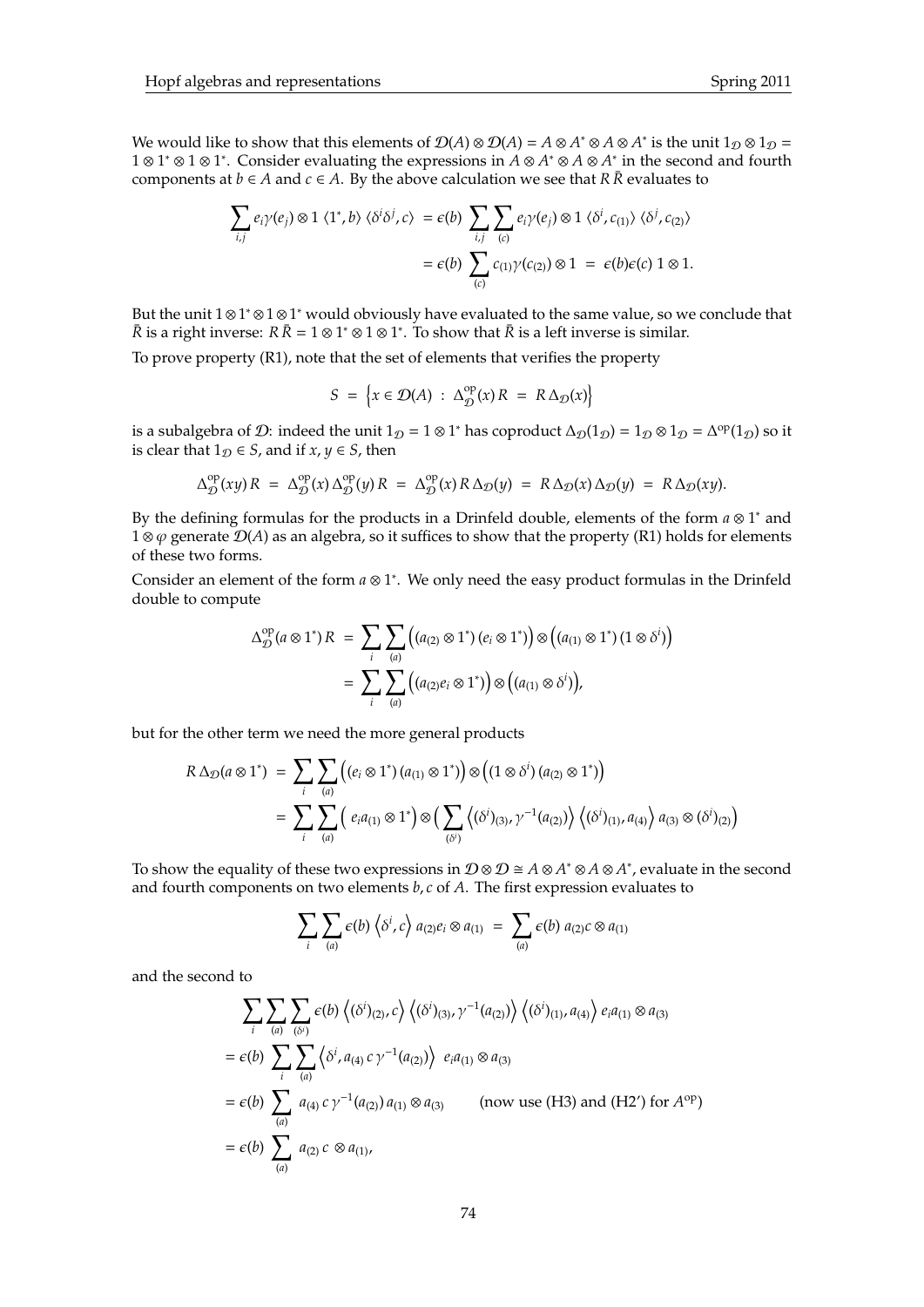which is the same as the first. We conclude that for all  $a \in A$  the equality  $\Delta^{op}(a \otimes 1^*)R = R\Delta(a \otimes 1^*)$ holds.

Showing that elements of the form  $1 \otimes \varphi$  satisfy the property is similar. We have then shown that the set of elements *S* for which  $\Delta^{op}(x)R = R\Delta(x)$  holds is a subalgebra containing a generating set of elements, so  $S = \mathcal{D}(A)$ . Since we have also shown that *R* is invertible, we now conclude property (R1).

Properties (R2) and (R3) of the R-matrix are similar and they can be verified in the same way. We leave this as an exercise.

**Exercise 41** (Properties (R2) and (R3) for the universal R-matrix of a Drinfeld double) Finish the proof of Theorem 4.18 by verifying the properties (R2) and (R3) for *R* and D(*A*).

We should still verify that in the Drinfeld double construction the structural maps  $\mu_D$ ,  $\Delta_D$ ,  $\eta_D$ ,  $\varepsilon_{\mathcal{D}}$  and  $\gamma_{\mathcal{D}}$ , given by formulas (4.14 – 4.18), satisfy the axioms (H1 – H6). This is mostly routine and we will leave checking some of the axioms to the dedicated reader. In view of formulas (4.14  $-$  4.18) it is also clear that the embedding maps  $\iota_A : A \to \mathcal{D}(A, B)$  and  $\iota_B : B^{cop} \to \mathcal{D}(A, B)$  are homomorphisms of Hopf algebras.

For checking the associativity property we still introduce a lemma. Note that the product (4.14) can be written as

$$
\mu_{\mathcal{D}} = (\mu \otimes \Delta^*) \circ (\mathrm{id}_A \otimes \tau \otimes \mathrm{id}_B) : A \otimes B \otimes A \otimes B \to A \otimes B, \tag{4.19}
$$

where  $\tau$  :  $B \otimes A \rightarrow A \otimes B$  is given by

$$
\tau(\varphi\otimes a)\;=\;\sum_{(a),( \varphi)} \langle \varphi_{(1)}, a_{(3)}\rangle\; \langle \varphi_{(3)}, \gamma^{-1}(a_{(1)})\rangle\; a_{(2)}\otimes \varphi_{(2)}
$$

**L**emma **4.19** We have the following equalities of linear maps

$$
\tau \circ (\mathrm{id}_B \otimes \mu) = (\mu \otimes \mathrm{id}_B) \circ (\mathrm{id}_A \otimes \tau) \circ (\tau \otimes \mathrm{id}_A) : B \otimes A \otimes A \to A \otimes B
$$
  

$$
\tau \circ (\Delta^* \otimes \mathrm{id}_A) = (\mathrm{id}_A \otimes \Delta^*) \circ (\tau \otimes \mathrm{id}_B) \circ (\mathrm{id}_B \otimes \tau) : B \otimes B \otimes A \to A \otimes B
$$

*Proof.* Consider the first claimed equation. We take  $\varphi \in B$  and  $a, b \in A$ , and show that the values of both maps on the simple tensor  $\varphi \otimes a \otimes b$  are equal. Calculating the left hand side, we use the homomorphism property of coproduct

$$
\tau(\varphi \otimes ab) = \sum_{(\varphi),(ab)} \langle \varphi_{(1)}, (ab)_{(3)} \rangle \langle \varphi_{(3)}, \gamma^{-1}((ab)_{(1)}) \rangle (ab)_{(2)} \otimes \varphi_{(2)}
$$
  
= 
$$
\sum_{(\varphi),(a),(b)} \langle \varphi_{(1)}, a_{(3)}b_{(3)} \rangle \langle \varphi_{(3)}, \gamma^{-1}(a_{(1)}b_{(1)}) \rangle a_{(2)}b_{(2)} \otimes \varphi_{(2)}.
$$

We then calculate the right hand side using in the second and third steps coassociativity and definition of the coproduct  $\mu^*|_B$  in  $B \subset A^\circ$ , respectively,

$$
(\mu \otimes id_B) \circ (id_A \otimes \tau) \circ (\tau \otimes id_A)(\varphi \otimes a \otimes b)
$$
  
= 
$$
(\mu \otimes id_B) \circ (id_A \otimes \tau) \Big( \sum_{(\varphi),(\alpha)} \langle \varphi_{(1)}, a_{(3)} \rangle \langle \varphi_{(3)}, \gamma^{-1}(a_{(1)}) \rangle a_{(2)} \otimes \varphi_{(2)} \otimes b \Big)
$$
  
= 
$$
(\mu \otimes id_B) \Big( \sum_{(\varphi),(\alpha),(\beta)} \langle \varphi_{(1)}, a_{(3)} \rangle \langle \varphi_{(5)}, \gamma^{-1}(a_{(1)}) \rangle \langle \varphi_{(2)}, b_{(3)} \rangle \langle \varphi_{(4)}, \gamma^{-1}(b_{(1)}) \rangle a_{(2)} \otimes b_{(2)} \otimes \varphi_{(3)} \Big)
$$
  
= 
$$
\sum_{(\varphi),(\alpha),(\beta)} \langle \varphi_{(1)}, a_{(3)}b_{(3)} \rangle \langle \varphi_{(3)}, \gamma(b_{(1)}) \gamma^{-1}(a_{(1)}) \rangle a_{(2)}b_{(2)} \otimes \varphi_{(2)}.
$$

By the anti-homomorphism property of  $\gamma^{-1}$ , the expressions are equal, so we have proved the first equality. The proof of the second equality is similar.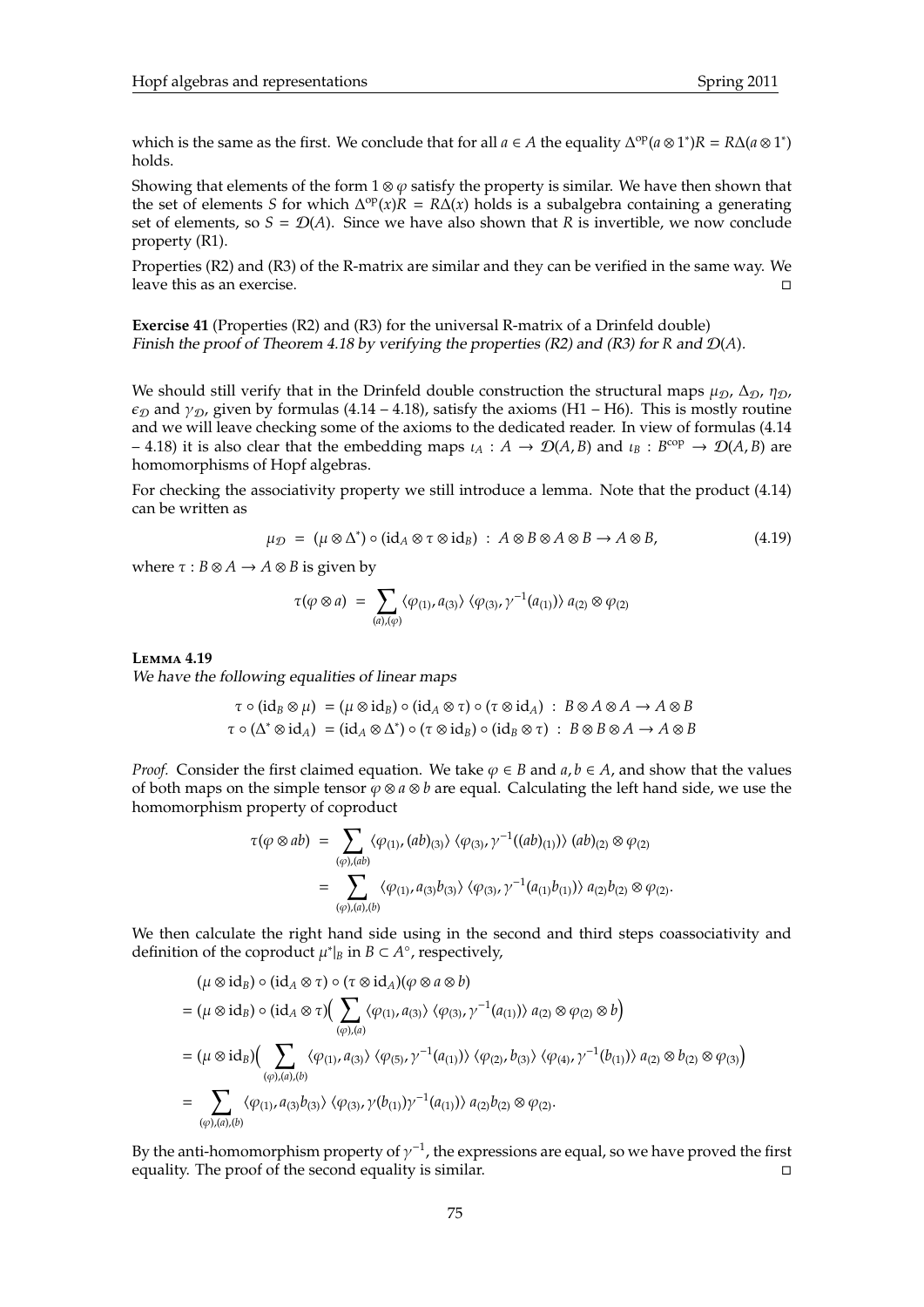*Sketch of a proof of the Hopf algebra axioms in Theorem 4.15.* Let us check associativity (H1) of  $\mathcal{D}(A, B)$ . Using first Equation (4.19), then the second formula in Lemma 4.19, and finally changing the order of maps that operate in different components, we calculate

$$
\mu_{\mathcal{D}} \circ (\mu_{\mathcal{D}} \otimes id_{\mathcal{D}}) = (\mu \otimes \Delta^*) \circ (id_A \otimes \tau \otimes id_B) \circ (\mu \otimes \Delta^* \otimes id_A \otimes id_B) \circ (id_A \otimes \tau \otimes id_B \otimes id_A \otimes id_B)
$$
  
\n
$$
= (\mu \otimes \Delta^*) \circ (id_A \otimes id_A \otimes \Delta^* \otimes id_B) \circ (id_A \otimes \tau \otimes id_B \otimes id_B) \circ (id_A \otimes id_B \otimes \tau \otimes id_B)
$$
  
\n
$$
\circ (\mu \otimes id_B \otimes id_B \otimes id_A \otimes id_B) \circ (id_A \otimes \tau \otimes id_B \otimes id_A \otimes id_B)
$$
  
\n
$$
= (\mu \otimes \Delta^*) \circ ((\mu \otimes id_A) \otimes (\Delta^* \otimes id_B)) \circ (id_A \otimes id_A \otimes \tau \otimes id_B \otimes id_B) \circ (id_A \otimes \tau \otimes \tau \otimes id_B).
$$

Likewise, with the first of the formulas in the lemma, we calculate

$$
\mu_{\mathcal{D}} \circ (\mathrm{id}_{\mathcal{D}} \otimes \mu_{\mathcal{D}}) = (\mu \otimes \Delta^*) \circ (\mathrm{id}_{A} \otimes \tau \otimes \mathrm{id}_{B}) \circ (\mathrm{id}_{A} \otimes \mathrm{id}_{B} \mu \otimes \mu \otimes \Delta^*) \circ (\mathrm{id}_{A} \otimes \mathrm{id}_{B} \otimes \mathrm{id}_{A} \otimes \tau \otimes \mathrm{id}_{B})
$$
  
\n
$$
= (\mu \otimes \Delta^*) \circ (\mathrm{id}_{A} \otimes \mu \otimes \mathrm{id}_{B} \otimes \mathrm{id}_{B}) \circ (\mathrm{id}_{A} \otimes \tau \otimes \mathrm{id}_{B}) \circ (\mathrm{id}_{A} \otimes \tau \otimes \mathrm{id}_{A} \otimes \mathrm{id}_{B} \otimes \mathrm{id}_{B})
$$
  
\n
$$
\circ (\mathrm{id}_{A} \otimes \mathrm{id}_{B} \otimes \mathrm{id}_{A} \otimes \mathrm{id}_{A} \otimes \Delta^*) \circ (\mathrm{id}_{A} \otimes \mathrm{id}_{B} \otimes \mathrm{id}_{A} \otimes \tau \otimes \mathrm{id}_{B})
$$
  
\n
$$
= (\mu \otimes \Delta^*) \circ ((\mathrm{id}_{A} \otimes \mu) \otimes (\mathrm{id}_{B} \otimes \Delta^*)) \circ (\mathrm{id}_{A} \otimes \mathrm{id}_{A} \otimes \tau \otimes \mathrm{id}_{B} \otimes \mathrm{id}_{B}) \circ (\mathrm{id}_{A} \otimes \tau \otimes \tau \otimes \mathrm{id}_{B}).
$$

Using associativity (H1) for both algebras  $(A, \mu, \eta)$  and  $(B, \Delta^*, \epsilon^*)$  we see that these two expressions match and associativity follows for the Drinfeld double D(*A*, *B*).

Some of the other axioms are very easy to check. Consider for example coassociativity (H1') of D(*A*, *B*). In view of Equation (4.16), and coassociativity of both *A* and *B*, we have

$$
(\Delta_{\mathcal{D}} \otimes id_{\mathcal{D}}) \circ \Delta_{\mathcal{D}}(a \otimes \varphi) = \sum_{(a)} \sum_{(\varphi)} \sum_{(a_{(1)})} \sum_{(\varphi_{(2)})} (a_{(1)})_{(1)} \otimes (\varphi_{(2)})_{(2)} \otimes (a_{(1)})_{(2)} \otimes (\varphi_{(2)})_{(1)} \otimes a_{(2)} \otimes \varphi_{(1)}
$$
  

$$
= \sum_{(a)} \sum_{(\varphi)} \sum_{(\varphi_{(a)})} \sum_{(\varphi_{(1)})} a_{(1)} \otimes \varphi_{(2)} \otimes (a_{(2)})_{(1)} \otimes (\varphi_{(1)})_{(2)} \otimes (a_{(2)})_{(2)} \otimes (\varphi_{(1)})_{(1)}
$$
  

$$
= (id_{\mathcal{D}} \otimes \Delta_{\mathcal{D}}) \circ \Delta_{\mathcal{D}}(a \otimes \varphi).
$$

 $\Box$ 

**Exercise 42** (The Drinfeld double of the Hopf algebra of a finite group) Let *G* be a finite group, and *A* =  $\mathbb{C}[G]$  the Hopf algebra of the group *G*. Let  $(e_g)_{g \in G}$  be the natural basis of *A*, and let  $(f_g)_{g \in G}$  be the dual basis of  $A^*$ .

- (a) Show that *A* ∗ is, as an algebra, isomorphic to the algebra of complex valued functions on *G* with pointwise multiplication: when  $\phi$ ,  $\psi$  :  $G \to \mathbb{C}$ , the product  $\phi \psi$  is the function defined by  $(\phi \psi)(g) = \phi(g)\psi(g)$  for all  $g \in G$ .
- (b) Find explicit formulas for the coproduct, counit and antipode of  $A^*$  in the basis ( $f_g$ )<sub> $g \in G$ </sub>.

Let D(*A*) be the Drinfeld double of *A*.

- (c) Find explicit formulas for the coproduct, counit and unit of  $\mathcal{D}(A)$  in the basis ( $e_h \otimes f_g$ )<sub>*g*,*h*∈*G*.</sub>
- (d) Show that the product  $\mu_D$  and antipode  $\gamma_D$  of  $\mathcal{D}(A)$  are given by the following formulas

$$
\begin{aligned} \mu_{\mathcal{D}}\big((e_{h'}\otimes f_{g'})\otimes (e_h\otimes f_g)\big) \,&=\delta_{g',hgh^{-1}}\ e_{h'h}\otimes f_g\\ \gamma_{\mathcal{D}}(e_h\otimes f_g) \,&=e_{h^{-1}}\otimes f_{hg^{-1}h^{-1}}. \end{aligned}
$$

# **4.4** A Drinfeld double of  $H_q$  and the quantum group  $\mathcal{U}_q(\mathfrak{sl}_2)$

# **A Drinfeld double of** *H<sup>q</sup>* **for** *q* **not a root of unity**

Let  $q \in \mathbb{C} \setminus \{0\}$ , and assume throughout that  $q^N \neq 1$  for all  $N \neq 0$ . Recall that as an algebra,  $H_q$  is generated by elements  $a$ ,  $a^{-1}$ ,  $b$  subject to the relations

$$
aa^{-1}=1\quad,\qquad a^{-1}a=1\quad,\qquad ab=q\,ba.
$$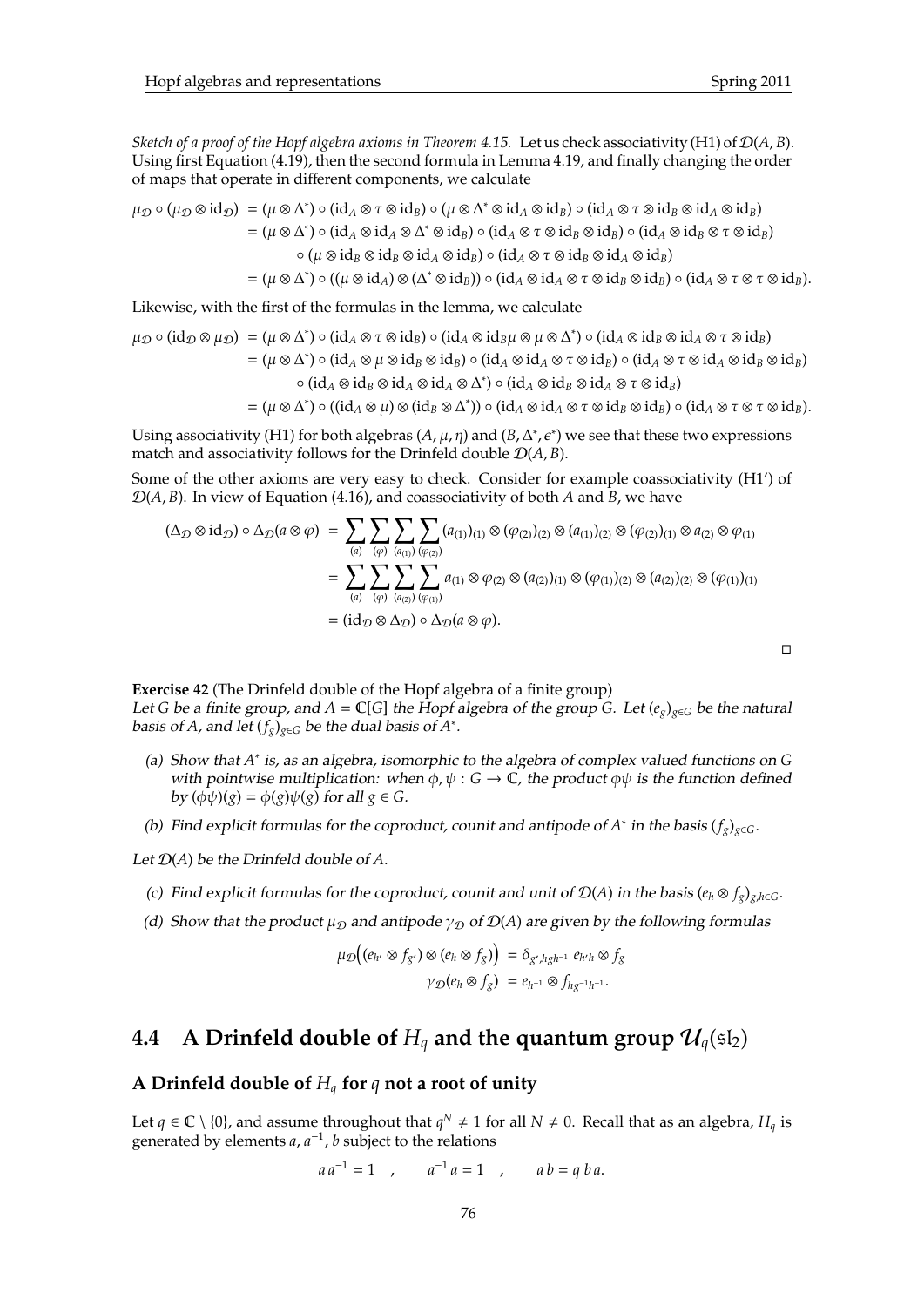The Hopf algebra structure on *H<sup>q</sup>* is then uniquely determined by the coproducts of *a* and *b*,

$$
\Delta(a) = a \otimes a \quad , \qquad \Delta(b) = a \otimes b + b \otimes 1.
$$

We have considered the elements  $1^*$ ,  $\tilde{a}$ ,  $\tilde{a}^{-1}$ ,  $\tilde{b} \in H_q^{\circ}$  given by

$$
\langle 1^*, b^m a^n \rangle = \delta_{m,0} \quad , \qquad \langle \tilde{a}^{\pm 1}, b^m a^n \rangle = \delta_{m,0} q^{\pm n} \quad , \qquad \langle \tilde{b}, b^m a^n \rangle = \delta_{m,1}.
$$

Let  $H'_q \subset H_q^{\circ}$  be the Hopf subalgebra of  $H_q^{\circ}$  generated by these elements. By Lemma 4.1,  $H'_q$ is isomorphic to  $H_q$  as a Hopf algebra by the isomorphism which sends  $a \mapsto \tilde{a}$  and  $b \mapsto \tilde{b}$ . In particular,  $(\tilde{b}^m \tilde{a}^n)_{m \in \mathbb{N}, n \in \mathbb{Z}}$  is a basis of  $H'_q$ .

For the Drinfeld double we need the inverse of the antipode. This is given in the following.

**Exercise 43** (A formula for the inverse of the antipode in *Hq*) Show that in the Hopf algebra  $H<sub>q</sub>$ , the antipode  $\gamma$  is invertible and its inverse is given by

$$
\gamma^{-1}(b^m a^n) = (-1)^m q^{-\frac{1}{2}m(m-1)-mn} b^m a^{-m-n}.
$$

Therefore we can consider the associated Drinfeld double,  $D_q = \mathcal{D}(H_q, H_q')$ . Both  $H_q$  and  $H_q'$  are embedded in *Dq*, so let us choose the following notation for the embedded generators

$$
\alpha = \iota_{H_q}(a) = a \otimes 1^* \qquad \beta = \iota_{H_q}(b) = b \otimes 1^* \qquad \tilde{\alpha} = \iota_{H'_q}(\tilde{a}) = 1 \otimes \tilde{a} \qquad \tilde{\beta} = \iota_{H'_q}(\tilde{b}) = 1 \otimes \tilde{b}.
$$

We have, by properties (i), (ii), (iii) of Drinfeld double

$$
\beta^m \alpha^n \tilde{\beta}^{m'} \tilde{\alpha}^{n'} = b^m a^n \otimes \tilde{b}^{m'} \tilde{a}^{n'}
$$

and these elements, for  $m, m' \in \mathbb{N}$  and  $n, n' \in \mathbb{Z}$  form a basis of  $D_q$ .

Let us start by calculating the products of the elements  $\alpha$ ,  $\beta$ ,  $\tilde{\alpha}$ ,  $\tilde{\beta} \in D_q$ . Among the products of the generators of *Dq*, property (i) makes those involving only α and β trivial, and property (ii) makes those involving only  $\tilde{\alpha}$  and  $\tilde{\beta}$  trivial. Also by property (iii) there is nothing to calculate for the products  $\alpha \tilde{\alpha}$ ,  $\alpha \tilde{\beta}$ ,  $\beta \tilde{\alpha}$ ,  $\beta \tilde{\beta}$ . For the rest, we need the double coproducts of *a* and *b*,

$$
(\Delta \otimes id_{H_q}) \circ \Delta(a) = a \otimes a \otimes a
$$
  

$$
(\Delta \otimes id_{H_q}) \circ \Delta(b) = a \otimes a \otimes b + a \otimes b \otimes 1 + b \otimes 1 \otimes 1,
$$

and of  $\tilde{a}$  and  $\tilde{b}$  for which the formulas are the same. We also need particular cases of Exercise 43,

$$
\gamma^{-1}(a) = a^{-1} \quad , \qquad \gamma^{-1}(b) = -b a^{-1}.
$$

The products that require short calculations are

$$
\tilde{\alpha} \alpha = \underbrace{\langle \tilde{a}, a \rangle}_{=q} \underbrace{\langle \tilde{a}, \gamma^{-1}(a) \rangle}_{=q^{-1}} a \otimes \tilde{a} = \alpha \tilde{\alpha}
$$

and

$$
\tilde{\alpha}\beta = \underbrace{\langle \tilde{a}, b \rangle}_{=0} \underbrace{\langle \tilde{a}, \gamma^{-1}(a) \rangle}_{=q^{-1}} a \otimes \tilde{a} + \underbrace{\langle \tilde{a}, 1 \rangle}_{=1} \underbrace{\langle \tilde{a}, \gamma^{-1}(a) \rangle}_{=q^{-1}} b \otimes \tilde{a} + \underbrace{\langle \tilde{a}, 1 \rangle}_{=1} \underbrace{\langle \tilde{a}, \gamma^{-1}(b) \rangle}_{=0} 1 \otimes \tilde{a}
$$
\n
$$
= q^{-1} \beta \tilde{\alpha}
$$

and

$$
\tilde{\beta} \alpha = \underbrace{\langle \tilde{a}, a \rangle}_{=q} \underbrace{\langle \tilde{b}, \gamma^{-1}(a) \rangle}_{=0} a \otimes \tilde{a} + \underbrace{\langle \tilde{a}, a \rangle}_{=q} \underbrace{\langle 1^*, \gamma^{-1}(a) \rangle}_{=1} a \otimes \tilde{a} + \underbrace{\langle \tilde{b}, a \rangle}_{=0} \underbrace{\langle 1^*, \gamma^{-1}(a) \rangle}_{=1} a \otimes \tilde{a}
$$
\n
$$
= q \alpha \tilde{\beta}
$$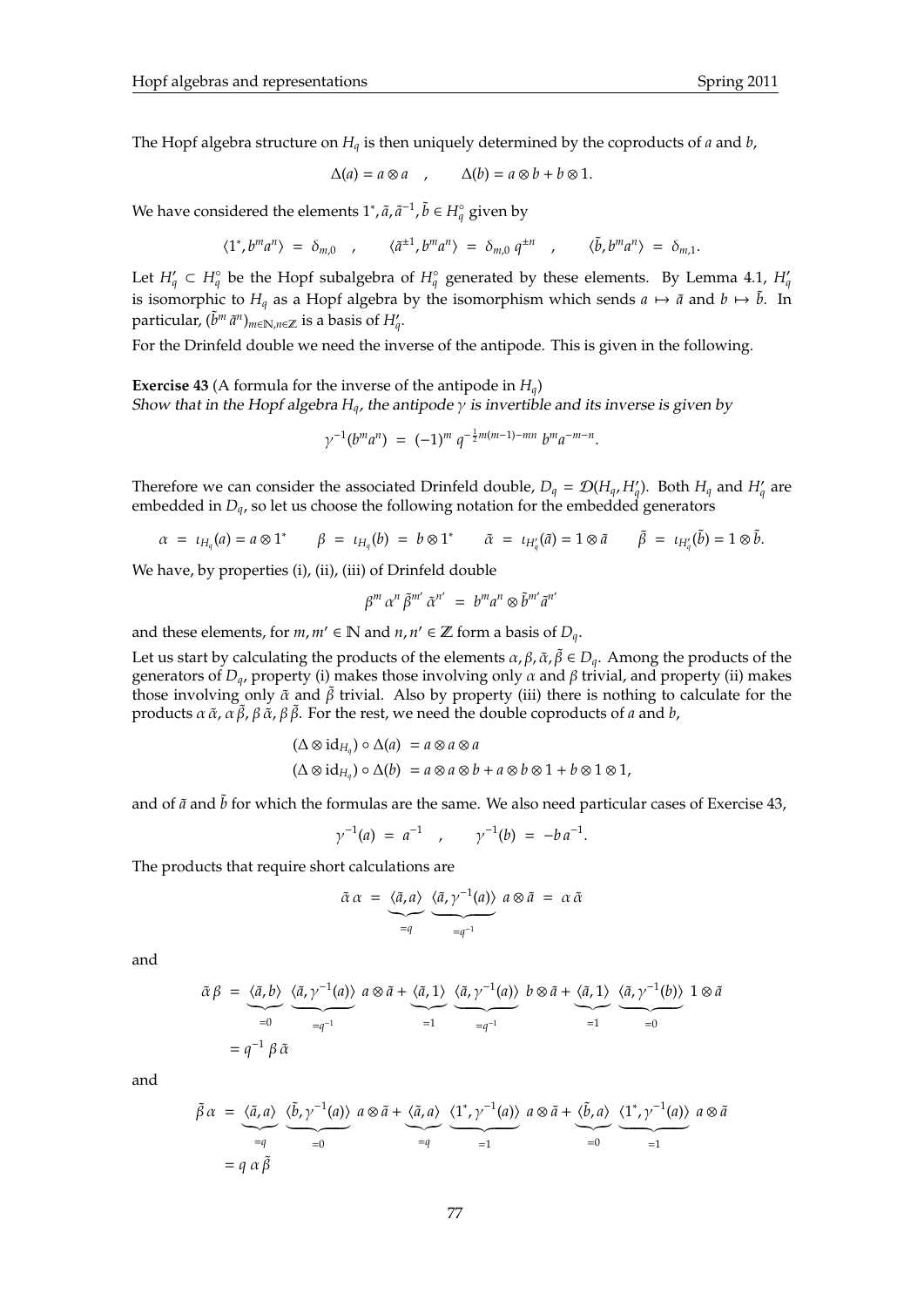and

$$
\tilde{\beta}\beta = \langle \tilde{a}, b \rangle \langle \tilde{b}, \gamma^{-1}(a) \rangle a \otimes \tilde{a} + \langle \tilde{a}, 1 \rangle \langle \tilde{b}, \gamma^{-1}(a) \rangle b \otimes \tilde{a} + \langle \tilde{a}, 1 \rangle \langle \tilde{b}, \gamma^{-1}(b) \rangle 1 \otimes \tilde{a} \n+ \langle \tilde{a}, b \rangle \langle 1^*, \gamma^{-1}(a) \rangle a \otimes \tilde{b} + \langle \tilde{a}, 1 \rangle \langle 1^*, \gamma^{-1}(a) \rangle b \otimes \tilde{b} + \langle \tilde{a}, 1 \rangle \langle 1^*, \gamma^{-1}(b) \rangle 1 \otimes \tilde{b} \n+ \langle \tilde{b}, b \rangle \langle 1^*, \gamma^{-1}(a) \rangle a \otimes 1^* + \langle \tilde{b}, 1 \rangle \langle 1^*, \gamma^{-1}(a) \rangle b \otimes 1^* + \langle \tilde{b}, 1 \rangle \langle 1^*, \gamma^{-1}(b) \rangle 1 \otimes 1^* \n= -\tilde{\alpha} + \beta \tilde{\beta} + \alpha.
$$

We get the following description of *Dq*.

#### **P**roposition **4.20**

The Hopf algebra  $D_q$  is, as an algebra, generated by elements  $\alpha$ ,  $\alpha^{-1}$ ,  $\beta$ ,  $\tilde{\alpha}$ ,  $\tilde{\alpha}^{-1}$ ,  $\tilde{\beta}$  with relations

$$
\alpha \alpha^{-1} = 1 = \alpha^{-1} \alpha
$$
  
\n
$$
\alpha \beta = q \beta \alpha
$$
  
\n
$$
\alpha \tilde{\beta} = q^{-1} \tilde{\beta} \alpha
$$
  
\n
$$
\alpha \tilde{\alpha} = \tilde{\alpha} \alpha
$$
  
\n
$$
\alpha \tilde{\alpha} = \tilde{\alpha} \alpha
$$
  
\n
$$
\alpha \tilde{\alpha} = \tilde{\alpha} \alpha
$$
  
\n
$$
\alpha \tilde{\beta} = \beta \tilde{\beta} \alpha
$$
  
\n
$$
\tilde{\beta} \beta - \beta \tilde{\beta} = \alpha - \tilde{\alpha}.
$$

The Hopf algebra structure on  $D_q$  is the unique one such that

$$
\Delta(\alpha) = \alpha \otimes \alpha \qquad \Delta(\tilde{\alpha}) = \tilde{\alpha} \otimes \tilde{\alpha} \qquad \Delta(\beta) = \alpha \otimes \beta + \beta \otimes 1 \qquad \Delta(\tilde{\beta}) = \tilde{\beta} \otimes \tilde{\alpha} + 1 \otimes \tilde{\beta}.
$$

*Proof.* It is clear that the elements generate *Dq*, and we have just shown that the above relations hold for the generators. Using the relations it is possible to express any element of *D<sup>q</sup>* as a linear combination of the vectors  $\beta^m \alpha^n \tilde{\beta}^{m'} \tilde{\alpha}^{n'}$ . Since these are linearly independent in  $D_q$ , it follows that the algebra *D<sup>q</sup>* has a presentation given by the generators and relations as stated. The coproduct formulas for  $\alpha$ ,  $\tilde{\alpha}$ ,  $\beta$ ,  $\tilde{\beta}$  are obvious in view of requirements (i) and (ii) of Drinfeld double, and it is a standard calculation to show that the structural maps are determined by the given values.

# The quantum group  $\mathcal{U}_q(\mathfrak{sl}_2)$  as a quotient of  $D_{q^2}$

To take quotients of Hopf algebras we need the notion of Hopf ideals. A vector subspace *J* in a Hopf algebra *H* is a Hopf ideal if *J* is a two-sided ideal of *H* as an algebra (i.e.  $\mu$ (*J* ⊗ *H*) ⊂ *J* and  $\mu(H \otimes J) \subset J$ , and *J* is a coideal of *H* as a coalgebra (i.e.  $\Delta(J) \subset J \otimes H + H \otimes J$  and  $\epsilon|_I = 0$ ) and *J* is an invariant subspace for the antipode (i.e.  $\gamma(I) \subset I$ ). These requirements are precisely what one needs for the structural maps to be well defined on the equivalence classes *x* + *J* that form the quotient space *H*/*J*.

#### **L**emma **4.21**

The element  $\kappa = \alpha \tilde{\alpha}$  is a grouplike central element in  $D_{q}$ , and the two-sided ideal *J<sub>q</sub>* generated by  $\kappa$  – 1 is a Hopf ideal.

*Proof.* We have

$$
\Delta(\kappa) = \Delta(\alpha \tilde{\alpha}) = \Delta(\alpha) \Delta(\tilde{\alpha}) = (\alpha \otimes \alpha) (\tilde{\alpha} \otimes \tilde{\alpha}) = (\alpha \tilde{\alpha} \otimes \alpha \tilde{\alpha}) = \kappa \otimes \kappa,
$$

so  $\kappa$  is grouplike. To show that it is central, it suffices to show that it commutes with the generators, but this is easily seen from the relations in Proposition 4.20: for example

$$
\alpha \kappa = \alpha \alpha \tilde{\alpha} = \alpha \tilde{\alpha} \alpha = \kappa \alpha
$$
  

$$
\beta \kappa = \beta \alpha \tilde{\alpha} = q^{-1} \alpha \beta \tilde{\alpha} = q^{-1} q \alpha \tilde{\alpha} \beta = \kappa \beta,
$$

and similarly for commutation with  $\tilde{\alpha}$  and  $\tilde{\beta}$ . The two sided ideal generated by  $\kappa - 1$  is spanned by elements of the form  $x(x - 1)y$ , where  $x, y \in D_q$ . To show that it is a coideal, we first compute

$$
\Delta(\kappa - 1) = \kappa \otimes \kappa - 1 \otimes 1 = (\kappa - 1) \otimes \kappa + 1 \otimes (\kappa - 1) \in J_q \otimes D_q + D_q \otimes J_q.
$$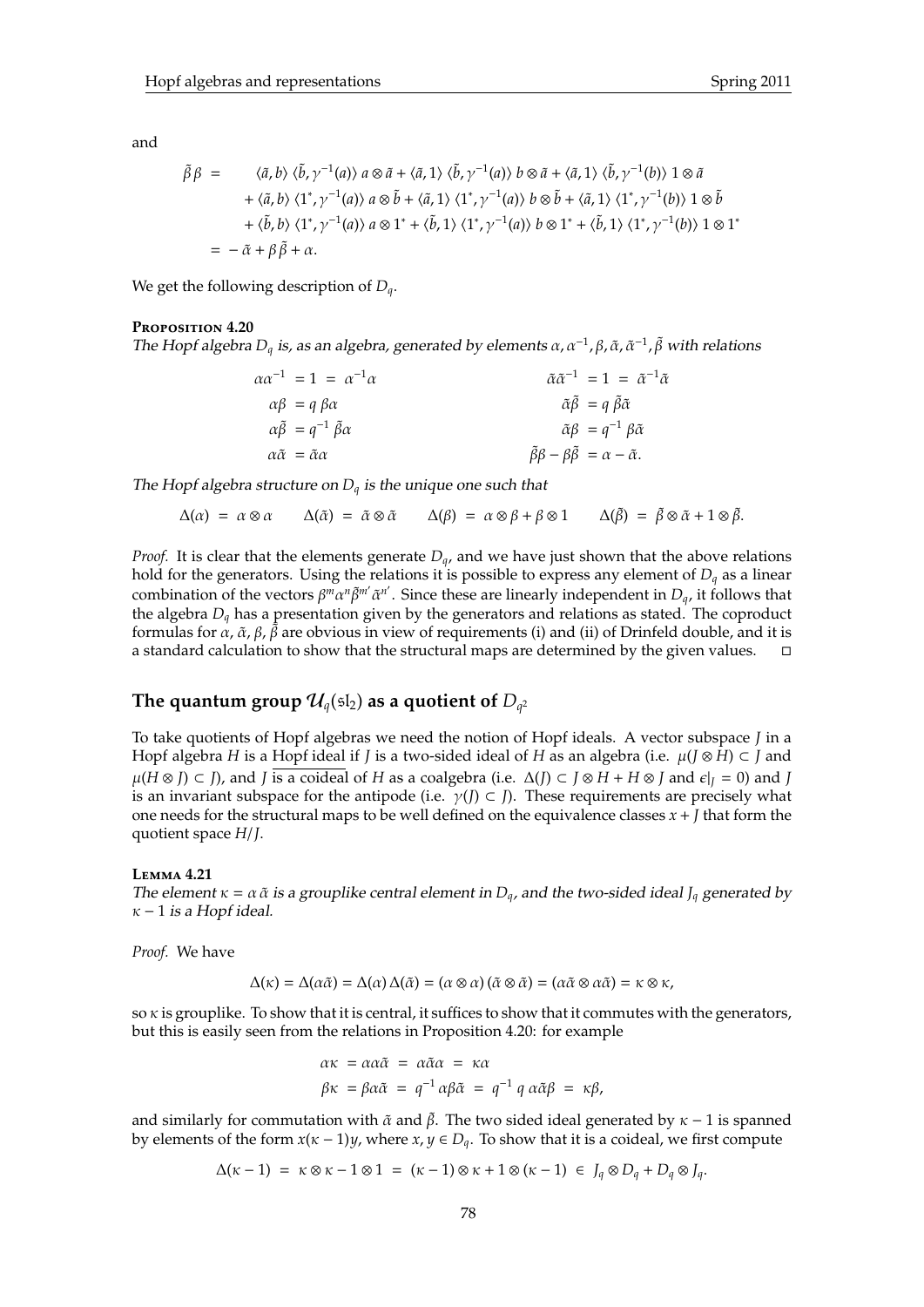Then, using  $\Delta(x(x-1)y) = \Delta(x)\Delta(x-1)\Delta(y)$ , the more general result  $\Delta(J_q) \subset J_q \otimes D_q + D_q \otimes J_q$ follows. To show that  $J_q$  is stable under antipode, we first compute

$$
\gamma(\kappa-1) \; = \; \tilde{\alpha}^{-1}\alpha^{-1} - 1 \; = \; \tilde{\alpha}^{-1}\alpha^{-1}(1-\alpha\tilde{\alpha}) \; = \; -\tilde{\alpha}^{-1}\alpha^{-1}(\kappa-1) \; \in \; J_q.
$$

Then, using  $\gamma(x(\kappa-1)y) = \gamma(y)\gamma(\kappa-1)\gamma(x)$ , the more general result  $\gamma(f_q) \subset J_q$  follows. To show that  $\epsilon|_{I_q}$  = 0 note that  $\epsilon(\kappa-1) = \epsilon(\kappa) - \epsilon(1) = 1-1 = 0$  and thus also  $\epsilon(x(\kappa-1)y) = \epsilon(x)\epsilon(\kappa-1)\epsilon(y) = 0.$  □

We can now take the quotient Hopf algebra  $D_q / J_q$ . Let us summarize what we have done, then. We've taken two copies of the building block, or the "quantum Borel subalgebra" *H<sup>q</sup>* and put them together by the Drinfeld double construction as  $D_q = \mathcal{D}(H_q, H_q)$  — one of the copies has generators *α* and *β*, and the other has generators  $\tilde{\alpha}$  and  $\tilde{\beta}$ . Then we have identified their "quantum Cartan subalgebras", generated respectively by  $\alpha$  and  $\alpha$ , by requiring  $\alpha = \tilde{\alpha}^{-1}$  (which is equivalent to  $\kappa$  – 1 = 0). This is a way to obtain essentially  $\mathcal{U}_a(\mathfrak{sl}_2)$ , although, to be consistent with common usage, we redefine the parameter  $q$  and use  $q^2$  instead.

If we use the notations *K*, *E* and *F* for the equivalence classes in  $D_{q^2}/J_{q^2}$  of  $\tilde{\alpha}$ ,  $\frac{-1}{q-q^{-1}}\tilde{\beta}$  and  $\beta$ , respectively, then the relations in Proposition 4.20 become the ones in the following definition of  $\mathcal{U}_q(\mathfrak{sl}_2)$ .

**Definition 4.22.** Let  $q \in \mathbb{C} \setminus \{0, +1, -1\}$ . The algebra  $\mathcal{U}_q(\mathfrak{sl}_2)$  is the algebra generated by elements  $E, F, K, K^{-1}$  with relations

$$
KK^{-1} = 1 = K^{-1}K
$$
  
\n
$$
E F - F E = \frac{1}{q - q^{-1}} (K - K^{-1})
$$
  
\n
$$
K F K^{-1} = q^{2} E
$$
  
\n
$$
K F K^{-1} = q^{-2} F.
$$

We equip  $\mathcal{U}_q(\mathfrak{sl}_2)$  with the unique Hopf algebra structure such that

$$
\Delta(K) = K \otimes K \quad , \qquad \Delta(E) = E \otimes K + 1 \otimes E \quad , \qquad \Delta(F) = K^{-1} \otimes F + F \otimes 1.
$$

Applying formula (H3) to the coproducts and solving for the antipodes of the generators, one easily gets

$$
\gamma(K) = K^{-1}
$$
,  $\gamma(E) = -EK^{-1}$ ,  $\gamma(F) = -KF$ .

An easy comparison of the above definition with Proposition 4.20 and Lemma 4.21 gives the following.

#### **P**roposition **4.23**

When *q* is not a root of unity, then the Hopf algebras  $\mathcal{U}_q(\mathfrak{sl}_2)$  and  $D_{q^2}/J_{q^2}$  are isomorphic.

A convenient Poincaré-Birkhoff-Witt type basis of  $\mathcal{U}_a(\mathfrak{sl}_2)$  is

$$
(F^m K^k E^n)_{m,n \in \mathbb{N}, k \in \mathbb{Z}}.
$$

For working with the above parametrization, with  $q^2$  replacing what used to be  $q$ , it is convenient to use the following more symmetric *q*-integers and *q*-factorials, which we denote as

$$
[n] = \frac{q^n - q^{-n}}{q - q^{-1}}
$$
\n(4.20)

$$
[n]! = [n][n-1] \cdots [2][1]
$$
 (4.21)

$$
\left[\begin{array}{c} n \\ k \end{array}\right] = \frac{[n]!}{[k]! \; [n-k]!}
$$
\n(4.22)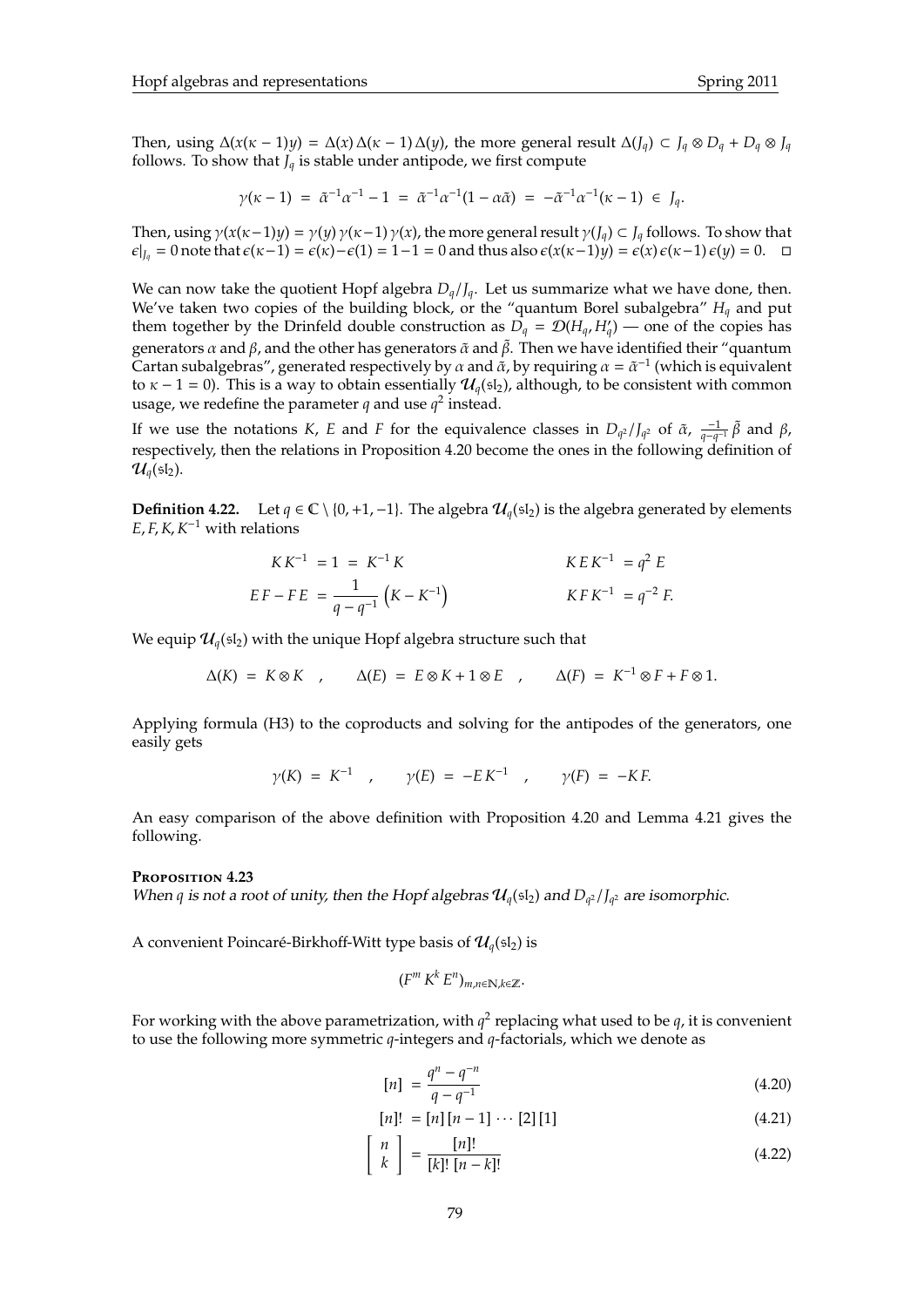when considered as rational functions of *q*, and as

$$
[n]_q , [n]_q! , [n]_q!
$$

,

respectively, when evaluated at a value  $q \in \mathbb{C} \setminus \{0\}.$ 

## **Exercise 44** (Some *q*-formulas)

Show the following properties of the *q*-integers, *q*-factorials and *q*-binomials

- (a)  $[n] = q^{n-1} + q^{n-3} + \cdots + q^{-n+3} + q^{-n+1}$  and  $[n]_q = q^{1-n} [n]_{q^2}$
- (b)  $[m + n] = q^n [m] + q^{-m} [n] = q^{-n} [m] + q^m [n]$
- (c)  $[l][m n] + [m][n l] + [n][l m] = 0$
- (d)  $[n] = [2] [n-1] [n-2].$

**Exercise 45** (Commutator formulas in  $\mathcal{U}_q(\mathfrak{sl}_2)$ ) Let *q* ∈  $\mathbb{C} \setminus \{0, 1, -1\}$  and consider the algebra  $\mathcal{U}_q(\{sI_2\})$ . Prove that for all  $k \ge 1$  one has

$$
E F^{k} - F^{k} E = \frac{[k]_{q}}{q - q^{-1}} F^{k-1} (q^{1-k} K - q^{k-1} K^{-1})
$$
  

$$
F E^{k} - E^{k} F = \frac{[k]_{q}}{q - q^{-1}} (q^{k-1} K^{-1} - q^{1-k} K) E^{k-1}.
$$

# **4.5** Representations of  $D_{q^2}$  and  $\mathcal{U}_q(\mathfrak{sl}_2)$

Let us now start analyzing representations of  $\mathcal{U}_q(\mathfrak{sl}_2)$  and the closely related Hopf algebra  $D_{q^2}.$ The general story is very much parallel with the (more familiar) case of representations of  $sI_2$ . In particular, in a given  $\mathcal{U}_q(\mathfrak{sl}_2)$ -module *V* we will attempt to diagonalize *K*, and then notice that if *v* is an eigenvector of  $K$  with eigenvalue  $\lambda$ ,

$$
K.v=\lambda\ v,
$$

then *E*.*v* and *F*.*v* also either vanish or are eigenvectors of eigenvalues *q* <sup>±</sup>2λ,

$$
K(E.v) = KE.v = q^2 EK.v = q^2 \lambda E.v
$$
,  $K(E.v) = KEv = q^{-2} FK.v = q^{-2} \lambda F.v.$ 

The situation is nicest if  $q^2$  is not a root of unity, so that repeated application of *E* (or *F*) on an eigenvector produces other eigenvectors with distinct eigenvalues.

Another useful observation for studying representations is the following, very much analoguous to the quadratic Casimir element of ordinary  $sl_2$ .

### **L**emma **4.24**

*The elements*  $C \in \mathcal{U}_q(\mathfrak{sl}_2)$  and  $v \in D_{q^2}$  given by

$$
C = EF + \frac{1}{(q - q^{-1})^2} (q^{-1} K + q K^{-1})
$$

$$
= FE + \frac{1}{(q - q^{-1})^2} (q K + q^{-1} K^{-1})
$$

and

$$
\nu = \tilde{\beta}\beta + \frac{q}{q - q^{-1}}\alpha + \frac{q^{-1}}{q - q^{-1}}\tilde{\alpha}
$$

$$
= \beta\tilde{\beta} + \frac{q^{-1}}{q - q^{-1}}\alpha + \frac{q}{q - q^{-1}}\tilde{\alpha}
$$

are central.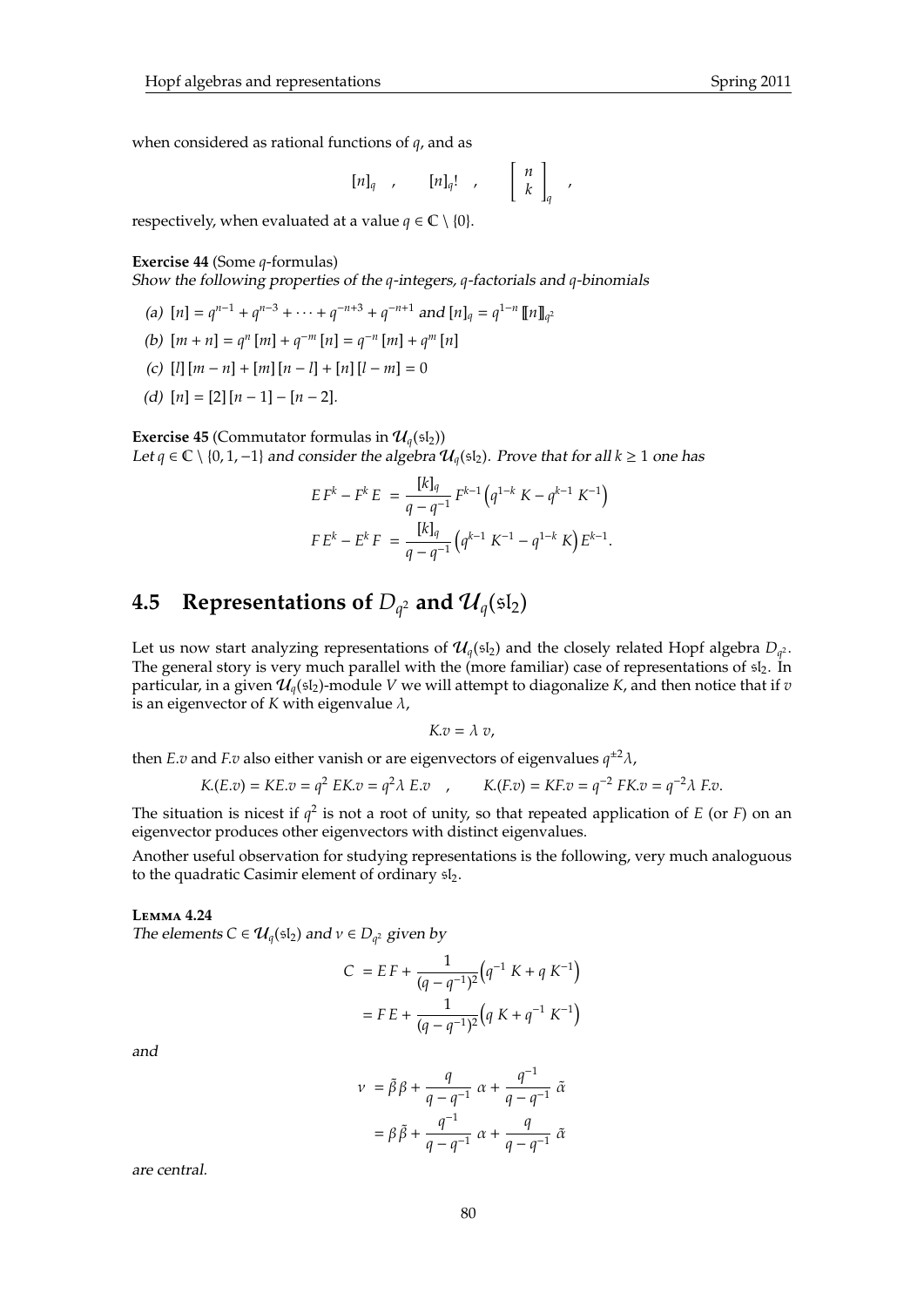*Proof.* Let us first show that the two formulas for *C* are equal. Their difference is

$$
EF - FE + \frac{1}{(q - q^{-1})^2} \Big( (q^{-1} - q)K + (q - q^{-1})K^{-1} \Big).
$$

After canceling one factor  $q - q^{-1}$  from the numerator and denominator, this is seen to be zero by one of the defining relations of  $\mathcal{U}_q(\mathfrak{sl}_2)$ .

To show that *C* is central, it suffices to show that it commutes with the generators *K*, *E* and *F*. Commutation with *K* is evident, since  $KEF = q^2 EKF = EFK$  and the second term of *C* is a polynomial in *K* and *K* −1 . To show commutation with *E*, calculate *CE* using the first expression for *C* to get

$$
CE = EFE + \frac{1}{(q - q^{-1})^2} (q^{-1} KE + q K^{-1} E)
$$

and *EC* using the second expression for *C* to get

$$
EC = EFE + \frac{1}{(q - q^{-1})^2} \left( q EK + q^{-1} EK^{-1} \right).
$$

Then it suffices to recall the relations  $KE = q^2 EK$  and  $K^{-1}E = q^{-2} EK^{-1}$  to see the equality  $CE = EC$ . The commutation of *C* with *F* is shown similarly.

The verification that  $\nu$  is central in  $D_{q^2}$  is left as an exercise. For  $q$  not a root of unity, the first statement in fact follows from the second by passing to the quotient  $\mathcal{U}_q(\mathfrak{sl}_2) \cong D_{q^2}/J_{q^2}$ .

# **On representations of** *D<sup>q</sup>* 2

We will start by analyzing representations of  $D_{q^2}$ , because every representation of  $\mathcal{U}_q(\mathfrak{sl}_2)$  can be interpreted as a representation of  $D_{q^2}$ , where  $\kappa = \alpha \tilde{\alpha}$  acts as identity. Note that we thus assume  $q$ is not a root of unity, so that  $D_{q^2}$  is defined and  $\mathcal{U}_q(\mathfrak{sl}_2)\cong D_{q^2}/J_{q^2}$ . The case when  $q$  is a root of unity is more complicated in terms of representation theory and has to be treated separately anyway.

We will first look for irreducible representations of  $D_{q^2}$ , i.e. simple  $D_{q^2}$ -modules. Note first of all the following general principle (essentially the same as Schur's lemma).

#### **L**emma **4.25**

If *V* is a finite dimensional irreducible representation of an algebra *A*, and if  $c \in A$  is a central element, then there is a  $\lambda \in \mathbb{C}$  such that *c* acts as  $\lambda$  id<sub>*V*</sub> on *V*.

*Proof.* It is always possible to find one eigenvector of *c*, with eigenvalue that is a root of the characteristic polynomial. Call the eigenvalue  $\lambda$  and note that  $c - \lambda$  id<sub>V</sub> is a  $D_{q^2}$ -module map  $V \rightarrow V$  with a nontrivial kernel. The kernel is a subrepresentation, so by irreducibility it has to be the whole *V*.

Because of the above principle, we will in what follows consider only representations of *D<sup>q</sup>* <sup>2</sup> where  $\kappa = \alpha \tilde{\alpha}$  acts as  $\lambda$  id. As a consequence  $\tilde{\alpha}$  has the same action as  $\lambda \alpha^{-1}$ .

The following exercise illustrates an alternative concrete approach to the representation theory of *Dq* <sup>2</sup> . It is instructive, but we shall not pursue this approach further.

**Exercise 46** (A first step of a calculation for diagonalization of  $\alpha$  in  $D_{q^2}$ -modules) Let *q* be a non-zero complex number which is not a root of unity, and let *D<sup>q</sup>* <sup>2</sup> be the algebra generated by α, α<sup>-1</sup>, β,  $\tilde{\alpha}$ ,  $\tilde{\alpha}^{-1}$ ,  $\tilde{\beta}$  with relations

| $\alpha \alpha^{-1} = 1 = \alpha^{-1} \alpha$        | $\tilde{\alpha} \tilde{\alpha}^{-1} = 1 = \tilde{\alpha}^{-1} \tilde{\alpha}$ |
|------------------------------------------------------|-------------------------------------------------------------------------------|
| $\alpha\beta = q^2 \beta\alpha$                      | $\tilde{\alpha}\tilde{\beta} = q^2 \tilde{\beta}\tilde{\alpha}$               |
| $\alpha \tilde{\beta} = q^{-2} \tilde{\beta} \alpha$ | $\tilde{\alpha}\beta = q^{-2} \beta \tilde{\alpha}$                           |
| $\alpha \tilde{\alpha} = \tilde{\alpha} \alpha$      | $\tilde{\beta}\beta - \beta\tilde{\beta} = \alpha - \tilde{\alpha}.$          |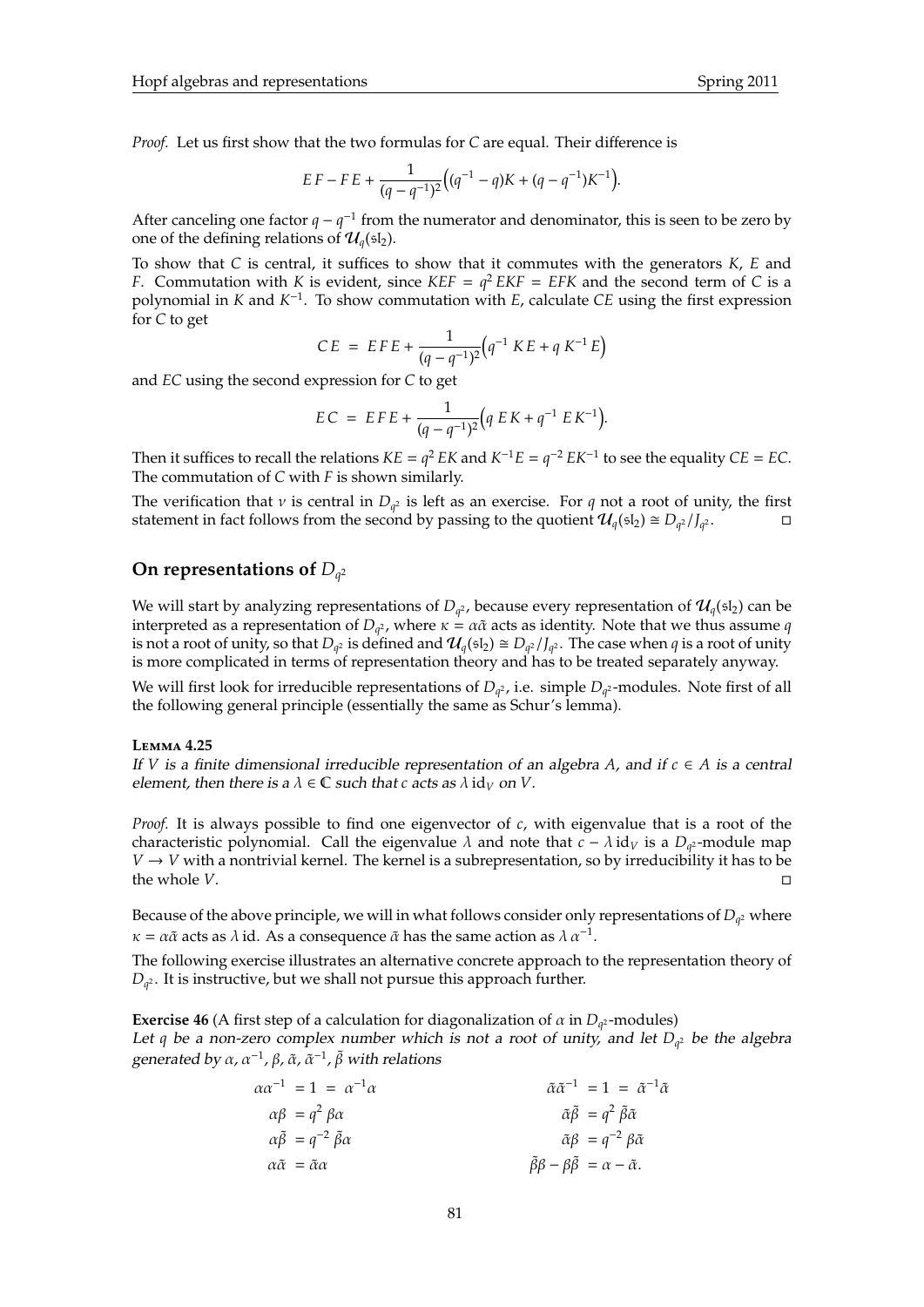- (a) Suppose that *V* is a finite dimensional *D<sup>q</sup>* <sup>2</sup> -module, of dimension *d*. By considering generalized eigenspaces of  $\alpha$  (or of  $\tilde{\alpha}$ ), show that the elements  $\beta^k$  and  $\tilde{\beta}^k$  must act as zero on *V* for any  $k \geq d$ .
- (b) Find polynomials *P*(α, α˜), *Q*(α, α˜), *R*(α, α˜) of α and α˜ such that the following equation holds

$$
P(\alpha, \tilde{\alpha}) \beta^2 \tilde{\beta}^2 + Q(\alpha, \tilde{\alpha}) \beta \tilde{\beta}^2 \beta + R(\alpha, \tilde{\alpha}) \tilde{\beta}^2 \beta^2 = (q \alpha - q^{-1} \tilde{\alpha}) (\alpha - \tilde{\alpha}) (q^{-1} \alpha - q \tilde{\alpha}).
$$

(c) Suppose that *V* is a  $D_{q^2}$ -module where the central element  $\kappa = \alpha \tilde{\alpha}$  acts as  $\lambda$  id<sub>V</sub> and where  $\beta^2$  acts as zero. Show, using the result of (c), that *α* and  $\tilde{\alpha}$  are diagonalizable on *V* and the eigenvalues of both are among

$$
\pm \sqrt{\lambda} q^{-1}, \pm \sqrt{\lambda}, \pm \sqrt{\lambda} q.
$$

Conclude in particular that in any two-dimensional  $\mathcal{U}_a(\mathfrak{sl}_2)$ -module, *K* is diagonalizable and its possible eigenvalues are ±1, ±*q*, ±*q* −1 .

The same idea can be used to diagonalize  $\alpha$  in more general modules as follows.

**Exercise 47** (Explicit diagonalization for  $D_{q^2}$  and  $\mathcal{U}_q(\mathfrak{sl}_2)$ ) Let *q* and  $D_{q^2}$  be as in the previous exercise. Define, for  $t \in \mathbb{Z}$ , the elements

$$
\theta_t = q^t \alpha - q^{-t} \tilde{\alpha}.
$$

(a) Prove the following formula

$$
\tilde{\beta}^k \beta^m = \sum_{j=0}^k \frac{[m]_q! [k]_q!}{[m-j]_q! [k-j]_q! [j]_q!} \beta^{m-j} \Big( \prod_{s=1}^j \theta_{m+k-j-s} \Big) \tilde{\beta}^{k-j}.
$$

Note that this contains the formulas of Exercise 45 as special cases.

(b) By considering linear combinations of elements of the form

$$
P_m(\alpha,\tilde{\alpha})\,\beta^{k-m}\,\tilde{\beta}^k\,\beta^m,
$$

where *P<sup>m</sup>* are polynomials in two variables, show that the element

$$
\prod_{t=-k+1}^{k-1} \theta_t
$$

belongs to the two-sided ideal generated by  $\tilde{\beta}^k$ .

(c) Suppose that *V* is a  $D_{q^2}$ -module where the central element  $\kappa = \alpha \tilde{\alpha}$  acts as  $\lambda$  id<sub>*V*</sub> and where  $\beta^k$  acts as zero. Show that  $\alpha$  and  $\tilde{\alpha}$  are diagonalizable on *V* and that their eigenvalues are among √

$$
\pm \sqrt{\lambda} \, q^{1-k}, \pm \sqrt{\lambda} \, q^{2-k}, \, \ldots, \, \pm \sqrt{\lambda} \, q^{k-2}, \, \pm \sqrt{\lambda} \, q^{k-1}.
$$

(d) Conclude that on any finite dimensional  $\mathcal{U}_q(\mathfrak{sl}_2)$  module of dimension *d*, the eigenvalues of *K* are among  $\pm q^{d-1}$ ,  $\pm q^{d-2}$ , ...,  $\pm q^{2-d}$ ,  $\pm q^{1-d}$ . What is the analoguous result about  $\mathfrak{sl}_2$ ?

Suppose now that *V* is an irreducible representation of *D<sup>q</sup>* <sup>2</sup> , and denote the (only) eigenvalue of  $\kappa$  by  $\lambda \neq 0$ . Take an eigenvector *v* of  $\alpha$ , so  $\alpha$ .*v* =  $\mu'$  *v* for some  $\mu' \neq 0$ . Now an easy computation shows that the vectors  $\tilde{\beta}^j$  *v* are either eigenvectors of  $\alpha$  with eigenvalue  $q^{-2j}\mu'$ , or zero vectors. Since these eigenvalues are different and eigenvectors corresponding to different eigenvalues are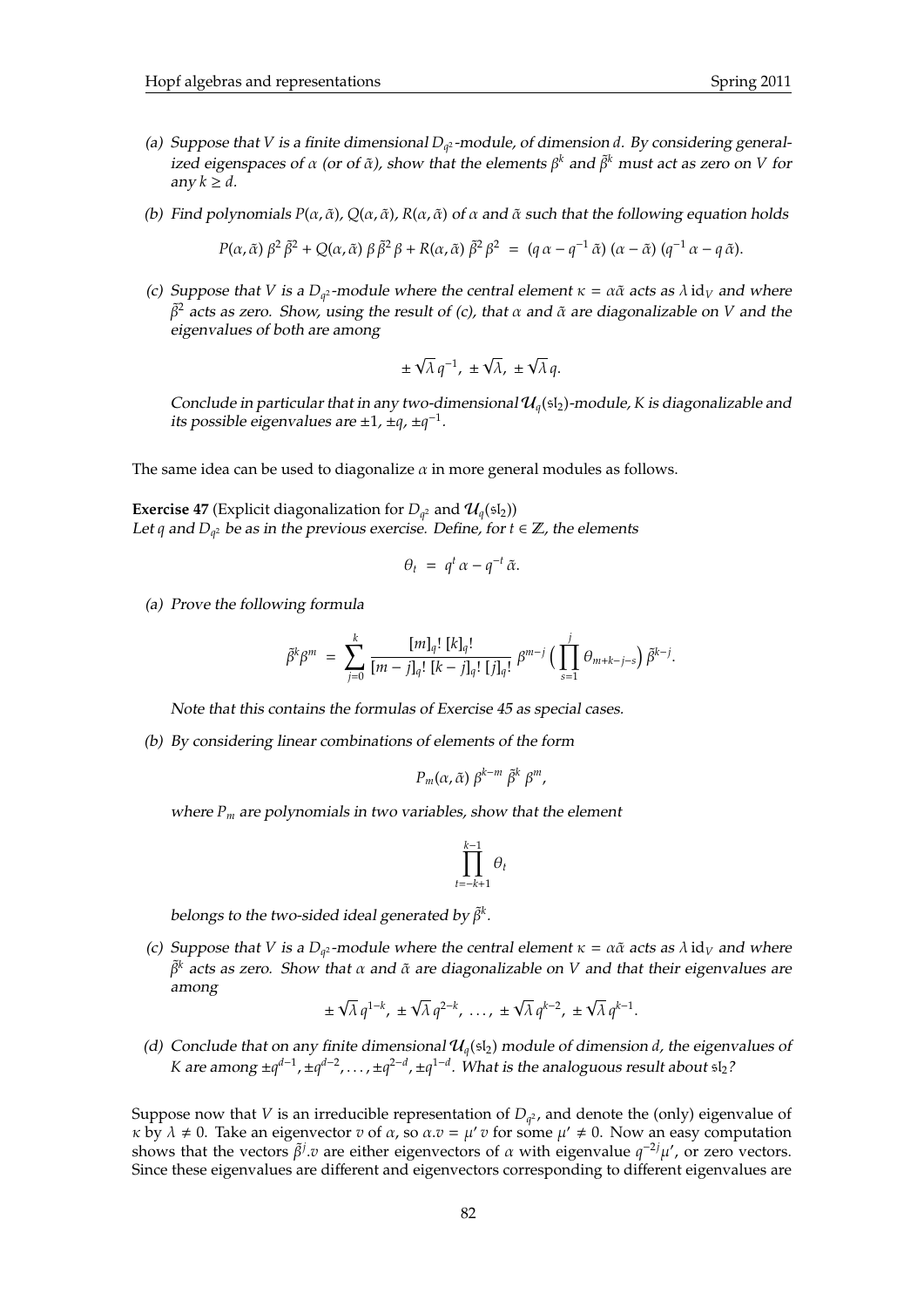linearly independent, we see that if *V* is finite dimensional, then there must be a *j* > 0 such that the vector  $w_0 = \tilde{\beta}^{j-1} \cdot v$  satisfies

$$
\tilde{\beta}.w_0 = 0 \quad \text{and} \quad \alpha.w_0 = \mu w_0,
$$

where  $\mu = q^{2(1-j)}\mu'$ . Denote  $w_j = \beta^j w_0$ . Again,  $w_j$  are eigenvectors of  $\alpha$  with eigenvalues  $q^{2j}\mu$ , so for some  $d \in \mathbb{N}$  we have

$$
w_{d-1} = \beta^{d-1} w_0 \neq 0
$$
 but  $w_d = \beta w_{d-1} = \beta^d w_0 = 0.$ 

*We claim that the linear span <i>W* ⊂ *V* of  $\{w_0, w_1, w_2, ..., w_{d-1}\}$  is a subrepresentation, and thus by irreducibility  $W = V$ . We have

$$
\alpha.w_j = q^{2j}\mu w_j
$$
 and  $\tilde{\alpha}.w_j = q^{-2j}\frac{\lambda}{\mu} w_j$ ,

so *W* is stable under the action of  $\alpha$ ,  $\tilde{\alpha}$  and  $\beta$ . We must only verify that  $\tilde{\beta}$  preserves *W*. Calculate the action of  $\tilde{\beta}$  on  $w_i$  commuting  $\tilde{\beta}$  to the right of all  $\beta$ , and finally recalling that  $\tilde{\beta}$ . $w_0 = 0$ ,

$$
\tilde{\beta}.w_{j} = \tilde{\beta}\beta^{j}.w_{0} = (\beta\tilde{\beta} + \alpha - \tilde{\alpha})\beta^{j-1}.w_{0}
$$
\n
$$
= \beta\tilde{\beta}\beta^{j-1}.w_{0} + (q^{2(j-1)}\mu - q^{-2(j-1)}\frac{\lambda}{\mu})\beta^{j-1}.w_{0}
$$
\n
$$
= \beta(\beta\tilde{\beta} + \alpha - \tilde{\alpha})\beta^{j-2}.w_{0} + (q^{2(j-1)}\mu - q^{-2(j-1)}\frac{\lambda}{\mu})\beta^{j-1}.w_{0}
$$
\n
$$
= \beta^{2}\tilde{\beta}\beta^{j-2}.w_{0} + ((q^{2(j-1)} + q^{2(j-2)})\mu - (q^{-2(j-1)} + q^{-2(j-2)})\frac{\lambda}{\mu})\beta^{j-1}.w_{0}
$$
\n
$$
= \cdots
$$
\n
$$
= \beta^{j}\tilde{\beta}.w_{0} + ((q^{2(j-1)} + q^{2(j-2)} + \cdots + q^{2} + 1)\mu - (q^{-2(j-1)} + q^{-2(j-2)} + \cdots + q^{-2} + 1)\frac{\lambda}{\mu})\beta^{j-1}.w_{0}
$$
\n
$$
= [j]_{q}(q^{j-1}\mu - q^{1-j}\frac{\lambda}{\mu})w_{j-1}.
$$

This finishes the proof that *W* is a subrepresentation. We will finally obtain a relation between the values of  $\mu$ ,  $\overline{\lambda}$  and *d*. For this, note that  $\beta^d w_0 = w_d = 0$ . Thus also  $\tilde{\beta}\beta^d w_0 = 0$ . But the above calculation is still valid and it says that  $\tilde{\beta}\beta^d w_0$  is a constant multiple of  $w_{d-1}$ , with the constant  $[d]_q (q^{d-1}\mu - q^{1-d}\lambda/\mu)$ . This constant must therefore vanish, ans since the *q*-integers are non-zero, we get the following relation between the parameters  $\lambda$ ,  $\mu$  and  $d$ 

$$
\mu^2 = q^{2(1-d)}\lambda.
$$
\n(4.23)

Given  $\lambda \in \mathbb{C} \setminus \{0\}$  and  $d \in \mathbb{N}$ , the two solutions for  $\mu$  are

$$
\mu = \pm q^{1-d} \sqrt{\lambda}.
$$

In particular, the eigenvalues of  $\alpha$  on *W* are of the form  $q^{2j}\mu$  and those of  $\tilde{\alpha}$  are  $q^{-2j}\lambda/\mu$ , so the spectra of both consist of

$$
\pm \sqrt{\lambda} q^{1-d}, \pm \sqrt{\lambda} q^{3-d}, \ldots, \pm \sqrt{\lambda} q^{d-3}, \pm \sqrt{\lambda} q^{d-1}.
$$

Note also that the action of  $\tilde{\beta}$  simplifies a bit,

$$
\tilde{\beta}.w_j = \pm \sqrt{\lambda} (q^{-1} - q) [j]_q [d - j]_q w_{j-1}.
$$

We have in fact found all the irreducible finite dimensional representations of  $D_{q^2}$ .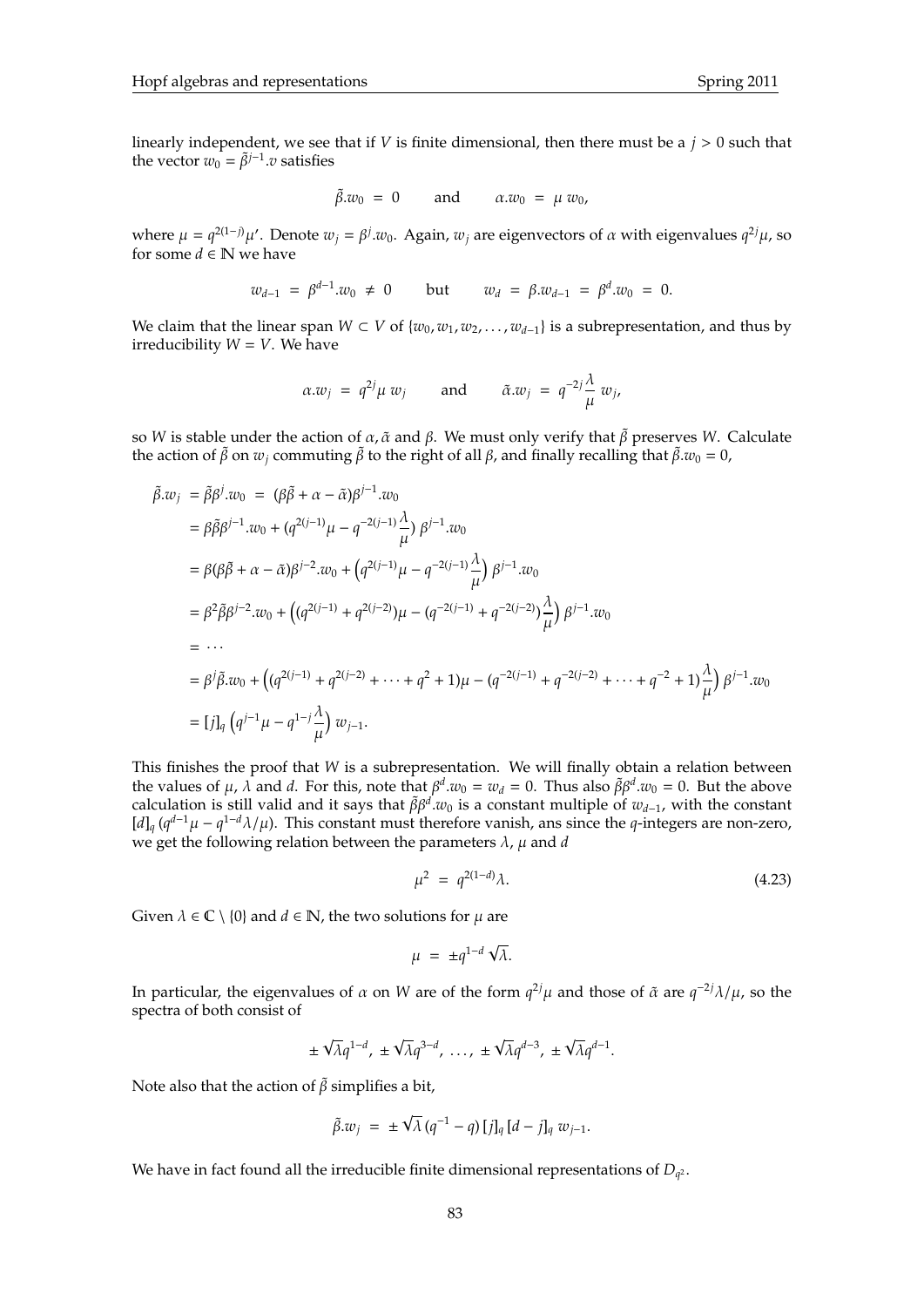### **T**heorem **4.26**

**T**нε**oкεм 4.26**<br>For any nonzero complex number λ and a choice of square root √λ, and d a positive integer, there exists a *d*-dimensional irreducible representation  $W_d^{(\sqrt{\lambda})}$ *d* of *D<sup>q</sup>* <sup>2</sup> with basis {*w*0, *w*1, *w*2, . . . , *wd*−1} such that

$$
\alpha.w_j = \sqrt{\lambda} q^{1-d+2j} w_j \qquad \qquad \tilde{\alpha}.w_j = \sqrt{\lambda} q^{d-1-2j} w_j \n\tilde{\beta}.w_j = \sqrt{\lambda} [j]_q [d-j]_q (q^{-1} - q) w_{j-1}.
$$

Any finite dimensional  $D_{q^2}$ -module contains a submodule isomorphic to some  $W_d^{(\sqrt{\lambda})}$  $\int_{d}^{(\sqrt{x})}$ , and in particular there are no other finite dimensional irreducible *D<sup>q</sup>* <sup>2</sup> modules.

*Proof.* To verify that the formulas indeed define a representation is straightforward and the calculations are essentially the same as above. To verify irreducibility of  $W_d^{(\sqrt{\lambda})}$ *d*<sub>*d*</sub> , note that if *W*<sup> $\prime$ </sup> ⊂ *W*<sub>*d*</sub><sup> $\frac{(\sqrt{\lambda})}{d}$ </sup>  $d$  is a non-zero submodule, then it contains some eigenvector of  $\alpha$ , which must be proportional to some  $w_j$ . Then by the repeated action of  $\tilde{\beta}$  and  $\beta$  we see that W' contains all  $w_j$ ,  $j = 0, 1, 2, \ldots, d - 1$ some  $w_j$ . Then by the repeated action or  $\beta$  and  $\beta$  we see that *W* contains all  $w_j$ ,  $j = 0, 1, 2, ..., a - 1$ .<br>(note that the coefficient  $\sqrt{\lambda} [j]_q [d - j]_q (q^{-1} - q)$  is never zero for  $j = 1, 2, ..., d - 1$ ). Above we already showed that any finite dimensional *D<sup>q</sup>* <sup>2</sup> module *V* must contain a submodule isomorphic √ to  $W_d^{(\pm\sqrt{\lambda})}$  $\frac{d}{d}$ <sup>( $\pm$  V $\lambda$ )</sup>, so it follows indeed that these are all the possible irreducible  $D_{q^2}$ -modules.

Since any representation of  $\mathcal{U}_q(\mathfrak{sl}_2)$  is a representation of  $D_{q^2}$  such that  $\lambda = 1$ , we have also found all irreducible representations of  $\mathcal{U}_q(\mathfrak{sl}_2)$ . To get the explicit formulas, recall that the generators *K*, *E*, *F* correspond to the equivalence classes of  $\tilde{\alpha}$ ,  $\frac{-1}{q-q^{-1}}\tilde{\beta}$  and  $\beta$  modulo the Hopf ideal *J*<sub>*q*</sub><sup>2</sup> generated by the element  $\kappa - 1$ .

### **T**heorem **4.27**

Let *q* be a non-zero complex number which is not a root of unity. For any positive integer *d* and *for*  $\varepsilon$  ∈ {+1,−1}, there exists a *d*-dimensional irreducible representation  $W_d^{\varepsilon}$  of  $\mathcal{U}_q(\mathfrak{sl}_2)$  with basis {*w*0, *w*1, *w*2, . . . , *wd*−1} such that

$$
K.w_j = \varepsilon q^{d-1-2j} w_j
$$
  
\n
$$
F.w_j = w_{j+1}
$$
  
\n
$$
E.w_j = \varepsilon [j]_q [d-j]_q w_{j-1}.
$$

There are no other finite dimensional irreducible  $\mathcal{U}_q(\mathfrak{sl}_2)$ -modules.

*Proof.* Follows directly from Theorem 4.26.

Using the formulas in Lemma 4.24 one computes that on  $W_d^{\varepsilon}$ 

the central element C acts as 
$$
\varepsilon \frac{q^d + q^{-d}}{(q - q^{-1})^2} \operatorname{id}_{W_a^c}
$$
. (4.24)

Since the numbers  $\pm (q^d + q^{-d})$  are distinct, we see first of all that none of the  $W_d^{\varepsilon}$  are isomorphic with each other (of course for different dimension *d* they couldn't be isomorphic anyway). Thus the value of *C* distinguishes the different irreducible representations.

Having found all irreducible representations of  $\mathcal{U}_q(\mathfrak{sl}_2)$ , we will next prove complete reducibility of all representations of it. Let us check that when *q* is not a root of unity,  $\mathcal{U}_a$ (sl<sub>2</sub>) satisfies the semisimplicity criterion of Proposition 3.53.

#### **L**emma **4.28**

Let *q* ∈  $\mathbb{C} \setminus \{0\}$  not a root of unity. If *V* is a finite dimensional  $\mathcal{U}_q(\{sI_2\})$ -module and  $W \subset V$  is an irreducible submodule such that *V*/*W* is a trivial one dimensional module, then there is a trivial one dimensional submodule  $W' \subset V$  such that  $V = W \oplus W'$ .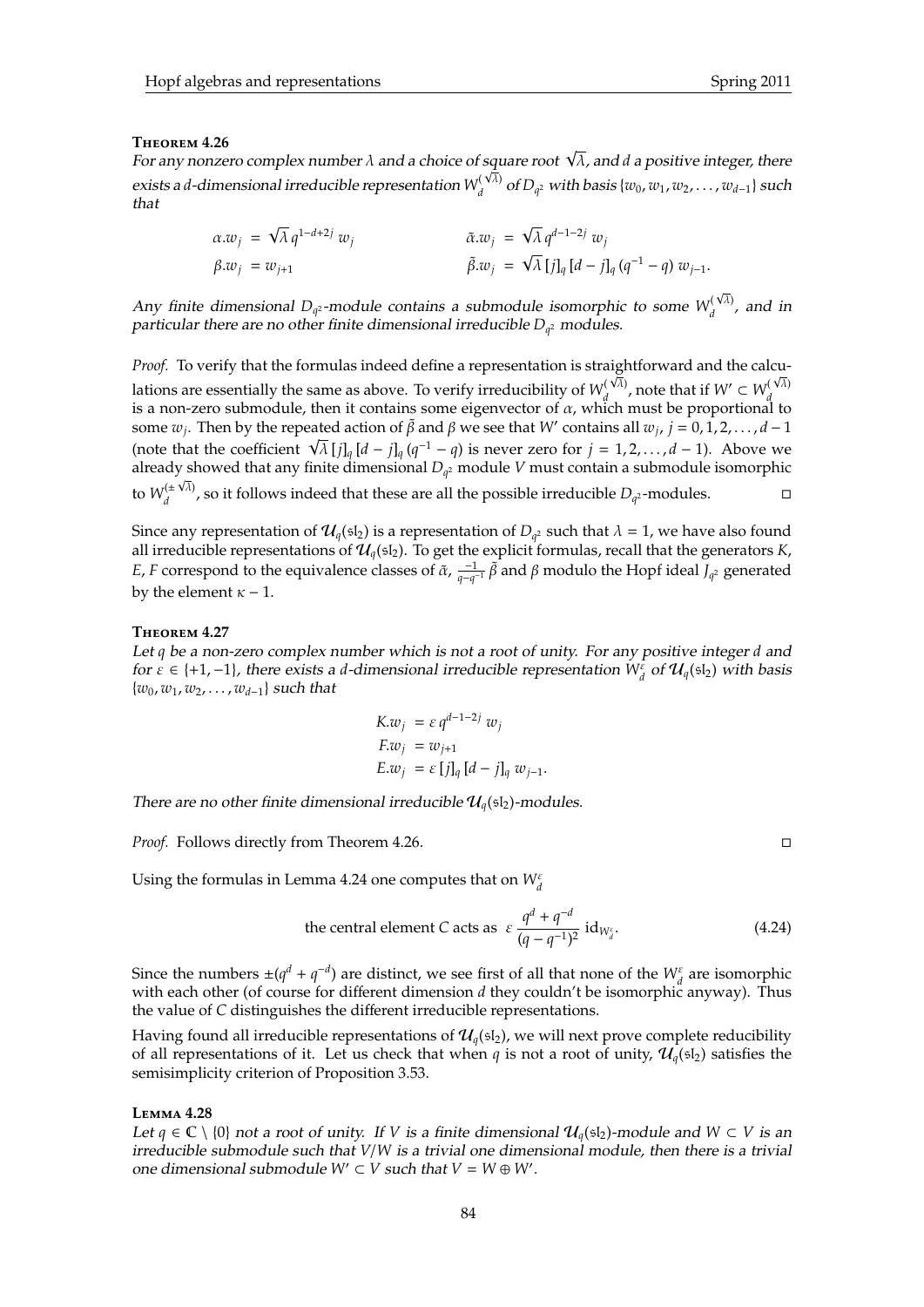*Proof.* Theorem 4.27 lists all possible irreducible  $\mathcal{U}_q(\mathfrak{sl}_2)$ -modules, they are  $W_d^{\varepsilon}$  for *d* a positive integer and  $\varepsilon \in \{\pm 1\}$ . So we have  $W \cong W_d^{\varepsilon}$  for some *d* and  $\varepsilon$ . We first suppose that  $d \neq 1$  or  $\varepsilon \neq +1$ — the case when *W* also is trivial (i.e.  $W \cong W_1^{+1}$ ) is treated separately. By Equation (4.24), the central element *C* acts as multiplication by the constant  $c_{d,\varepsilon} = \varepsilon (q^d + q^{-d})/(q - q^{-1})^2$  on *W*. On the quotient *V*/*W* it acts as  $c_{1,1} = (q + q^{-1})/(q - q^{-1})^2$ . Therefore

$$
\frac{1}{c_{d,\varepsilon}-c_{1,1}}\big(C-c_{1,1}\,\mathrm{id}_V\big)
$$

is a projection to *W* which is also an  $\mathcal{U}_q(\mathfrak{sl}_2)$ -module map. This implies that *W* has a complementary submodule Ker ( $C − c_{1,1}$  id).

The case when both *W* and *V*/*W* are trivial has to be treated separately, but it is very easy to show that in this case *V* is a trivial 2-dimensional representation and any complementary subspace to *W* is a complementary submodule.  $□$ 

#### **C**orollary **4.29**

For *q* not a root of unity, the algebra  $\mathcal{U}_a(\mathfrak{sl}_2)$  is semisimple.

*Proof.* Use Proposition 3.53, Remark 3.54 and Lemma 4.28.

**Exercise 48** (Some tensor products of  $\mathcal{U}_q(\mathfrak{sl}_2)$ -modules) Assume that  $q \in \mathbb{C}$  is not a root of unity.

- (a) Show that  $W_d^{\varepsilon} \cong W_d^{+1} \otimes W_1^{\varepsilon}$ .
- (b) Let  $d_1 \geq d_2 > 0$  and denote by  $w_0^{(1)}$  $w_0^{(1)}$ ,  $w_1^{(1)}$  $\binom{1}{1}$ , ...,  $w_{d_1-1}^{(1)}$  and  $w_0^{(2)}$  $w_0^{(2)}$ ,  $w_1^{(2)}$  $\binom{(2)}{1}$ ,  $\dots$  ,  $w_{d_2-1}^{(2)}$  the bases of  $W_{d_1}^{+1}$  and  $W_{d_1}^{+1}$ , respectively, chosen as in Theorem 4.27. Consider the module  $W_{d_1}^{+1} \otimes W_{d_2}^{+1}$ . Show that *for any*  $l$  ∈ {0, 1, 2, . . . ,  $d_2$  − 1} the vector

$$
v = \sum_{s=0}^{l} \frac{(-1)^s}{[s]_q!} \frac{[l]_q!}{[l-s]_q!} \frac{[d_1 - 1 - s]_q!}{[d_1 - 1]_q!} \frac{[d_2 - l - 1 + s]_q!}{[d_2 - l - 1]_q!} q^{s(2l - d_2 - s)} w_s^{(1)} \otimes w_{l-s}^{(2)}
$$

is an eigenvector of *K* and that it satisfies

$$
E.v = 0.
$$

(c) Using the result of (b), conclude that we have the following isomorphism of  $\mathcal{U}_q(\{sl_2\})$ -modules

$$
W_{d_1}^{+1} \otimes W_{d_2}^{+1} \cong W_{d_1+d_2-1}^{+1} \oplus W_{d_1+d_2-3}^{+1} \oplus W_{d_1+d_2-5}^{+1} \oplus \cdots \oplus W_{d_1-d_2+3}^{+1} \oplus W_{d_1-d_2+1}^{+1}.
$$

# **4.6 Solutions to YBE from infinite dimensional Drinfeld doubles**

Let us pause for a moment to see where we are in finding solutions to the Yang-Baxter equation, Equation (YBE). The overall story goes smoothly — by Theorem 4.13 any representation of any braided Hopf algebra gives us a solution of YBE, and by Theorem 4.18 the Drinfeld double construction produces braided Hopf algebras. We have even concretely described an interesting Drinfeld double  $D_{q^2}$  and a quotient  $\mathcal{U}_q(\mathfrak{sl}_2)$  of it, and we have found all their irreducible representations in Theorems 4.26 and 4.27.

There is just one issue  $-$  to obtain the universal R-matrix which makes the Drinfeld double a braided Hopf algebra, we had to assume finite dimensionality of the Hopf algebra whose Drinfeld double we take. Unfortunately, the Hopf algebra *D<sup>q</sup>* <sup>2</sup> is a Drinfeld double of the infinite dimensional building block Hopf algebra *H<sup>q</sup>* <sup>2</sup> , so we seem to have a small problem.

Although we can't properly make  $D_{q^2}$  and  $\mathcal{U}_q(\mathfrak{sl}_2)$  braided Hopf algebras, in that we will not really find a universal R-matrix in the second tensor power of these algebras, we can nevertheless find solutions of the Yang-Baxter equation by more or less the same old receipe. Let us first describe the heuristics, and then prove the main result.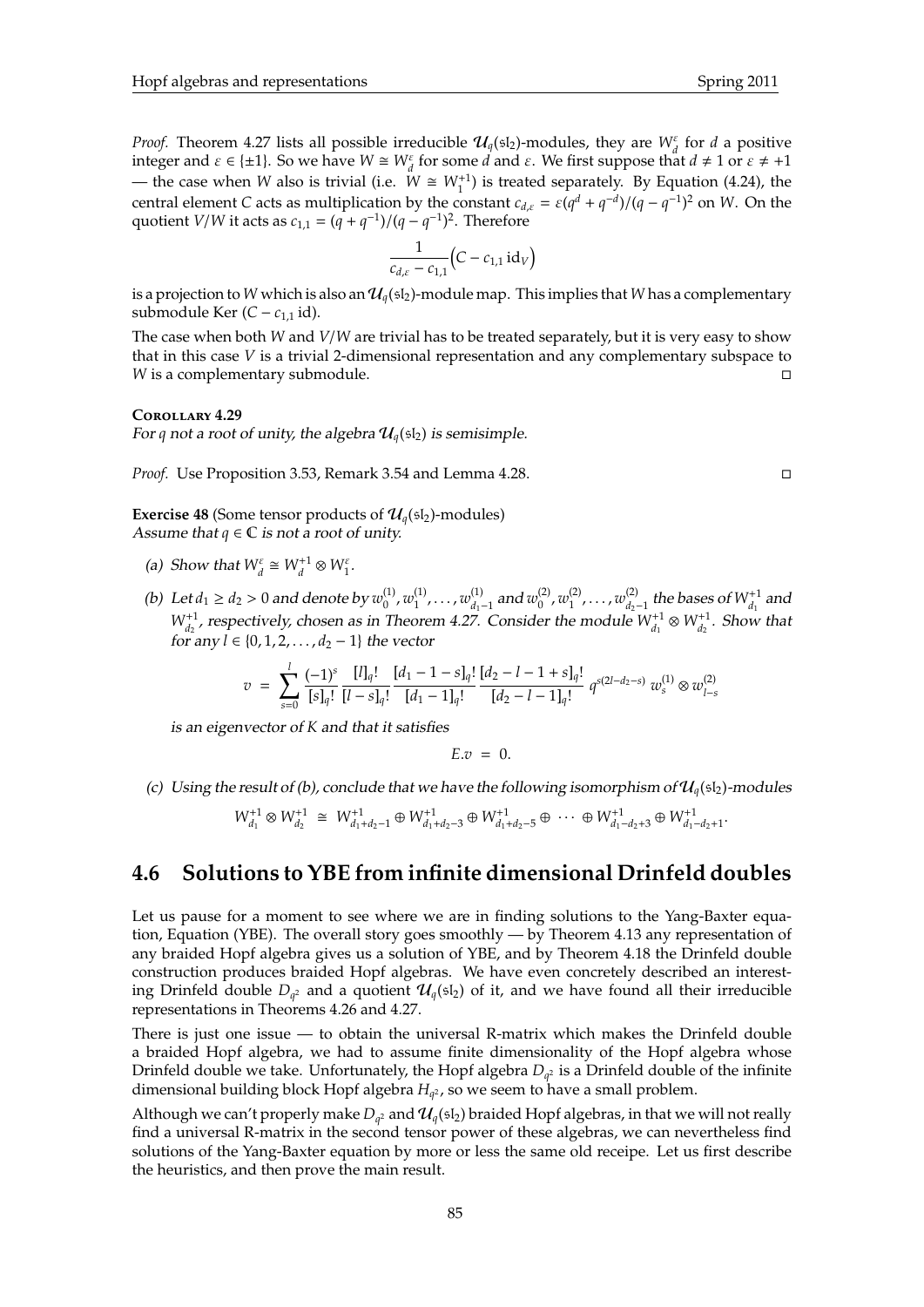# **Heuristics and formula for the R-matrices**

Assume that *A* is a Hopf algebra with invertible antipode, and  $\mathcal{D} = \mathcal{D}(A, A^{\circ})$  is the Drinfeld double. Recall that  $\mathcal{D} = A \otimes A^\circ$  as a vector space, and the Hopf algebras *A* and  $(A^\circ)^{\text{cop}}$  are embedded to  $D$  by the maps

$$
\iota_A: A \to \mathcal{D} \qquad \iota_{A^\circ}: A^\circ \to \mathcal{D} \qquad \qquad \iota_{A^\circ}: A^\circ \to \mathcal{D} \qquad \qquad \varphi \mapsto 1 \otimes \varphi.
$$

We would like to set, as in Theorem 4.18,

$$
R = \sum_{\alpha} \iota_A(e_{\alpha}) \otimes \iota_{A^{\circ}}(\delta^{\alpha}), \qquad (4.25)
$$

where  $(e_\alpha)$  is a basis of *A*, and  $(\delta^\alpha)$  is a "dual basis" of  $A^\circ$ . This is of course problematic in the infinite dimensional case.

Let us first fix some notation. Since *A* embeds to D as a Hopf algebra, we can consider restrictions on *A* of elements  $\phi \in \mathcal{D}^{\circ}$  of the restricted dual of the Drinfeld double: define  $\phi|_A \in A^{\circ}$  by

$$
\langle \phi |_{A}, a \rangle = \langle \phi, \iota_A(a) \rangle \quad \text{for all } a \in A.
$$

Furthermore, since  $A^{\circ}$  embeds to  $\mathcal{D}$ , we can interpret the above as an element of  $\mathcal{D}$ . We define

$$
\phi' = \iota_{A^\circ}(\phi|_A) \in \mathcal{D} \qquad \text{for any } \phi \in \mathcal{D}^\circ. \tag{4.26}
$$

If the bases  $(e_\alpha)$  and  $(\delta^\alpha)$  were to be dual to each other, we would expect a formula of the type

$$
\sum_{\alpha} \langle \varphi, e_{\alpha} \rangle \delta^{\alpha} \stackrel{?}{=} \varphi
$$

to hold for any  $\varphi \in A^{\circ}$ . So in particular when  $\varphi = \varphi|_{A}$ , we expect

$$
\sum_{\alpha} \langle \phi |_{A}, e_{\alpha} \rangle \iota_B(\delta^{\alpha}) \stackrel{?}{=} \iota_B(\phi|_{A}) = \phi'.
$$

Returning to the heuristic formula (4.25) for the universal R-matrix of  $D$ , let us consider how it would act on representations. If *V* is a *D*-module with basis  $(v_j)_{j=1}^d$  and representative forms  $\lambda_{i,j} \in \mathcal{D}^{\circ}$  such that

$$
x.v_j = \sum_{i=1}^d \langle \lambda_{i,j}, x \rangle v_i \quad \text{for any } x \in \mathcal{D}
$$

we would like to make the R-matrix act on *V* ⊗ *V* by

$$
R(v_i \otimes v_j) \stackrel{?}{=} \sum_{\alpha} \iota_A(e_{\alpha}).v_i \otimes \iota_{A^{\circ}}(\delta^{\alpha}).v_j
$$
  

$$
\stackrel{?}{=} \sum_{\alpha} \sum_{l,k=1}^d \underbrace{\langle \lambda_{l,i}, \iota_A(e_{\alpha}) \rangle}_{=\langle \lambda_{l,i} | \lambda, e_{\alpha} \rangle} \langle \lambda_{k,j}, \iota_{A^{\circ}}(\delta^{\alpha}) \rangle v_l \otimes v_k
$$
  

$$
\stackrel{?}{=} \sum_{l,k=1}^d \langle \lambda_{k,j}, (\lambda_{l,i})' \rangle v_l \otimes v_k.
$$

We have found a formula that is expressed only in terms of the representative forms, and therefore it is meaningful also when *A* is infinite dimensional. We are mostly using  $\tilde{R} = S_{VV} \circ R$ , so the appropriate definitions are

$$
\check{R}: V \otimes V \to V \otimes V \qquad \check{R}(v_i \otimes v_j) = \sum_{k,l=1}^d r_{i,j}^{k,l} v_k \otimes v_l
$$
\n
$$
r_{i,j}^{k,l} = \langle \lambda_{k,j}, (\lambda_{l,i})' \rangle. \tag{4.27}
$$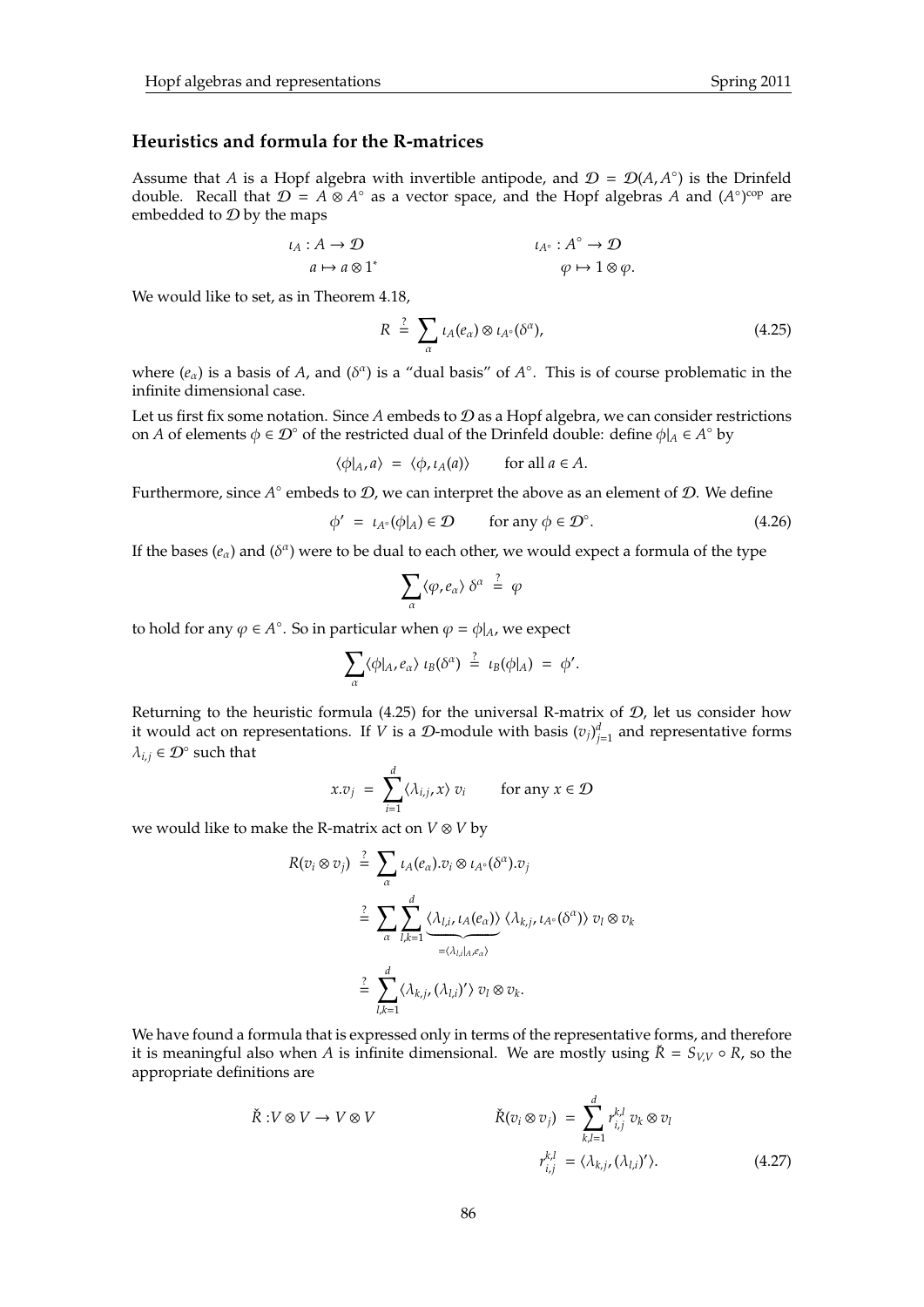$\Box$ 

## **Proving that the formula gives solutions to YBE**

We now check that Equation (4.27) indeed works. We record a small lemma, which is needed along the way.

#### **L**emma **4.30**

For any  $\phi \in \mathcal{D}^{\circ}$  and  $x \in \mathcal{D}$ , the following equality holds in  $\mathcal D$ 

$$
\sum_{(\phi)} \sum_{(x)} \langle \phi_{(1)}, x_{(2)} \rangle x_{(1)}(\phi_{(2)})' = \sum_{(\phi)} \sum_{(x)} \langle \phi_{(2)}, x_{(1)} \rangle (\phi_{(1)})' x_{(2)}.
$$

When  $x = \psi'$  with  $\psi \in \mathcal{D}^{\circ}$  we have

$$
\sum_{(\phi),(psi)} \langle \phi_{(1)},(\psi_{(1)})' \rangle (\psi_{(2)})' (\phi_{(2)})' = \sum_{(\phi),( \psi)} \langle \phi_{(2)},(\psi_{(2)})' \rangle (\phi_{(1)})' (\psi_{(1)})'.
$$

*Proof.* The proof of the first statement is left as an exercise. The second statement follows as a particular case of the first, when we observe that for  $x = \psi'$  the coproduct of *x* can be written in terms of the coproduct of  $\psi$  as

$$
\sum_{(x)} x_{(1)} \otimes x_{(2)} = \Delta_{\mathcal{D}}(x) = \Delta_{\mathcal{D}}(\iota_{A^{\circ}}(\psi|_{A})) = (\iota_{A^{\circ}} \otimes \iota_{A^{\circ}})((\mu^{*})^{cop}(\psi|_{A})) = \sum_{(\psi)} (\psi_{(2)})' \otimes (\psi_{(1)})'.
$$

#### **T**heorem **4.31**

Let *A* be a Hopf algebra with invertible antipode and *B* ⊂ *A* ◦ a Hopf subalgebra of the restricted dual, and let  $D = D(A, B)$  be the Drinfeld double associated to A and B. Let *V* be a D-module with basis  $(v_j)_{j=1}^d$ , and assume that the representative forms  $\lambda_{i,j} \in \mathcal{D}^\circ$  satisfy  $\lambda_{i,j}|_A \in B$ . Then the linear map *R*ˇ : *V* ⊗*V* → *V* ⊗*V* defined by Equation (4.27) satisfies the Yang-Baxter equation (YBE). Furthermore, the associated braid group representation on *V* ⊗*n* commutes with the action of D.

*Proof.* The proof is a direct calculation — besides the definitions, the key properties to keep in mind are the coproduct formula of representative forms  $\mu^*(\lambda_{i,j}) = \sum_k \lambda_{i,k} \otimes \lambda_{k,j}$  and the formulas of Lemma 4.30. Let us take an elementary tensor  $v_s \otimes v_t \otimes v_u \in V \otimes V \otimes V$ . Applying the left hand side of the YBE on this, we get

$$
\tilde{R}_{12} \circ \tilde{R}_{23} \circ \tilde{R}_{12}(v_s \otimes v_t \otimes v_u)
$$
\n
$$
= \sum_{i,j,k,l,m,n} r_{i,k}^{l,m} r_{i,j}^{k,n} r_{j,l}^{i,j} v_l \otimes v_m \otimes v_n
$$
\n
$$
= \sum_{i,j,k,l,m,n} \langle \lambda_{l,k}, (\lambda_{m,i})' \rangle \langle \lambda_{k,u}, (\lambda_{n,j})' \rangle \langle \lambda_{i,t}, (\lambda_{j,s})' \rangle v_l \otimes v_m \otimes v_n
$$
\n
$$
= \sum_{i,j,l,m,n} \langle \lambda_{l,u}, (\lambda_{m,i})'(\lambda_{n,j})' \rangle \langle \lambda_{i,t}, (\lambda_{j,s})' \rangle v_l \otimes v_m \otimes v_n
$$
\n
$$
= \sum_{l,m,n} \langle \lambda_{l,u}, ((\lambda_{m,t})_{(1)})' ((\lambda_{n,s})_{(1)})' \rangle \langle (\lambda_{m,t})_{(2)}, ((\lambda_{n,s})_{(2)})' \rangle v_l \otimes v_m \otimes v_n,
$$

where in the last two steps we used the coproduct formula for representative forms. Similarly, the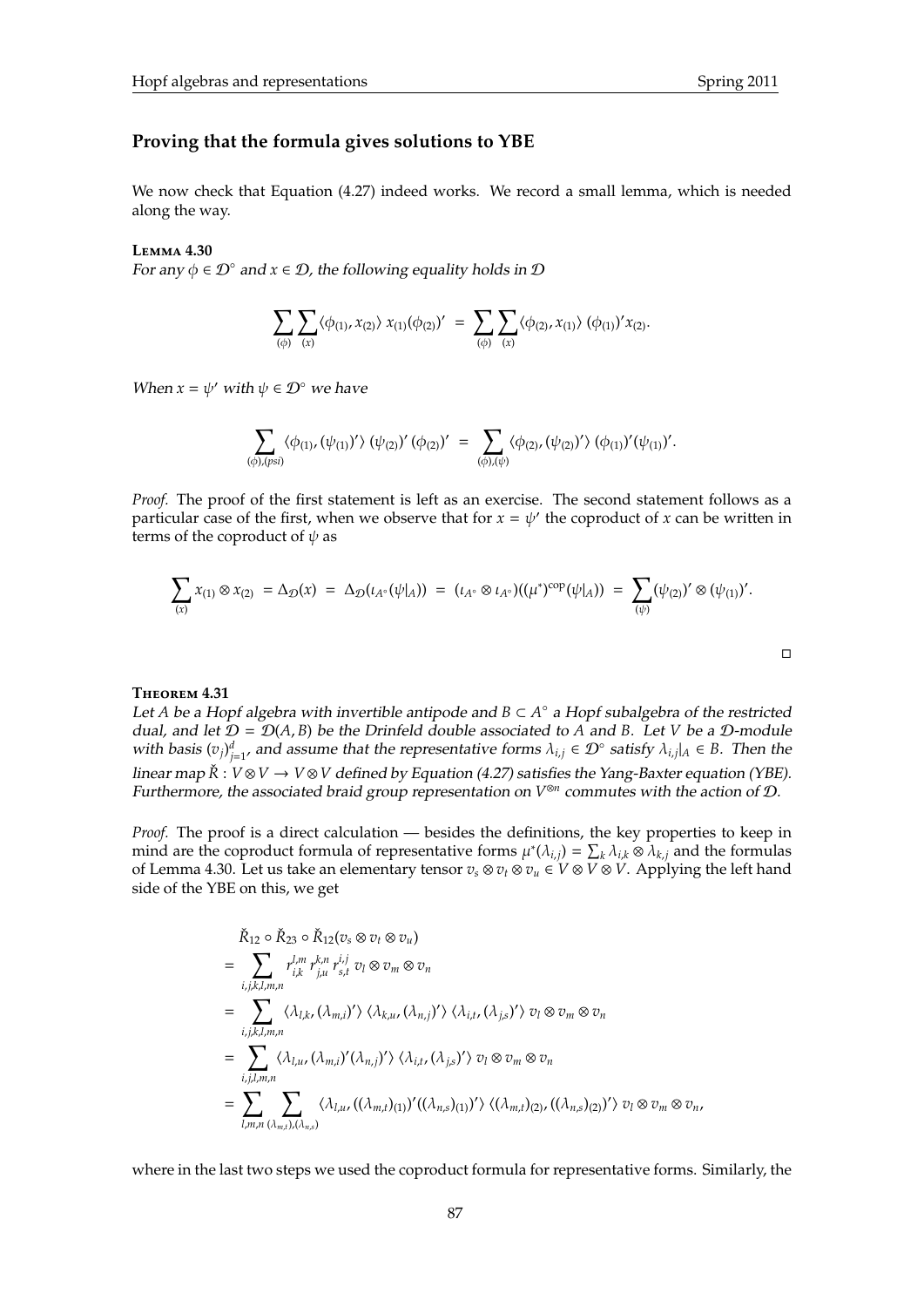right hand side of the YBE takes the value

$$
\tilde{R}_{23} \circ \tilde{R}_{12} \circ \tilde{R}_{23} (v_s \otimes v_t \otimes v_u)
$$
\n
$$
= \sum_{i,j,k,l,m,n} r_{k,j}^{m,n} r_{s,i}^{l,k} r_{t,u}^{i,j} v_l \otimes v_m \otimes v_n
$$
\n
$$
= \sum_{i,j,k,l,m,n} \langle \lambda_{m,j}, (\lambda_{n,k})' \rangle \langle \lambda_{l,i}, (\lambda_{k,s})' \rangle \langle \lambda_{i,u}, (\lambda_{j,t})' \rangle v_l \otimes v_m \otimes v_n
$$
\n
$$
= \sum_{j,k,l,m,n} \langle \lambda_{m,j}, (\lambda_{n,k})' \rangle \langle \lambda_{l,u}, (\lambda_{k,s})' (\lambda_{j,t})' \rangle v_l \otimes v_m \otimes v_n
$$
\n
$$
= \sum_{l,m,n} \sum_{(\lambda_{m,l}), (\lambda_{n,s})} \langle (\lambda_{m,l})_{(1)}, ((\lambda_{n,s})_{(1)})' \rangle \langle \lambda_{l,u}, ((\lambda_{n,s})_{(2)})' ((\lambda_{m,t})_{(2)})' \rangle v_l \otimes v_m \otimes v_n.
$$

The equality of the two sides of the Yang-Baxter equation then follows from the second formula of Lemma 4.30 above.

To prove that the associated braid group representation commutes with the action of  $D$ , it is enough to show that on  $V \otimes V$  the matrix  $\check{R}$  commutes with the action of  $D$ . Let  $x \in D$ , and calculate on elementary tensors

$$
x.(\check{R}(v_i \otimes v_j)) = x.(\sum_{k,l} \langle \lambda_{k,j}, (\lambda_{l,i})' \rangle v_k \otimes v_l)
$$
  
\n
$$
= \sum_{(x)} \sum_{k,l} \langle \lambda_{k,j}, (\lambda_{l,i})' \rangle \left( x_{(1)} \cdot v_k \otimes x_{(2)} \cdot v_l \right)
$$
  
\n
$$
= \sum_{(x)} \sum_{k,l,m,n} \langle \lambda_{k,j}, (\lambda_{l,i})' \rangle \langle \lambda_{m,k}, x_{(1)} \rangle \langle \lambda_{n,l}, x_{(2)} \rangle v_m \otimes v_n
$$
  
\n
$$
= \sum_{(x)} \sum_{l,m,n} \langle \lambda_{m,j}, x_{(1)} (\lambda_{l,i})' \rangle \langle \lambda_{n,l}, x_{(2)} \rangle v_m \otimes v_n
$$
  
\n
$$
= \sum_{(x)} \sum_{l,m,n} \langle \lambda_{m,j}, x_{(1)} ((\lambda_{n,i})_{(2)})' \rangle \langle (\lambda_{n,i})_{(1)}, x_{(2)} \rangle v_m \otimes v_n.
$$

This is to be compared with

$$
\tilde{R}(x.(v_i \otimes v_j)) = \sum_{(x)} \tilde{R}(x_{(1)}.v_i \otimes x_{(2)}.v_j)
$$
\n
$$
= \sum_{(x)} \sum_{k,l} \langle \lambda_{k,i}, x_{(1)} \rangle \langle \lambda_{l,j}, x_{(2)} \rangle \tilde{R}(v_k \otimes v_l)
$$
\n
$$
= \sum_{(x)} \sum_{k,l,m,n} \langle \lambda_{k,i}, x_{(1)} \rangle \langle \lambda_{l,j}, x_{(2)} \rangle \langle \lambda_{m,l}, (\lambda_{n,k})' \rangle v_m \otimes v_n
$$
\n
$$
= \sum_{(x)} \sum_{k,m,n} \langle \lambda_{k,i}, x_{(1)} \rangle \langle \lambda_{m,j}, (\lambda_{n,k})' x_{(2)} \rangle v_m \otimes v_n
$$
\n
$$
= \sum_{(x)} \sum_{k,m,n} \langle (\lambda_{n,i})_{(2)}, x_{(1)} \rangle \langle \lambda_{m,j}, ((\lambda_{n,i})_{(1)})' x_{(2)} \rangle v_m \otimes v_n.
$$

The two expressions agree by virtue of Lemma 4.30.

# **4.7** On the quantum group  $\mathcal{U}_q(\mathfrak{sl}_2)$  at roots of unity

Throughout this section, let *q* < {+1,−1} be a root of unity and denote by *e* the smallest positive integer such that  $q^e \in \{+1, -1\}$ .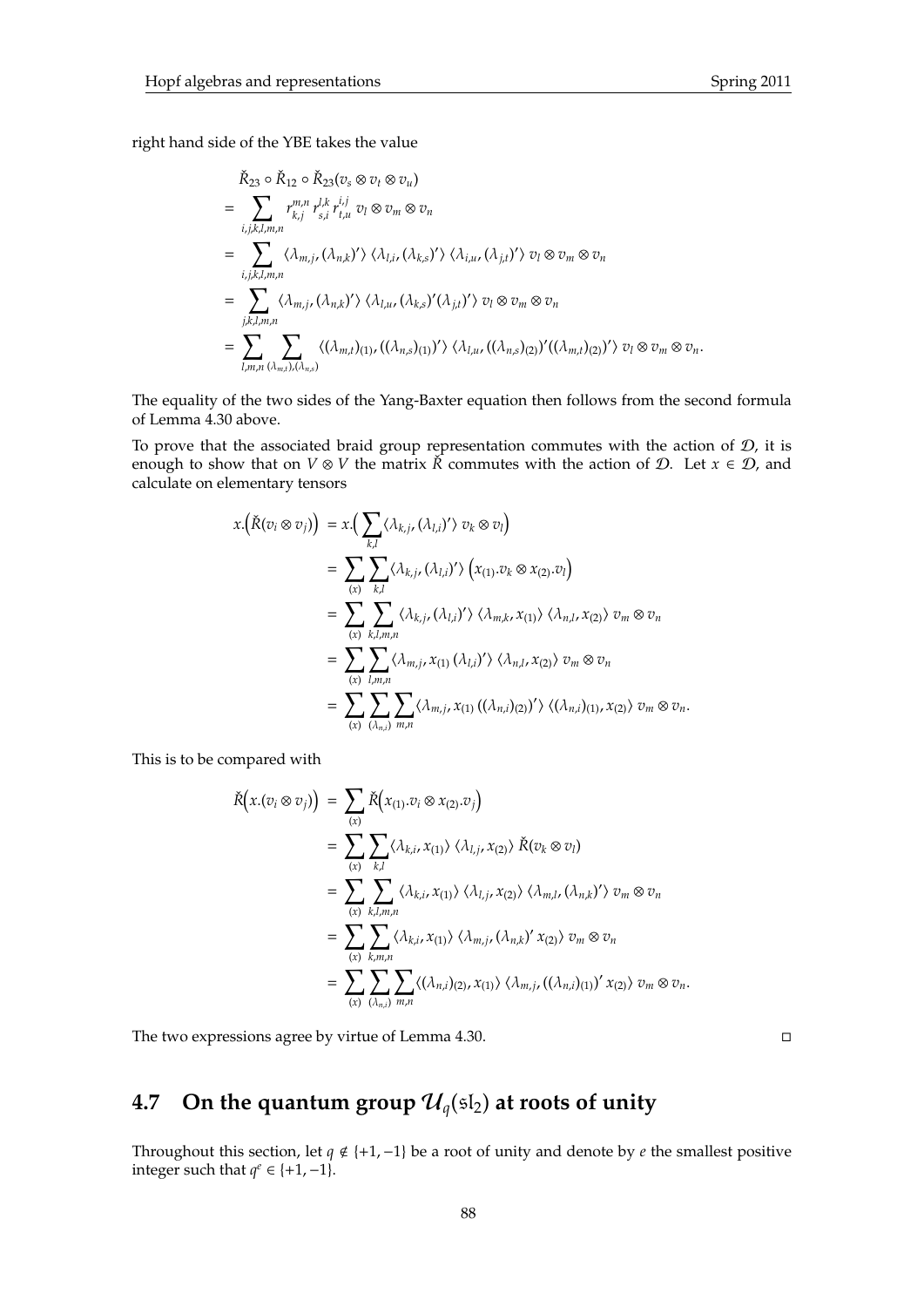## **A finite dimensional quotient when** *q* **is a root of unity**

**Exercise 49** (A finite dimensional quotient of  $\mathcal{U}_q(\mathfrak{sl}_2)$  when *q* is a root of unity)

- (a) Show that the elements  $E^e$ ,  $K^e$ ,  $F^e$  are central in  $\mathcal{U}_q(\mathfrak{sl}_2)$ .
- (b) Let *J* be two sided ideal in the algebra  $\mathcal{U}_q(\mathfrak{sl}_2)$  generated by the central elements  $E^e$ ,  $F^e$  and *K*<sup>e</sup> − 1. Show that *J* is a Hopf ideal in the Hopf algebra  $\mathcal{U}_q(\mathfrak{sl}_2)$ . Show that the quotient Hopf algebra  $\mathcal{U}_q(\mathfrak{sl}_2) = \mathcal{U}_q(\mathfrak{sl}_2) / J$  is finite dimensional.

Hint: The formulas of Exercise 45 are useful.

**Exercise 50** (The center of  $\mathcal{U}_a(\mathfrak{sl}_2)$ )

Assume that *e* is odd and satisfies  $q^e = +1$ . Let  $A = \overline{\mathcal{U}}_q(\mathfrak{sl}_2)$  be the quotient of  $\mathcal{U}_q(\mathfrak{sl}_2)$  by the relations  $E^e = 0$ ,  $F^e = 0$ ,  $K^e = 1$  (see Exercise 49). A basis of *A* is

$$
E^a F^b K^c
$$
 with  $a, b, c \in \{0, 1, 2, ..., e - 1\}.$ 

(a) Show that the center of *A* is *e*-dimensional and a basis of the center is  $1, C, C^2, C^3, \ldots, C^{e-1}$ , where *C* is the quadratic Casimir

$$
C = EF + \frac{1}{(q - q^{-1})^2} (q^{-1} K + q K^{-1}).
$$

Hint: This can be done in different ways, but one possible strategy is the following:

- Describe the subspace of elements commuting with *K*.
- Write down the condition for elements to commute with both *K* and *F* and from this argue that the dimension of the center is at most *e*.
- Argue that the powers of *C* are linearly independent central elements.
- (b) Show that the unit is the only grouplike central element in  $\mathcal{U}_q(\mathfrak{sl}_2)$ .

**Definition 4.32.** Let *A* be a braided Hopf algebra with universal R-matrix  $R \in A \otimes A$ , and denote  $R_{21} = S_{A,A}(R)$ . Assume that there exists a central element  $\theta \in A$  such that

$$
\Delta(\theta) = (R_{21} R)^{-1} (\theta \otimes \theta) \qquad , \qquad \epsilon(\theta) = 1 \qquad \text{and} \qquad \gamma(\theta) = \theta.
$$

Then *A* is said to be ribbon Hopf algebra and  $\theta$  is called ribbon element.

#### **Exercise 51** (Twists in modules over ribbon Hopf algebras)

Assume that *A* is a ribbon Hopf algebra and denote the braiding of *A*-modules *V* and *W* by *cV*,*W*.

- (a) Show that the ribbon element  $\theta$  is invertible.
- (b) For any *A*-module *V* define a linear map  $\Theta_V : V \to V$  by  $\Theta_V(v) = \theta^{-1} \cdot v$  for all  $v \in V$ . Prove the following:
	- **–** When *f* : *V* → *W* is an *A*-module map, we have Θ*<sup>W</sup> f* = *f* Θ*V*.
	- $-$  When *V* is an *A*-module, and *V*<sup>∗</sup> is the dual *A*-module we have  $\Theta_{V^*} = (\Theta_V)^*$  (the right hand side is the transpose of  $\Theta_V$ ).
	- $\bullet$  *When V* and *W* are *A*-modules, we have  $\Theta$ <sub>*V*⊗*W*</sub> =  $(\Theta$ *V* ⊗  $\Theta$ <sub>*W*</sub> $)$  *c*<sub>*V*,*W*</sub>.

# **Exercise 52** (The Hopf algebra  $\widetilde{\mathcal{U}}_q(\mathfrak{sl}_2)$  is ribbon)

Let *q* be a root of unity, and assume that the smallest positive integer *e* such that  $q^e \in \{\pm 1\}$  is odd and satisfies  $q^e = +1$ . Then

$$
R = \frac{1}{e} \sum_{i,j,k=0}^{e-1} \frac{(q-q^{-1})^k}{[k]_q!} q^{k(k-1)/2 + 2k(i-j)-2ij} E^k K^i \otimes F^k K^j
$$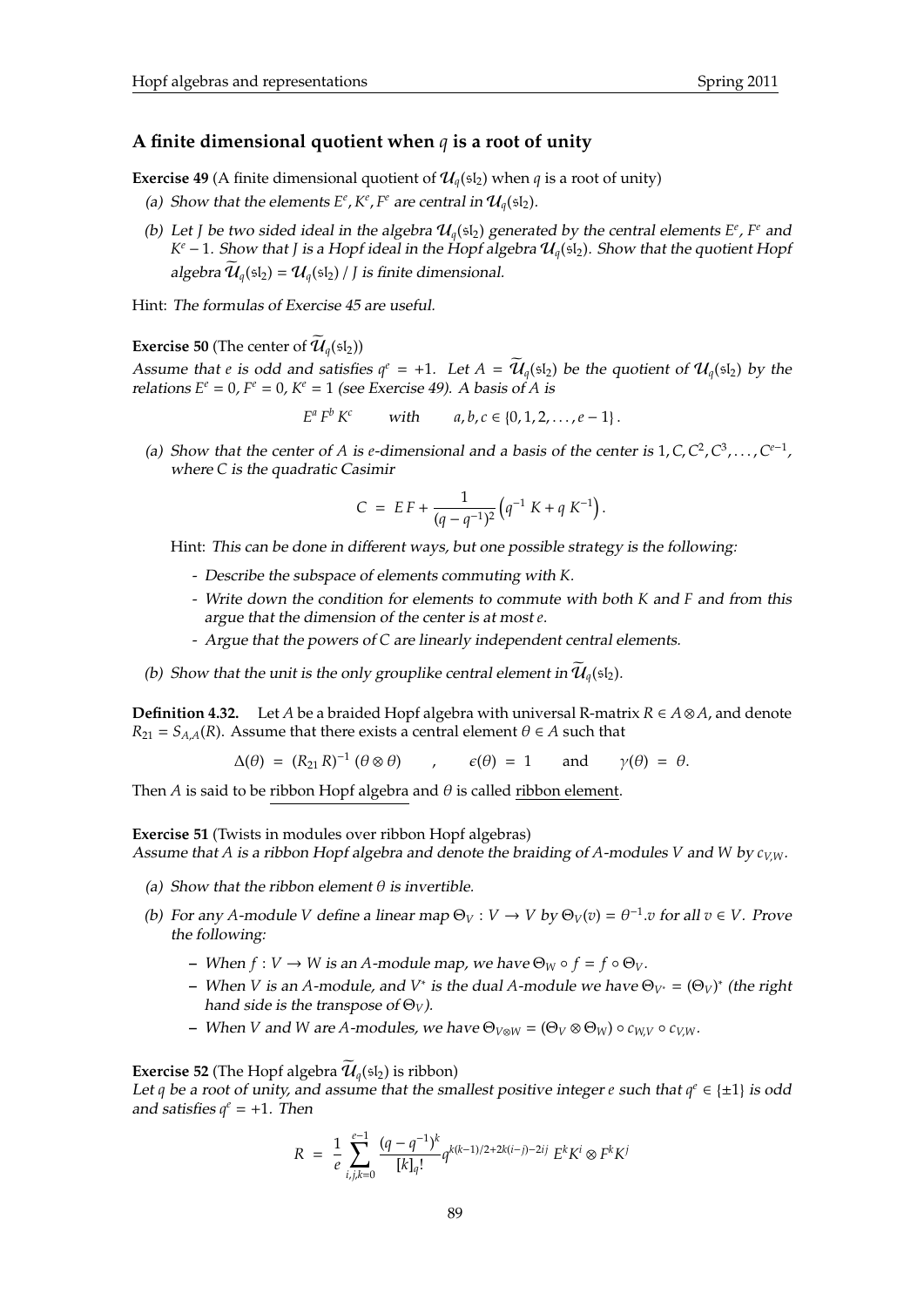is a universal R-matrix for  $A = U_q(\mathfrak{sl}_2)$  (see also Exercise 56).

- (a) Show that *K* commutes with  $u = (\mu \circ (\gamma \otimes id_A))(R_{21})$ .
- (b) Show that  $\gamma(\gamma(x)) = K x K^{-1}$  for all  $x \in A$ . Recalling a similar property of *u*, show that  $K^{-1} u$ is a central element.
- (c) Show that  $K^{-2} u \gamma(u^{-1})$  is a grouplike central element. Conclude that  $\gamma(K^{-1}u) = K^{-1}u$ .
- (d) Show that  $\theta = K^{-1}u$  is a ribbon element.

# **Representations at roots of unity**

Recall that  $q \in \mathbb{C}$  is assumed to be a root of unity and we denote by *e* the smallest positive integer such that  $q^e$  ∈ {+1, -1}.

**Exercise 53** (Irreducible  $\mathcal{U}_q(\mathfrak{sl}_2)$ -modules of low dimension when *q* is a root of unity) Consider the Hopf algebra  $\mathcal{U}_q(\mathfrak{sl}_2)$ .

(a) For  $d < e$  a positive integer and  $\varepsilon \in \{\pm 1\}$ , show that the formulas

$$
K.w_j = \varepsilon q^{d-1-2j} w_j
$$
  
\n
$$
F.w_j = w_{j+1}
$$
  
\n
$$
E.w_j = \varepsilon [j]_q [d-j]_q w_{j-1}
$$

still define an irreducible  $\mathcal{U}_q(\mathfrak{sl}_2)$ -module  $W_d^{\varepsilon}$  with basis  $w_0, w_1, w_2, \ldots, w_{d-1}$ .

(b) Show that any irreducible  $\mathcal{U}_q(\mathfrak{sl}_2)$ -module of dimension less than *e* is isomorphic to a module of the above type.

**Exercise 54** (No irreducible  $\mathcal{U}_q(\mathfrak{sl}_2)$ -modules of high dimension when *q* is a root of unity) The goal of this exercise is to show that there are no irreducible  $\mathcal{U}_q(\mathfrak{sl}_2)$ -modules of dimension greater than *e*. It is convenient to use a proof by contradiction. Therefore, in parts (a) and (b), suppose that *V* is an irreducible  $\mathcal{U}_q(\mathfrak{sl}_2)$ -module *V* with dim *V* > *e*.

- (a) If there exists a non-zero eigenvector  $v \in V$  of  $K$  such that  $F.v = 0$ , then show that the linear span of  $v$ ,  $E$ . $v$ ,  $E^2$ . $v$ , . . . ,  $E^{e-1}$ . $v$  is a submodule of *V*. Conclude that this is not possible if *V* is irreducible and dim  $V > e$ .
- (b) If there doesn't exist any non-zero eigenvector  $v \in V$  of  $K$  such that  $F.v = 0$ , then considering any non-zero eigenvector  $v \in V$  of  $\breve{K}$ , show that the linear span of  $v, F, v, F^2, v, \ldots, F^{e-1}, v$  is a submodule of *V*. Conclude that this, too, is impossible if *V* is irreducible and dim  $V > e$ .
- (c) Conclude that there are no irreducible  $\mathcal{U}_q(\mathfrak{sl}_2)$ -modules of dimension greater than *e*.

Hint for all parts of the exercise: Recall that  $K^e$ ,  $E^e$ ,  $F^e$  are central by Exercise 49, and remember also the central element  $C = EF + \frac{1}{(q-q^{-1})^2} (q^{-1}K + qK^{-1}).$ 

**Exercise 55** (A family of indecomposable  $\mathcal{U}_q(\mathfrak{sl}_2)$ -modules of dimension *e* when *q* is a root of unity) Consider the Hopf algebra  $\mathcal{U}_q(\mathfrak{sl}_2)$ .

(a) Let  $\mu$ ,  $a, b \in \mathbb{C}$  with  $\mu \neq 0$ . Show that the following formulas define an *e*-dimensional